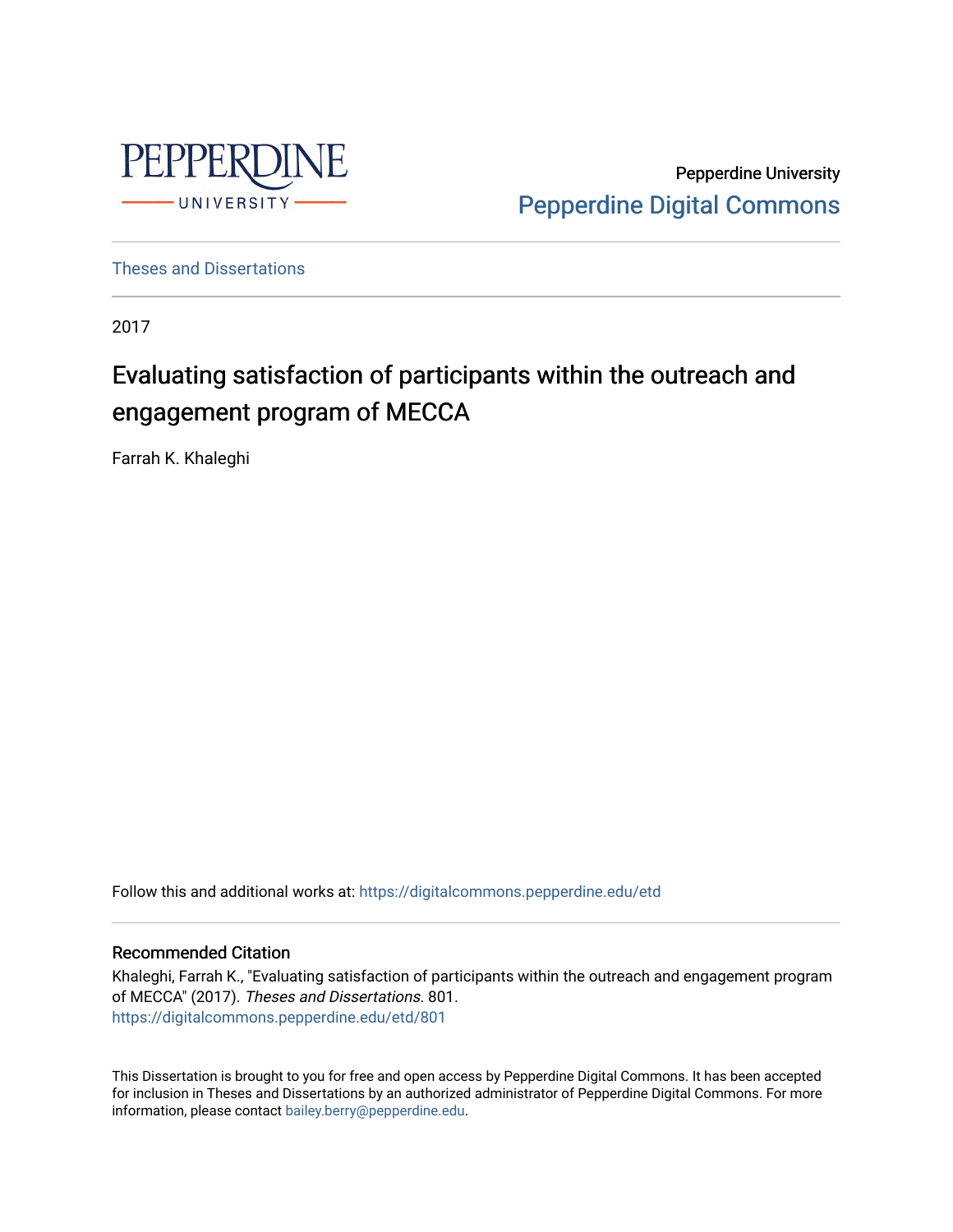Pepperdine University

Graduate School of Education & Psychology

# EVALUATING SATISFACTION OF PARTICIPANTS WITHIN THE OUTREACH AND ENGAGEMENT PROGRAM OF MECCA

A clinical dissertation presented in partial satisfaction

Of the requirements for the degree of

Doctor of Psychology

by

Farrah K. Khaleghi

June, 2017

Miguel E. Gallardo, Psy.D. – Dissertation Chairperson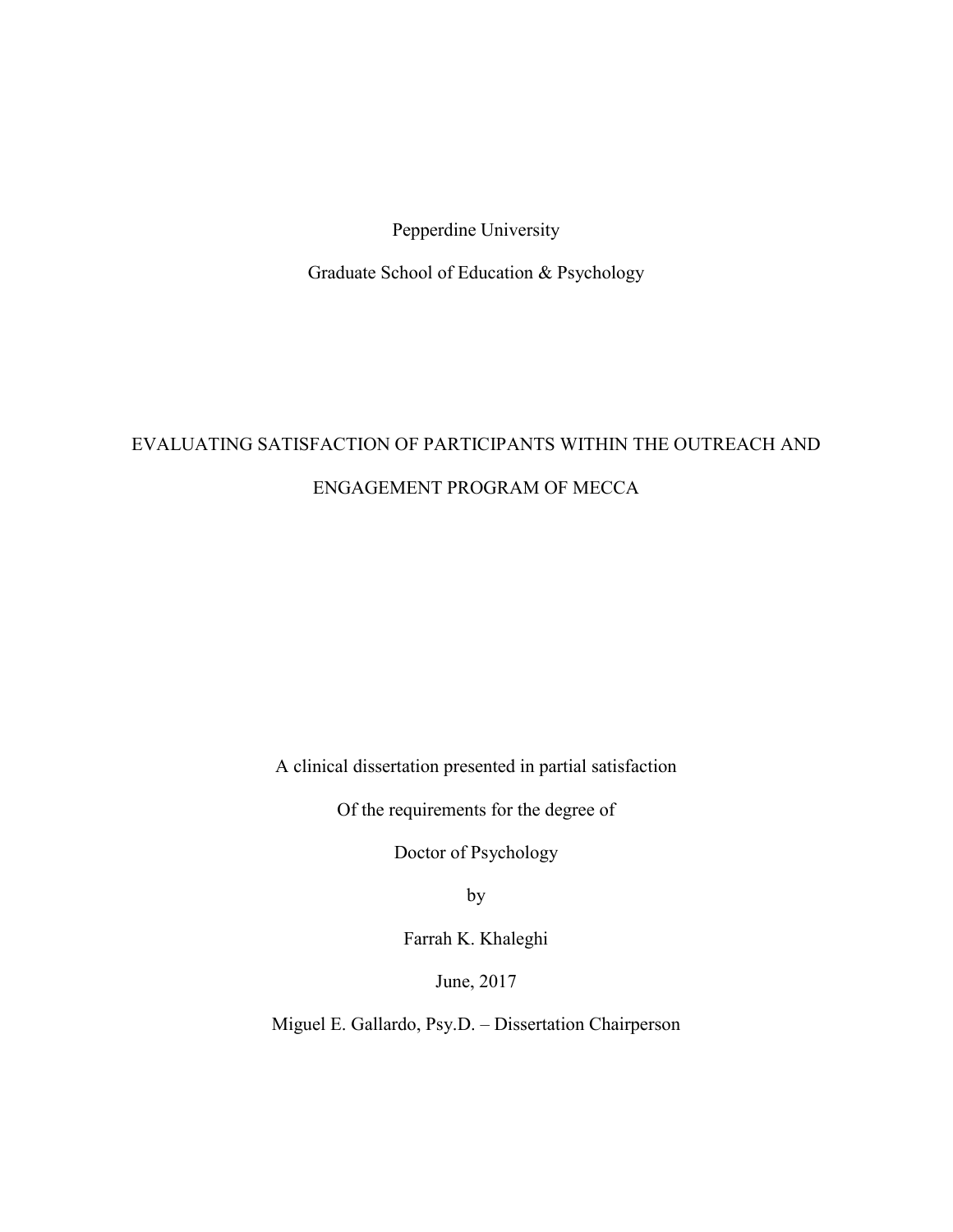This clinical dissertation, written by

## Farrah K. Khaleghi

under the guidance of a Faculty Committee and approved by its members, has been submitted to and accepted by the Graduate Faculty in partial fulfillment of the requirements for the degree of

## DOCTOR OF PSYCHOLOGY

Doctoral Committee:

Miguel E. Gallardo, Psy.D., Dissertation Chairman

Shelly P. Harrell, Ph.D., Committee Member

Maryam Sayyedi, Ph.D., Committee Member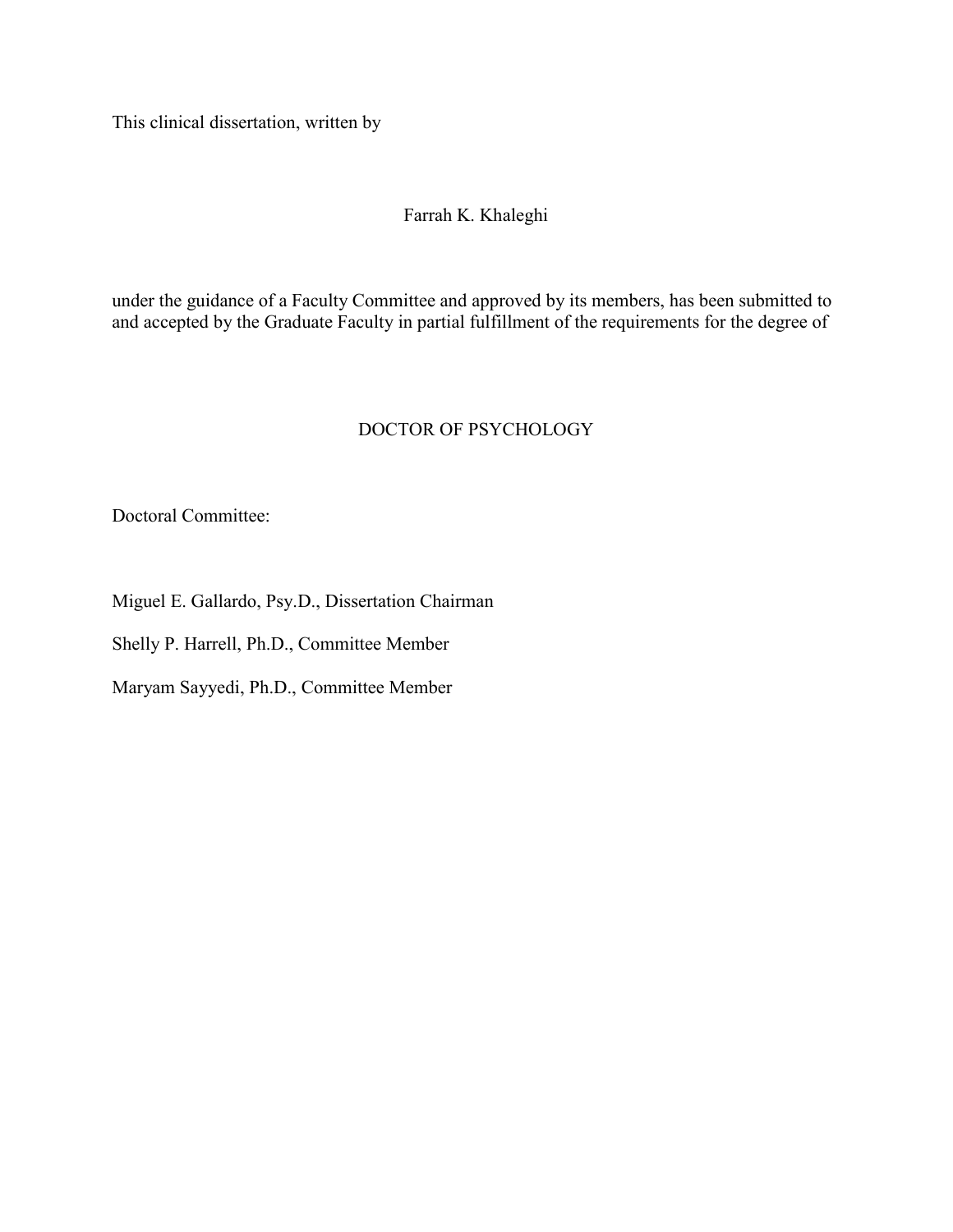Copyright by Farrah K. Khaleghi (2017)

All Rights Reserved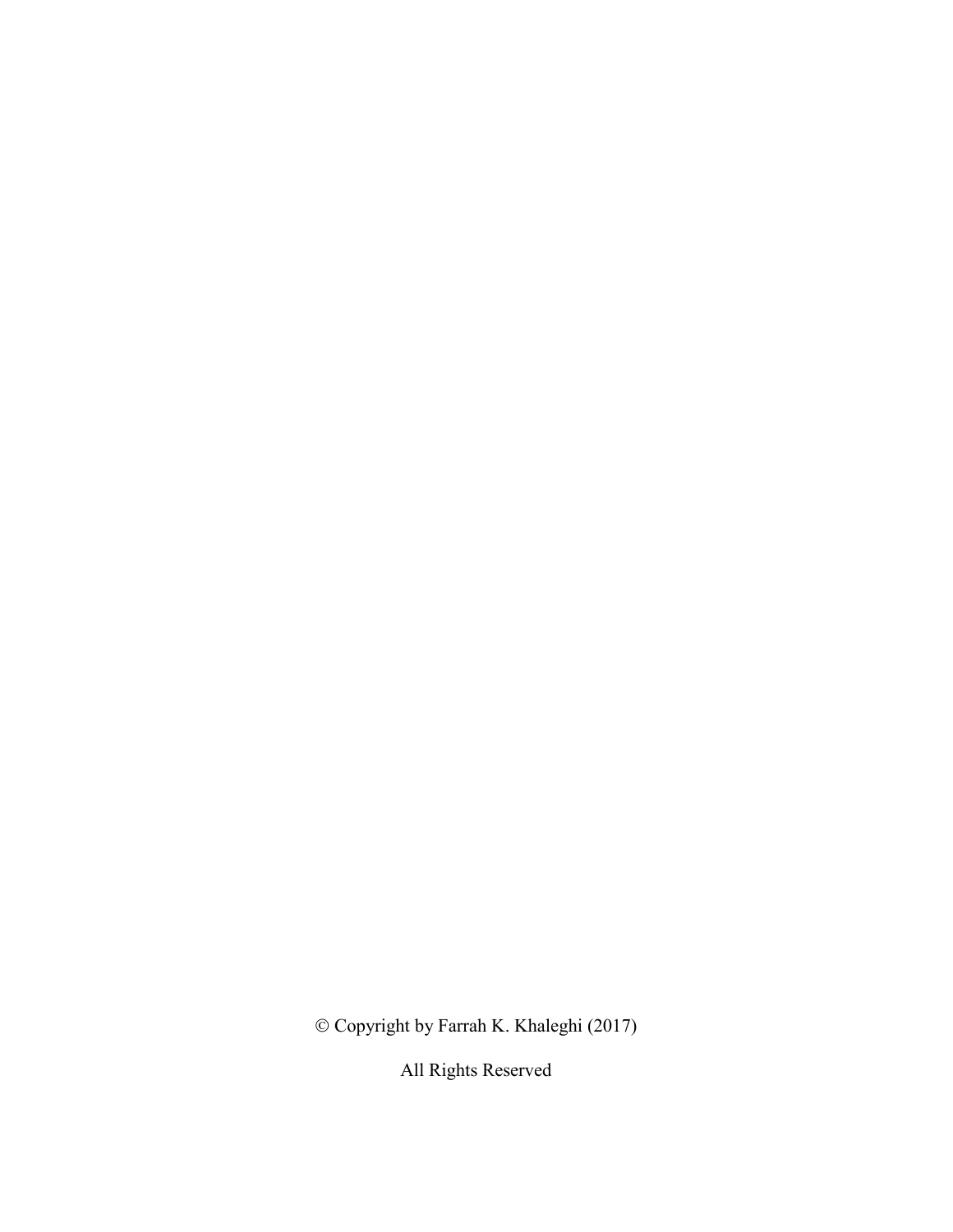## TABLE OF CONTENTS

| Data Analysis of Satisfaction Scores for Full Sample from Fiscal Year 2012-201325 |  |
|-----------------------------------------------------------------------------------|--|
| Data Analysis of Satisfaction Scores for ABRAZAR from Fiscal Year 2012-201326     |  |
| Data Analysis of Satisfaction Scores for VNCOC from Fiscal Year 2012-2013 27      |  |
| Data Analysis of Satisfaction Scores for OCCTAC from Fiscal Year 2012-201328      |  |
| Data Analysis of Satisfaction Scores for OMID from Fiscal Year 2012-2013 28       |  |
| Data Analysis of Satisfaction Scores for KCS from Fiscal Year 2012-2013 29        |  |
| Data Analysis of Satisfaction Scores for ACCESS CAL from Fiscal Year 2012-201329  |  |
| Data Analysis of Satisfaction Scores for Full Sample from Fiscal Year 2013-201429 |  |
| Data Analysis of Satisfaction Scores for ABRAZAR from Fiscal Year 2013-201431     |  |
| Data Analysis of Satisfaction Scores for VNCOC from Fiscal Year 2013-201432       |  |
| Data Analysis of Satisfaction Scores for OMID from Fiscal Year 2013-2014 33       |  |
| Data Analysis of Satisfaction Scores for KCS from Fiscal Year 2013-2014 34        |  |
| Data Analysis of Satisfaction Scores for ACCESS CAL from Fiscal Year 2013-201434  |  |
|                                                                                   |  |
|                                                                                   |  |
|                                                                                   |  |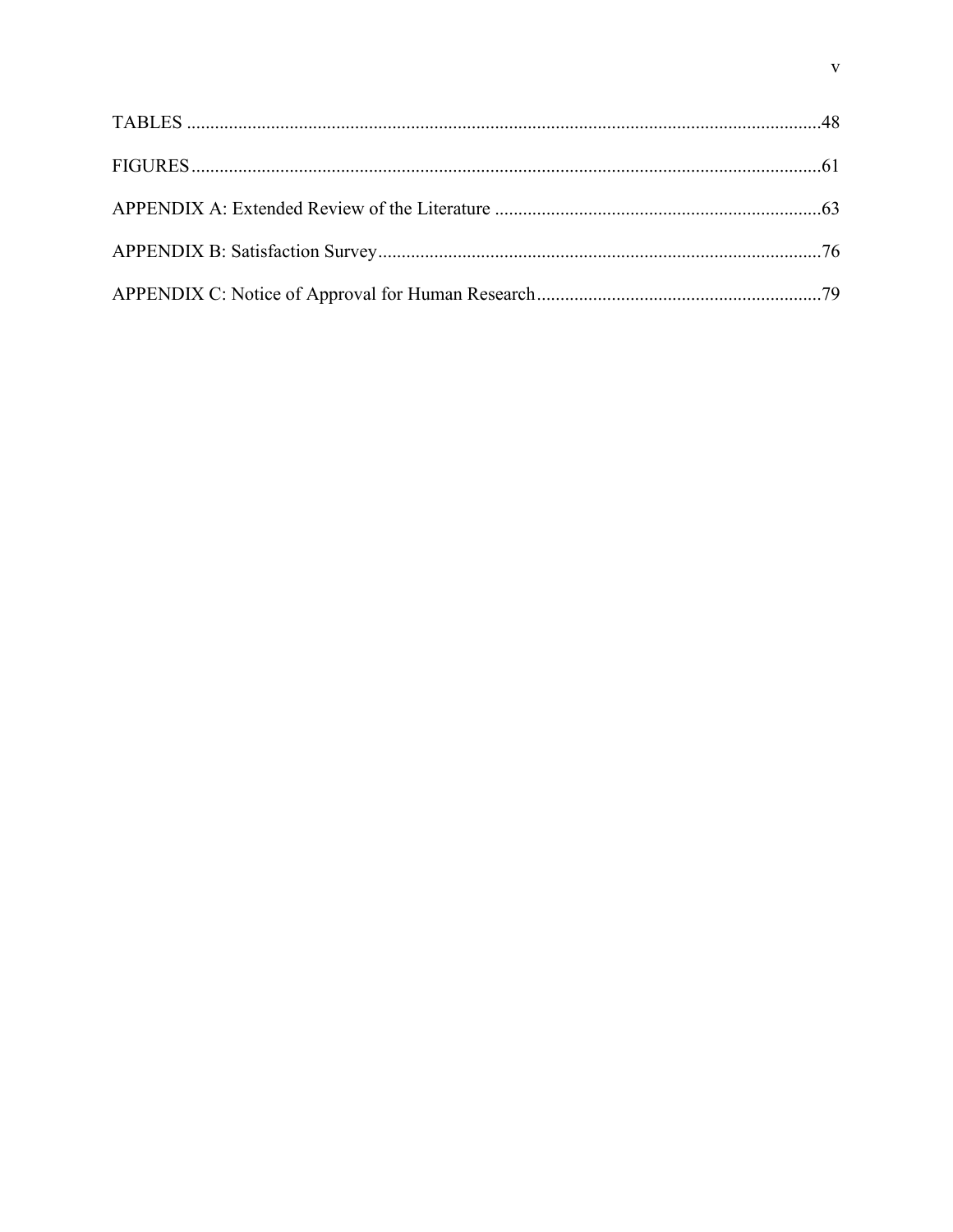## LIST OF TABLES

Page

| Table 1. Descriptive Statistics for Full MECCA Sample from Fiscal Year 2012-201348   |  |
|--------------------------------------------------------------------------------------|--|
| Table 2. Descriptive Statistics for ABRAZAR Sample from Fiscal Year 2012-2013 49     |  |
| Table 3. Descriptive Statistics for VNCOC Sample from Fiscal Year 2012-2013          |  |
| Table 4. Descriptive Statistics for OCCTAC Sample from Fiscal Year 2012-2013 51      |  |
|                                                                                      |  |
| Table 6. Descriptive Statistics for ACCESS CAL Sample from Fiscal Year 2012-2013 53  |  |
| Table 7. Descriptive Statistics for Full MECCA Sample from Fiscal Year 2013-201454   |  |
| Table 8. Descriptive Statistics for ABRAZAR Sample from Fiscal Year 2013-2014 55     |  |
| Table 9. Descriptive Statistics for VNCOC Sample from Fiscal Year 2013-2014 56       |  |
| Table 10. Descriptive Statistics for OCCTAC Sample from Fiscal Year 2013-2014 57     |  |
| Table 11. Descriptive Statistics for OMID Sample from Fiscal Year 2013-2014          |  |
| Table 12. Descriptive Statistics for KCS Sample from Fiscal Year 2013-201459         |  |
| Table 13. Descriptive Statistics for ACCESS CAL Sample from Fiscal Year 2013-2014 60 |  |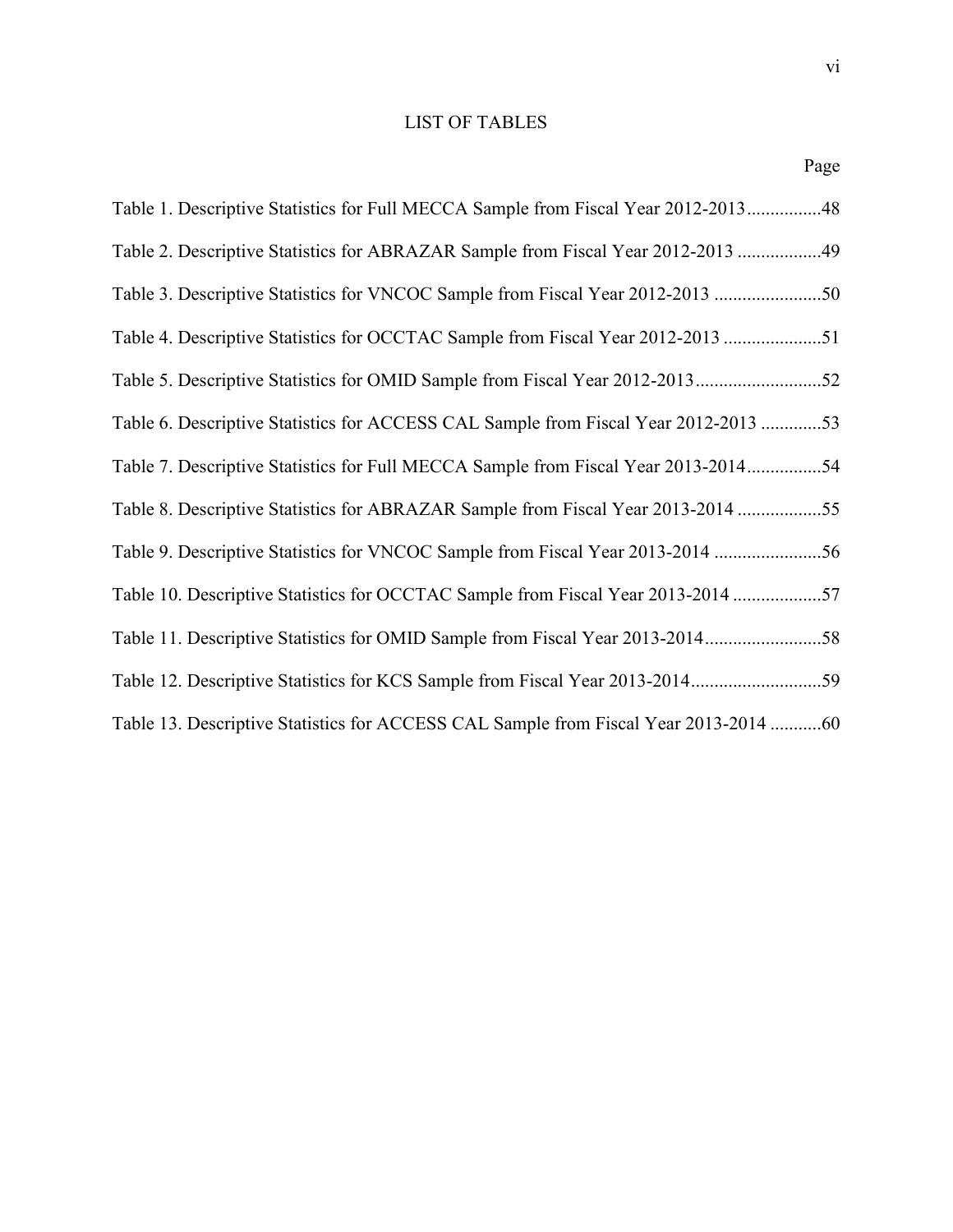## LIST OF FIGURES

## Page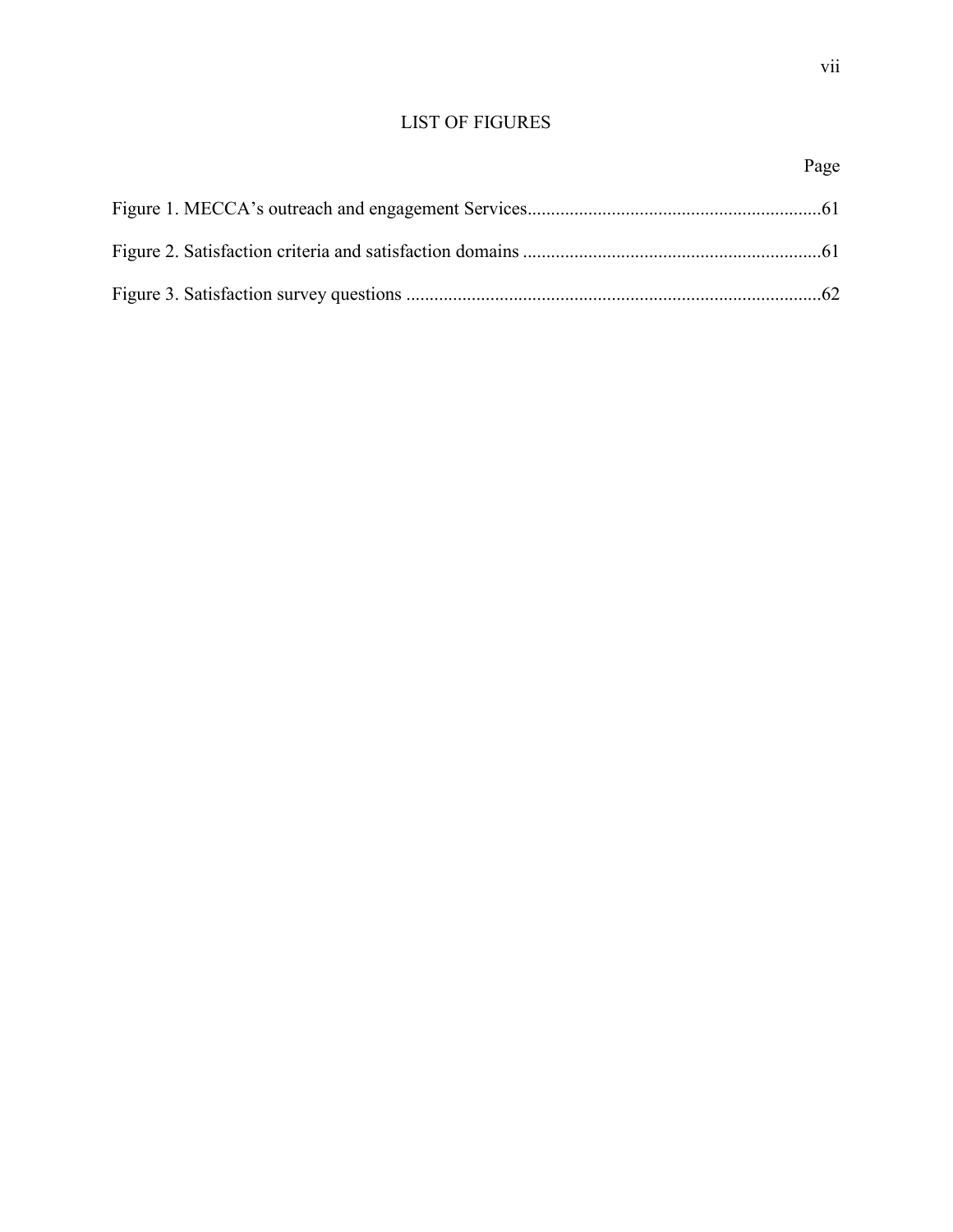## ACKNOWEDLGEMENTS

I would like to thank Dr. Morteza Khaleghi, Dr. Karen Khaleghi, Seymone Khaleghi, Dustin Khaleghi, Skylar Khaleghi, Dr. Margaret Rubin, Kingston, and Lulu for their love and support of my personal, professional, and academic growth. I would like to thank my mentor and dissertation chair, Dr. Miguel Gallardo, for his unwavering nurturance of my development as a culturally responsive and collaborative person and professional. I would also like to thank my colleague and research partner Sheva Assar for her comradery and support throughout our graduate school careers. Finally, I would like to thank my dissertation committee for their guidance and encouragement.

Sheva Assar, M.A. ASC Lab partner and Co-author Melanie Afshar, M.A. ASC Lab partner and Co-author Miguel E. Gallardo, Psy.D., Dissertation Chairman Shelly P. Harrell, Ph.D. & Maryam Sayyedi, Ph.D., Committee Members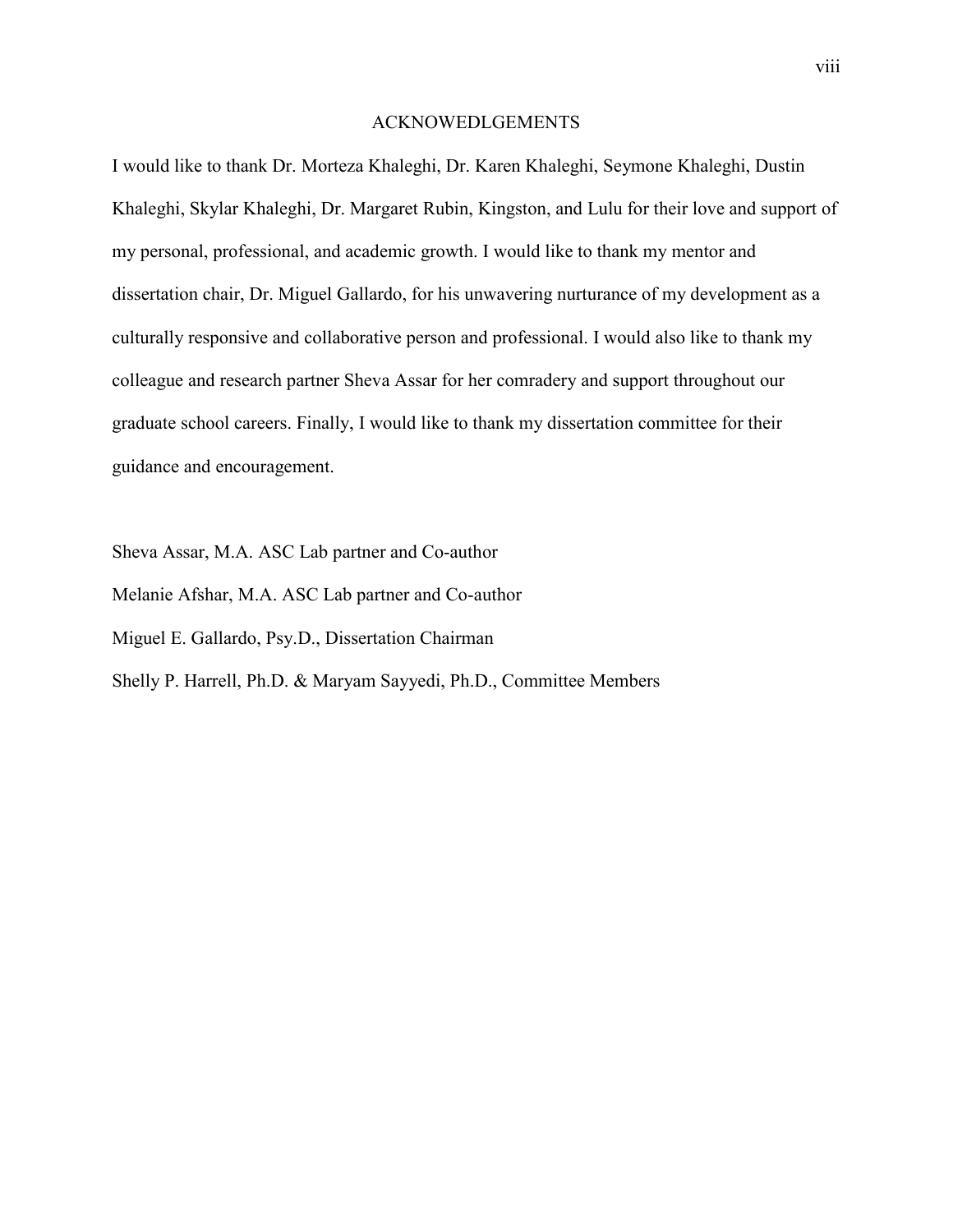## VITA

## EDUCATION

| $9/2013$ – Present | <b>Pepperdine University</b>                                                  |
|--------------------|-------------------------------------------------------------------------------|
|                    | <b>Graduate School of Education &amp; Psychology</b>                          |
|                    | Los Angeles, CA                                                               |
|                    | Doctor of Psychology in Clinical Psychology                                   |
|                    | Expected May 2017                                                             |
| May 2013           | <b>Pepperdine University</b>                                                  |
|                    | <b>Graduate School of Education &amp; Psychology</b>                          |
|                    | Malibu, CA                                                                    |
|                    | Master of Arts (M.A) in Clinical Psychology, with an emphasis in Marriage and |
|                    | Family Therapy                                                                |
| May 2011           | <b>University of San Francisco</b>                                            |
|                    | San Francisco, CA                                                             |
|                    | Bachelor of Arts (B.A.) in Psychology                                         |

## CLINICAL EXPERIENCE

| $9/2016$ – Present | Twin Towers Correctional Facility and Century Regional Detention Facility<br>Los Angeles, CA |
|--------------------|----------------------------------------------------------------------------------------------|
|                    | Chief, Psychological Services/Director of Training: Cheryl D. van der Zaag,<br>Ph.D.         |
|                    | Supervisors: Rachel Tapscott, Psy.D., Farida Anwar, Ph.D., Maureen                           |
|                    | Gonzalez-Burris, Ph.D., & Krystle Madrid, Psy.D.                                             |
| $9/2015 - 7/2016$  | Harbor-UCLA Medical Center-Department of Psychiatry                                          |
|                    | Dual Diagnosis Treatment Program                                                             |
|                    | Los Angeles, CA                                                                              |
|                    | Director: John Tsuang, M.D.                                                                  |
|                    | Supervisor: Lee M. Gomberg, Ph.D.                                                            |
| $9/2013 - 7/2016$  | Pepperdine Psychological and Educational Clinic                                              |
|                    | West Los Angeles Community Counseling Center                                                 |
|                    | Los Angeles, CA                                                                              |
|                    | Supervisors: Aaron Aviera, Ph.D. & Dity Brunn, Psy.D.                                        |
| $9/2015 - 7/2016$  | <b>Union Rescue Mission</b>                                                                  |
|                    | Los Angeles, CA                                                                              |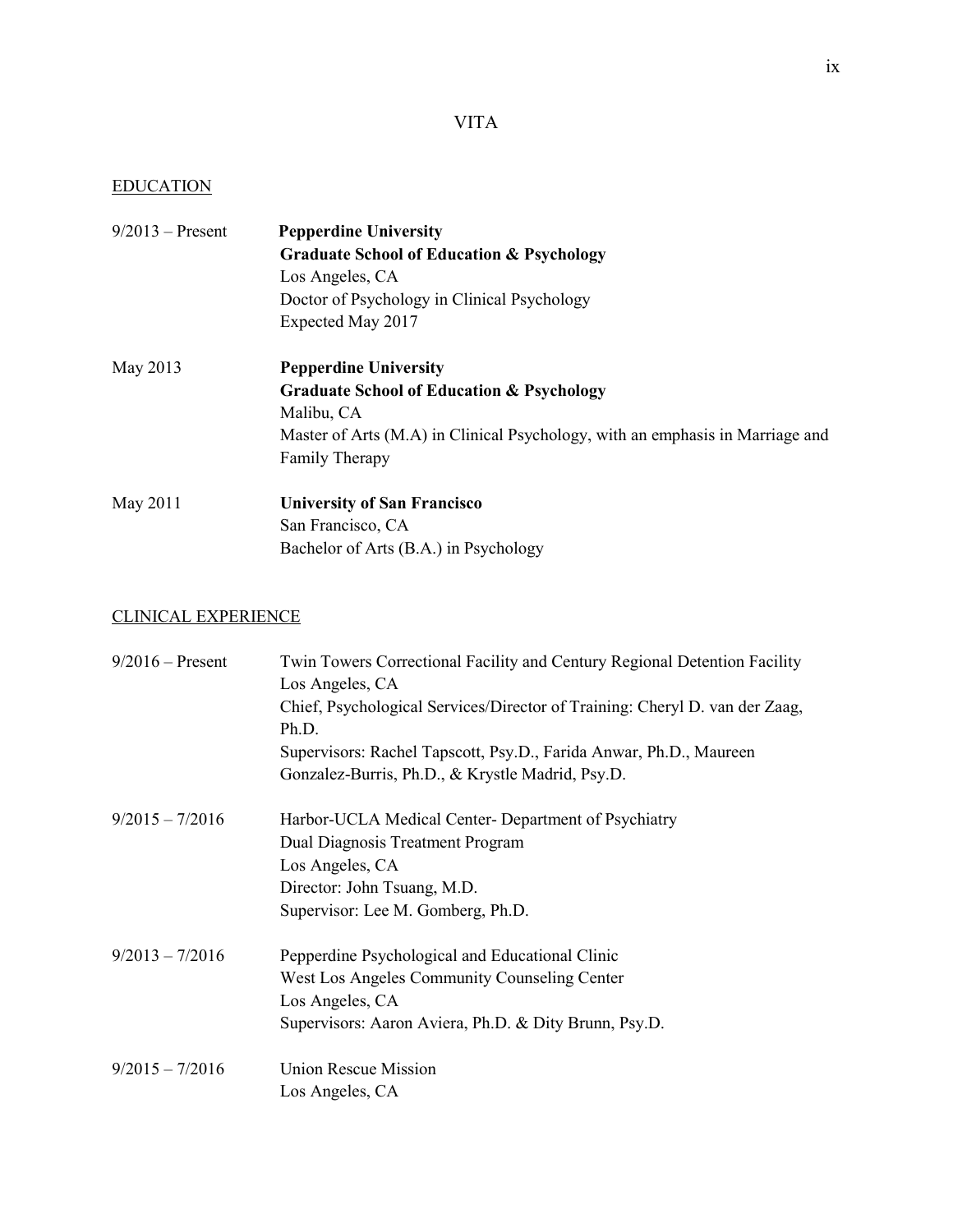|                   | Supervisor: Aaron Aviera, Ph.D.                                                                                                |
|-------------------|--------------------------------------------------------------------------------------------------------------------------------|
| $9/2013 - 7/2015$ | Union Rescue Mission<br>Los Angeles, CA<br>Supervisor: Aaron Aviera, Ph.D., Neva Chauppette, Psy.D., & Cary Mitchell,<br>Ph.D. |
| $9/2014 - 8/2015$ | Los Angeles County + USC Medical Center<br>Neuropsychological Services<br>Los Angeles, CA<br>Supervisor: Nora Jimenez, Ph.D.   |
| $1/2012 - 6/2013$ | Interface Children Family Services<br>Ventura, CA<br>Supervisor: Kim Patterson, MFT                                            |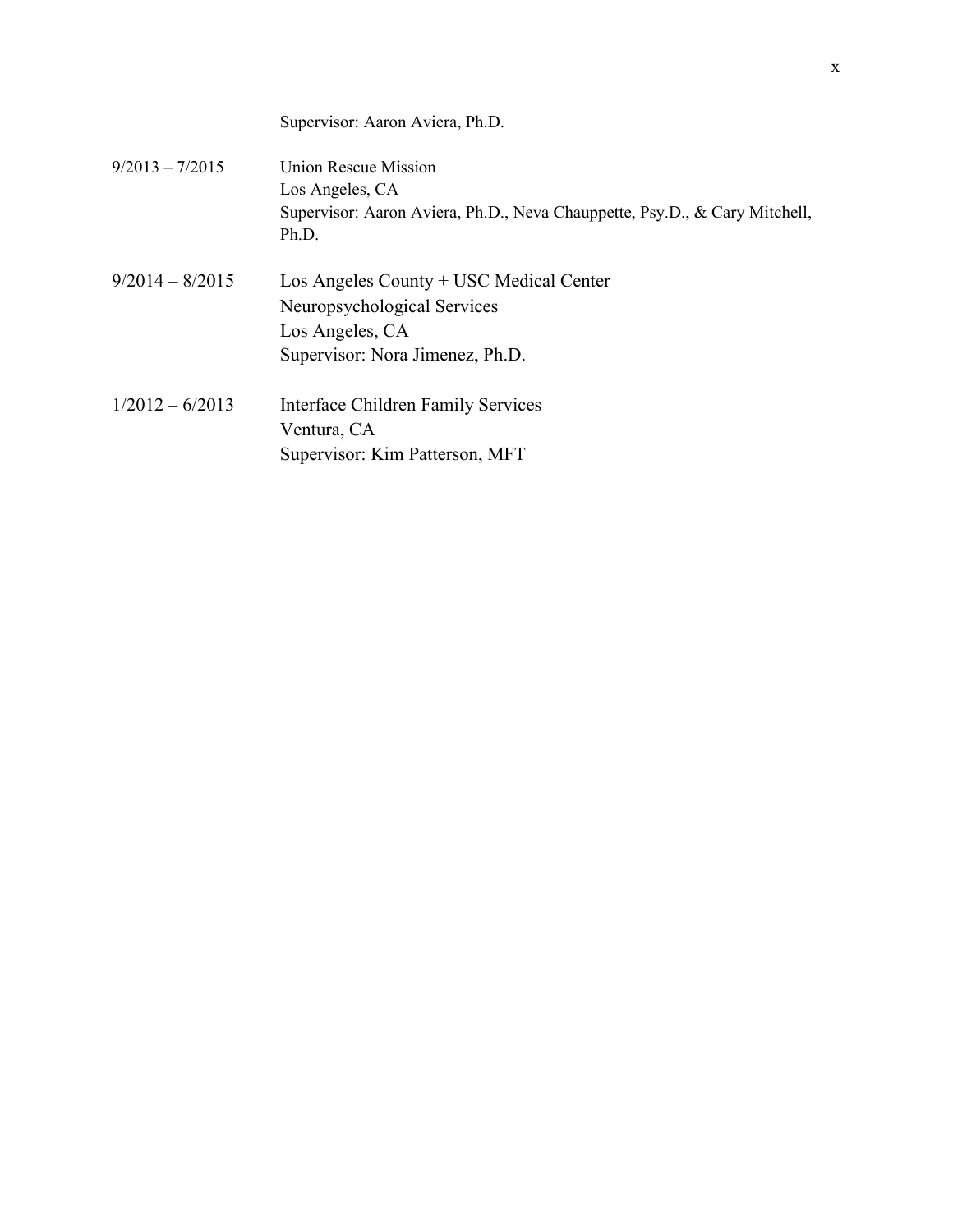### ABSTRACT

The present study aimed to provide literature on community-based programs and correlated participant satisfaction, to examine the factors that contribute to participant satisfaction within community-based programs, and to evaluate outcomes of participant satisfaction for MECCA's O&E program, as well as reflection on components of the O&E program that produce satisfaction ratings. The primary research question of the present study was: Were participants satisfied with their participant in MECCA's O&E program for both fiscal years and if so, what factors may have contributed to their satisfaction? Through use of description analyses on outcomes of the Participant Satisfaction Survey from MECCA's six community-based agencies, findings indicate that MECCA provided culturally-responsive and linguistically congruent services. Additionally, participants were satisfied overall with the O&E services and would elect to obtain services from the O&E program again. O&E's success can be attributed to MECCA's foundation in cultural responsiveness, diversity empowerment, destigmatizing mental health services, and collaboration with the communities to create and provide community-based programs.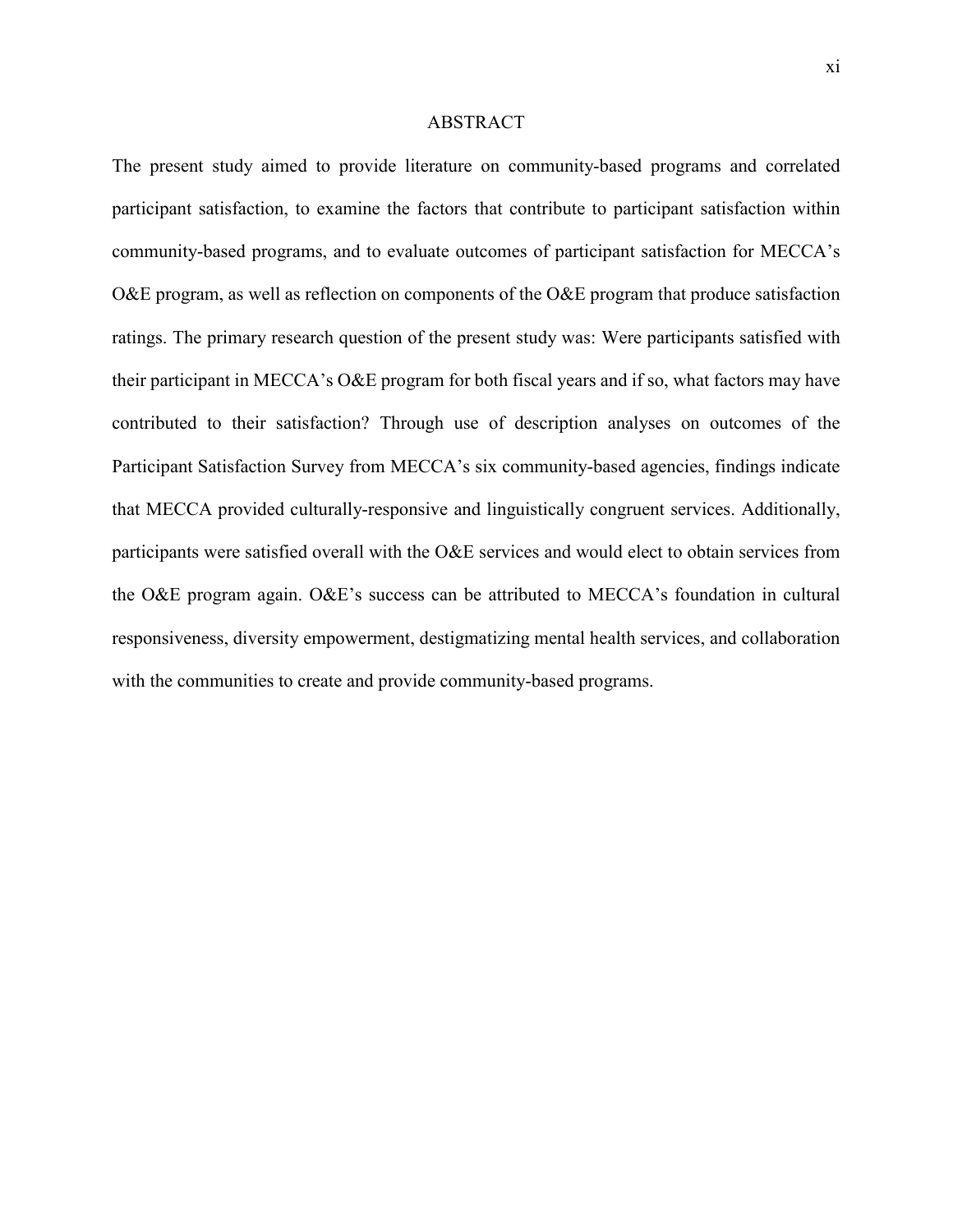#### **Introduction**

The Multi-ethnic Collaborative of Community Agencies (MECCA) in Orange County, California, consists of six ethnocultural community mental health agencies, specifically a Vietnamese-speaking (Vietnamese Center of Orange County [VNCOC]), Korean-speaking (Korean Community Services [KCS]), two Spanish-speaking (Orange County Children's Therapeutic Art Center [OCCTAC] and ABRAZAR, Farsi-speaking [OMID Multicultural Institute of Development], and Arabic-speaking agencies [ACCESS CAL]. The collaborative of agencies was unified to pursue resources for the underserved ethnic communities and empower community members in Orange County, California. The agencies each serve particular ethnic communities, often providing services to monolingual individuals and families. MECCA serves the needs of ethnic communities by providing services that include support groups, psychoeducation workshops, skill-building classes, case management, and culturally appropriate referrals. Within these six community-based agencies, two county-funded programs are conducted: Early Intervention Program for Older Adults (formerly called the Socialization Program), and Outreach and Engagement Program (O&E). Both programs focus on uplifting ethnic communities through support and resources that have frequently been inaccessible for marginalized communities. The Early Intervention Program for Older Adults has recently been modified and granted county support to become a more clinically oriented program that focuses on mental health needs, reintegrating isolated individuals back in the community in a culturally congruent manner, as well as case management. The Outreach and Engagement (O&E) program strives to assist and connect community members with resources and referrals to culturally responsive agencies and services, as well as engage members through agency-specific and MECCA collaborative classes and events. Due to the unique opportunity provided within the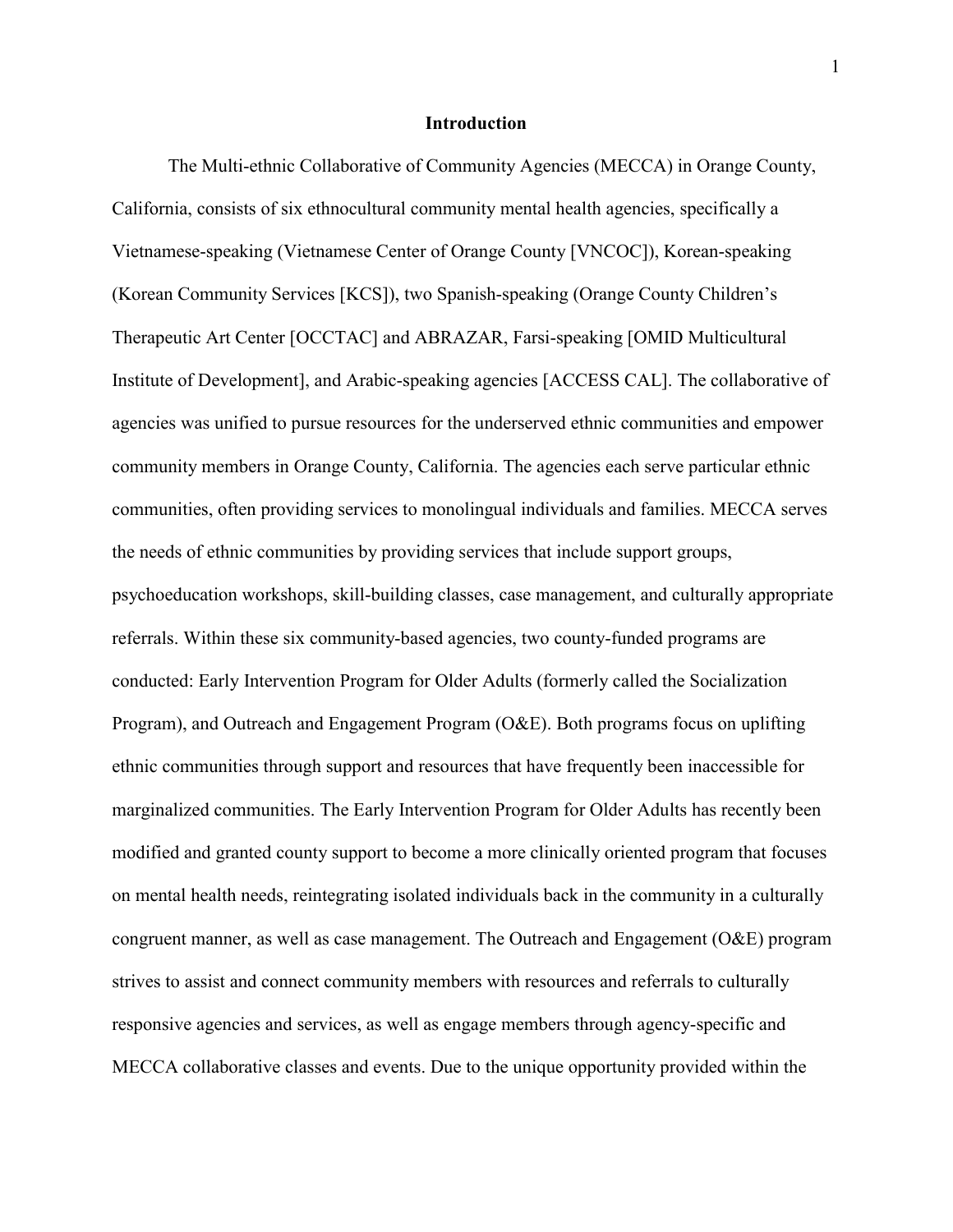O&E program of empowering participants as cultural beings within the context of their lives, and equipping participants with strength-focused coping skills, the O&E program will be the primary focus of this study. This program is of particular interest because of the impact it has had, and continues to have, in the lives of various individuals from numerous cultures, especially in the prevention of mental health conditions through individual and culture-specific interventions. In addition to individual services such as case management, life coaching, and skill building, participants are invited to participate in group classes that aim to facilitate mutual sharing of experiences and skill building, with a focus on culture as the foundation of class experiences. The classes vary and involve topics such as learning how to speak English, complete government forms, play guitar, cooking, art, sewing and making clothing, and other skill-based classes with the purpose of gaining knowledge while sharing experiences. Participants achieve short-term goals through short-term life coaching and case management. The program provides mental health services as well as medical, legal, and social services. The O&E program seeks to reduce risk factors by increasing support through referrals and linkages to other community agencies and culturally responsive treatments, with early intervention and prevention of worsening problems as the goals of this program. The O&E program strives to decrease stigma associated with mental health issues, as well as increase protective factors to aid community members in overcoming external and internal stressors.

#### **Importance & Levels of Stigma Associated with Mental Health**

When looking at diverse ethnic groups living within low socioeconomic conditions, it is important to understand the barriers that make accessing mental health services difficult (Kaczorowski et al., 2011). Accordingly, research has targeted barriers and indicate that access to mental health treatment can be improved by making transportation and child care available,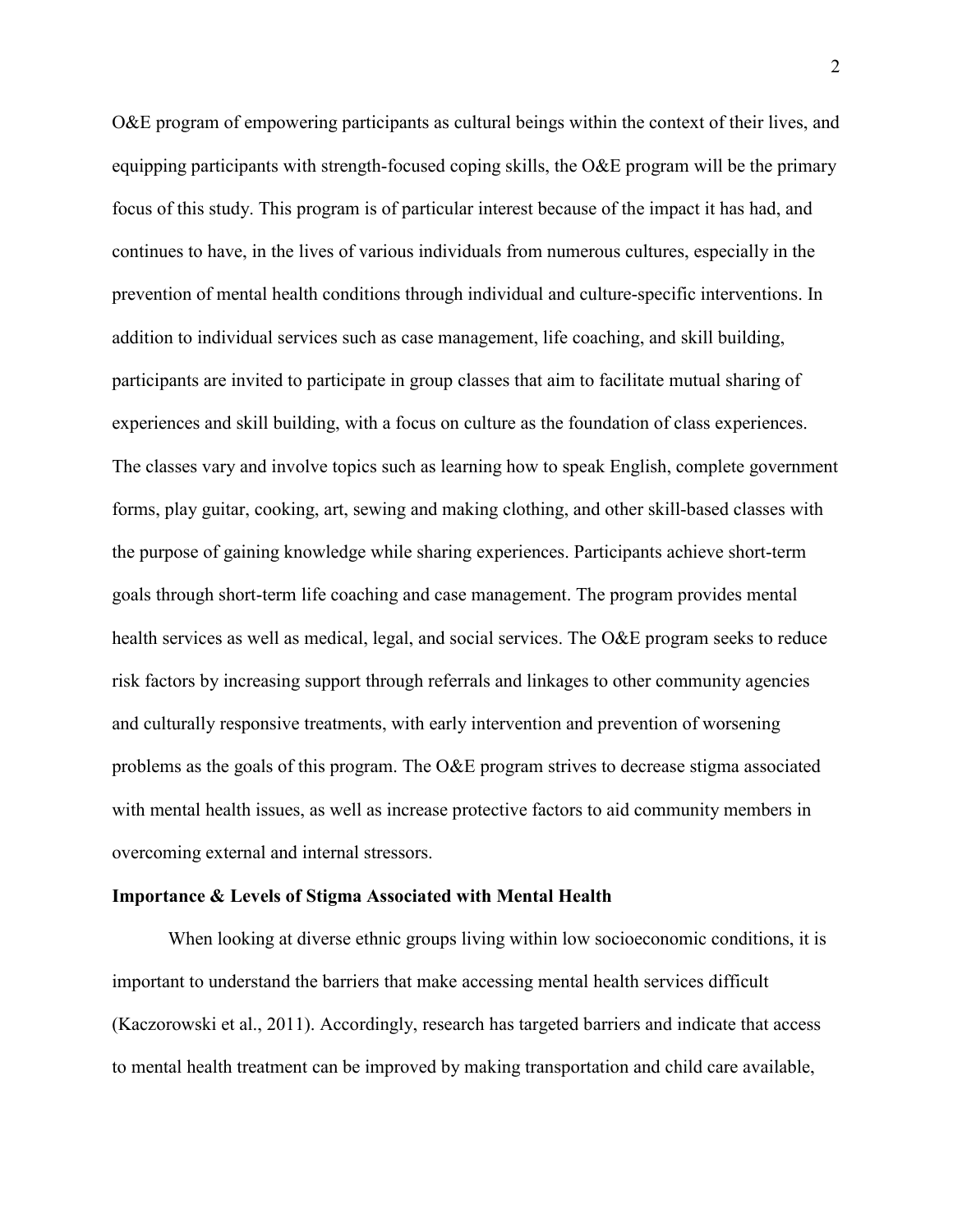providing low-cost assistance that is optional for home-based forms, offering independent, phone-based, or video-based treatments, and creating a community treatment approach that integrates other families (Snell-Johns, Mendez, & Smith, 2004). For diverse ethnic groups, researchers highlight the importance of cultural beliefs of the individual while living within United States culture as crucial in understanding the individual's outlook on accessing mental health treatment (Sood, Mendez, & Kendall, 2010). Additionally, research has emphasized reducing stigma and doing so through promoting awareness, as well as, providing accurate information about mental health (U.S. Department of Health and Human Services, 1999). Furthermore, diverse and low socioeconomic families have been found to have early treatment dropout rates (Kazdin & Mazurisk, 1994). Researchers found that, amongst Latinos, barriers to treatment included mental health treatment stigma, concern surrounding legal status in the United States, and fear of discrimination due to ethnicity (Rastogi, Massey-Hastings, & Wieling, 2012). As a result of these issues that inhibit diverse communities from accessing mental health services, it is important to consider the development and implementation of community-based services that are capable of engaging and providing culturally responsive services.

Various levels of stigma are a product of a vast history within psychology where a lack of attention was placed on the diversity of the human experience. Research shows that racism is embedded in the history of psychology and education as a whole with the extinction of "Indigenous Knowledge" and the eclipse of Eurocentrism (Dumbrill & Green, 2008). The important message to extract is that racism is a powerful, omnipresent foundation of society that clinical psychology is not immune to. Furthermore, it is imperative that mental health professionals work intensely to have awareness, focus, and compassion for overt and covert acts of racism (Thompson-Miller & Feagin, 2007). Additionally, it is critical that mental health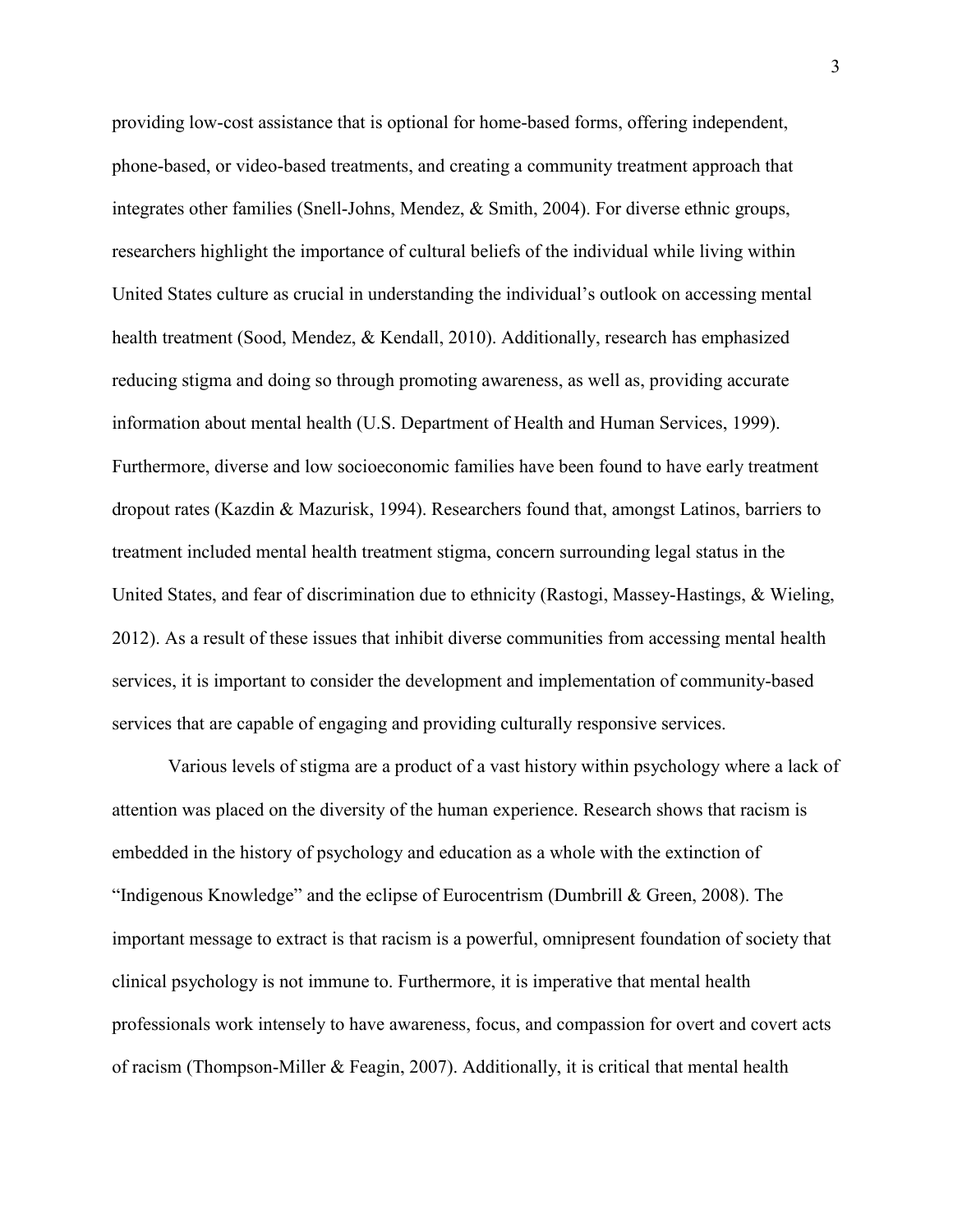professionals evaluate their racist frame of thinking, feeling, behaving, and conceptualizing that has been inherited through the environment within which the mental health professional has been shaped (Thompson-Miller & Feagin, 2007). A valuable, central component in the discussion of the construct of "race" is the lived experience of individuals and groups. Daily experiences of undeniable racism facilitate long-term "racism-related stress" and thus influence humanity constantly. Harrell (2000) suggests that mental health professionals should explore the major ways individuals experience racism, including "racism-related life events, vicarious racism experiences, daily racism microstressors, chronic contextual stress, collective experiences of racism, and the transgenerational transmission of group traumas" (p. 45). Through an assessment of an individual's lived experiences of "racism-related stress," the program provider can work towards establishing rapport and cultural competence, cautiously hoping to lead towards trust and safety in the therapeutic context. However, the reality of embedded racism in many facets of psychology calls for true cultural competency, including further research and greater awareness on the role of the construct of "race" in clinical psychology practices.

#### **Purpose of Program Evaluation**

Given the multi-ethnic, community-based focus of the services provided by MECCA, it is essential to implement a program evaluation for various reasons. Evaluation is an essential principle that allows for the measurement of the efficacy of a program and provides guidance for future program improvement (Baron-Epel, 2003). In addition, program evaluation can provide insight regarding identifying and solving existing problems in the implementation of the program (Chyung, Wisniewski, Inderbitzen, & Campbell, 2013), as well as highlight the strengths of the program and areas that should continue to be focused on. By evaluating the Outreach and Engagement Program within MECCA, the objective is to provide stakeholders with knowledge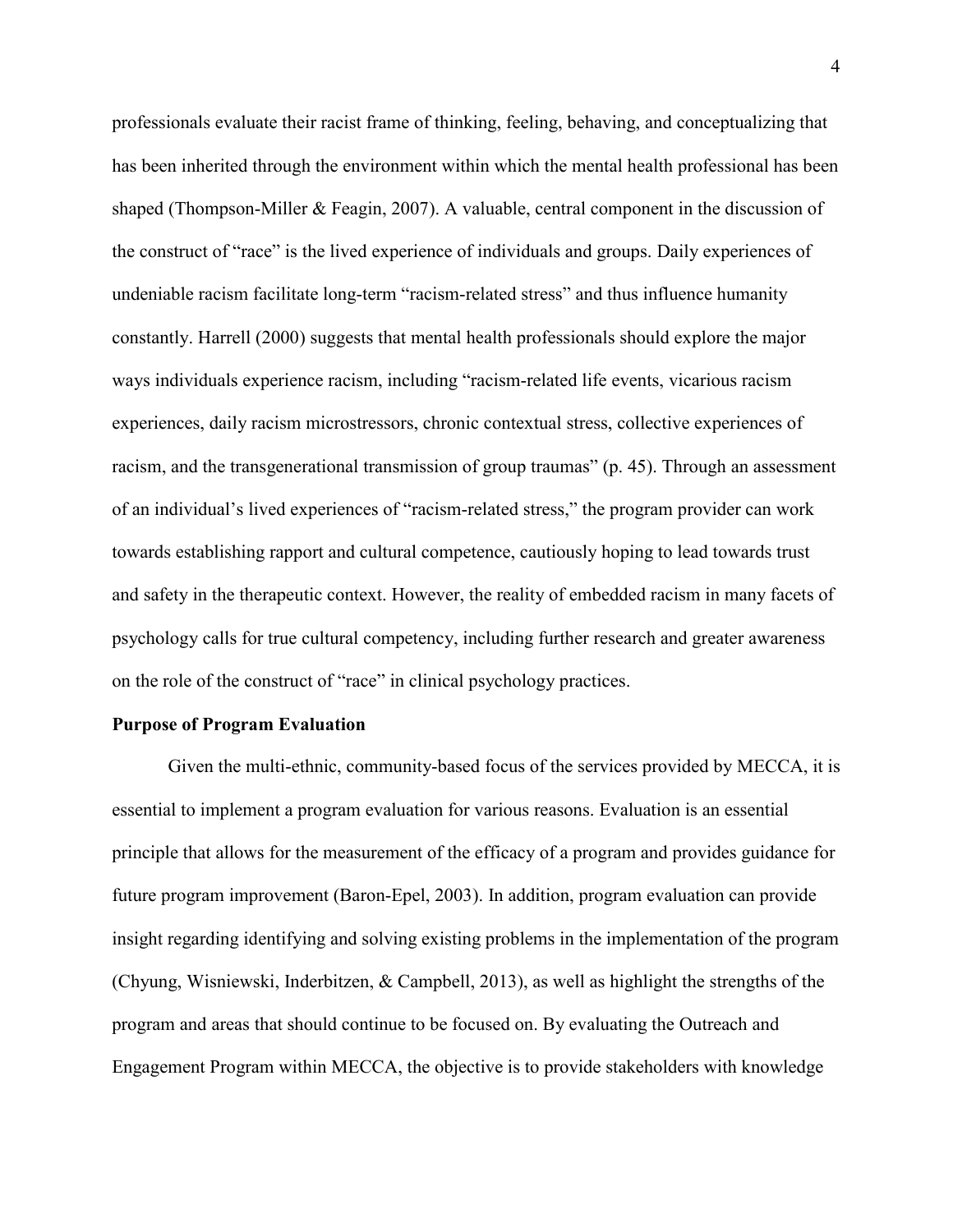of the effectiveness of the program with the goal of improving consumer satisfaction, enhancing staff performance levels, and increasing cultural awareness and humility in engaging with consumers of mental health.

### **Community-Based Programs and Participant Satisfaction**

Reflecting on the development and implementation of other community-based programs can illuminate important components to be considered in the development and evaluation of community-based programs, including MECCA's Outreach and Engagement program. Sink, Covinsky, Newcomer, and Yaffe (2004) present an evaluation of the prevalence and pattern of behavior for individuals with dementia related symptoms within a community. With regards to prevalence, they found that there was a significantly greater number of Black and Latino individuals living with dementia symptoms within the community (Sink et al., 2004). The researchers explored the ways these multi-ethnic individuals managed their symptoms, specifically regarding their rationale for not seeking a higher level of care and their experience of living within the community as a multi-ethnic individual with dementia symptoms. Researchers have identified a number of components that may affect the higher prevalence of Black and Latino individuals within the community that have dementia symptoms in comparison to White individuals with dementia symptoms. For example, Black and Latino caregivers of Black and Latino individuals do not wish to put the individual struggling with dementia symptoms in an institution and Black and Latino caregivers may conceptualize and report the symptoms of the individual struggling in a different way (as cited in Sink et al., 2004). There are many components to this research that affect the development of community-based programs that are effective and congruent with the community members. For the multi-ethnic community members struggling with dementia symptoms, the prevalence and pattern of behavior within the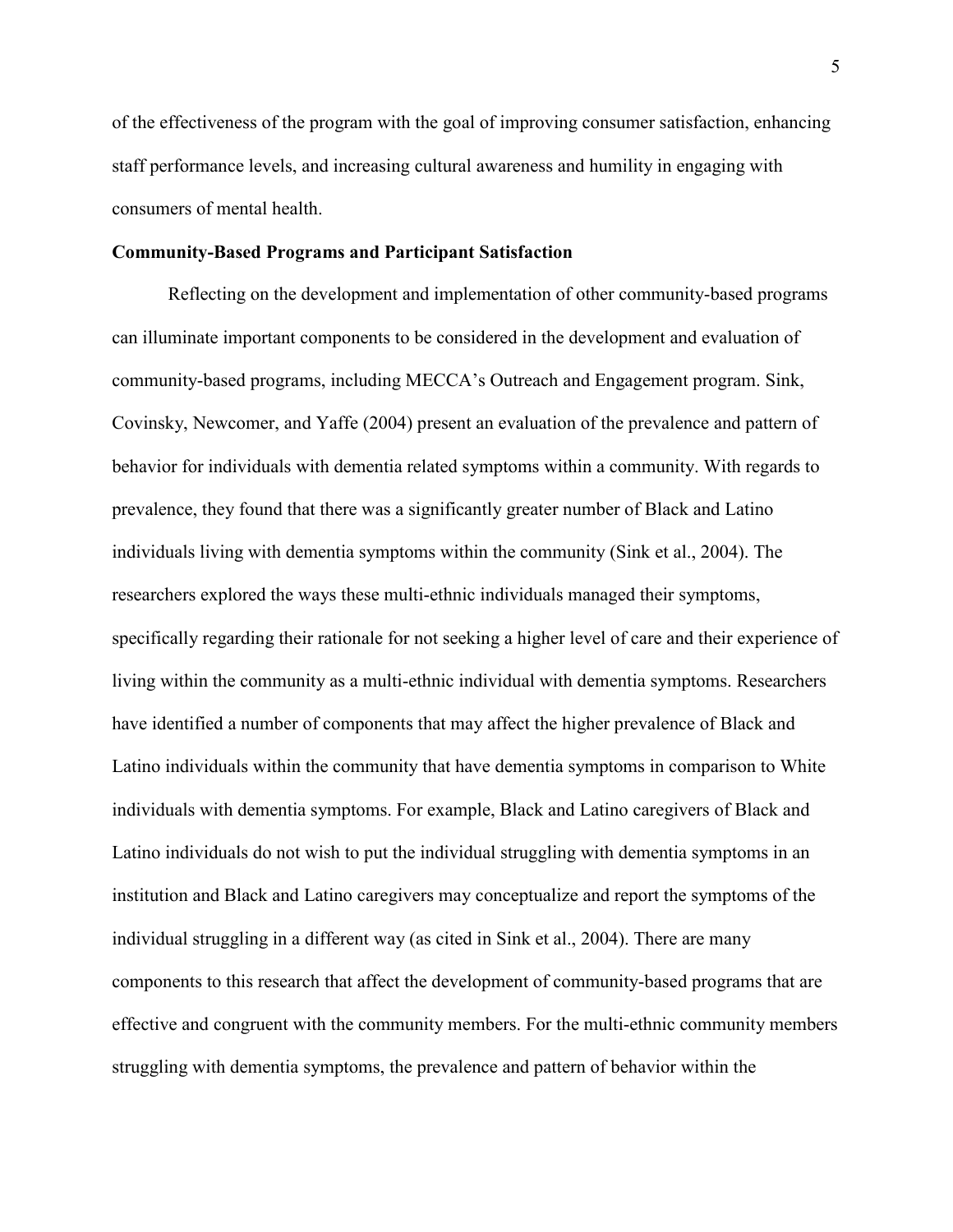community is based on an individual's cultural context that in turn determines the need for intervention. In the process of developing a community-based program that aims to assist community members from a wide variety of cultural backgrounds, one must consider that the program should include various modes of delivering services as well as a collaborative conceptualization in defining, supporting, and creating interventions that are best suited for the community member.

In a study by Nicolaidis et al. (2012), a community-based program was developed and implemented to help African American women who have survived Intimate Partner Violence. The researchers utilized a community-based participatory research approach in creating a program that was consistent with the needs of the African American women and then implemented the program that was congruent with the development process (Nicolaidis et al., 2012). In their collaborative process, the researchers conducted a needs assessment to understand the women's needs, as well as their experience of current services. The researchers noted that the women reported "perception of racism, with a deep mistrust of the healthcare system as a 'white' system" (Nicolaidis et al., 2012, p. 531). The women also reported for a community-based program to most appropriately meet their needs the program should be implemented by African Americans who had also struggled with similar experiences (Nicolaidis et al., 2012). Due to the collaborative process, the researchers shifted their conceptualization of the program development to accommodate the needs of the women, which meant that the program would be implemented in a community-based center that was specifically utilized to support those struggling with domestic violence (Nicolaidis et al., 2012). The program intervention consisted of providing services for six months by an African American Intimate Partner Violence survivor, referred to as a Health Advocate. The Health Advocate managed the participant's care, provided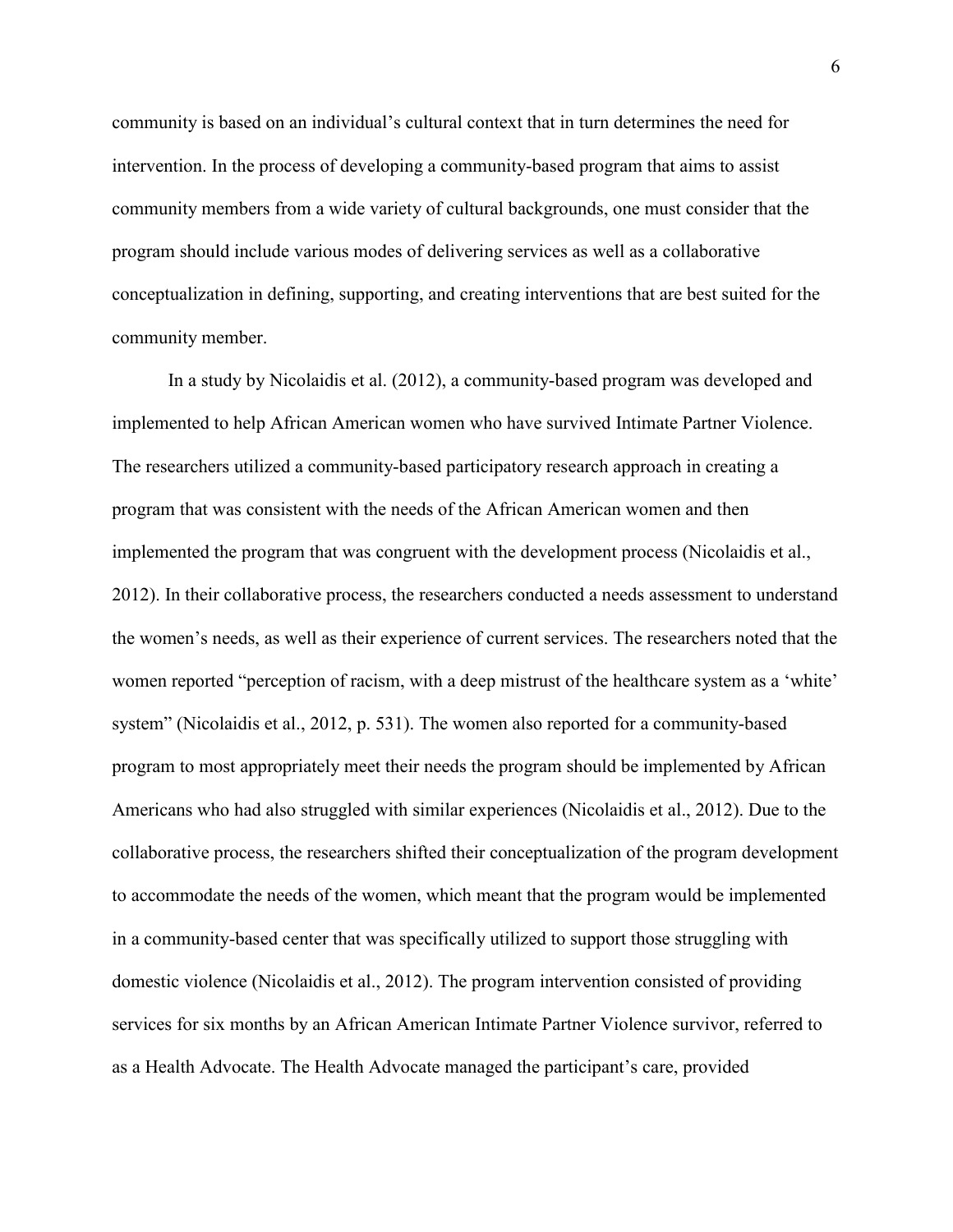psychoeducation, promoted self-care, and created links for the participant to receive services from the healthcare system (Nicolaidis et al., 2012). The researchers used a variety of self-report questionnaires to evaluate depression, self-esteem, and various self-care behaviors. Upon completion of the intervention, participants were asked to answer open-ended questions during termination interviews regarding their experience within the program. Findings from the intervention indicated increases in self-care behavior, improvement in depression symptoms, and improved self-esteem (Nicolaidis et al., 2012). The researchers gathered themes from the interviews with participants regarding their experience in the program, specifically soliciting the participants to identify why and how the program was effective. The themes identified include: "African-American focus and community setting," "Ability to trust," and "Information and strategies with practical, lasting value" (Nicolaidis et al., 2012, pp. 534-535). These themes were qualitatively gathered and provided rationale as to why the participants felt satisfied and reported improvement as a result of the program's intervention. When reflecting on the outcomes of this community-based program and the reported satisfaction with the program, it is important to consider the development of the program. The program developers took considerable efforts to collaboratively construct a program that was directed by the needs of the individuals within the community, as well as their desire for ethnic matching between provider and participant.

In a study by Kiger (2003), the prevalence and severity of breast and cervical cancer for women within low-income African American and Hispanic communities was identified as significantly greater than Caucasian women. Specifically, in the geographic region of Los Angeles African American and Hispanic women with such a significantly greater prevalence correlated to the underutilization of services available within the community (Kiger, 2003). Kiger identified a number of reasons that African American and Hispanic women do not seek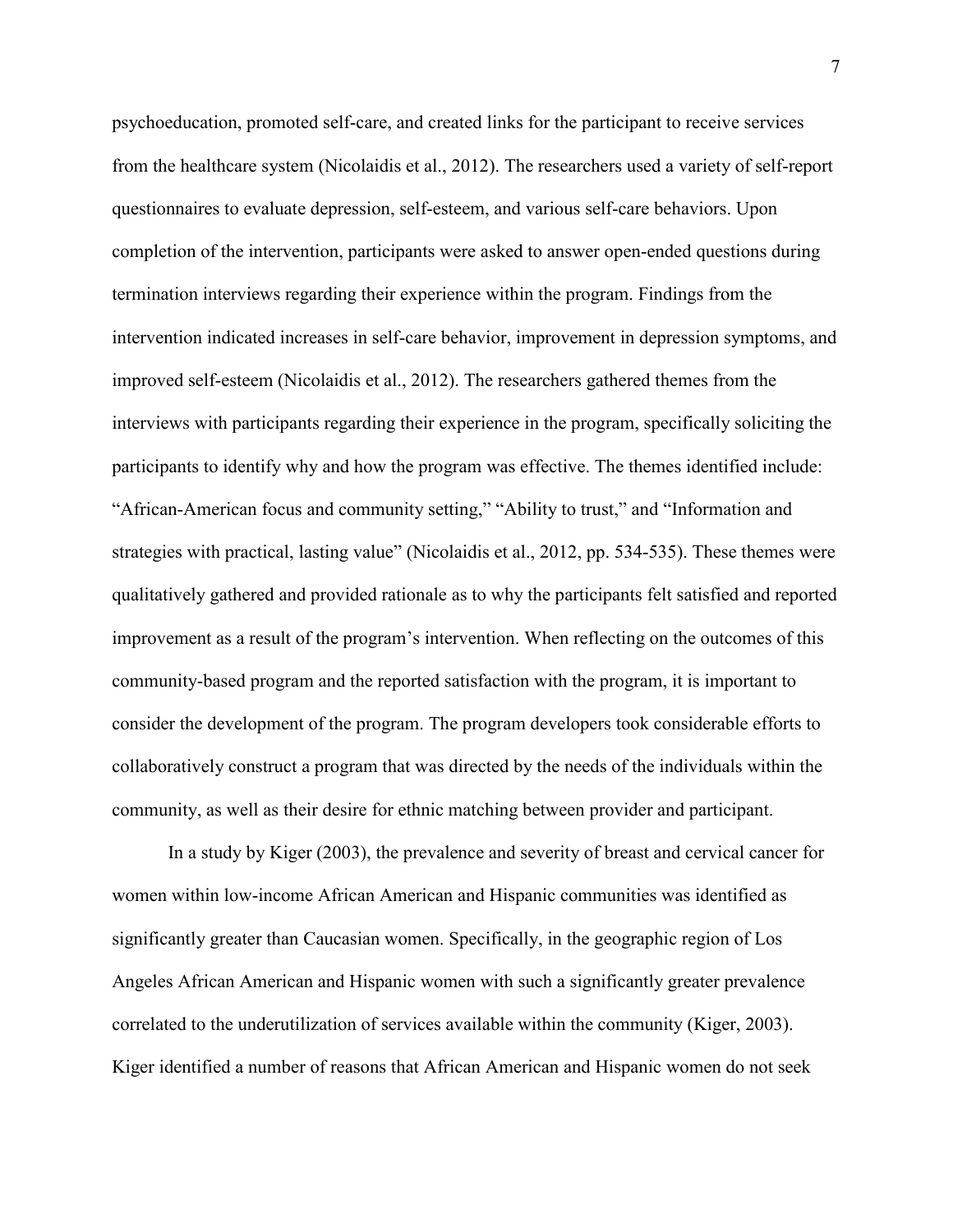resources and screenings like Caucasian women in Los Angeles, such as lack of exposure or beliefs that they are unqualified for services, fear and confusion about the process of screening for cancer, decreased time for self-care behaviors, and the unawareness of the value of early screening and treatment. Additionally, Kiger identified specific challenges such as barriers of language differences, the lack of "ethnically appropriate educational materials" regarding the value or early screening and cancer treatment (p. 309), historical and systemic context of seeking services, concerns regarding trust and modes of communication, and the exclusionary nature of the eligible population identified for many early screening and cancer treatment programs (Kiger, 2003). In order to promote awareness and increase the participation of women from varying ethnic backgrounds, the project included three specific tools to disseminate information: "Tell A Friend, The Witness Project, and Promatoras" (Kiger, 2003, p. 311). The project utilized professionals and trained volunteers from the community who worked with the community in a collaborative process to share information about resources that provide support to multi-ethnic women that need early screening and cancer treatment. As a result of this project, the study identified important lessons that should be shared with other program developers. Kiger found that cultural beliefs, the need for transportation and childcare, and the lack of time for women in low-income communities affected their ability to engage in services identified by the project. Additionally, this project highlighted that a compilation of methods should be implemented in creating an approach to community-based interventions with multi-ethnic, underserved populations (Kiger, 2003). In conjunction, Kiger found that it is important to align a new project with pre-existing programs and find avenues for new programs within the community in order to foster a collaborative, coherent community of programs that are designed to assist women of the community. Kiger also found that it is important to consider ways to increase convenience for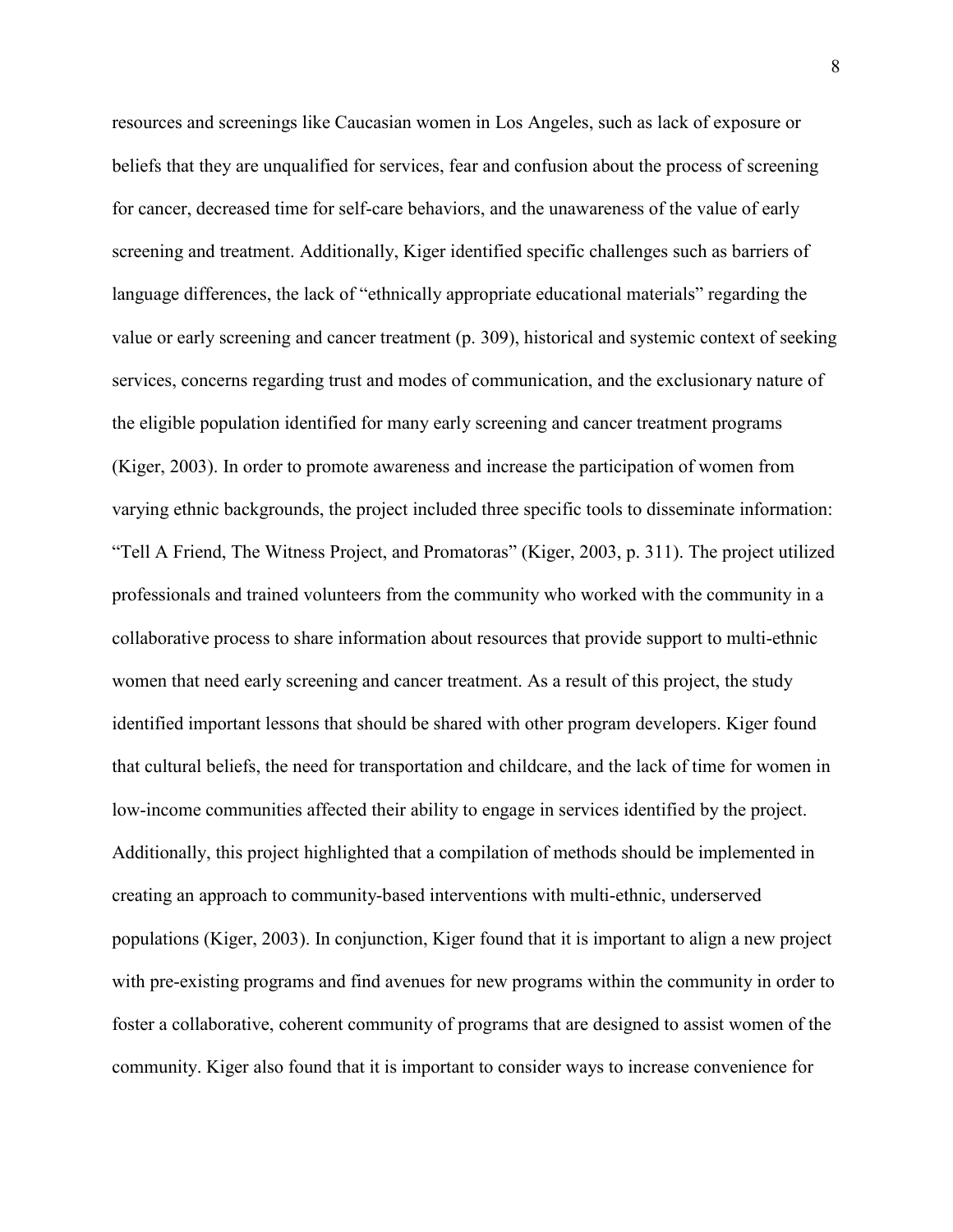women in order to improve the likelihood of seeking community-services, thus creating mobile services that can adjust to the geographic location as well as the schedules of women that need services (Kiger, 2003). Finally, Kiger found that it is imperative to work with community leaders in creating and implementing programs that seek to bring services to community members because community leaders are aware of the beliefs that will guide program implementation and utilization.

In a study by Andrade, Filha, Vianna, Silva, & Costa (2012), researchers examined the development and effectiveness of Community Therapy in Brazil. The Family Health Strategy was developed in Brazil in 1994 to "ensure that primary health care services were made available to families and communities, primarily those economically underprivileged and at greater risk for disease" (p. 326). As part of the Family Health Strategy development, it was suggested that mental health support be integrated into the community-based health care model (Andrade et al., 2012). Due to this integration of mental health needs, Community Therapy was highlighted as a useful tool in supporting community members. Andrade et al. identified the development of Community Therapy, 21 years ago in Brazil in order to support communities enduring emotional distress. This modality of mental health support is facilitated by community therapists in community gatherings during which community members are encouraged to share their concerns and struggles, which results in community members that "exhibit fortitude and increasingly solidified community identity" (p. 326). In a study of one 198 participants who engaged with community therapists within the Family Health Strategy, Andrade et al. gathered participants' satisfaction with Community Therapy through implementation of the Brazilian Mental Health Services Use Satisfaction Scale (Satis-BR). This self-report measure evaluating participants' satisfaction with mental health services rendered through Community Therapy consists of 44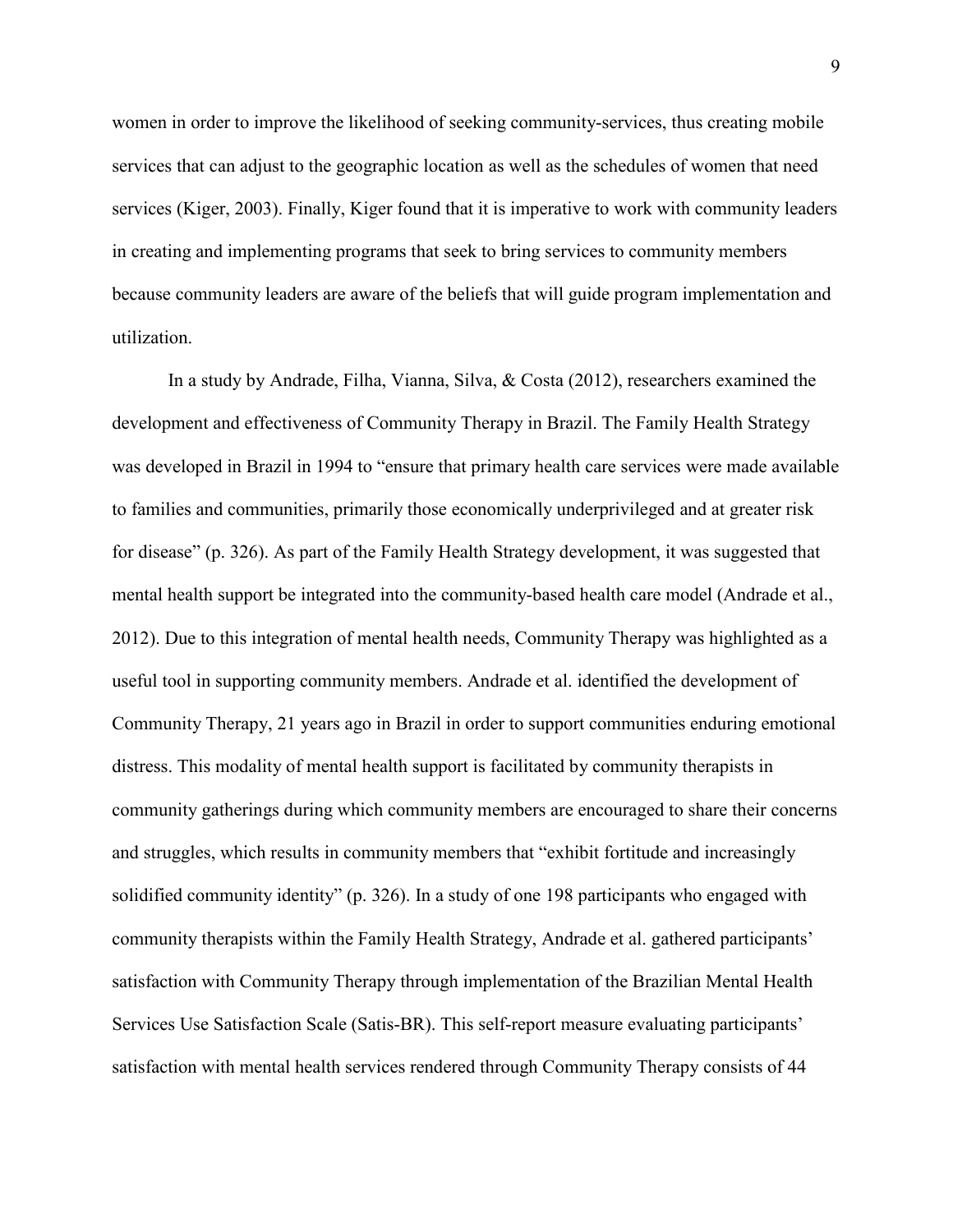questions that participants respond to using a 5-point Likert scale. Additionally, Andrade et al. utilized the Client Satisfaction Questionnaire because it is specifically designed to ascertain participants' satisfaction with Community Therapy. Findings indicate that 165 participants felt respected, 109 felt adequately listened to, 87 felt carefully listened to, 110 felt well understood, and 85 felt well understood. Additionally, researchers found through use of the 5-point Likert scale of satisfaction, 146 participants reported feeling satisfied with the therapists' listening skills and 52 felt very satisfied with the therapists' listening skills, 142 felt they were receiving accurate assistance for their needs through Community Therapy, and 118 felt that Community Therapy was excellent at being receptive to their individuals needs (Andrade et al., 2012). Specifically in regards to satisfaction with the Community Therapy program intervention overall, 95 participants were very satisfied, 103 noted the intervention to be good, 170 stated that they would return for services should more issues arise, 178 reported they would refer loved ones to Community Therapy, 100 reported to be very satisfied with community meetings for Community Therapy, and 98 stated that they were satisfied with community meetings for Community Therapy. The researchers discuss the rationale for the satisfaction outcomes, identifying Community Therapy as flexible to the needs of the group within a support group setting because such a group setting fosters a space of mutual understanding for shared experiences. An important aspect of understanding the satisfaction outcomes of this study is the framework that Community Therapy operates from, such that there is a collaborative process in the intervention. Community Therapy fosters a community to form within the larger community that collaborates to progress through five phases: "welcoming, selecting a theme, contextualization, problematization, and closing" (Andrade et al., 2012, p. 330). It is noted that there is no maximum number of people who can join the intervention and the community therapists are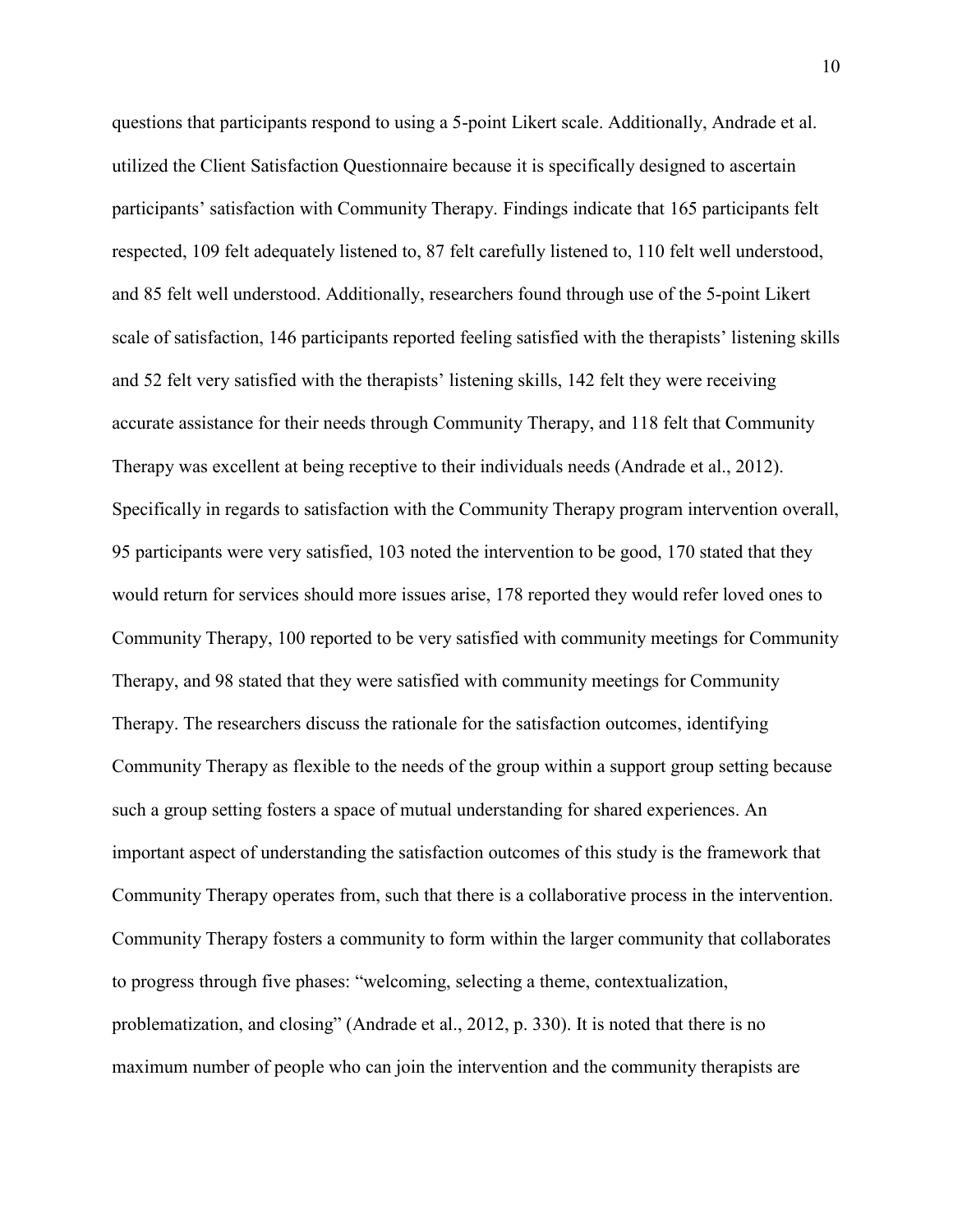empowered to incorporate as many participants into the group. The quantitative methodology implemented to gather participants' satisfaction and feedback regarding this community-based intervention is a valuable model to understanding the context within which community-based programs operate, as well as their method of gathering feedback from their participants.

In a study by Goodkind et al. (2014), researchers reflect on the prevalence of adult African refugees struggling with psychological distress within the United States and existing interventions targeted to aid adult African refugees. Goodkind et. al., noted the profound need for mental health services for refugees within the United States and the prevailing challenges within the current mental health system, such that the current mental health system is not consistently responsive of specific needs of refugees and the pervasive stigma associated with seeking help (as cited in Goodkind et al., 2014). Goodkind is cited in this study for developing and testing a community-based program for adult Hmong adult refugees that is focused on: "increasing environmental mastery through individual and group learning opportunities, improving refugees' access to resources through advocacy, creating meaningful social roles by valuing refugees' culture, experiences, and knowledge, and reducing refugees' social isolation" (p. 335). The researchers utilized the program developed by Goodkind for adult Hmong adult refugees and adapted the 6-month program with adult African refugees participating in the Refugee Well-Being Project (Goodkind et al., 2014). Goodkind et al. described the intervention to consist of Learning Circles, which is a forum for cultural exchange between participants and program facilitators, and Advocacy, during which program facilitators worked with participants to engage with community resources. The researchers described the Learning Circles to consist of the families of the refugee adult, which integrated the sharing of the lived experiences of the refugees' children. This study occurred over a three-year period (2006-2008) and was facilitated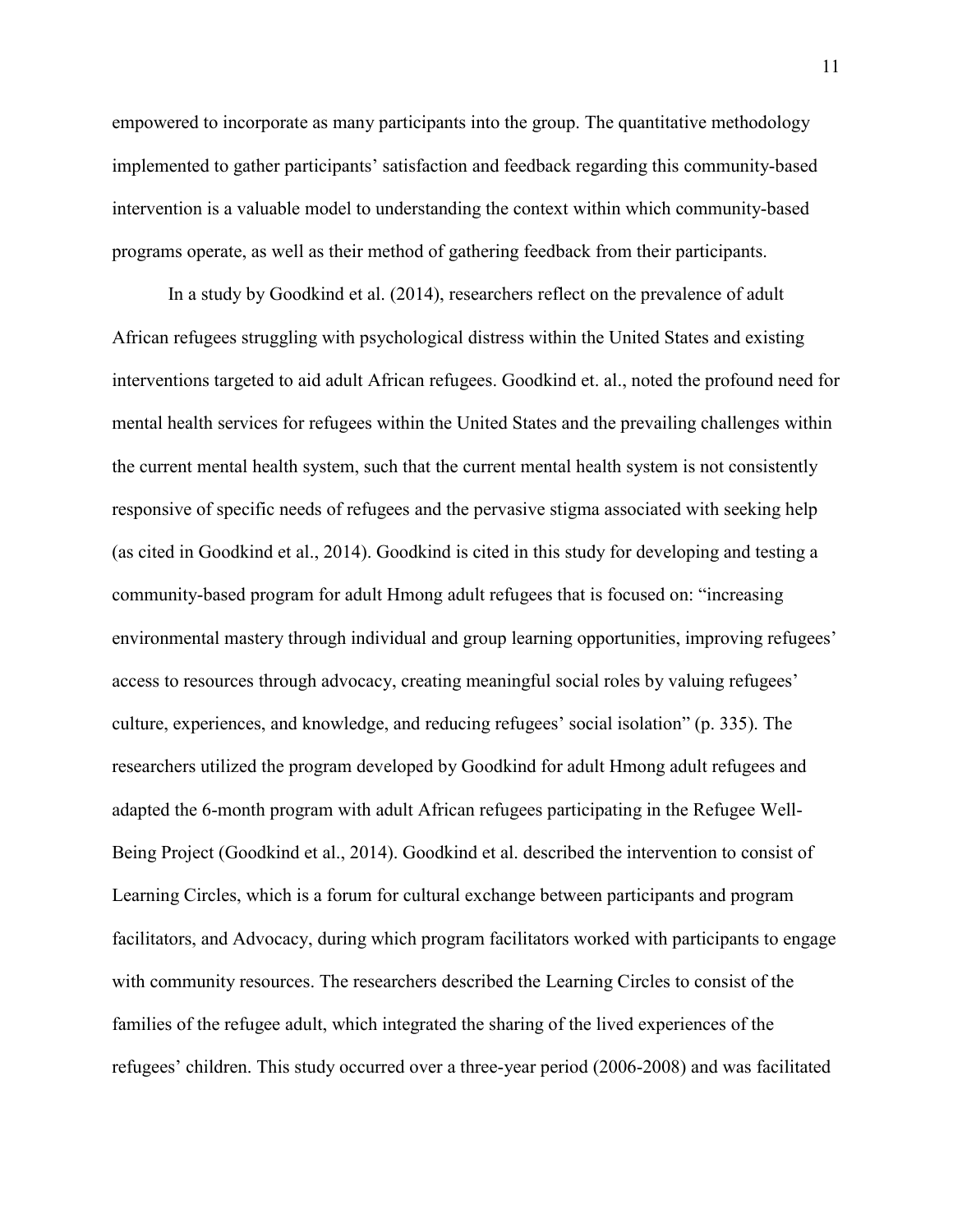by trained undergraduate students. Experiences of participants were gathered through openended interviews that took place in the participants' home and were facilitated by a facilitator that was both trained and bilingual (with interpreters available when needed). Additionally, Goodkind et al. utilized many quantitative measures to evaluate participants' experiences and outcomes, such as Rumbaut's (1985) Psychological Well-Being Scale (as cited in in Goodkind et al., 2014), Satisfaction with Life Areas scale (as cited in in Goodkind et al., 2014), Life Satisfaction Index A (as cited in in Goodkind et al., 2014), Satisfaction with Resources scale (as cited in in Goodkind et al., 2014), the Difficulty Obtaining Resources scale (as cited in in Goodkind et al., 2014), Basic English Skills Test (BEST), Rumbaut's 1989 4-item scale for Perceived English proficiency (as cited in in Goodkind et al., 2014), and the Whitbeck Encultural Scale (as cited in in Goodkind et al., 2014). Additionally, the 36 participants (each completed four interviews) were asked to describe their satisfaction with the program using a seven-point Likert-scale that ranged from 'very dissatisfied' to 'very satisfied' during an interview at the end of the intervention. Findings indicate a high level of satisfaction with the intervention, such that overall project satisfaction resulted in a mean score of 4.8, the Learning Circles component resulted in a scored a mean score of 4.9, and the Advocacy component resulted in a mean score of 5.4 (Goodkind et al., 2014). During the interviews, participants were asked to provide feedback on outcomes of the intervention and aspects that were helpful. This qualitative data gathering yielded crucial information, specifically that participants found improved English fluency to be central to feeling like they are part of the community and that a significant increase in access to resources was imperative to participants' improved life experience (Goodkind et al., 2014). The resources identified as important to the participants were: "housing, education, transportation, identity cards, learning how to drive, computer skills, health care, employment,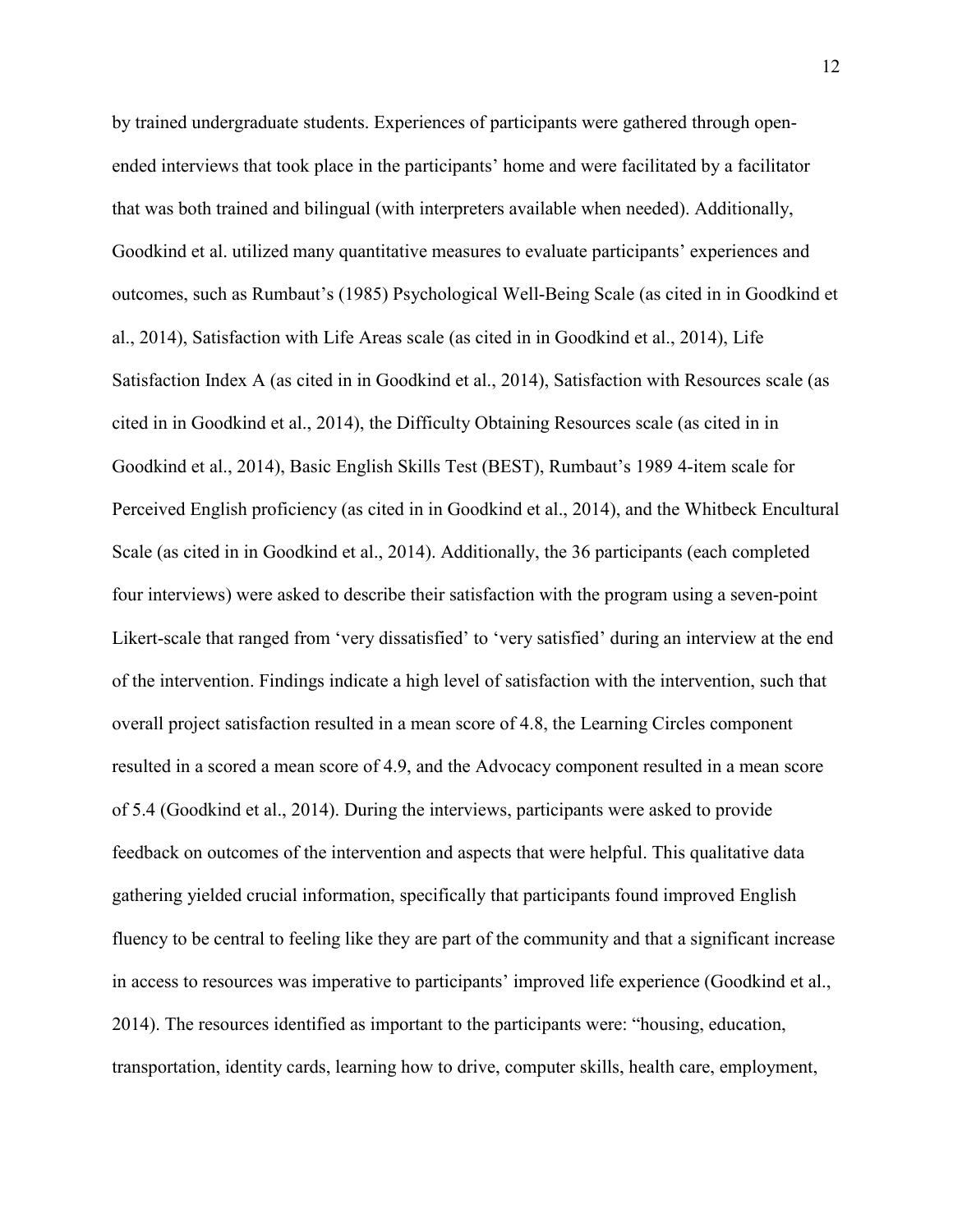and assessing food and food stamps" (Goodkind et al., 2014, p. 340). Synthesizing outcomes from quantitative and qualitative measures, Goodkind et al. (2014) found that participants benefit with increased English proficiency and improvements in quality of life as well as decreases in psychological distress. However, the researchers stated that there was not the same level of increase in access to resources when applying the intervention to adult African refugees in comparison to the Hmong refugees (Goodkind et al., 2014). This study suggests that fostering collaborative relationships that empower the refugees' strengths and individual experiences, while also facilitating access to resources could significantly impact refugees' well-being and quality of life (Goodkind et al., 2014).

The process of gathering a participant's feedback requires consideration of the measures utilized and the administrative protocol by which feedback is gathered. In a study of an intervention program intended to service HIV-positive youth, participant satisfaction was gathered and analyzed through a participant feedback questionnaire (LaGrange et al., 2012). LaGrange et al. (2012) identified and used one measure, the participant feedback measure, to gather participant feedback and satisfaction. Through convenience sampling, the researchers recruited and enrolled participants that were HIV-positive youth. The participants engaged in the group and individual sessions, and then were asked for their feedback regarding their experience in the program. The researchers differentiated satisfaction outcomes into subsequent sections: participant satisfaction, session-specific preferences, activity helpfulness, participant attendance, and limitations (LaGrange et al., 2012). The researchers stated that the participant feedback questionnaire consisted of a "three-point Likert scale in response to the question, 'what did you like?' " (LaGrange et al., 2012, p. 122). The researchers described a significant amount of data that indicated varying levels of satisfaction with the program's individual and group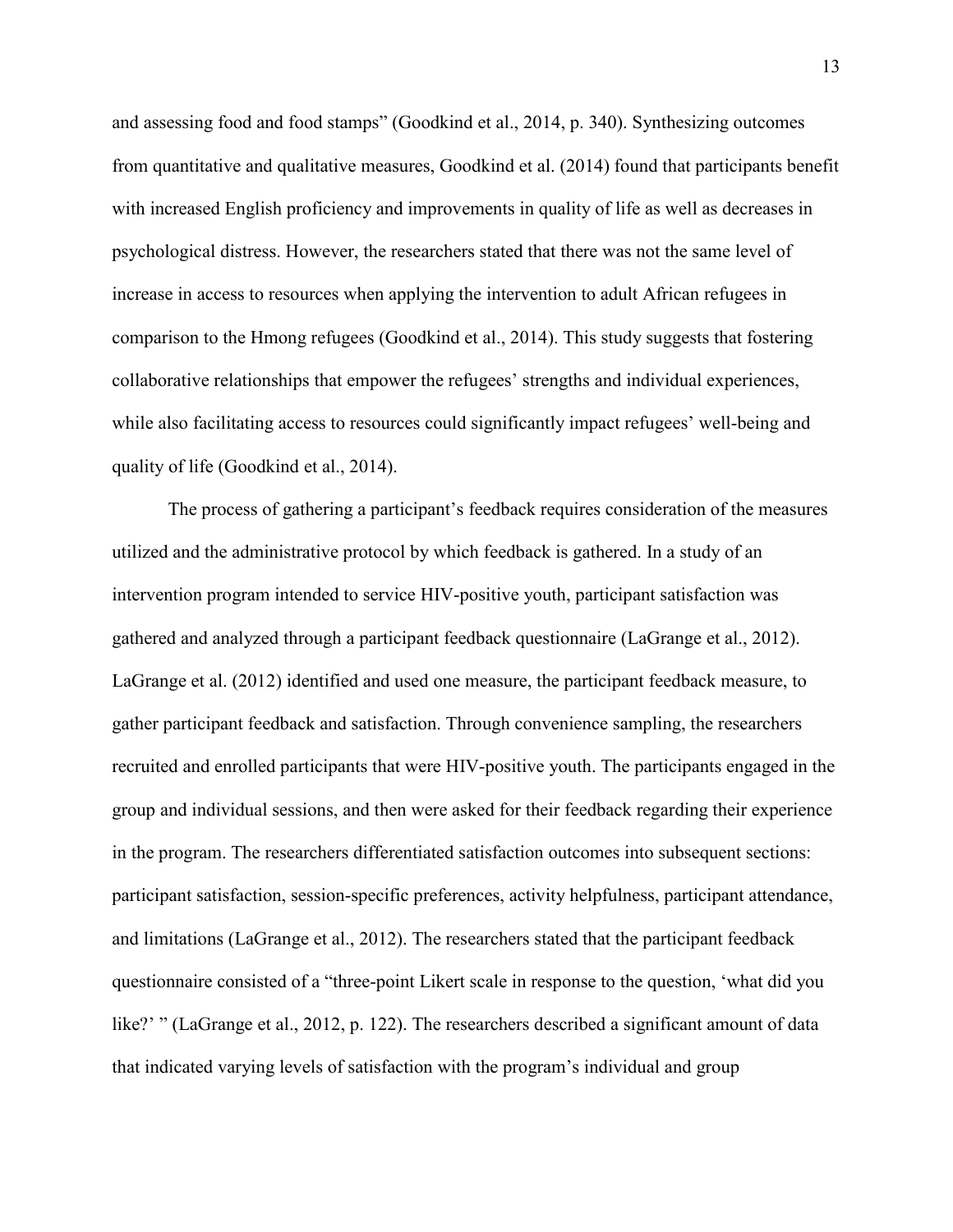interventions. The researchers identified a number of ways to increase participant satisfaction, such as consideration of scheduling of interventions, incentives, and implementation of a program that provides services in both group and individual modalities (LaGrange et al., 2012).

In other intervention programs, researchers have utilized quantitative methodologies to gather participant satisfaction. Woods, Catroppa, Giallo, and Anderson (2012) implemented an intervention program for families with a child that struggles with brain injury. Woods et al. (2012) utilized The Consumer Satisfaction Scale [25] that consists of 9 items for which participants used a five-point scale, ranging from 'strongly disagree' to 'strongly agree.' Additionally, Woods et al. (2012) asked the parents of the children with brain injury to complete The Consumer Satisfaction Scale [25] with a focus on rating "their feasibility" (p. 193) of the intervention materials. As a result of the methodology implemented, the researchers gathered a wealth of data regarding the parents' experience of the intervention. In another intervention program, Bakas et al. (2009) implemented a program for stroke caregivers. Bakas et al. developed rating forms that would be administered during telephone interviews by assistants to the study. The satisfaction rating forms were comprised of questions that asked participants to rate their experience on a five-point Likert scale, ranging from 'strongly disagree' to 'strongly agree' (Bakas et al., 2009). In addition to this quantitative measure of participant satisfaction, the researchers implemented an open-ended question aspect of the telephone interview that was recorded in order to provide exact feedback that could later be evaluated (Bakas et al., 2009). Bakas et al. described the usefulness in gathering quantitative, as well as qualitative measures of participants' satisfaction with the intervention program.

## **Important Factors that Impact Participant Satisfaction**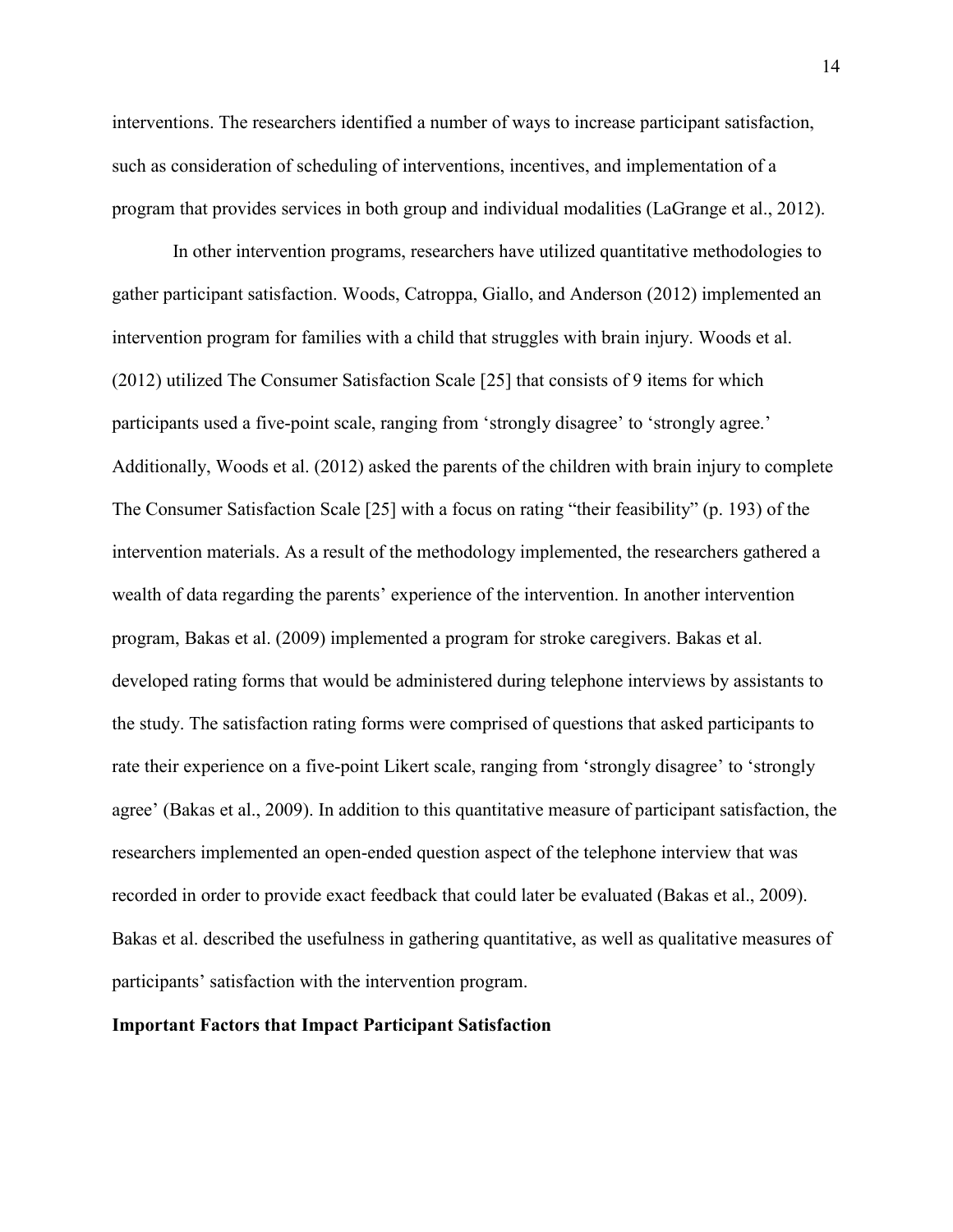The process of developing and implementing culturally-responsive mental health services is challenging, as it highlights programs that lack optimal outcomes and demands new programs be effective in meeting the needs of ethnocultural communities. Prior to enrolling participants in community-based programs, there is a vital process of engaging community members in community-based agencies. The process of engaging community members is wrought with a variety of factors that create the underlying foundation upon which a community member decides whether or not to access mental health services or support outside of their current support system. A large component that affects access to mental health services is the experience of disenfranchisement, wherein community members have continuously felt minimized and "less than" by the dominant culture. Consequently, these experiences of disenfranchisement have inhibited their sense of self-efficacy in seeking and utilizing resources, which can then lead to further negative consequences and deterioration of the relationship between community members and community-based agencies (Miliora, 2000). Once participants are enrolled in communitybased programs, there are a variety of methods to evaluate their overall satisfaction. More literature is needed that focuses on the impact of culture and how culture is the foundation upon which an individual experiences services as well as report of those services. Participants' responses to services and feedback may be impacted by many different variables and thus a myriad of evaluation methods are necessary to appropriately capture their satisfaction levels.

Within community-based programs are providers and program developers, which call for cultural competence that empowers the providers and consumers to have services within the programs that are culturally responsive. To be culturally competence, one "acknowledge and incorporates- at all levels- the importance of culture, assessment of cross-cultural relations, vigilance toward the dynamics that results from cultural differences of services to meet culturally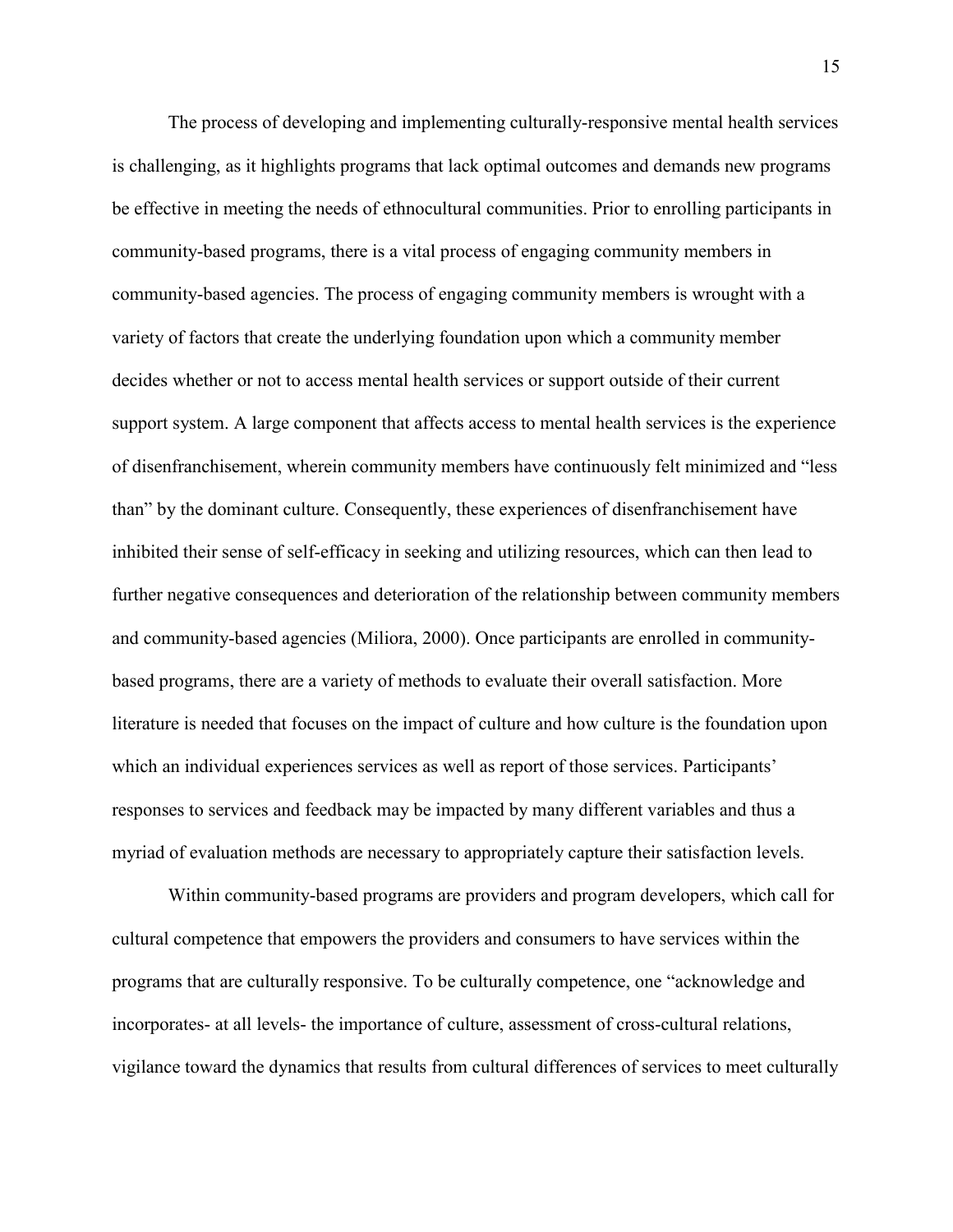unique needs" (Betancourt, Green, Carrillo, & Ananeg-Firempong II, 2003, p. 294).

Furthermore, embodying cultural competence within a community-based program entails:

understanding the importance of social and cultural influences on patients' health beliefs and behaviors; considering how these factors interact at multiple levels of the health care delivery system… and, finally, devising interventions that take these issues into account to assure quality health care delivery to diverse patient populations. (Betancourt et al.,

2003, p. 297)

A provider's cultural competence will undoubtedly impact their ability to recognize variations in participants' culture, needs, and experience within a community-based program wherein mental health services and support are rendered. Meyer and Zane (2013) identified the importance of conceptualizing and treating the participant within their cultural context, then fully integrating it into their mental health experience. The more the participant feels understood and validated through the use of culturally responsive interventions, the greater likelihood that the participant will feel satisfied with the program and continues accessing services (Meyer & Zane, 2013). Researchers suggest a key method of improving the experience for multi-ethnic participants is to bring in members of the "communities targeted by the programs" (p. 489) to facilitate the program, such that doing this "capitalizes on the community-based staff member's inherent sensitivity to, or awareness of, the targeted community's customs and contexts, thereby ensuring culturally sensitive service delivery" (Mistry, Jacobs, & Jacobs, 2009, p. 489). In developing and conceptualizing programs and interventions, researchers have constructed a framework that can aid in development and implementation, which consists of: "language, persons, metaphors, content, concepts, goals, methods, and context" (Bernal & Saez-Santiago, 2006, p. 127). Through consideration, reflection, and conceptualizing a program's development and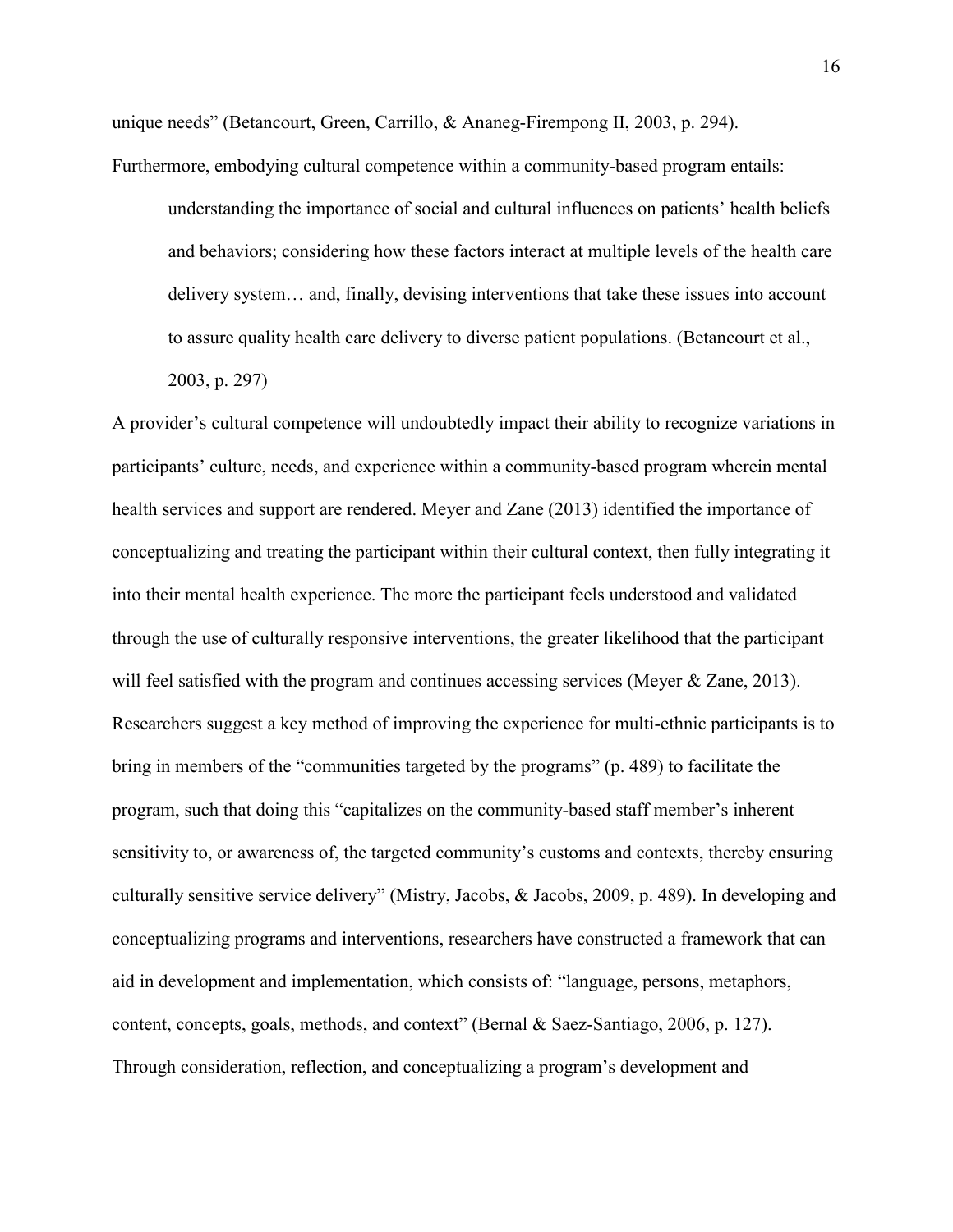implementation from a culturally responsive, community-based approach, a program will hopefully achieve better outcomes with participants.

In the process of considering the outcomes and satisfaction ratings reported by participants, it is important to consider the nature of the interventions being offered within the community-based program. A participant's satisfaction with a program is a result of the type, exposure, experience, and results of exposure to interventions within the program. Every intervention within a program is "culturally embedded" (Ingraham & Oka, 2006, p. 133), which serves as the foundation of the intervention and thus creates challenge in evaluating the level of success and satisfaction with the program. If the intervention is described to be unsatisfactory, there is a dilemma in understanding whether the intervention is problematic, whether the provider is problematic, or whether it was a poor fit between the intervention and the cultural group represented by the participant (Ingraham & Oka, 2006). Within community-based work, interventions vary across settings, populations, and ethnicities. Embedded within communities are multi-ethnic consumers who illuminate the need to reconsider interventions that are integrated within community-based programs. There are various ways to make this adjustment, one of which is to adapt interventions provided in all mental health settings for the specific cultural needs of the participant (Hall, 2001, 2005). With a desire to utilize culturally congruent interventions, it would be beneficial for community-based programs to train providers from a culturally responsive framework, as well as have bilingual and multi-ethnic members as part of the program employment. For example, researchers utilized data from the U.S. Census Bureau (2010) that identified 34.5 million people that speak Spanish in the United States, with half of those people with low English proficiency, thus experiencing great difficulty in obtaining mental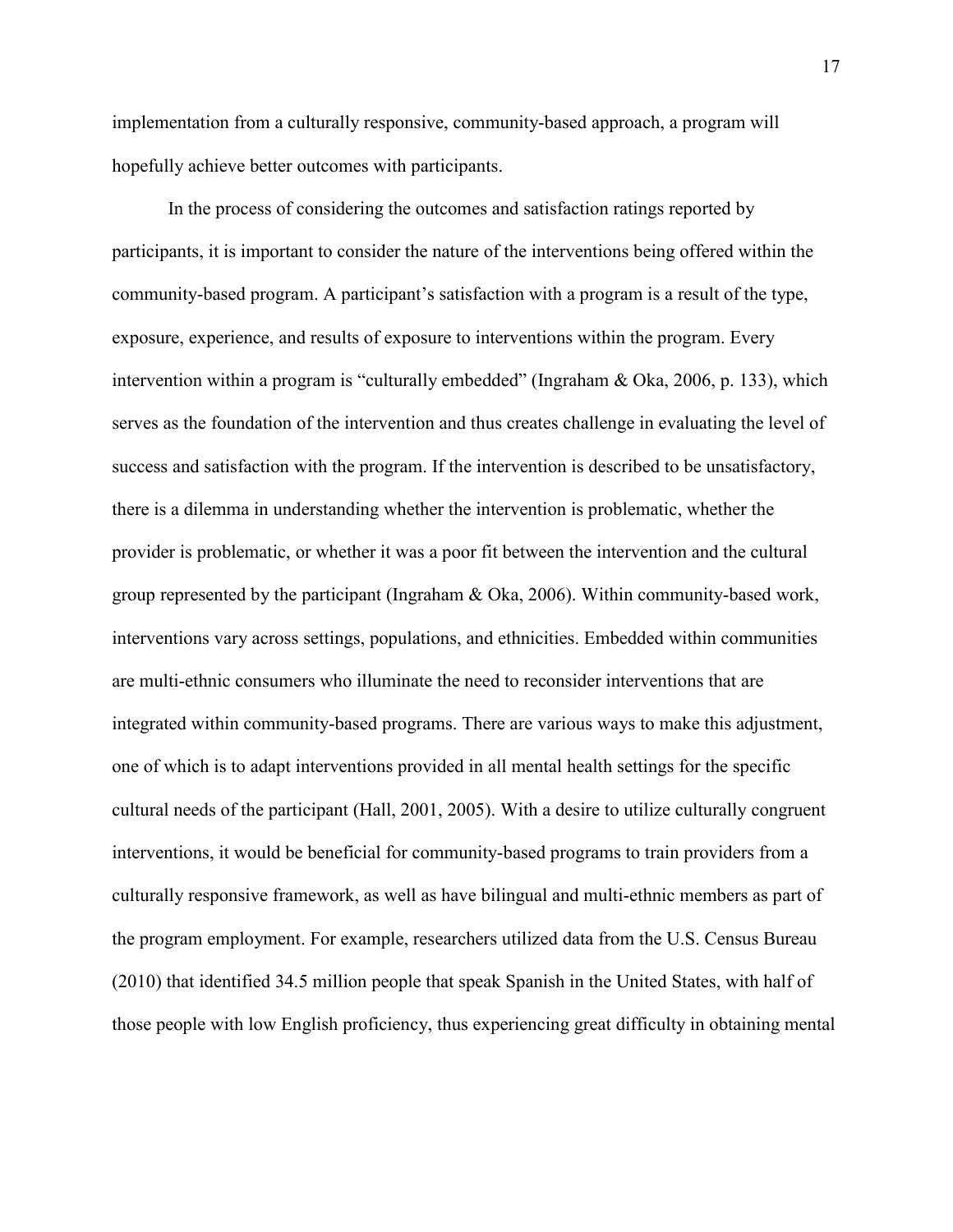health services due to only 5% of the mental health field providing services in Spanish (Verdinelli & Biever, 2013).

For program developers that strive to cultivate a meaningful relationship with the community and collaboratively construct a program to be implemented within the community, there are guiding principles that can be followed. Goodman et al. (2004) suggest awareness of one's personal values, equal power amongst collaborators, empowering those who have been oppressed, heightened awareness of historical context as well as the current systemic framework, significant attention paid to strengths of the community and individuals, and a meaningful collaboration that provides tools to the community and individuals in order to facilitate change. Collaboration as the nucleus of conceptualizing community-based program development and implementation is critically important in establishing a foundation upon which community members engage in programs. Implementation of a program that is consistent with the community's needs, experiences, and beliefs, as well as consistent with those of diverse communities, is important in ultimately serving the community's needs, and attaining optimal outcomes and satisfaction ratings. In addition to increased cultural responsiveness and inclusion of multi-ethnic staff, participant satisfaction can be improved through the empowerment and conceptualization of the O&E program as a multicultural collaborative. A significant amount of the literature has focused on increasing cultural responsiveness of the providers within a single community-based agency. However, when considering the unique collaborative of MECCA, it would be beneficial to conceptualize the process of engagement between members of the different agencies in an effort to improve satisfaction throughout the collaborative. With conceptualization of O&E as collaboration, the program developers and the program providers can mutually share ideas, needs, and beliefs during the formulation of the program and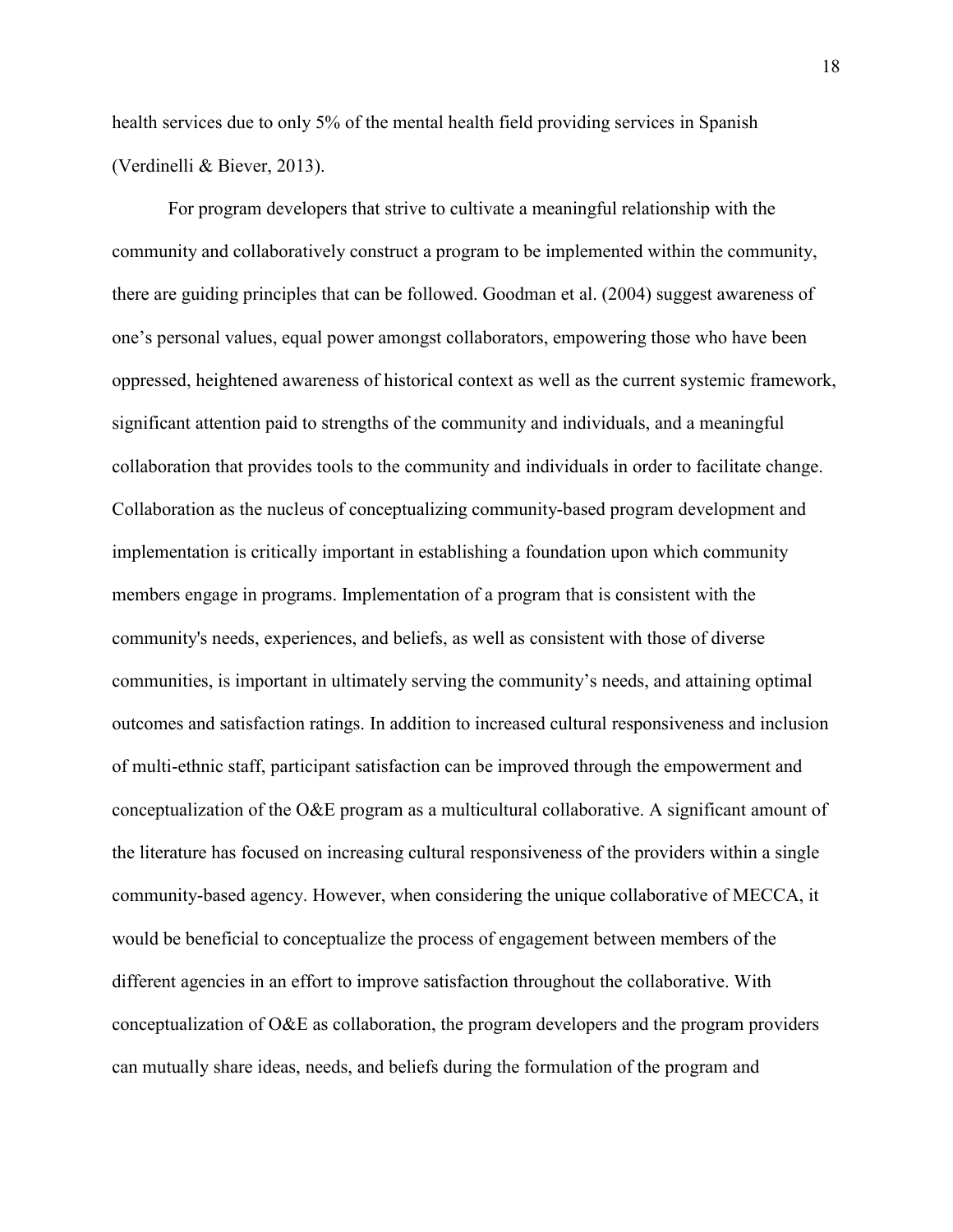implementation of interventions. In this rare experience, there are at least two levels of collaboration. One level of collaboration is between the agency leaders and community. Another level of collaboration is between the community organization and members. Through collaboration, program developers work with "the people who live within a geographic boundary, the people served by a certain agency or program, or a group of people who have shared identity and experiences, similar beliefs, values, and norms" (Flaskerud, 2007, p. 122). In this process of collaboration, program development is created alongside those who live within the community and thus the program gains insight to needs, beliefs, and experiences that can be formative in how participants access, receive, and experience program services.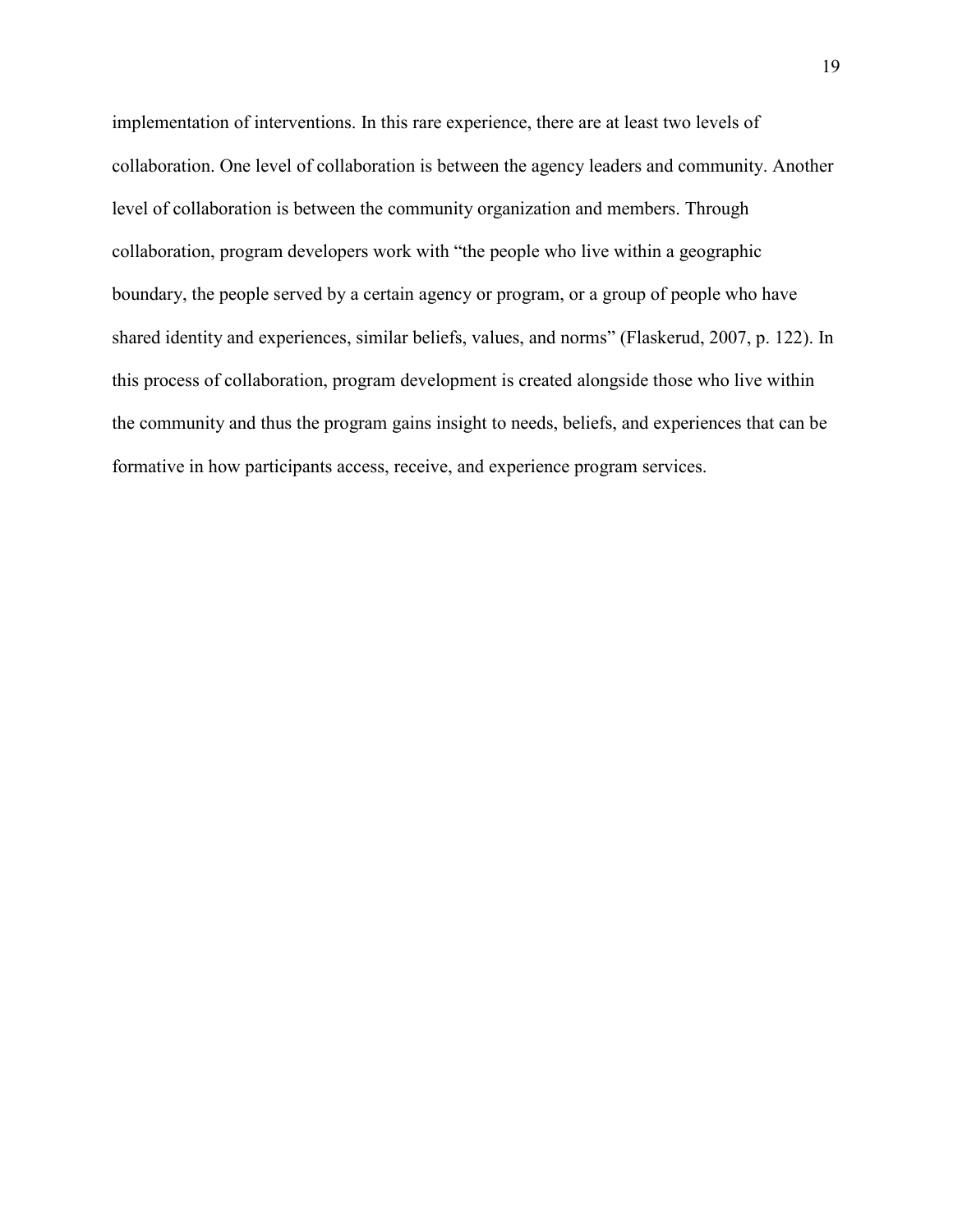#### **Method**

The present study aimed to add to the current body of literature on participant satisfaction with community-based programs through descriptive analysis of the subjective reports of satisfaction for participants of the Outreach  $\&$  Engagement (O $\&$ E) program, which is a community-based program that provides culturally responsive services to multi-ethnic individuals within the community-based participatory action research framework. This study intended to add to the current literature in three ways. The first objective was to provide literature on community-based programs and correlated participant satisfaction. The second objective was to examine the factors that contribute to participant satisfaction within communitybased programs. The third objective was to evaluate outcomes of participant satisfaction for MECCA's Outreach and Engagement program, as well as reflect on components of the O&E program that produce satisfaction ratings. The primary research question in this study was: To what degree were participants in MECCA's Outreach and Engagement (O&E) program satisfied with their participation in the program? This study identified factors that could contribute to participant satisfaction within community-based programs. This study identified the outcomes of participant satisfaction for MECCA's Outreach and Engagement (O&E) program. Descriptive analysis of the data assisted in understanding participant satisfaction with the Outreach and Engagement program and gained awareness of satisfaction across MECCA as a whole. This study hoped to gather satisfaction outcomes of the O&E program and, through looking at aspects of the Satisfaction Survey (see Appendix B), hypothesized on factors and services of the O&E program that may have been helpful to program participants (see Figure 1.), which will hopefully add to the current body of literature and provide future implications for culturally responsive community-based programs.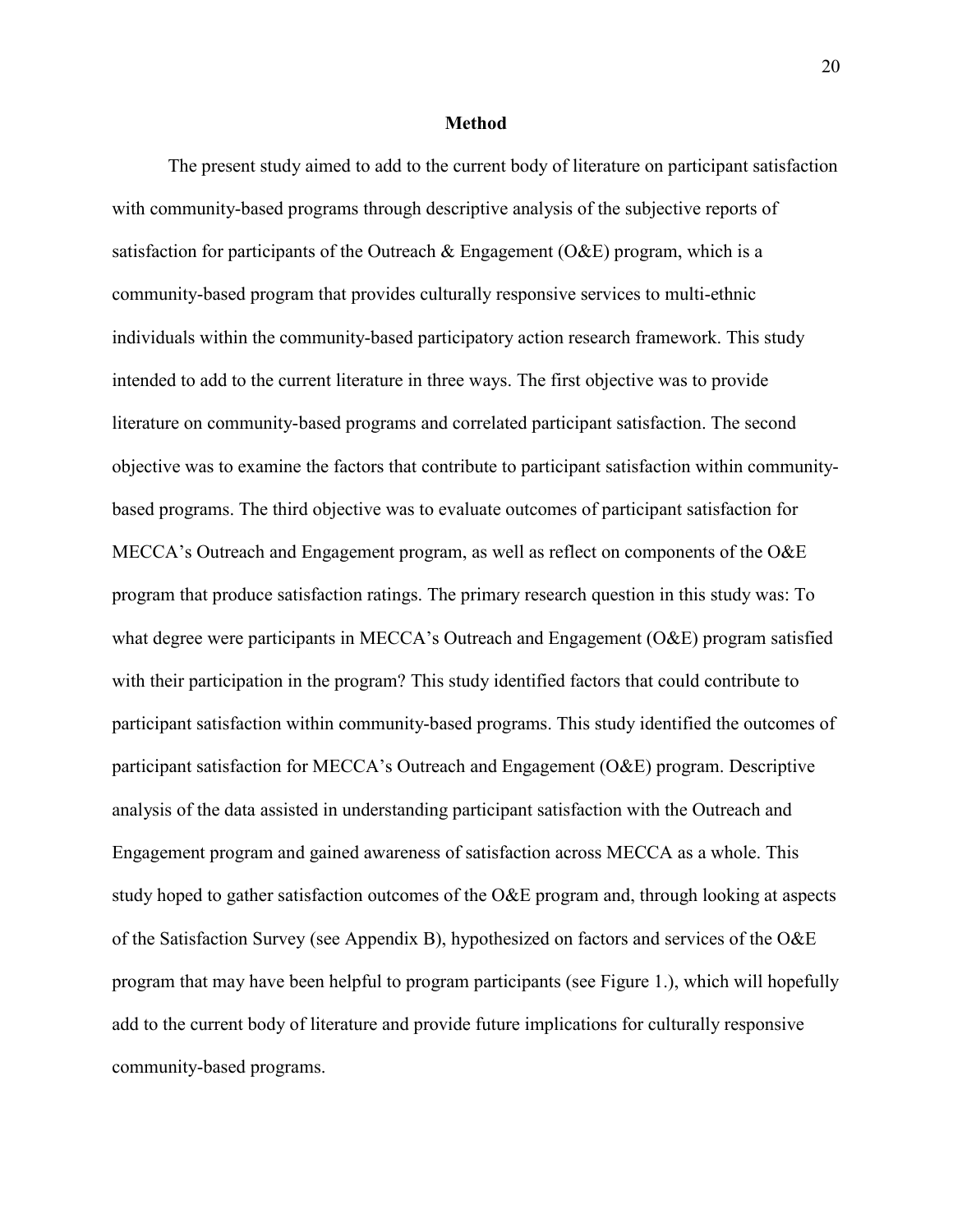## **Subjects**

The proposed study utilized quantitative data from the Outreach and Engagement program during the 2012-2013 and 2013-2014 fiscal years. The quantitative data was gathered from one measure completed by male and female participants, between ages of 6-60-years-old or older, enrolled in the O&E program as well as participants who engaged in outreach and educational classes/workshops facilitated at the six community-based agencies of MECCA. Each of the six community-based agencies of MECCA served specific ethnic communities, thus participants will include Latina/o, Iranian, Korean, Vietnamese, White, Arabic, Black/African American, and Japanese individuals.

Of the individuals who received services from the O&E program in fiscal year 2012-2013, 17.2% were of Hispanic, Latino, or Spanish Origin, 23.9% Asian, .1% Pacific Islander, and 18% Iranian. Regarding language preference during fiscal year 2012-2013, 25.4% were non-English speaking, 10% were American Sign Language, and 28.8% were Limited English Proficiency. Of the individuals who received services from the O&E program in fiscal 2013- 2014, .5% were Black or African-American, 9.62% were Iranian, 57.72% were Korean, 6.15% were Vietnamese, 1.98% were White or Caucasian, 21.97% were Hispanic, Latino, or Spanish Origin, and 1.1% were Arab. Regarding primary language, 0.96% spoke Arabic, 7.86% spoke English, 9.51% spoke Farsi, 55.26% spoke Korean, 20.36% spoke Spanish, and 5.83% spoke Vietnamese.

This study utilized participants who were enrolled in the O&E program during the 2012- 2013 and 2013-2014 fiscal years. In fiscal year 2012-2013, a total number of 254 participants participated in services and of those 254 participants enrolled in the program 153 (60.23%) completed the satisfaction survey. In fiscal year 2013-2014, a total number of 292 individuals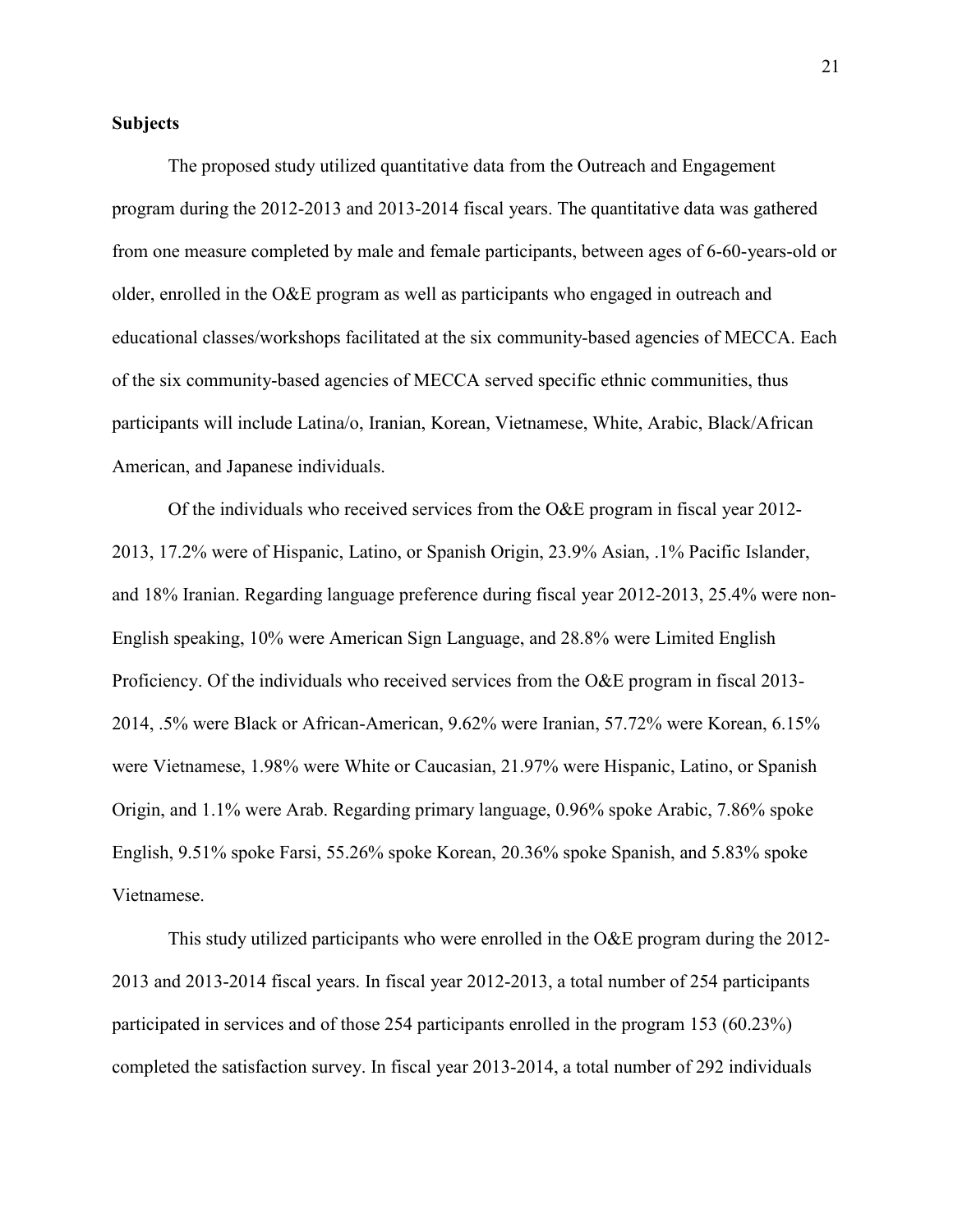participated in services and of those 292 participants enrolled in the program 258 (88.36%) completed the satisfaction survey. The sample included males and females whose ages ranged between 6-60-years-old or older. This sample consisted of people from multi-ethnic communities and is comprised of the following ethnic groups: Latina/o, Iranian, Korean, Vietnamese, White, Arabic, Black/African American, and Japanese.

In the data set for fiscal year 2012-2013, the initial sample size was 153 participants but nine participants were missing data for responses to the three components of item number nine and were therefore excluded from all subsequent analyses. This resulted in a final sample size of 144 for fiscal year 2012-2013. In the data set for fiscal year 2013-2014, the initial sample size was 258 participants but 16 participants were missing data for responses to the three components of item number nine and were therefore excluded from all subsequent analyses. This resulted in a final sample size of 242 fiscal year 2013-2014.

For this study, data analysis included data cleaning and screening in order to eliminate and organize data outcomes. Question number nine on the Participant Satisfaction Survey asks participants to reflect on their overall experience in the Outreach and Engagement program, specifically asking participants to rate their experience of language and cultural responsiveness employed by program staff. Thus, participants missing responses to the three components of question number nine on the Participant Satisfaction Survey were excluded because their Participant Satisfaction Survey would be incomplete on a critical survey item. Additionally, participants were organized into one large sample size with each participant identified based on the agency they obtained O&E services. During subsequent descriptive analyses, means on satisfaction criteria and satisfaction domains were gathered.

#### **Procedures**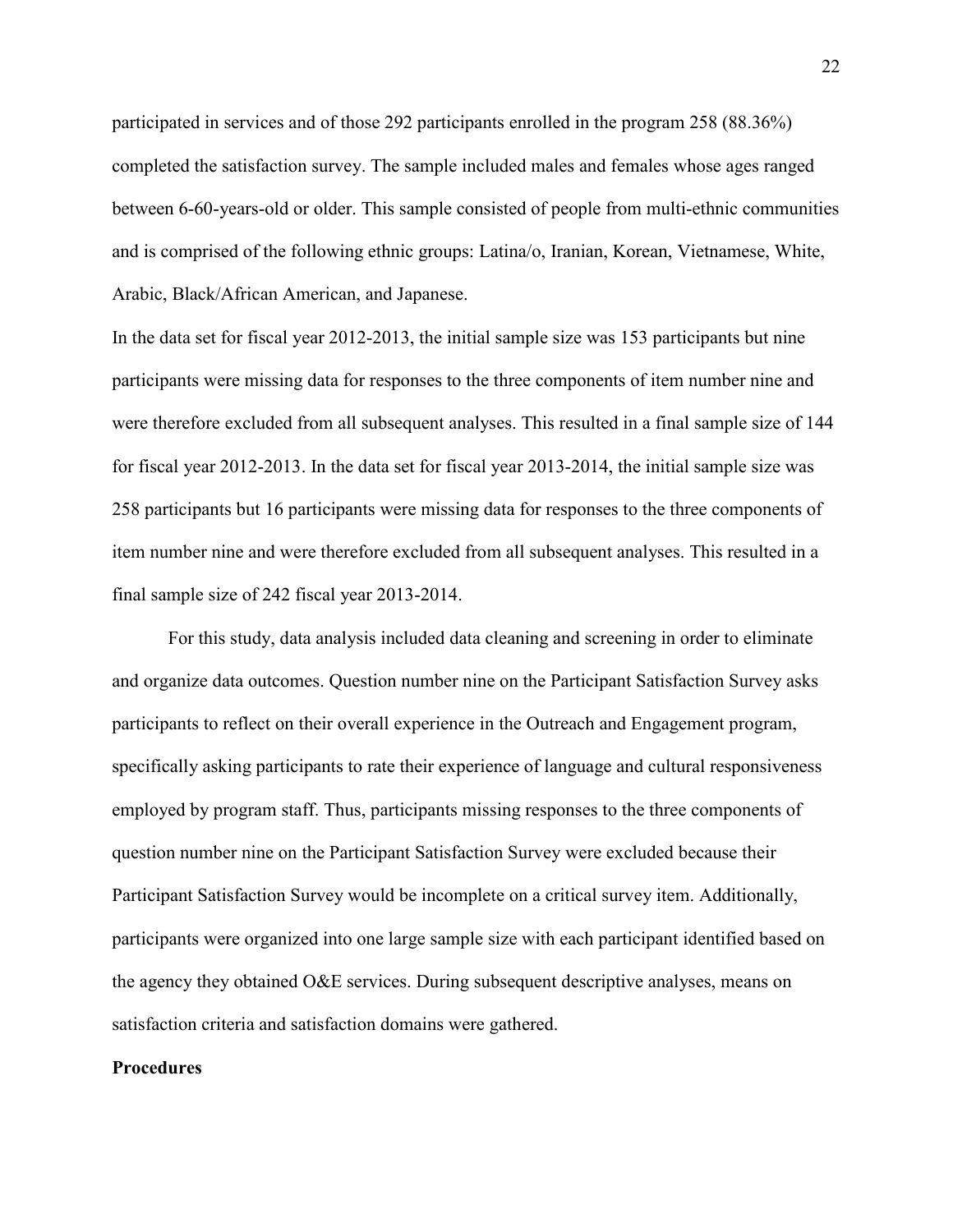Through convenience-based sampling, data was gathered from participants enrolled in the O&E program during 2012-2013 and 2013-2014 who completed the Participant Satisfaction Survey. This data was collected, organized, and entered into a SPSS statistical format by research assistants.

Throughout participants' involvement in the O&E program, agency staff collaborated with participants to complete agency paperwork as well as baseline and follow-up measures regarding their well-being and subjective experience of depression. The agency staff that worked at the O&E program was most often from the same cultural background as the participants seeking services at the agency and thus could often speak in the preferred language of the participant. At the point of the participants' completion in the O&E program, participants were asked to complete a survey on their subjective experience of the services provided in the O&E program. The staff would provide the participants with the hard-copy measure and ask the participant to "do their best" in completing the measure without support from the agency staff member. In order to assist participants' autonomy in completing the satisfaction survey, the Participant Satisfaction Survey was provided in the culture's predominant language, for example the Korean-speaking agency (KCS) was provided Participant Satisfaction Survey in Korean. Upon completion of the measure, the participant submitted the survey to the staff member.

#### **Instrument**

For the purposes of this study, satisfaction was evaluated based on criteria (see Figure 2.) that were formulated based on the MECCA O&E Participant Satisfaction Survey (see Figure 3.).

This study utilized the Participant Satisfaction Survey (see Appendix B), which is a measure that was developed by the Orange County Healthcare Agency in collaboration with the MECCA agencies and MECCA program developers. The Participant Satisfaction Survey aims to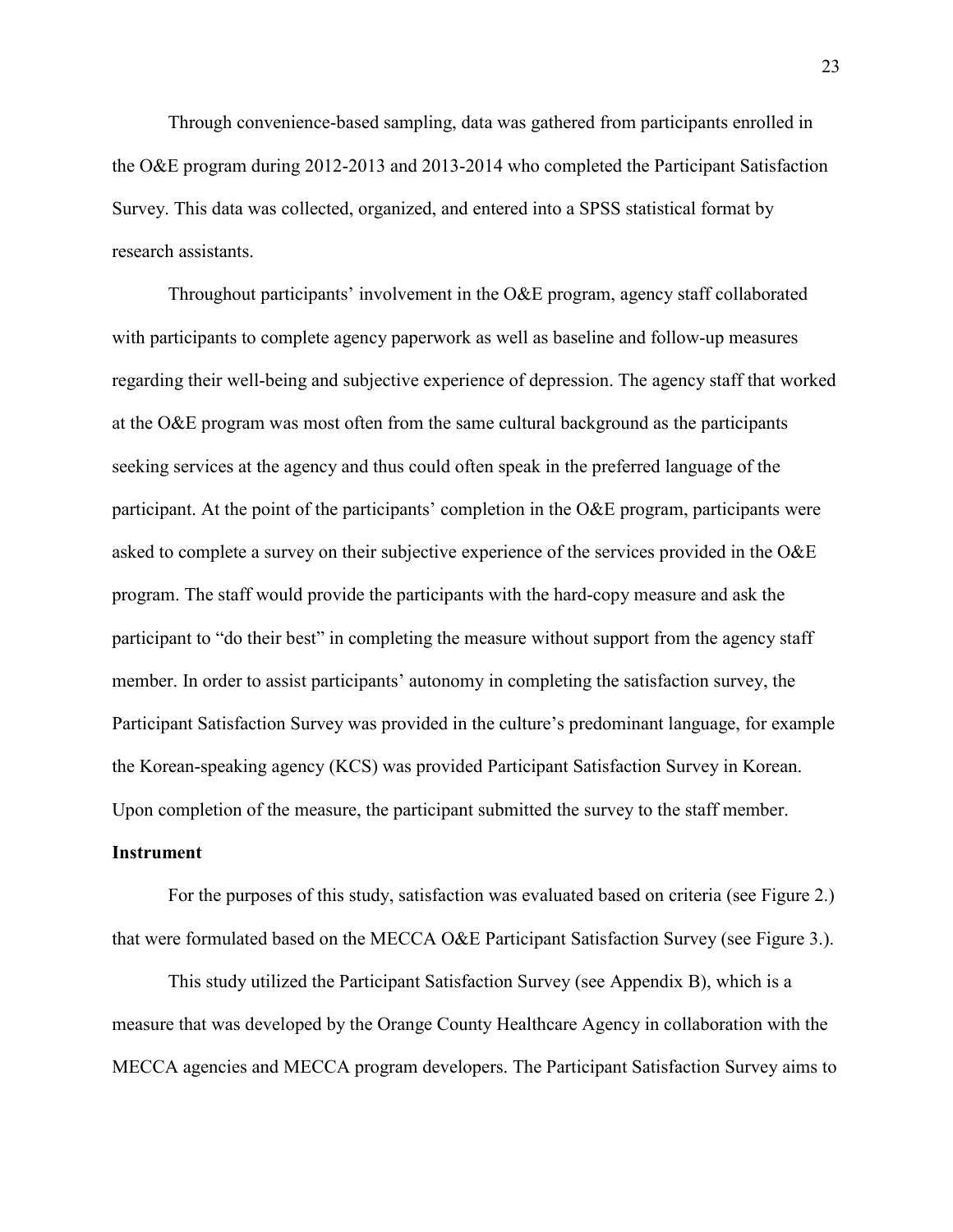gather information regarding participants' experiences in the O&E program. The Participant Satisfaction Survey is a quantitative, self-report, 11-item measure. Of the 11 items on the Participant Satisfaction Survey, 10 items are scored using a 5-point Likert scale (1 to 5, where 1 equals 'strongly disagree,' 2 equals 'disagree,' 3 equals 'agree,' 4 equals 'strongly agree,' and 5 equals 'don't know/unsure' which is removed from statistical computation so answers scored 5 do not inaccurately skew results) and one item is scored on a 10-point Likert scale (0 to 10, where 0 is the 'worst' and 10 is the 'best').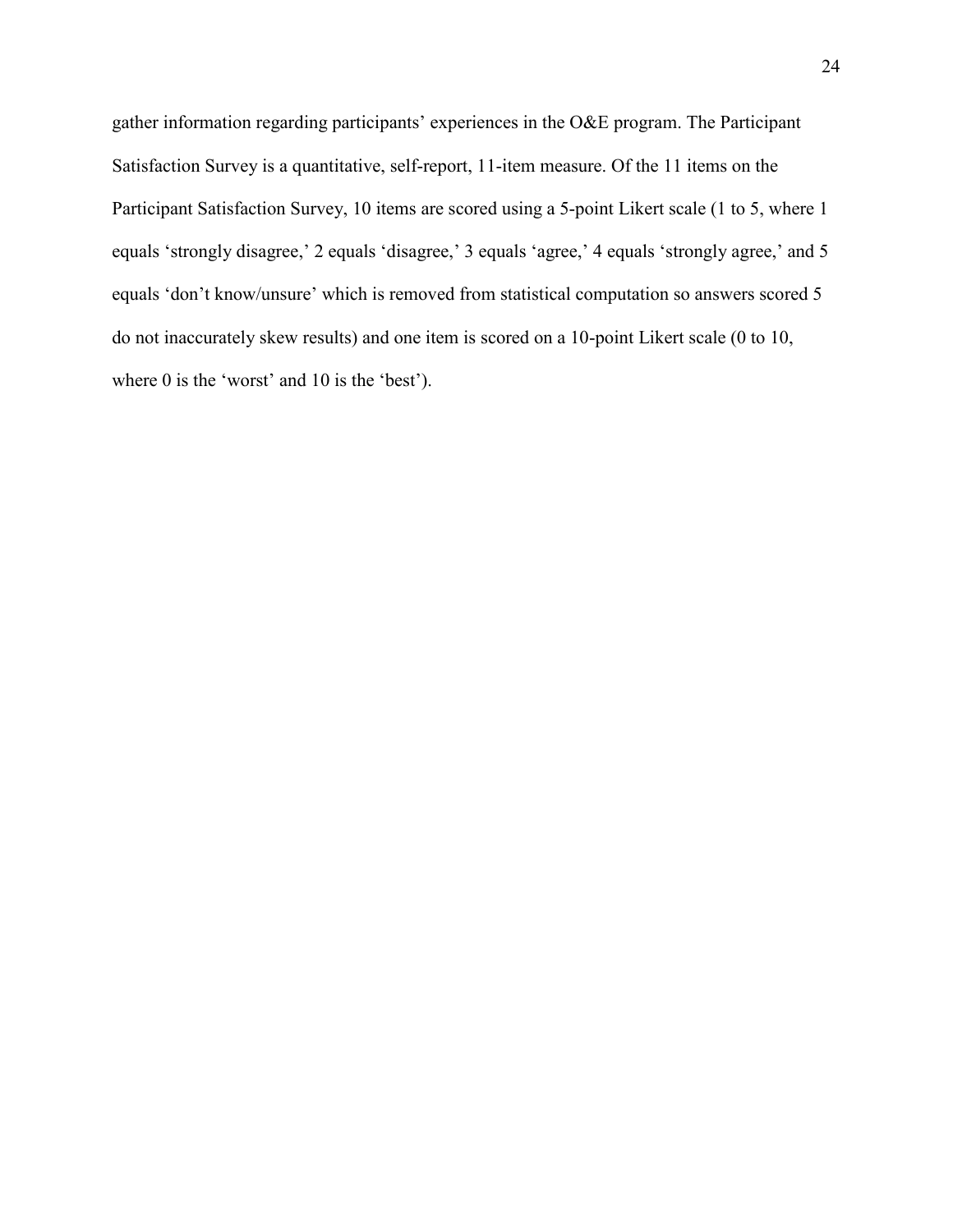#### **Results**

Participant satisfaction domains (overall satisfaction, cultural competency among staff, program impact, and access to care) are discussed for participants' satisfaction with the MECCA O&E program. Satisfaction domains were determined by participants' responses on the Satisfaction Survey.

#### **Data Analysis of Satisfaction Scores for Full Sample from Fiscal Year 2012-2013**

**Overall satisfaction.** Overall satisfaction was found across 144 participants with a mean score of 13.049, with a standard deviation of 3.5406, with higher scores indicating greater satisfaction. Overall satisfaction scores were found through a summing of questions one, two (reverse coded), and question eight. Participants' scores were found to be high when answering question two, "I could have received the MECCA O&E services through another agency" which was reverse scored to mean "I couldn't have received the MECCA O&E services through another agency." Participants' satisfaction scores were rated high when answering question eight as well, "To rate my overall satisfaction with the MECCA O&E as a program in the past 30 days, where 0 is the worst program possible and 10 is the best program possible, the number I would use is."

**Cultural competency among staff.** Cultural Competency Among Staff was found across 144 participants with a mean score of 16.229, with a standard deviation of 3.0536, with higher scores indicating greater cultural competency. Cultural competency among staff scores were found through a summing of questions four, seven, nine (part a), nine (part b, reverse coded), and nine (part c). Participants' satisfaction scores were found to be high when answering question nine (part a), "Thinking about my overall experience with the MECCA O&E Program within the past 30 days, I would say that: Sessions were provided in my preferred language."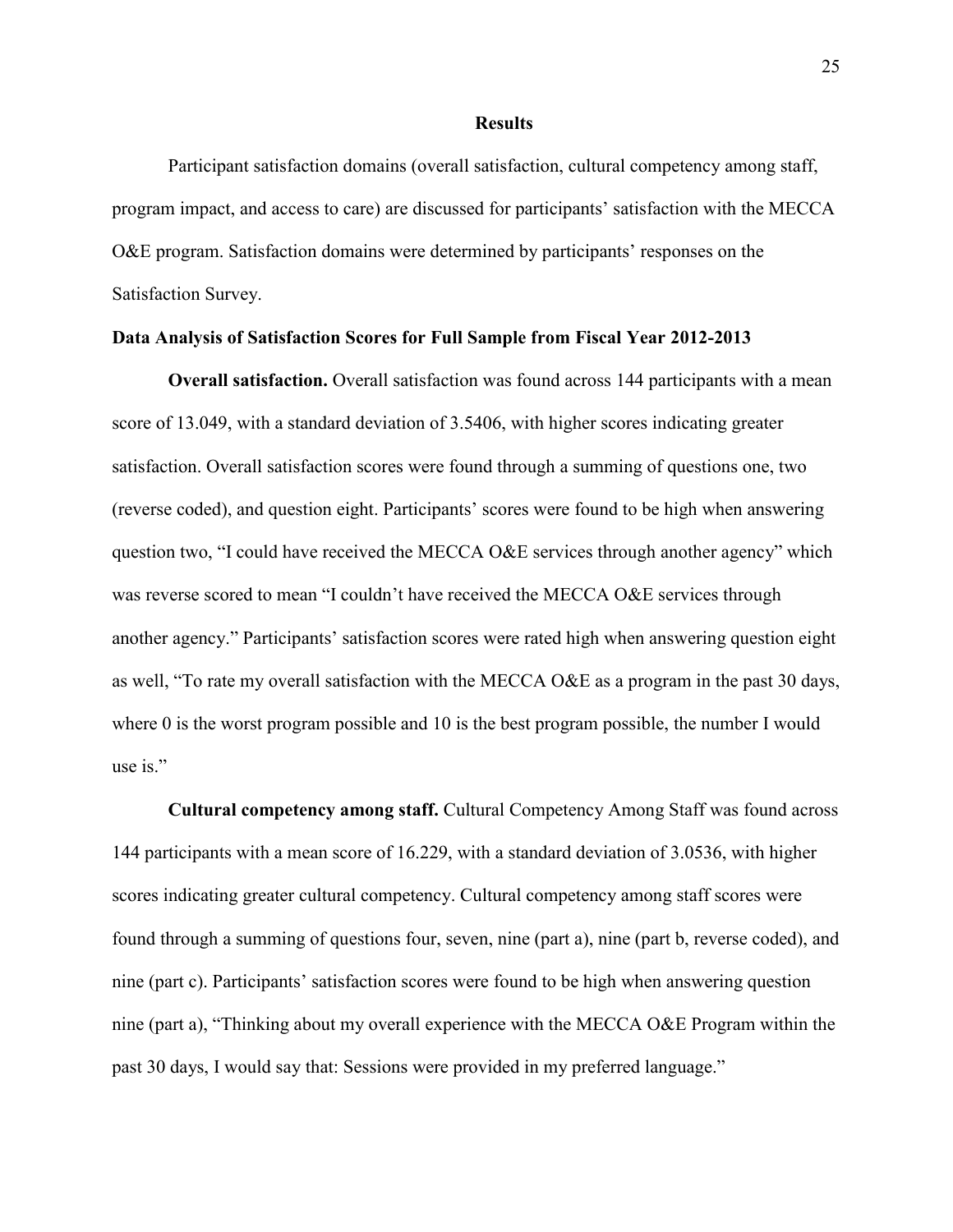**Program impact.** Positive program impact was found across 137 participants with a mean score of 3.380, with a standard deviation of .6545, with higher scores indicating greater satisfaction with the program's impact. Program impact scores were found through question six. Participant scores were found to be relatively high when answering question six, "The MECCA O&E staff helped me achieve my goals."

**Access to care.** An increase in access to care was found across 133 participants with a mean score 3.489, with a standard deviation of .6230, with higher scores indicating greater satisfaction with accessibility of care. Access to care scores were found through question five. Participant scores were found to be relatively high when answering question five, "I would say that my meeting places and times with the MECCA O&E Program in the past 30 days have been convenient."

Descriptive statistics of the full sample for fiscal year 2012-2013 Satisfaction Scores are indicated (see Table 1.). Further analysis on agency-specific satisfaction outcomes will help understand variations amongst agencies. KCS, the Korean-speaking community agency, had insufficient data to conduct these agency-specific analyses.

### **Data Analysis of Satisfaction Scores for ABRAZAR from Fiscal Year 2012-2013**

**Overall satisfaction.** Overall satisfaction was found across 26 participants with a mean score of 14.15, with a standard deviation of 3.00, with higher scores indicating greater satisfaction.

**Cultural competency among staff.** Cultural Competency Among Staff was found across 26 participants with a mean score of 16.50, with a standard deviation of 2.75, with higher scores indicating greater cultural competency.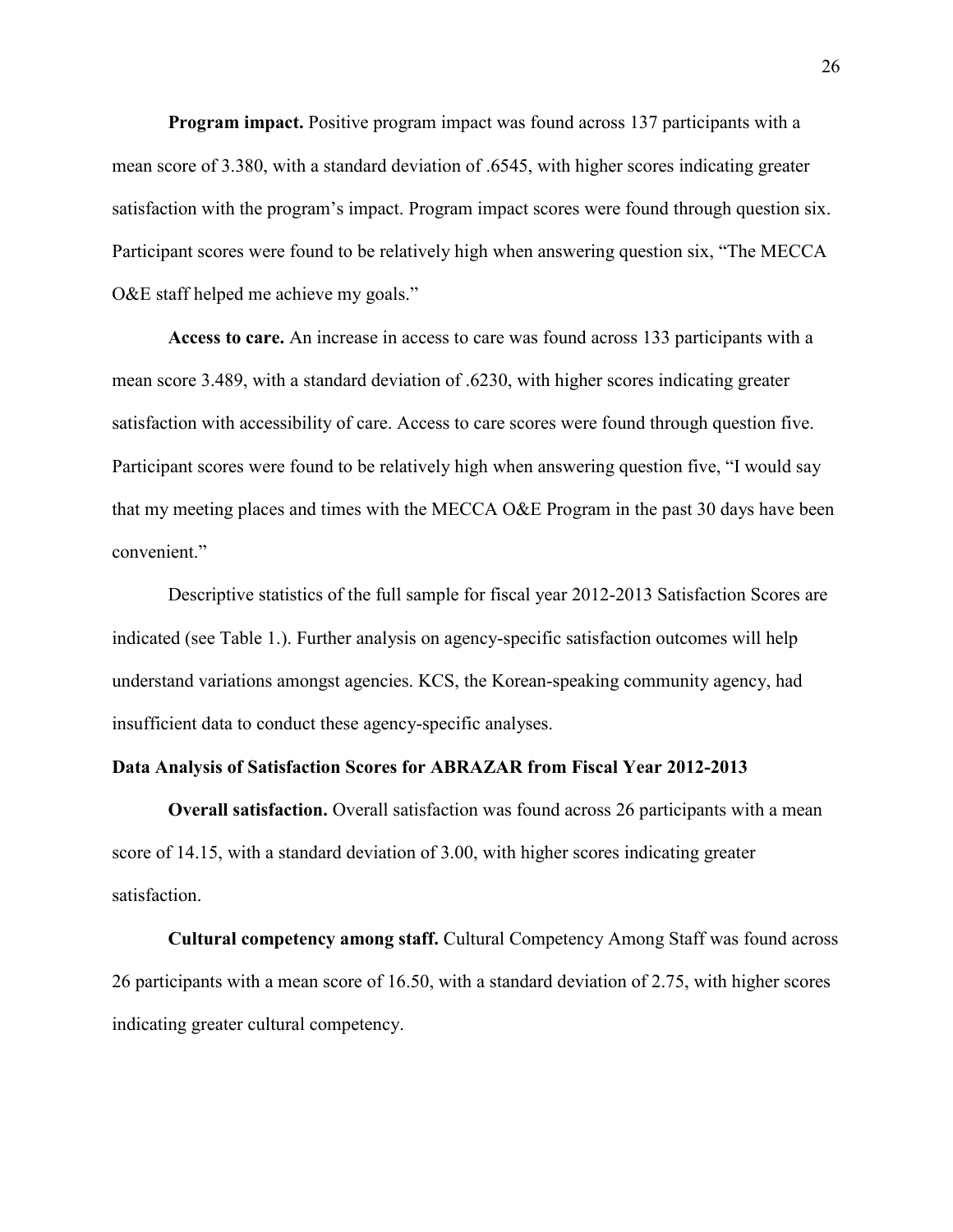**Program impact.** Positive program impact was found across 23 participants with a mean score of 3.35, with a standard deviation of .4870, with higher scores indicating greater satisfaction with the program's impact.

**Access to care.** An increase in access to care was found across 21 participants with a mean score 3.62, with a standard deviation of .498, with higher scores indicating greater satisfaction with accessibility of care.

Descriptive statistics of the ABRAZAR sample for fiscal year 2012-2013 Satisfaction Scores are indicated (see Table 2.).

#### **Data Analysis of Satisfaction Scores for VNCOC from Fiscal Year 2012-2013**

**Overall satisfaction.** Overall satisfaction was found across 39 participants with a mean score of 13.41, with a standard deviation of 1.85, with higher scores indicating greater satisfaction.

**Cultural competency among staff.** Cultural Competency Among Staff was found across 39 participants with a mean score of 15.54, with a standard deviation of 3.58, with higher scores indicating greater cultural competency.

**Program impact.** Positive program impact was found across 35 participants with a mean score of 3.40, with a standard deviation of .775, with higher scores indicating greater satisfaction with the program's impact.

**Access to care.** An increase in access to care was found across 37 participants with a mean score 3.5, with a standard deviation of .77, with higher scores indicating greater satisfaction with accessibility of care.

Descriptive statistics of the VNCOC sample for fiscal year 2012-2013 Satisfaction Scores are indicated (see Table 3.).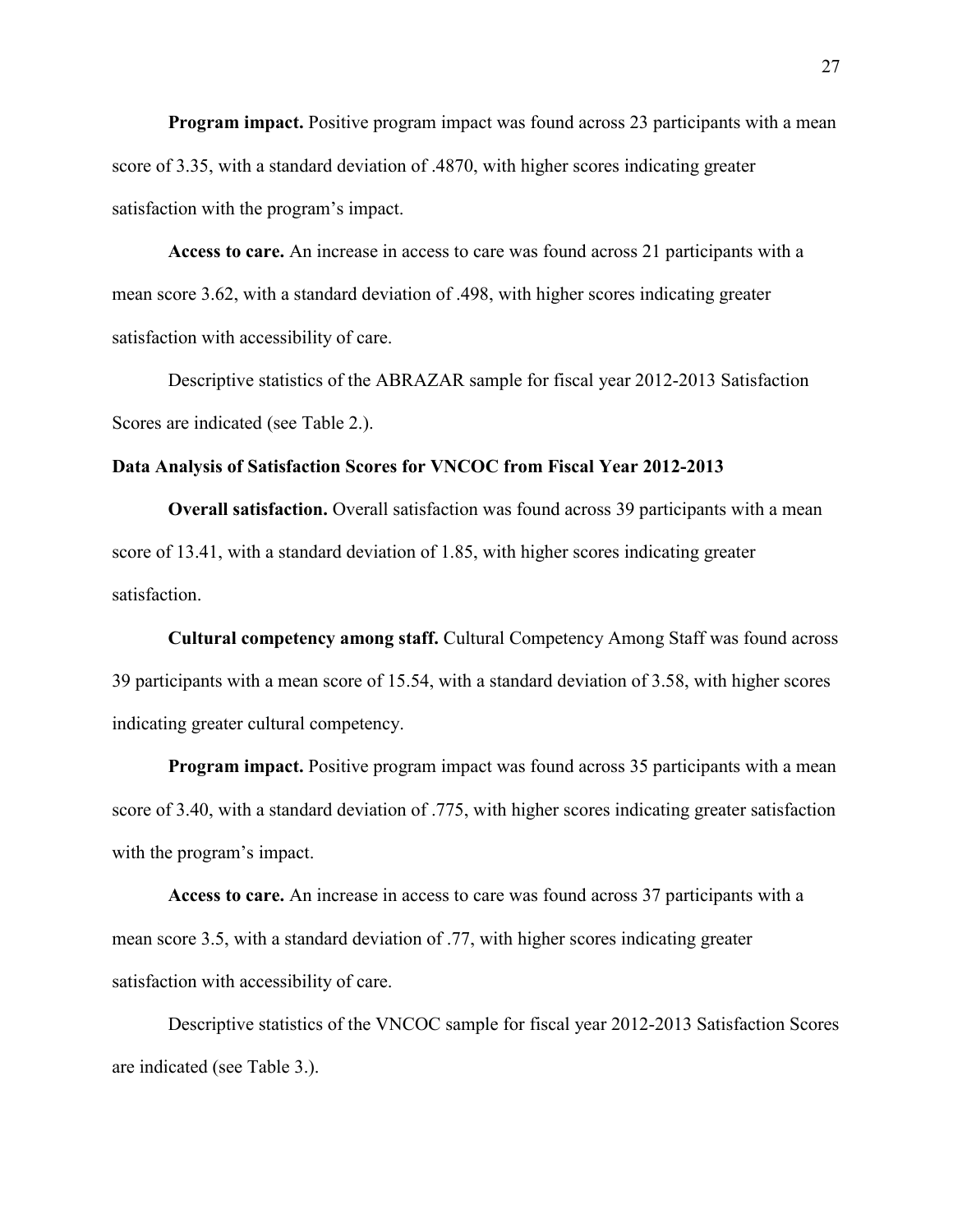#### **Data Analysis of Satisfaction Scores for OCCTAC from Fiscal Year 2012-2013**

**Overall satisfaction.** Overall satisfaction was found across 54 participants with a mean score of 12.54, with a standard deviation of 4.04, with higher scores indicating greater satisfaction.

**Cultural competency among staff.** Cultural Competency Among Staff was found across 54 participants with a mean score of 16.3, with a standard deviation of 3.16, with higher scores indicating greater cultural competency.

**Program impact.** Positive program impact was found across 54 participants with a mean score of 3.33, with a standard deviation of .70, with higher scores indicating greater satisfaction with the program's impact.

**Access to care.** An increase in access to care was found across 52 participants with a mean score 3.4, with a standard deviation of .603, with higher scores indicating greater satisfaction with accessibility of care.

Descriptive statistics of the OCCTAC sample for fiscal year 2012-2013 Satisfaction Scores are indicated (see Table 4.).

### **Data Analysis of Satisfaction Scores for OMID from Fiscal Year 2012-2013**

**Overall satisfaction.** Overall satisfaction was found across 12 participants with a mean score of 14.67, with a standard deviation of 1.61, with higher scores indicating greater satisfaction.

**Cultural competency among staff.** Cultural Competency Among Staff was found across 12 participants with a mean score of 17.67, with a standard deviation of 2.06, with higher scores indicating greater cultural competency.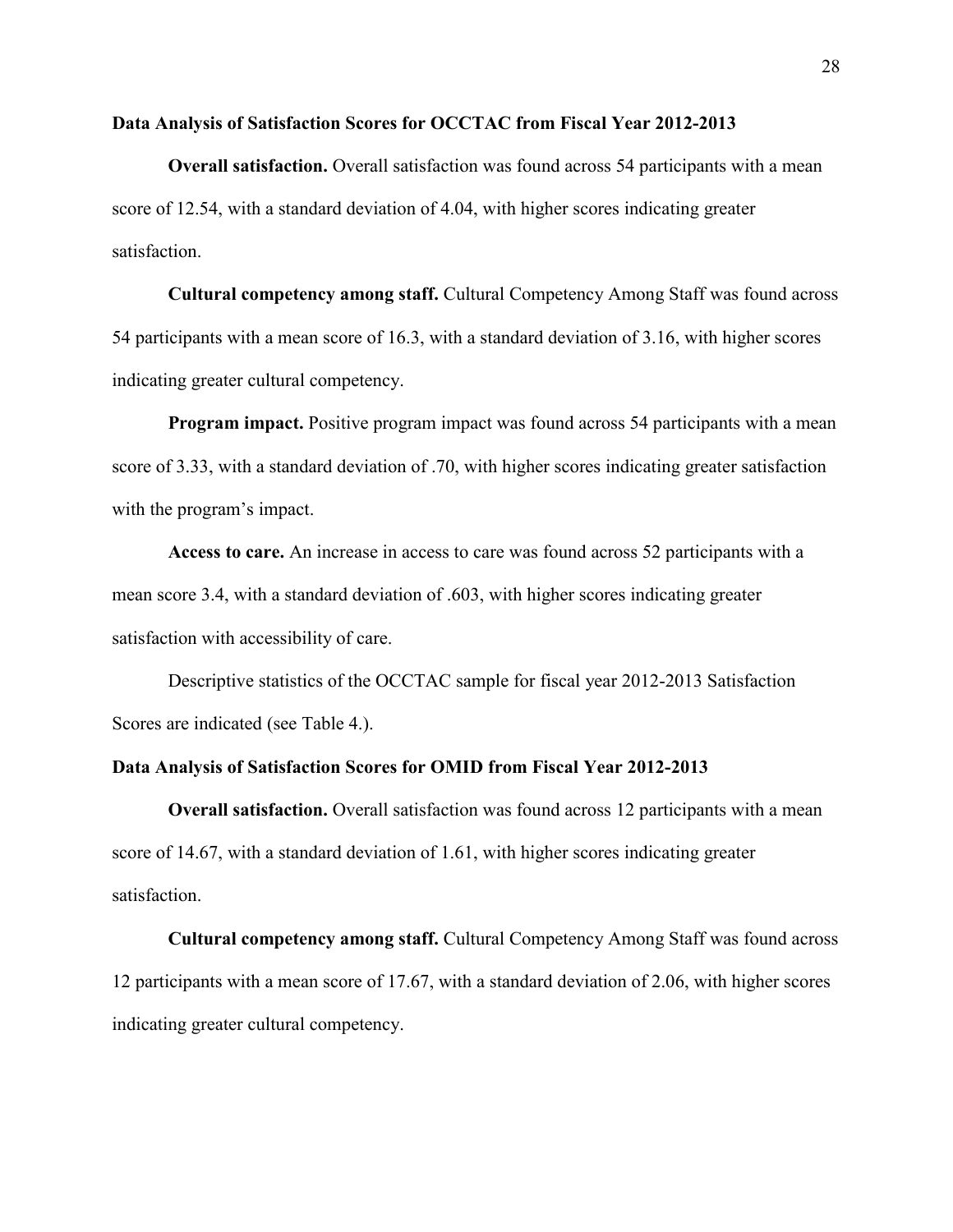**Program impact.** Positive program impact was found across 12 participants with a mean score of 3.75, with a standard deviation of .45, with higher scores indicating greater satisfaction with the program's impact.

**Access to care.** An increase in access to care was found across 11 participants with a mean score 3.82, with a standard deviation of .40, with higher scores indicating greater satisfaction with accessibility of care.

Descriptive statistics of the OMID sample for fiscal year 2012-2013 Satisfaction Scores are indicated (see Table 5.).

### **Data Analysis of Satisfaction Scores for ACCESS CAL from Fiscal Year 2012-2013**

**Overall satisfaction.** Overall satisfaction was found across 13 participants with a mean score of 10.4, with a standard deviation of 5.5, with higher scores indicating greater satisfaction.

**Cultural competency among staff.** Cultural Competency Among Staff was found across 13 participants with a mean score of 16.3, with a standard deviation of 1.75, with higher scores indicating greater cultural competency.

**Program impact.** Positive program impact was found across 13 participants with a mean score of 3.23, with a standard deviation of .44, with higher scores indicating greater satisfaction with the program's impact.

**Access to care.** An increase in access to care was found across 12 participants with a mean score 3.3, with a standard deviation of .49, with higher scores indicating greater satisfaction with accessibility of care.

Descriptive statistics of the ACCESS CAL sample for fiscal year 2012-2013 Satisfaction Scores are indicated (see Table 6.).

#### **Data Analysis of Satisfaction Scores for Full Sample from Fiscal Year 2013-2014**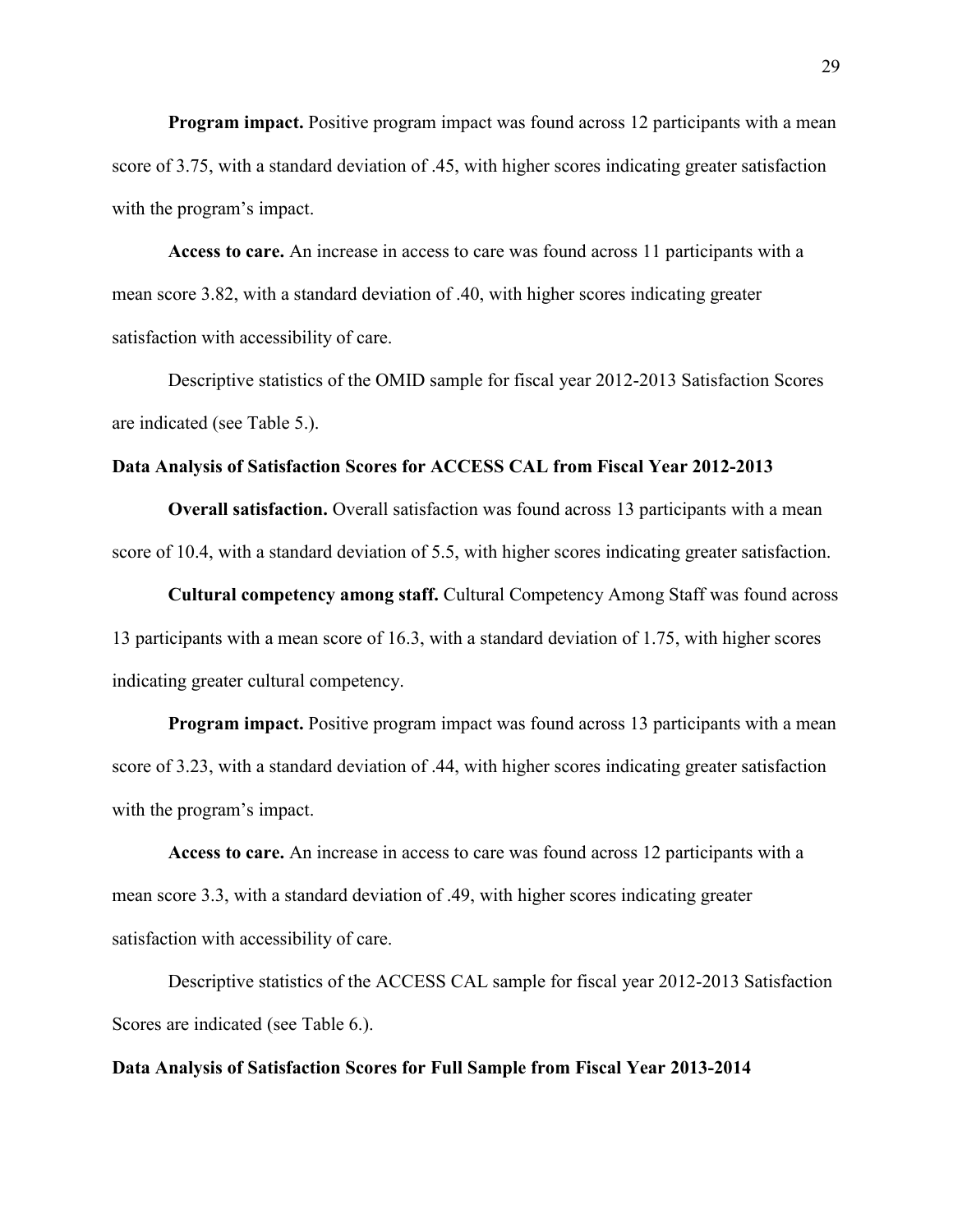**Overall satisfaction.** Overall program satisfaction was found across 236 participants with a mean score of 13.441, with a standard deviation of 3.6845, with higher scores indicating greater satisfaction. Overall satisfaction scores were found through a summing of questions one, two (reverse coded), and question eight. Participants' scores were found to be high when answering question eight, "To rate my overall satisfaction with the MECCA O&E as a program in the past 30 days, where 0 is the worst program possible and 10 is the best program possible, the number I would use is."

**Cultural competency among staff.** Cultural Competency Among Staff was found across 242 participants with a mean score of 16.686, with a standard deviation of 3.3964, with higher scores indicating greater cultural competency. Cultural competency among staff scores were found through a summing of questions four, seven, nine (part a), nine (part b, reverse coded), and nine (part c). Participants' scores were found to be high when answering question nine (part a), "Thinking about my overall experience with the MECCA O&E Program within the past 30 days, I would say that: Sessions were provided in my preferred language." Participants' scores were found to be high when answering question nine (part c), "Thinking about my overall experience with the MECCA O&E Program within the past 30 days, I would say that: I felt the MECCA staff was sensitive to my language and ethnicity."

**Program impact.** Positive program impact was found across 216 participants with a mean score of 3.458, with a standard deviation of .6456, with higher scores indicating greater satisfaction with the program's impact. Program impact scores were found through question six. Participant scores were found to be relatively high when answering question six, "The MECCA O&E staff helped me achieve my goals."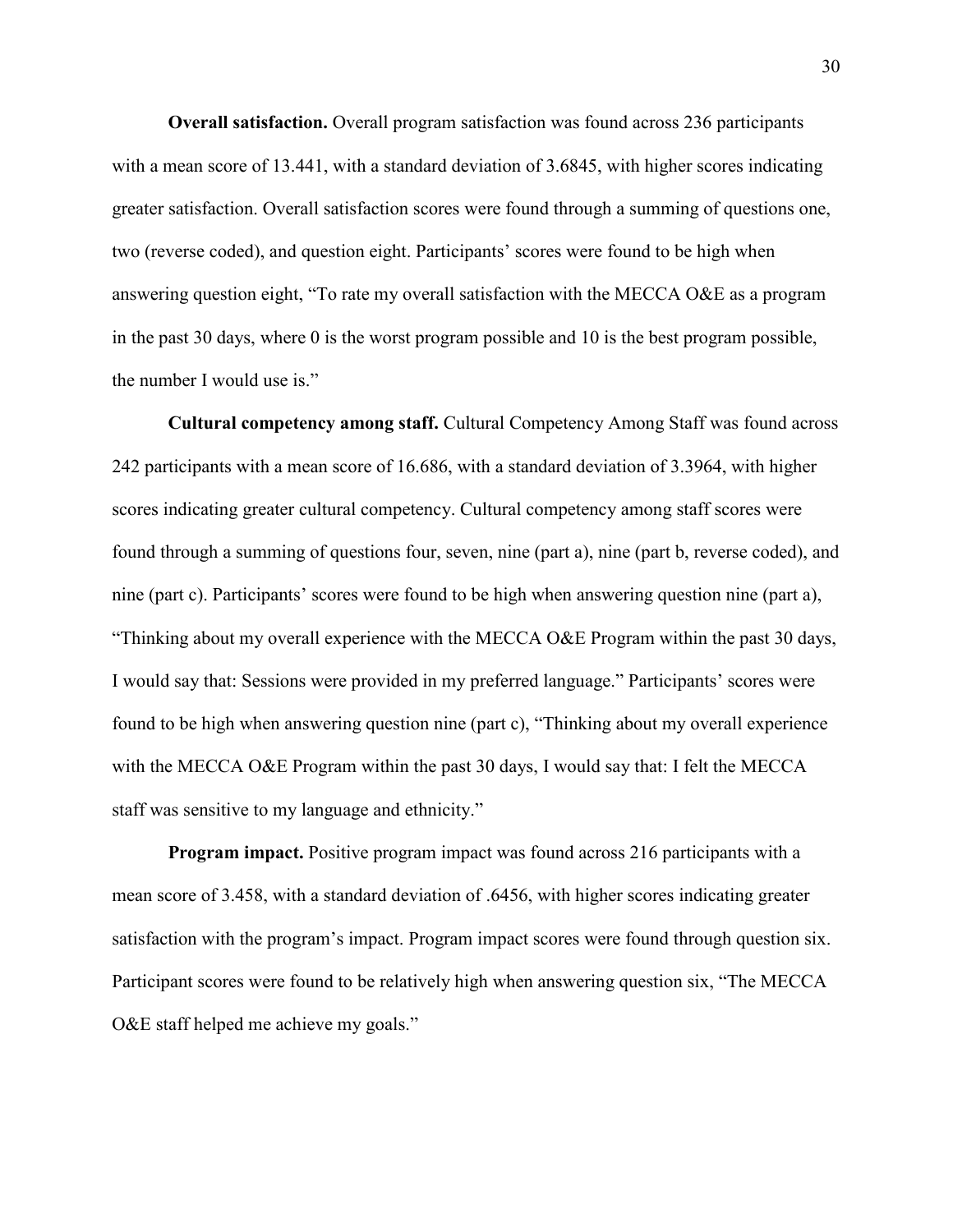**Access to care.** An increase in access to care was found across 219 participants with a mean score of 3.479, with a standard deviation of .6305, with higher scores indicating greater satisfaction with accessibility of care. Access to care scores were found through question five. Participant scores were found to be relatively high when answering question five, "I would say that my meeting places and times with the MECCA O&E Program in the past 30 days have been convenient."

Descriptive statistics of the full sample for fiscal year 2013-2014 Satisfaction Scores (see Table 7.). Further analysis on agency-specific satisfaction outcomes will help understand variations amongst agencies.

### **Data Analysis of Satisfaction Scores for ABRAZAR from Fiscal Year 2013-2014**

**Overall satisfaction.** Overall satisfaction was found across 15 participants with a mean score of 13.60, with a standard deviation of 3.04, with higher scores indicating greater satisfaction.

**Cultural competency among staff.** Cultural Competency Among Staff was found across 15 participants with a mean score of 17.6, with a standard deviation of 1.99, with higher scores indicating greater cultural competency.

**Program impact.** Positive program impact was found across 15 participants with a mean score of 3.73, with a standard deviation of .46, with higher scores indicating greater satisfaction with the program's impact.

**Access to care.** An increase in access to care was found across 15 participants with a mean score 3.5, with a standard deviation of .52, with higher scores indicating greater satisfaction with accessibility of care.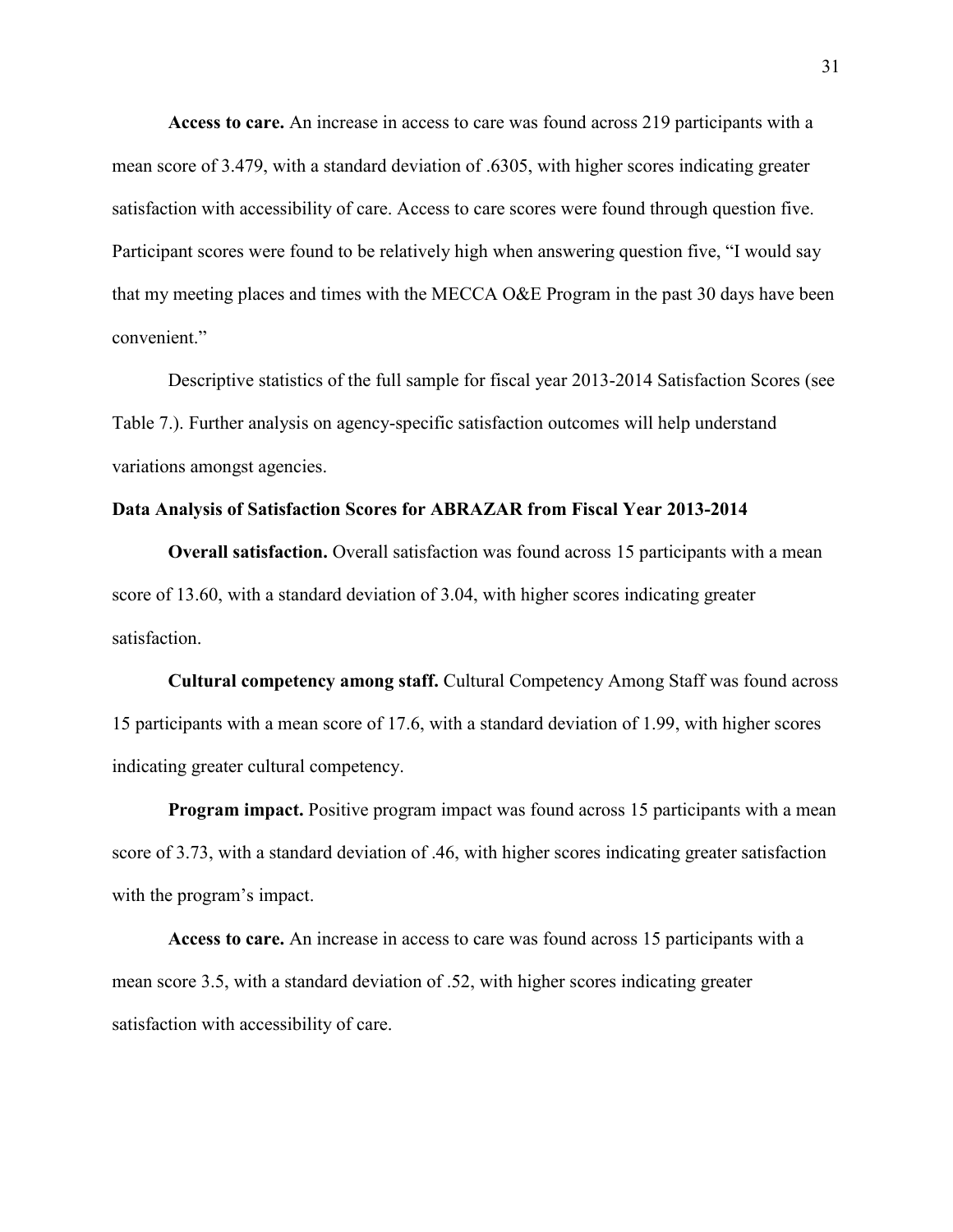Descriptive statistics of the ABRAZAR sample for fiscal year 2013-2014 Satisfaction Scores are indicated (see Table 8.).

### **Data Analysis of Satisfaction Scores for VNCOC from Fiscal Year 2013-2014**

**Overall satisfaction.** Overall satisfaction was found across 114 participants with a mean score of 13.43, with a standard deviation of 3.82, with higher scores indicating greater satisfaction.

**Cultural competency among staff.** Cultural Competency Among Staff was found across 116 participants with a mean score of 16.32, with a standard deviation of 3.64, with higher scores indicating greater cultural competency.

**Program impact.** Positive program impact was found across 101 participants with a mean score of 3.44, with a standard deviation of .65, with higher scores indicating greater satisfaction with the program's impact.

**Access to care.** An increase in access to care was found across 103 participants with a mean score 3.5, with a standard deviation of .61, with higher scores indicating greater satisfaction with accessibility of care.

Descriptive statistics of the VNCOC sample for fiscal year 2013-2014 Satisfaction Scores are indicated (see Table 9.).

#### **Data Analysis of Satisfaction Scores for OCCTAC from Fiscal Year 2013-2014**

**Overall satisfaction.** Overall satisfaction was found across 97 participants with a mean score of 13.53, with a standard deviation of 3.7, with higher scores indicating greater satisfaction.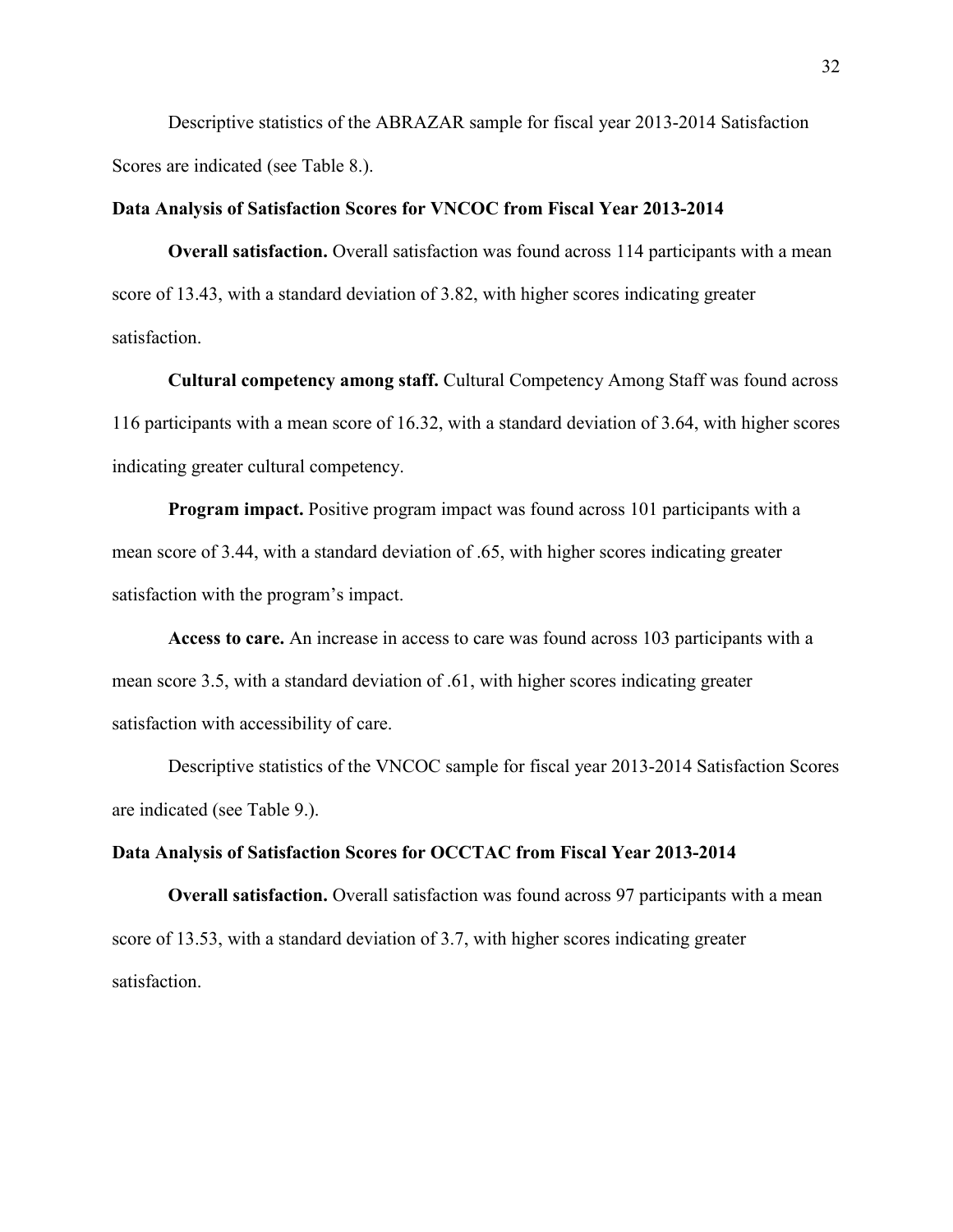**Cultural competency among staff.** Cultural Competency Among Staff was found across 101 participants with a mean score of 16.9, with a standard deviation of 3.34, with higher scores indicating greater cultural competency.

**Program impact.** Positive program impact was found across 90 participants with a mean score of 3.43, with a standard deviation of .67, with higher scores indicating greater satisfaction with the program's impact.

**Access to care.** An increase in access to care was found across 92 participants with a mean score 3.43, with a standard deviation of .7, with higher scores indicating greater satisfaction with accessibility of care.

Descriptive statistics of the OCCTAC sample for fiscal year 2013-2014 Satisfaction Scores are indicated (see Table 10.).

#### **Data Analysis of Satisfaction Scores for OMID from Fiscal Year 2013-2014**

**Overall satisfaction.** Overall satisfaction was found across three participants with a mean score of 11.33, with a standard deviation of 6.03, with higher scores indicating greater satisfaction.

**Cultural competency among staff.** Cultural Competency Among Staff was found across three participants with a mean score of 16.67, with a standard deviation of 2.52, with higher scores indicating greater cultural competency.

**Program impact.** Positive program impact was found across three participants with a mean score of 3.67, with a standard deviation of .6, with higher scores indicating greater satisfaction with the program's impact.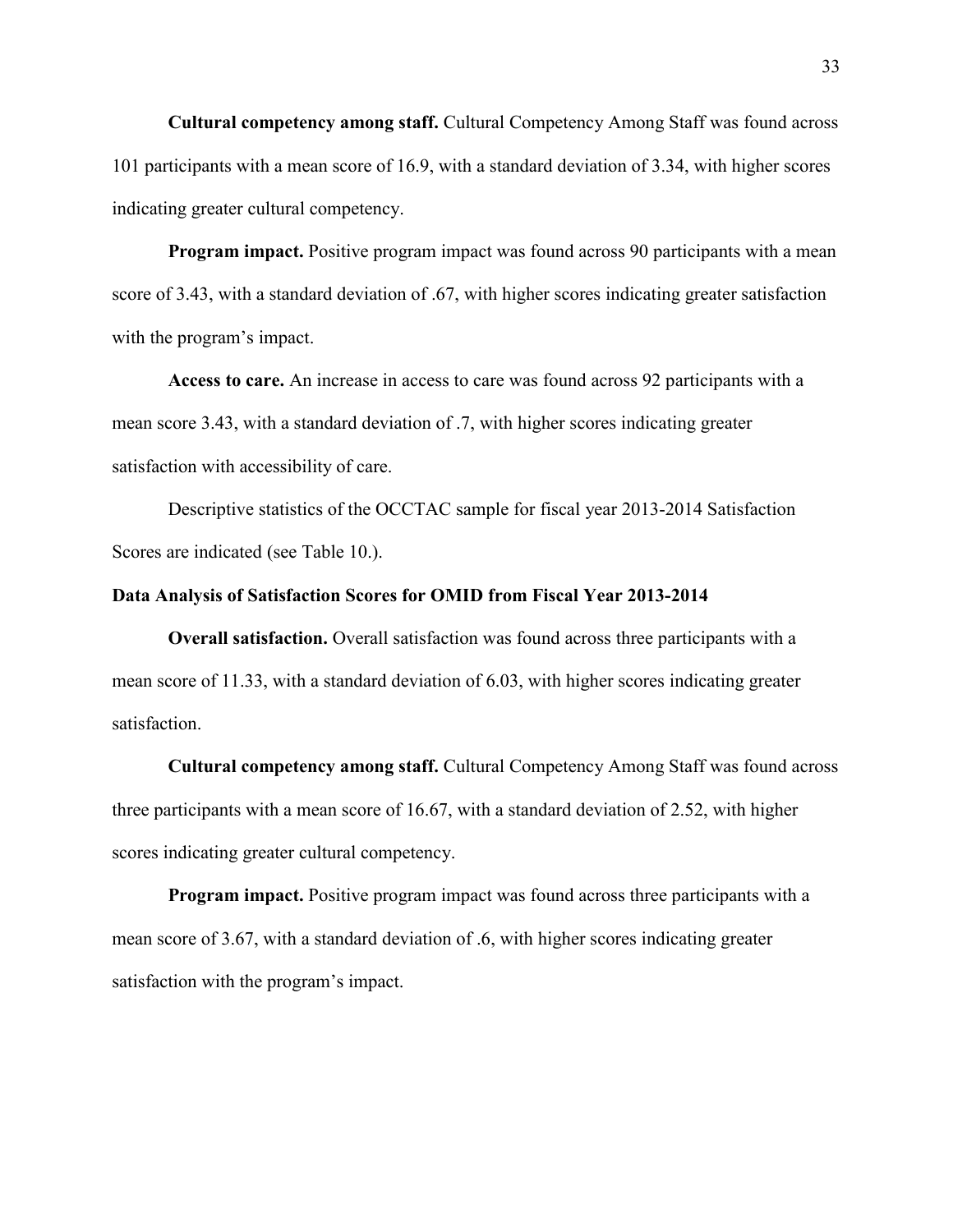**Access to care.** An increase in access to care was found across two participants with a mean score 3.5, with a standard deviation of .71, with higher scores indicating greater satisfaction with accessibility of care.

Descriptive statistics of the OMID sample for fiscal year 2013-2014 Satisfaction Scores are indicated (see Table 11.).

### **Data Analysis of Satisfaction Scores for KCS from Fiscal Year 2013-2014**

**Overall satisfaction.** Overall satisfaction from one participant with a score of 13.00.

**Cultural competency among staff.** Cultural Competency Among Staff from one participant with a score of 20.00.

**Program impact.** Positive program impact from one participant with a score of 4.0.

**Access to care.** An increase in access to care from one participant with a score 4.0.

Descriptive statistics of the KCS sample for fiscal year 2013-2014 Satisfaction Scores are indicated (see Table 12.).

### **Data Analysis of Satisfaction Scores for ACCESS CAL from Fiscal Year 2013-2014**

**Overall satisfaction.** Overall satisfaction was found across six participants with a mean score of 12.8, with a standard deviation of 1.72, with higher scores indicating greater satisfaction.

**Cultural competency among staff.** Cultural Competency Among Staff was found across six participants with a mean score of 18.00, with a standard deviation of 1.9, with higher scores indicating greater cultural competency.

**Program impact.** Positive program impact was found across six participants with a mean score of 3.33, with a standard deviation of .52, with higher scores indicating greater satisfaction with the program's impact.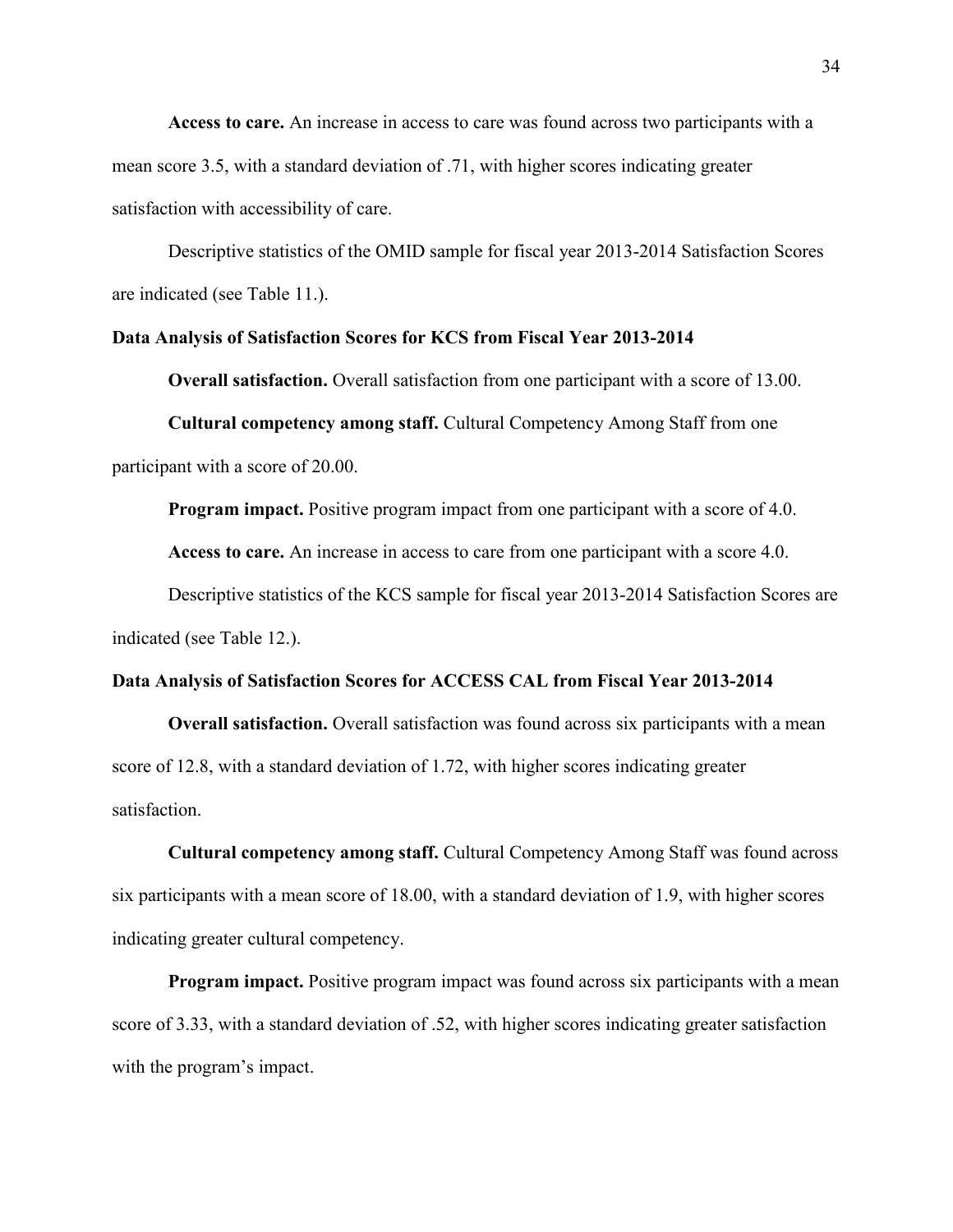**Access to care.** An increase in access to care was found across six participants with a mean score 3.3, with a standard deviation of .52, with higher scores indicating greater satisfaction with accessibility of care.

Descriptive statistics of the ACCESS CAL sample for fiscal year 2013-2014 Satisfaction Scores are indicated (see Table 13).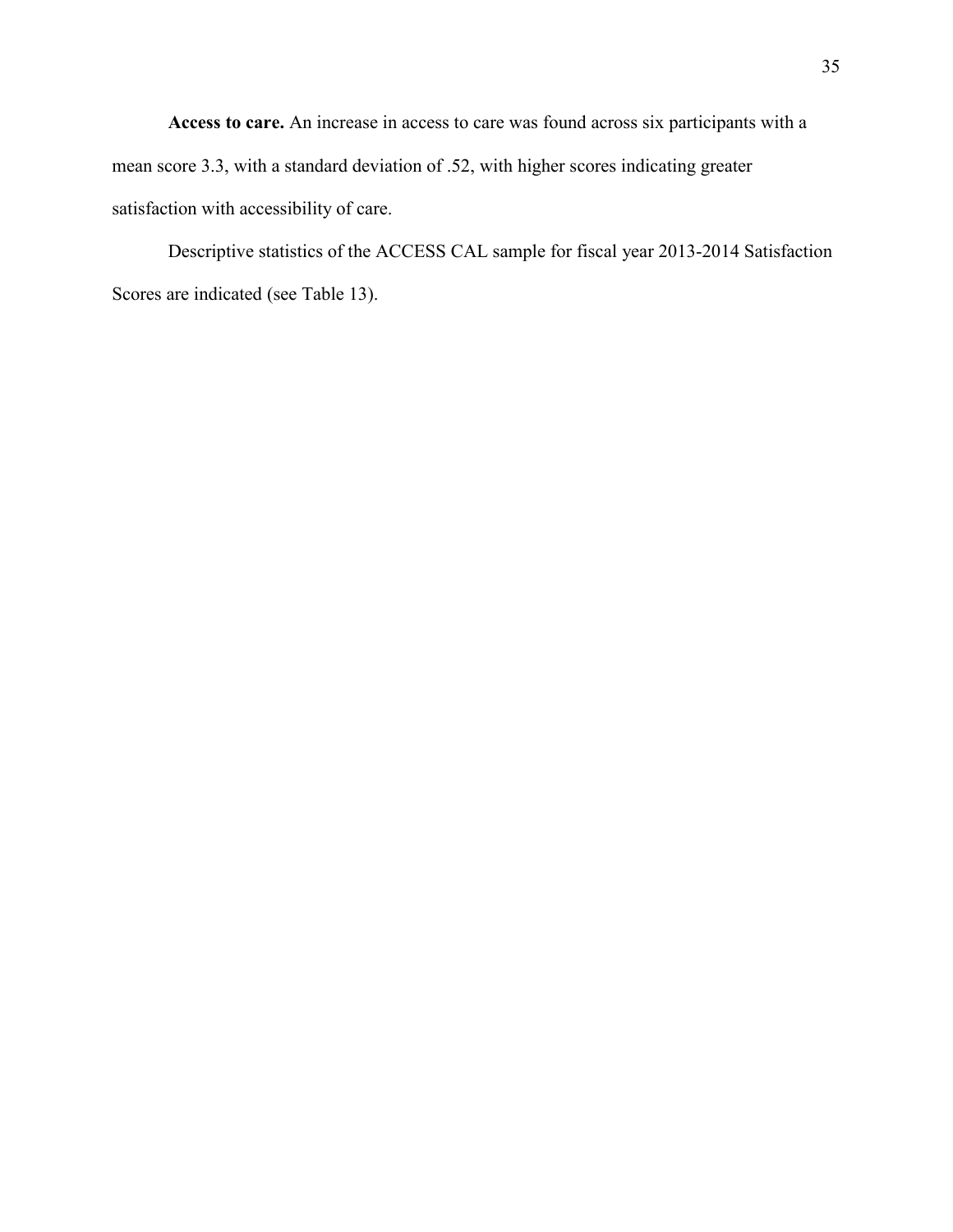#### **Discussion**

The results of participant satisfaction outcomes of fiscal year 2012-2013 and 2013-2014 of the O&E program indicate the culturally-responsive nature of the community-based O&E program. Results show that one of the primary reasons this program may have been satisfactory for participants was that the program delivered culturally responsive and linguistically congruent services to participants. Participants' satisfaction scores indicate that the O&E program, including staff, were culturally-responsive to the ethnicity and language of participants. Further, participants' satisfaction scores indicate that participants were satisfied overall with the services received and would elect to obtain services from the O&E program again. O&E's success can be attributed to MECCA's foundation in cultural responsiveness, diversity empowerment, destigmatizing mental health services, and collaboration with the communities to create and provide community-based programs.

In working with MECCA's staff, researchers and program developers took time to understand the needs of each ethnic community being targeted and how those needs could be best conceptualized and served. The MECCA staff were members of each of the ethnic communities they served, while also being staff of MECCA and the community-based agency, which provided invaluable insight into the mental health needs as defined within the community. As Goodman et al. (2004) suggested, it is shared power, self-awareness, and empowerment of people that are marginalized from the process that will lead to change. MECCA's O&E program shows that collaboration with diverse ethnic communities is possible if done effectively, with sensitivity, and with the intention of creating satisfactory community-based programs that are steeped in the roots of the ethnic communities themselves.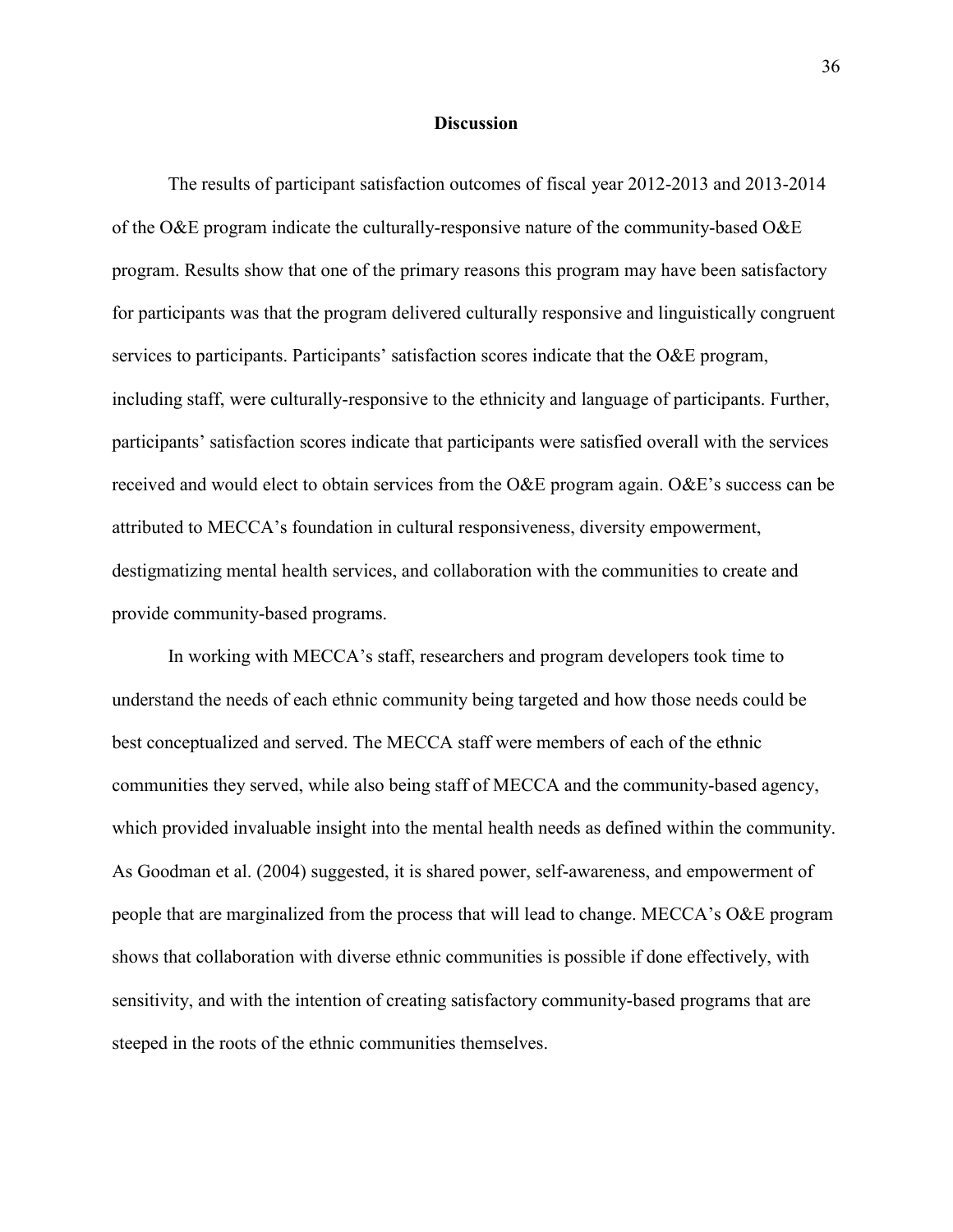Participants' satisfaction scores from fiscal year 2012-2013 and 2013-2014 can be compared across the four satisfaction domains, which consist of overall satisfaction, cultural competency, program impact, and access to care. Between fiscal year 2012-2013 and 2013-2014 the mean scores on overall satisfaction, cultural competency among staff, and program impact slightly increased, from 13.049 to 13.441 on overall satisfaction, from 16.229 to 16.686 on cultural competency among staff slightly increased, and from 3.380 to 3.458 on program impact. Between fiscal year 2012-2013 and 2013-2014 the mean score on access to care remained consistent, with 3.489 and 3.479. In hypothesizing about components of the O&E program that may have led to improvements in satisfaction scores across three of the four satisfaction domains, it is possible that the clarity in purpose of the program as well as the gained experiences of the MECCA O&E program staff led to more positive experiences for program participants. MECCA staff, program developers, researchers, and county funders underwent a process of adjustment at the outset of the O&E program that entailed a reconciliation of prioritizing the needs of the underserved ethnic communities targeted, providing culturally responsive services across six different ethnic community-based agencies, and adherence to mainstream-informed county funder's expectations on program development and implementation. Throughout the beginning phases of reconciling these factors, all of the factors involved had to find ways to co-exist while maintaining cultural responsiveness at the center of decision making. As MECCA staff became more informed on expectations placed upon them, MECCA staff became more equipped to gather data to fulfill the needs of the funders' outcome reporting requirements, while also prioritizing the services and timing for the diverse ethnic participants. As time went on with implementation of the O&E program, increased participant satisfaction and increases in the amount of data gathered could be due to the fact that MECCA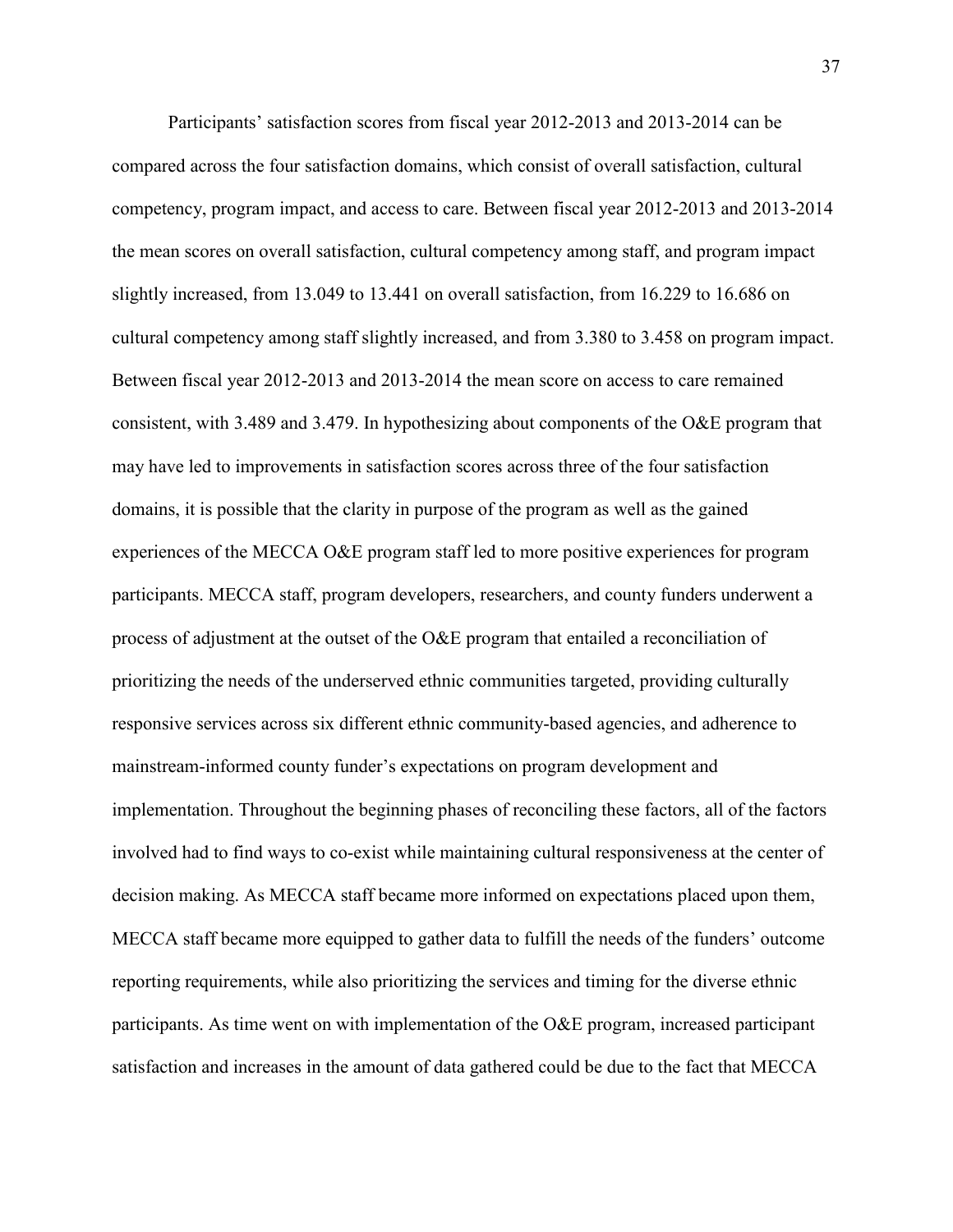staff were able to provide better and more culturally responsive services while also becoming more skilled in gathering data within county funders' parameters. The county funders were also called upon to understand the diverse ethnic communities, learning that qualitative measures gathered more descriptive data and that diverse populations may not be immediately comfortable with revealing their thoughts, feelings, and experiences in requested, mainstream-informed, paper and pencil methods.

During fiscal year 2012-2013, there were 144 participants' scores for the overall satisfaction domain, 144 participants' scores for the cultural competency among staff domain, 137 participants' scores for the program impact domain, and 133 participants' scores for the access to care domain. During fiscal year 2013-2014, there were 236 participants' scores for the overall satisfaction domain, 242 participants' scores for the cultural competency among staff domain, 216 participants' scores for the program impact domain, and 219 participants' scores for the access to care domain. With an increase in participant satisfaction data gathered during the 2013-2014 fiscal year, it is important to consider what may have led to this outcome. It is likely that an increase in participants between the two fiscal years led to a greater number of participant scores on each domain. Between fiscal year 2012-2013 and 2013-2014, more participants were enrolled in the O&E program, from 254 participants (with 153 who completed satisfaction surveys) to 292 participants (with 258 who completed satisfaction surveys). It is also possible that program protocol and administration of the Participant Satisfaction Survey improved, which yielded a greater number of completed satisfaction surveys. Furthermore, MECCA staff and the O&E program developed more methods of meeting the needs of their communities while also following the documentation requests of the county funders.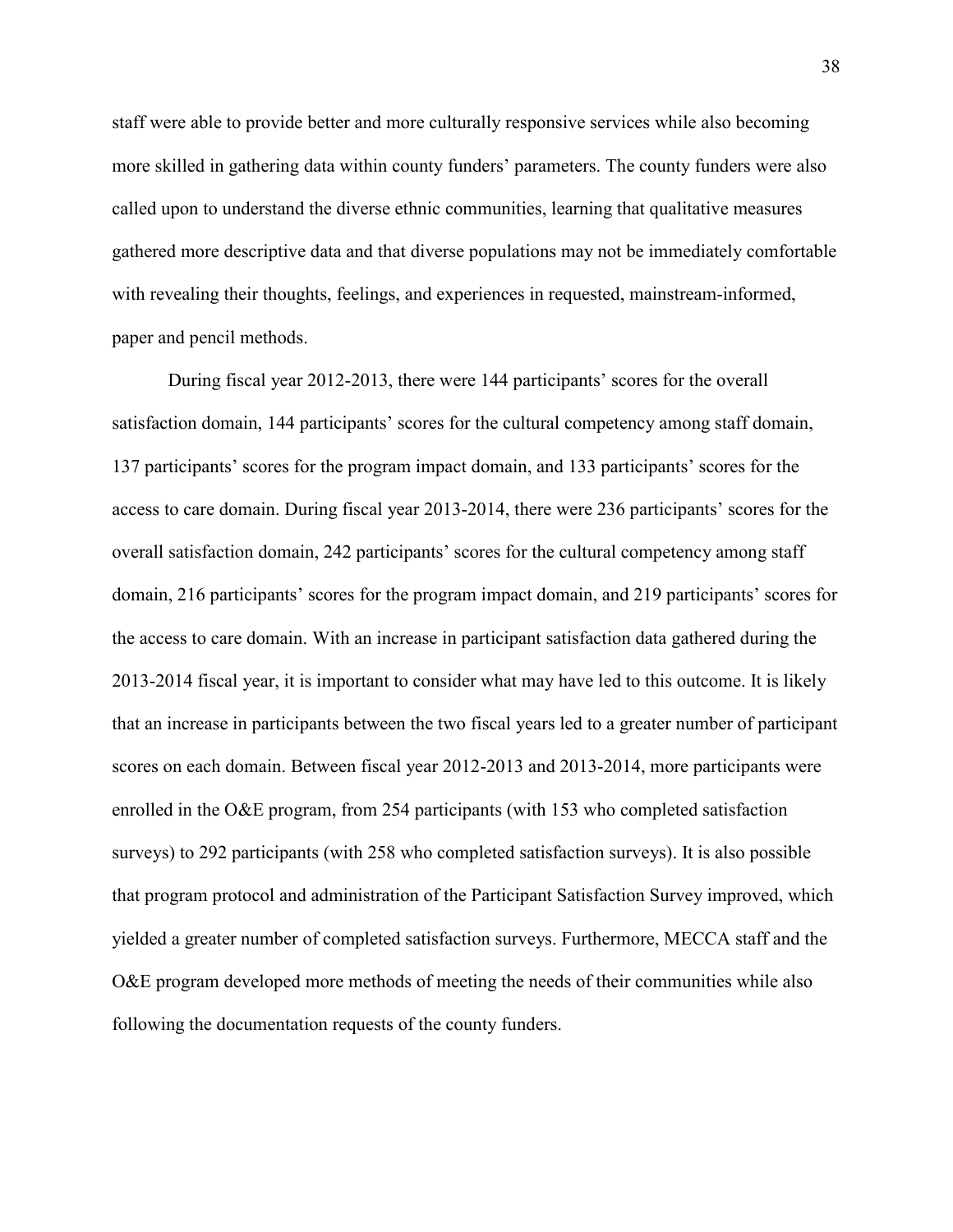While specific protocols were put in place for administering measures and facilitating the O&E program across MECCA, culture has an indelible influence on how any one person and agency operates. Thus, the nature of data collection could have varied from agency to agency and impacted the type and amount of data gathered. In looking at fiscal years 2012-2013 and 2013-2014, there appears to be significant differences when looking at the amount of satisfaction outcome data gathered from each agency, which can be seen by looking at the number of scores for each domain. For fiscal year 2012-2013, there was insufficient data to complete agencyspecific analyses for KCS.

The significant differences in number of participant outcomes provided by each agency raise specific questions, specifically questions about why certain agencies were able to provide many satisfaction surveys and some were unable to provide more than one. It is possible that the amount of data gathered was impacted by cultural variations in approach to providing services and interacting with others while also completing paperwork. When talking with MECCA staff and agency staff at KCS and VNCOC, staff remarked on their beliefs towards completing tasks and paperwork as requested. However, it is notable that KCS did not provide a significant amount of Satisfaction Surveys. An area to investigate further is the impact of culture through all of the agencies in the completion of surveys by its participants, specifically the Satisfaction Survey, because the survey asked participants to rate their experiences of the MECCA staff. Additionally, the Satisfaction Survey asked participants to rate their experiences of services, which could create a conflict with participants attempting to respond in socially desirable ways to maintain social norms or politeness and keeping personal information or experiences private. When talking with MECCA staff and agency staff at all of the agencies, staff remarked on the difficulty in completing measures overall due to cultural preferences of talking to provide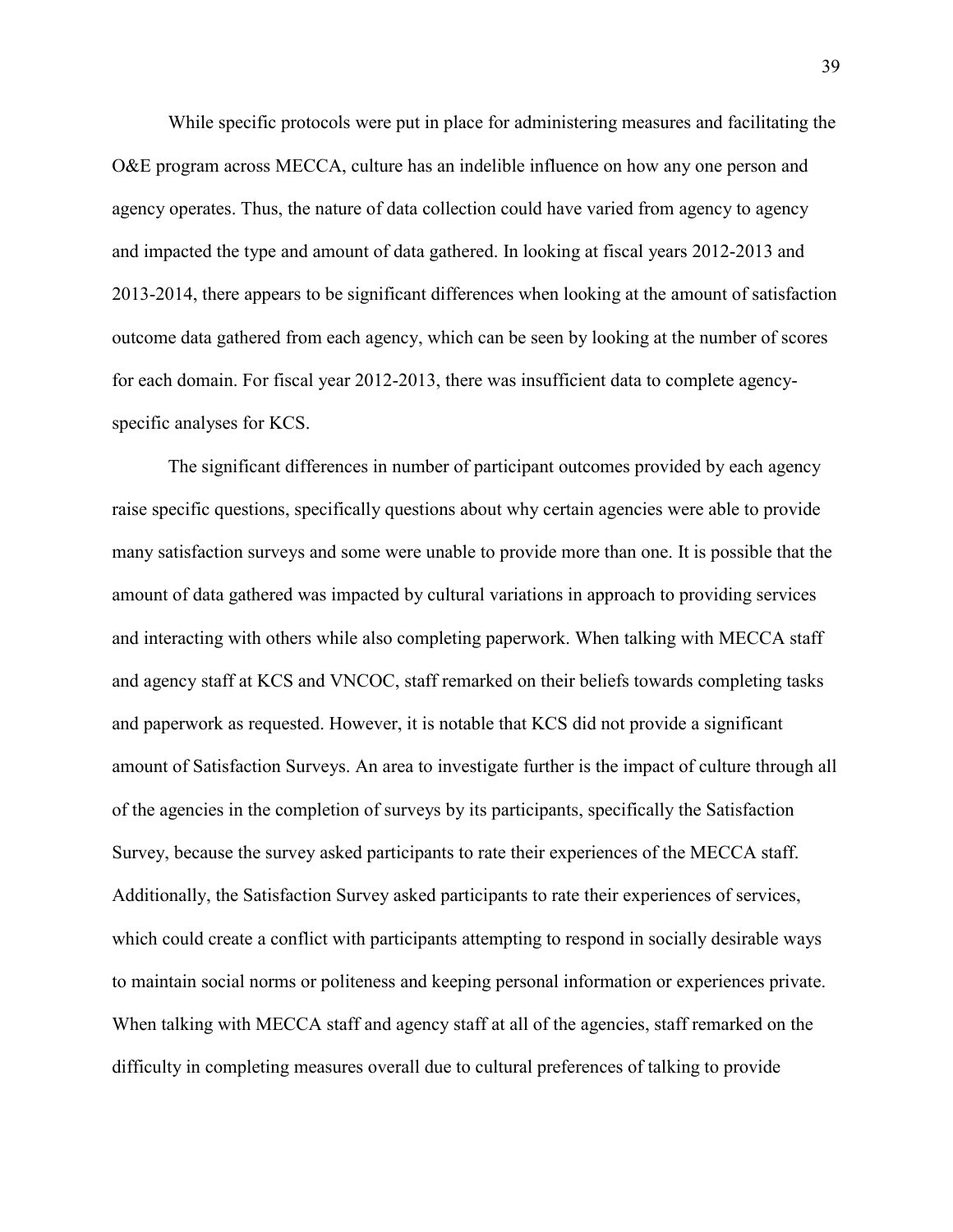information instead of writing personal information and stated that quantitative measures are not congruent with the more descriptive, open-ended conversational style of their cultures. In looking at the amount of Satisfaction Surveys provided by OCCTAC and ABRAZAR, it is possible that the staff at those agencies had previously developed strong relationships within their communities and thus with participants, which may have led to more comfort in administration and completion of Satisfaction Surveys. In looking at both fiscal years, OCCTAC and VNCOC provided the highest number of Satisfaction Surveys. It is possible that the staff at each of these agencies had an impact on these outcomes and further research would be useful to understand the impact of the cultural beliefs of the Spanish-speaking and Vietnamese-speaking communities.

In considering limitations of this study, there are a number to consider. The Participant Satisfaction Survey was developed by the Orange County Healthcare Agency in collaboration with the MECCA agencies and MECCA program developers. The Participant Satisfaction Survey did not undergo a formalized process of validation across different populations, rather it was developed and adjusted during discussions and with feedback from community members. This lack of validation for the Participant Satisfaction Survey is further complicated by the possibility that implementation of the survey could have varied across the six community-based agencies providing the O&E program. Thus, the gathered data could be compromised and possibly not accurately representative of participants' satisfaction with the O&E program. Further in regard to limitations, MECCA staff initially did not have knowledge of research or clinical relevance of material that may have impacted the gathering of measures. An additional limitation of the data presented in this study is the possible impact that social desirability placed in the responses participants endorsed on the self-report measure. It is possible that participants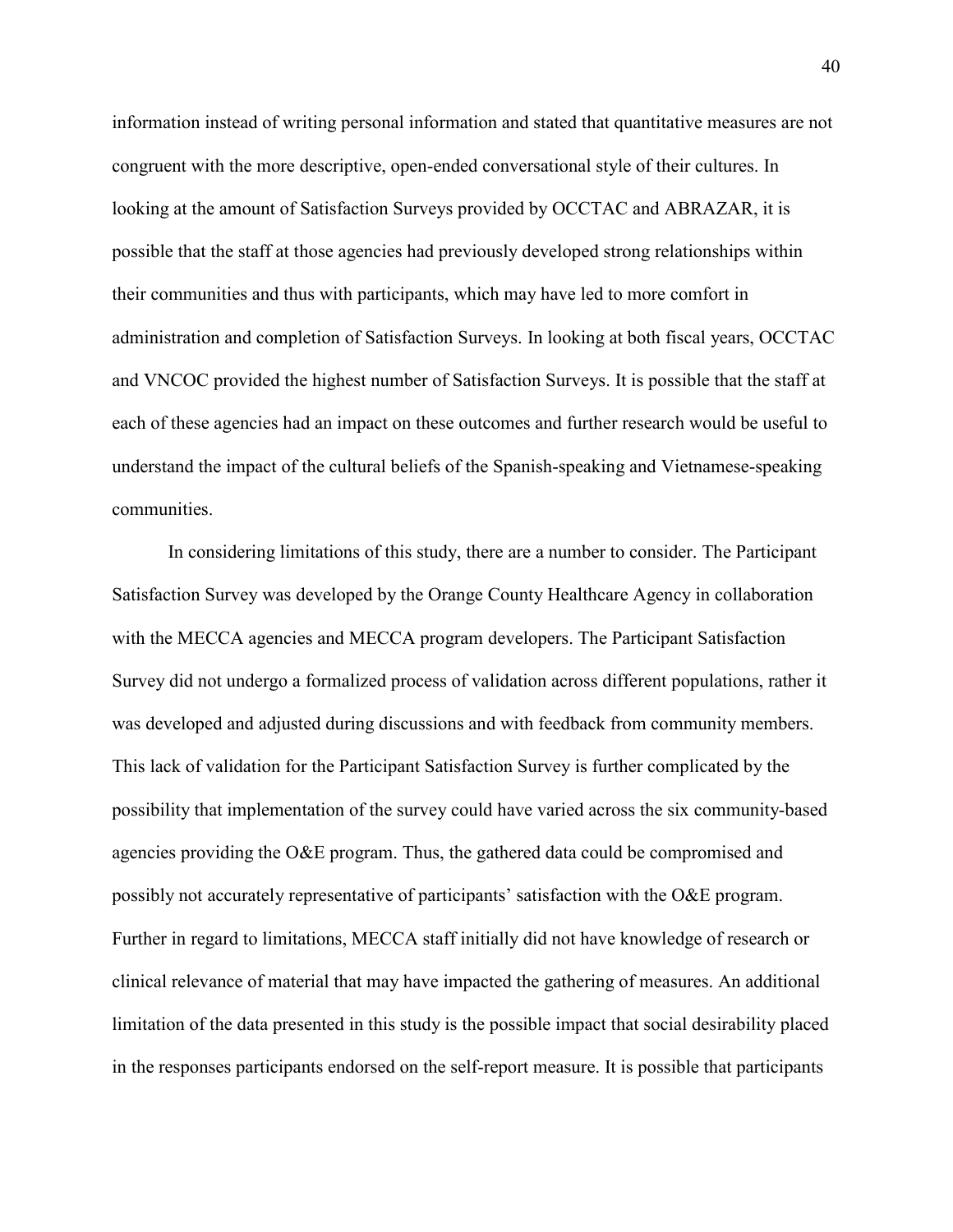were worried that staff would think less of them should the participant provide a low satisfaction rating of the services provided. Additionally, while it is a strength that the Participant Satisfaction Survey was translated into the preferred language of each of the six communitybased agencies (e.g. Korean, Farsi, Spanish, Arabic, and Vietnamese) it is also a limitation, as it is possible that the translated versions of the measure did not accurately inquire about the intended domain or may have been translated in a manner that may have been linguistically inconsistent with the community members language usage. Lastly, the participant satisfaction data that was gathered was not directly linked to the services obtained by each participant which limits the causality that can be drawn between services received and participant satisfaction.

In future research that aims to gather participant satisfaction with community-based services, it would be beneficial to utilize both quantitative and qualitative methods of data collection. Goodkind et al. (2014) and Bakas et al. (2009) utilized open-ended questions during interviews alongside quantitative measures to ascertain detailed information on participant satisfaction, an approach to data collection that could be utilized in future research within community-based programs for ethnically diverse, underserved communities. Additionally, it would be beneficial for improvement in tracking of services received by participants in order to draw more detailed and accurate correlations between services received, location of services received, demographic data of participants, and reported satisfaction with programmatic services.

In the quest to understand participant satisfaction with MECCA's Outreach and Engagement ( $O\&E$ ) program, this study found that participants were satisfied with the  $O\&E$ program on domains of overall satisfaction, cultural competency among staff, program impact, and access to care. The culturally-focused, collaborative mindset woven into the ethos of MECCA has manifested through an unwavering commitment to providing culturally responsive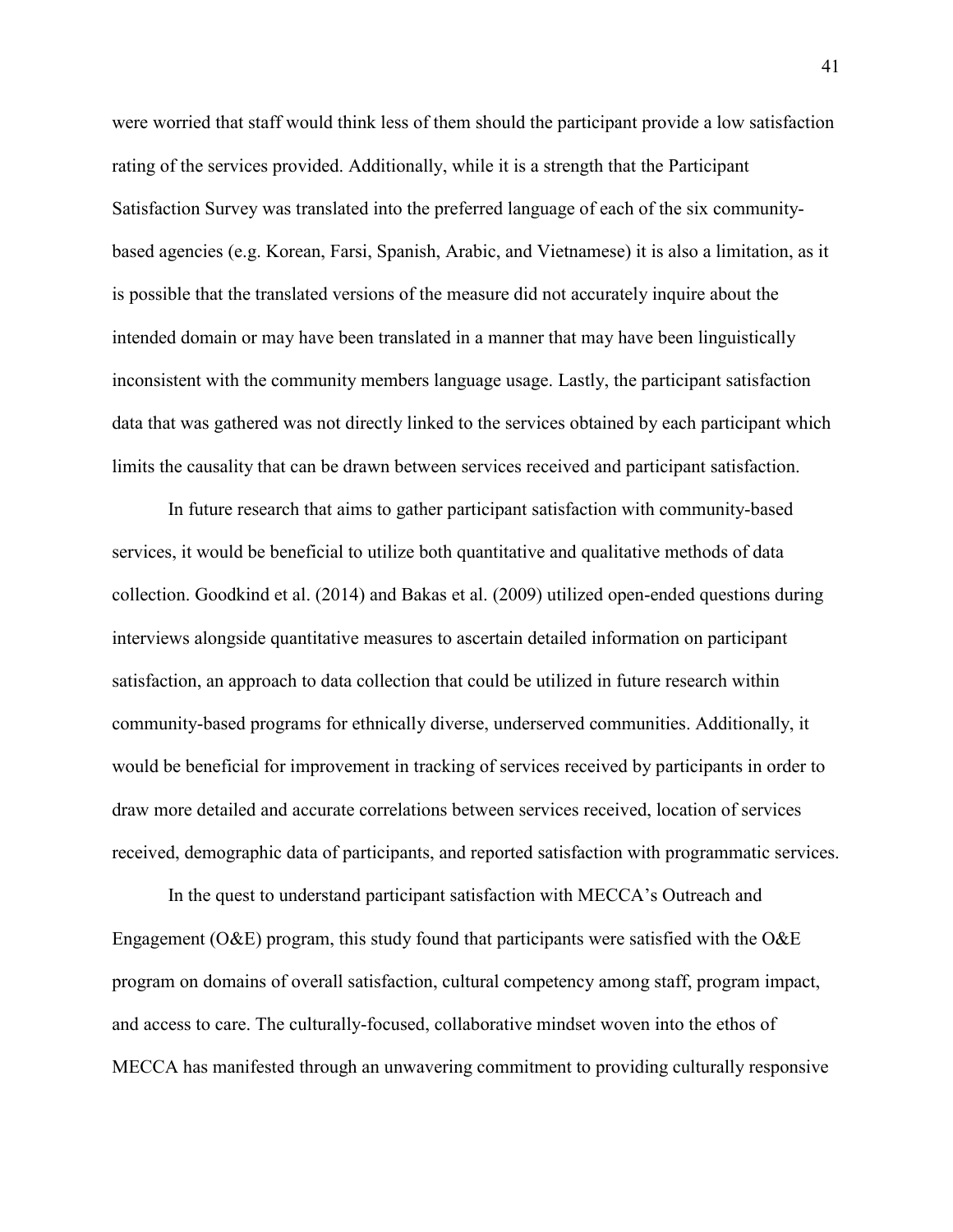community-based services while challenging the expectations expressed by county funders. Through collaboration, MECCA and the funders have undergone reciprocal education on the needs and preferences of ethnic communities as well as the ways in which funders prefer to gather information on program impact.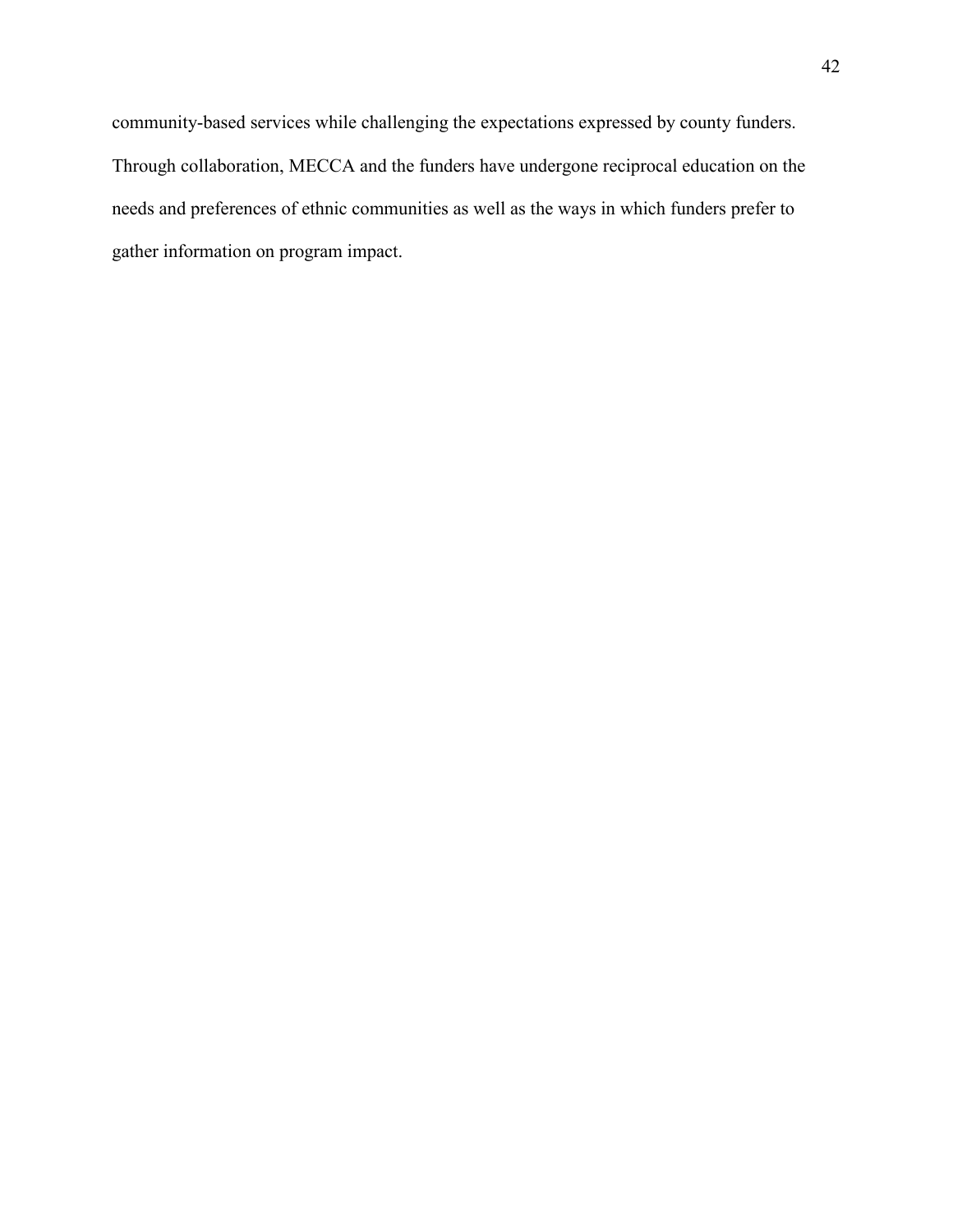- Andrade, F. B., Filha, M.O.F., Vianna, R.P.T., Silva, A.O., & Costa, I.C.C. (2012). Evaluation of participant satisfaction with community therapy: A mental health strategy in primary care. *Psychiatric Quarterly*, *83*, 325-334. doi:10.1007/s11126-011-9202-2
- Bakas, T., Farran, C. J., Austin, J. K., Given, B. A., Johnson, E. A., & Williams, L. S. (2009). Content validity and satisfaction with a stroke caregiver intervention program. *Journal of Nursing Scholarship, 41*(4), 368-375. doi:10.1111/j.1547-5069.2009.01282.x
- Baron-Epel, O. (2003). Consumer-oriented evaluation of health education services*. Patient Education and Counseling, 49,* 139-147. http://dx.doi.org/10.1016/S0738- 3991(02)00073-3.
- Betancourt, J. R., Green, A. R., Carrillo, J. E., & Ananeh-Firempong II, O. (2003). Defining cultural competence: A practical framework for addressing racial/ethnic disparities in health and health care. *Public Health Reports, 118*, 293-302
- Bernal, G., & Saez-Santiago, E. (2006). Culturally centered psychosocial interventions. *Journal of Community Psychology*, *34*(2), 121-132.
- Chyung, S., Wisniewski, A., Inderbitzen, B., & Campbell, D. (2013). An improvement- and accountability-oriented program evaluation: An evaluation of the Adventure Scouts program. *Performance Improvement Quarterly*, *26*(3), 87-115. doi:10.1002/piq.21155
- Dumbrill, G. C., & Green, J. (2008). Indigenous knowledge in the social work academy. *Social Work Education, 27*(5), 489-503. doi:10.1080/02615470701379891
- Flaskerud, J. H. (2007). Cultural competence: What is it? *Issues in mental health nursing*, 28, 121-123. doi:10.1080/01612840600998154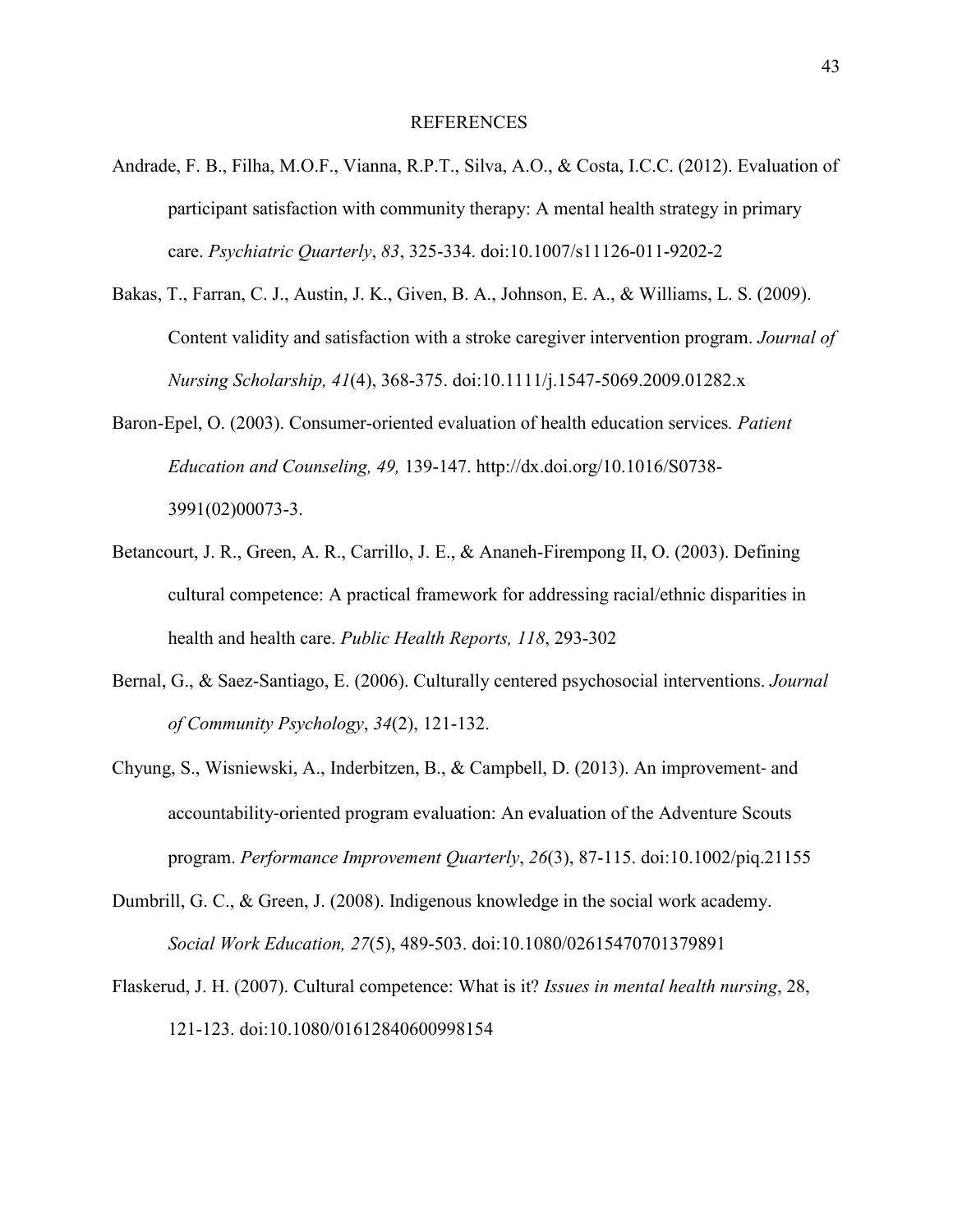- Goodkind, J. R., Hess, J. M., Isakson, B., LaNoue, M., Githinji, A., Roche, N…. & Parker, D. P. (2014). Reducing refugee mental health disparities: A community-based intervention to address postmigration stressors with African adults. *Psychological Services, 11*(3), 333- 346. doi:10.1037/a0035081
- Goodman, L. A., Liang, B., Helms, J. E. Latta, R. E., Sparks, E., & Weintraub, S. R. (2004). Training counseling psychologists as social justice agents: Feminist and multicultural principles in action. *The Counseling Psychologist*, *32*, 793-837.
- Hall, G. C. (2005). Introduction to the special section on multicultural and community psychology: clinical psychology in context. *Journal of Consulting and Clinical Psychology*, *73*(5), 787-789. doi:10.1037/0022-006X.73.5.787
- Hall, G. C. N. (2001). Psychotherapy research with ethnic minorities: Empirical, ethical, and conceptual issues. *Journal of Consulting and Clinical Psychology, 69,* 502–510.
- Harrell, S. P. (2000). A multi-dimensional conceptualization of racism-related stress: implications for the well-being of people of color. *American Journal of Orthopsychiatry, 70,* 42-57.
- Ingraham, C. L. & Oka, E. R. (2006). Multicultural issues in evidence-based interventions. *Multicultural Issues in School Psychology*, 127-149. doi:10.1300/J370v22n02\_07
- Kaczorowski, J. A., Williams, A. S., Smith, T. F., Fallah, N., Mendez, J. L., & Nelson–Gray, R. (2011). Adapting clinical services to accommodate needs of refugee populations. *Professional Psychology: Research And Practice*, *42*(5), 361-367. doi:10.1037/a0025022
- Kazdin, A. & Mazurick, J. (1994). Dropping out of child psychotherapy: Distinguishing early and late dropouts over the course of treatment. *Journal of Consulting and Clinical Psychology, 62,* 1069–1074. doi:10.1037/0022-006X.62.5.1069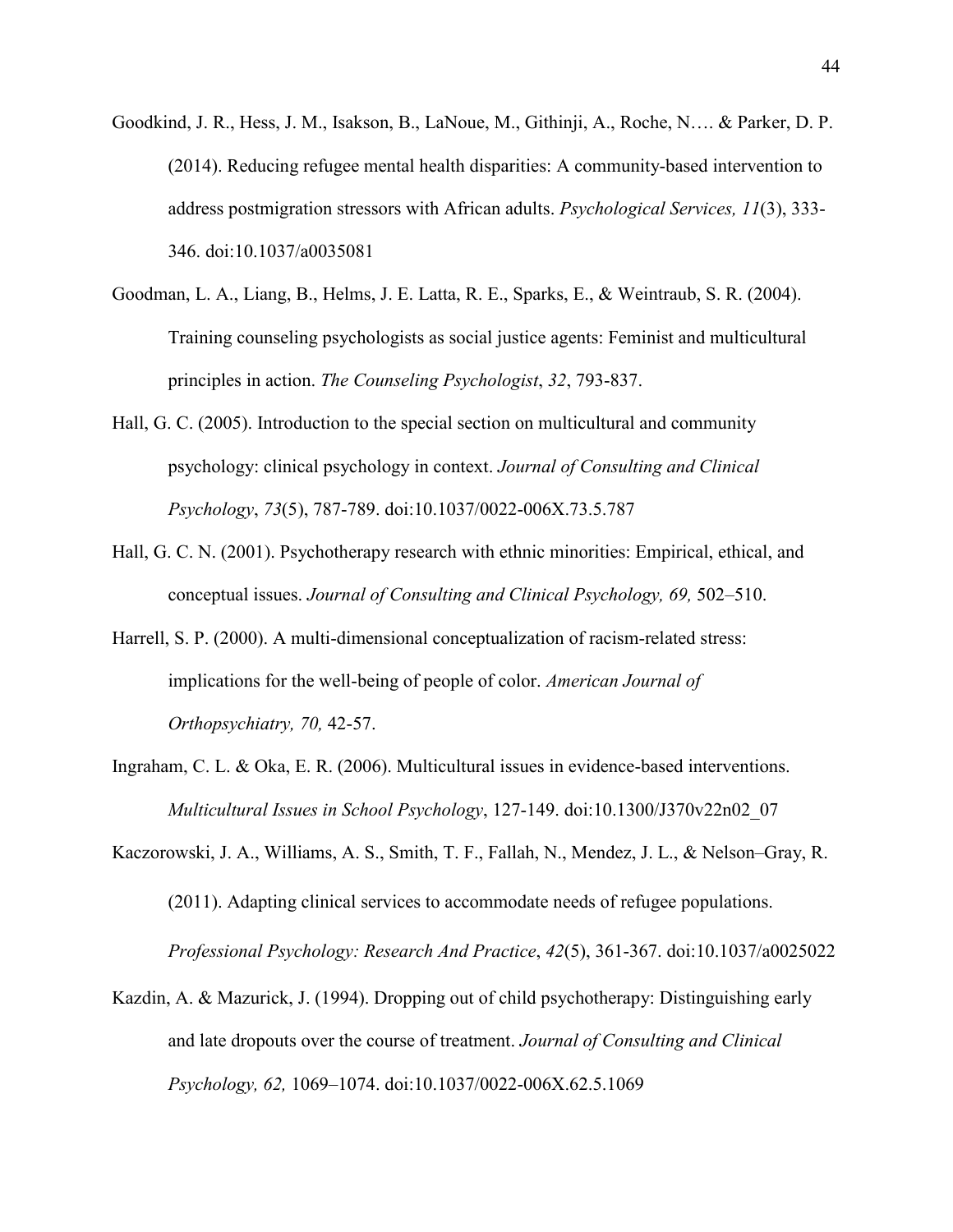- Kiger, H. (2003). Outreach to multiethnic, multicultural, and multilingual women for breast cancer and cervical cancer education and screening; A model using professional and volunteer staffing. *Family & Community Health*, *26*(4), 307-318
- LaGrange, R. D., Abramowitz, S., Koenig, L. J., Barnes, W., Conner, L., & Moschel, D. (2012). Participant satisfaction with group and individual components of Adolescent Impact: a secondary prevention intervention for HIV-positive youth. *AIDS Care*, *24*(1), 119-128.
- Meyer, O. L., & Zane, N. (2013). The influence of race and ethnicity in clients' experiences of mental health treatment. *Journal of Community Psychology*, *41*(7), 884-901.
- Miliora, M. T. (2000). Beyond empathic failures: Cultural racism as narcissistic trauma and disenfranchisement of grandiosity. *Clinical Social Work Journal*, *28*(1), 43-54. doi:10.1023/A:1005159624872
- Mistry, J., Jacobs, F., & Jacobs, F. (2009). Cultural relevance as program-to-community alignment. *Journal of Community Psychology*, *37*(4), 487-504.
- Nicolaidis, C., Wahab, S., Trimble, J., Meja, A., Mitchell, R., Raymaker, D…. & Waters, A. S. (2012). The interconnections project: Development and evaluation of a community-based depression program for African American violence survivors. *Journal of General Internal Medicine, 28*(4), 530-538.

doi:10.1007/s11606-012-2270-7

Rastogi, M., Massey-Hastings, N., & Wieling, E. (2012). Barriers to seeking mental health services in the Latino/a community: A qualitative analysis. *Journal of Systemic Therapies*, *31*(4), 1-17. doi:10.1521/jsyt.2012.31.4.1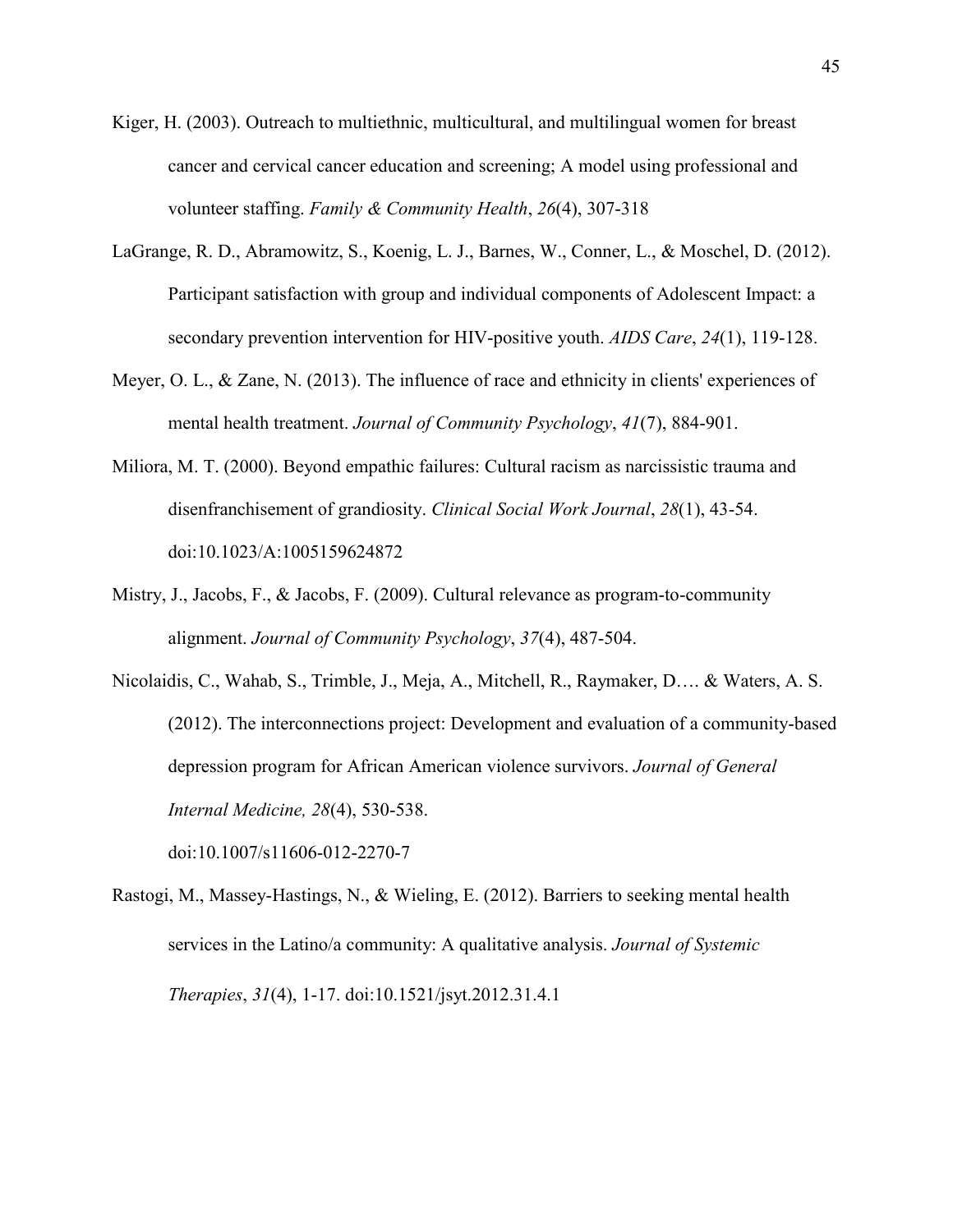- Sink, K. M., Covinsky, K. E., Newcomer, R., & Yaffe, K. (2004). Ethnic differences in the prevalence and pattern of dementia-related behaviors. *Journal of the American Geriatrics Society*, *52*, 1277-1283.
- Snell-Johns, J., Mendez, J. L., & Smith, B. H. (2004). Evidence-based solutions for overcoming access barriers, decreasing attrition, and promoting change with underserved families. *Journal of Family Psychology, 18,* 19–35. doi:10.1037/0893-3200.18.1.19
- Sood, E., Mendez, J., & Kendall, P. (2010). Acculturation, religiosity, and ethnicity predict mothers' causal beliefs about separation anxiety disorder and preferences for helpseeking. *Journal of Cross Cultural Psychology.* Advance online publication. doi:10.1177/0022022110389492
- Thompson-Miller, R., & Feagin, J. R. (2007). Continuing Injuries of Racism: Counseling in a Racist Context. *The Counseling Psychologist, 35*(1), 106-115. doi:10.1177/0011000006294664
- U.S. Department of Health and Human Services, (1999). *Mental health: A report of the surgeon general.* Rockville, MD: U.S. Department of Health and Human Services, Substance Abuse and Mental Health Services Administration, Center for Mental Health Services, National Institutes of Health, National Institute of Mental Health. *Retrieval from* https://profiles.nlm.nih.gov/ps/retrieve/ResourceMetadata/NNBBHS
- Verdinelli, S., & Biever, J. L. (2013). Therapists' experiences of cross-ethnic therapy with Spanish-speaking Latina/o clients. *Journal Of Latina/O Psychology*, *1*(4), 227-242. doi:10.1037/lat0000004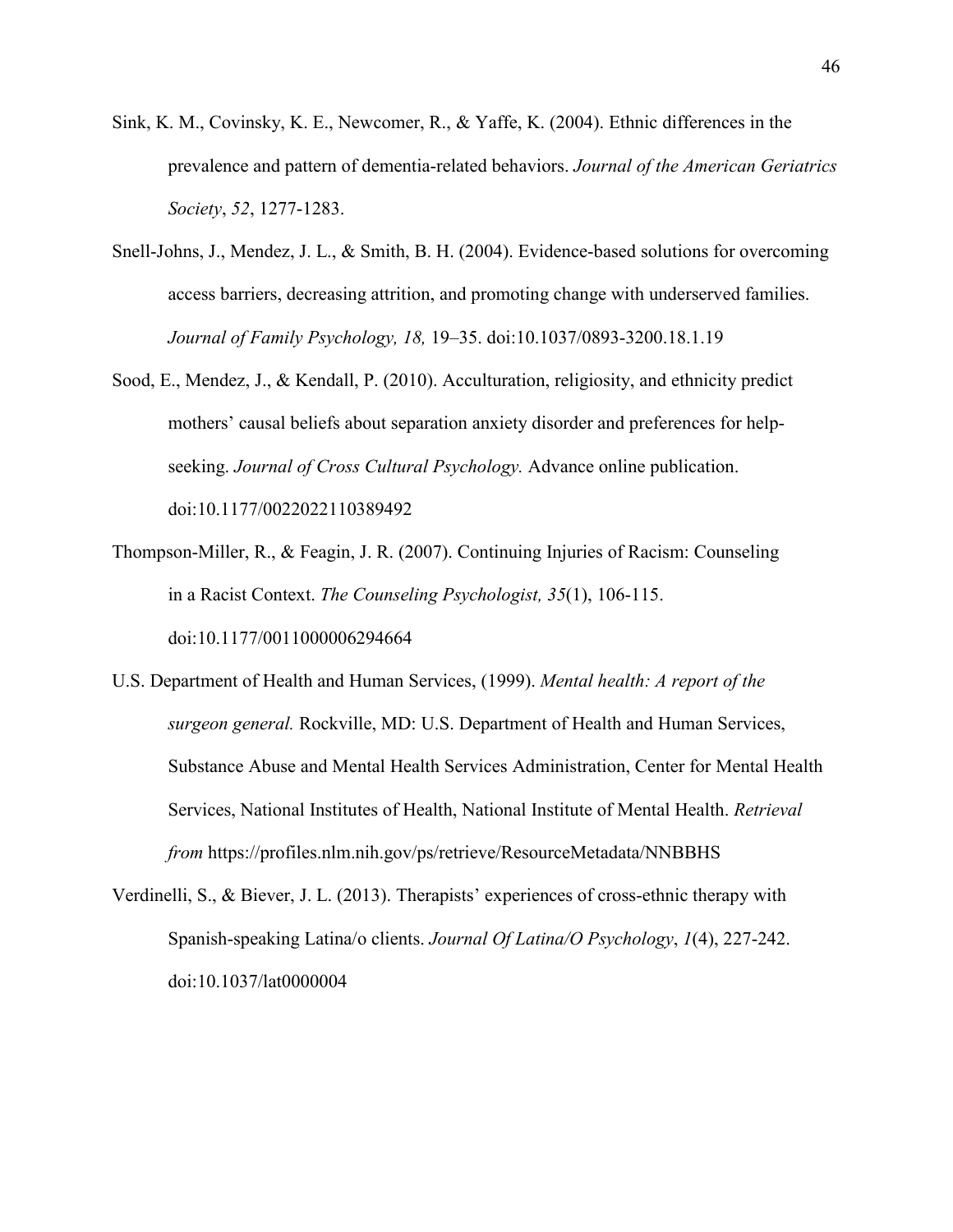Woods, D. T., Catroppa, C., Giallo, R., Anderson, & V.A. (2012). Feasibility and consumer satisfaction following an intervention for families who have a child with acquired brain injury. *NeuroRehabilitation, 30*, 189-198. doi:10.3233/NRE-2012-0744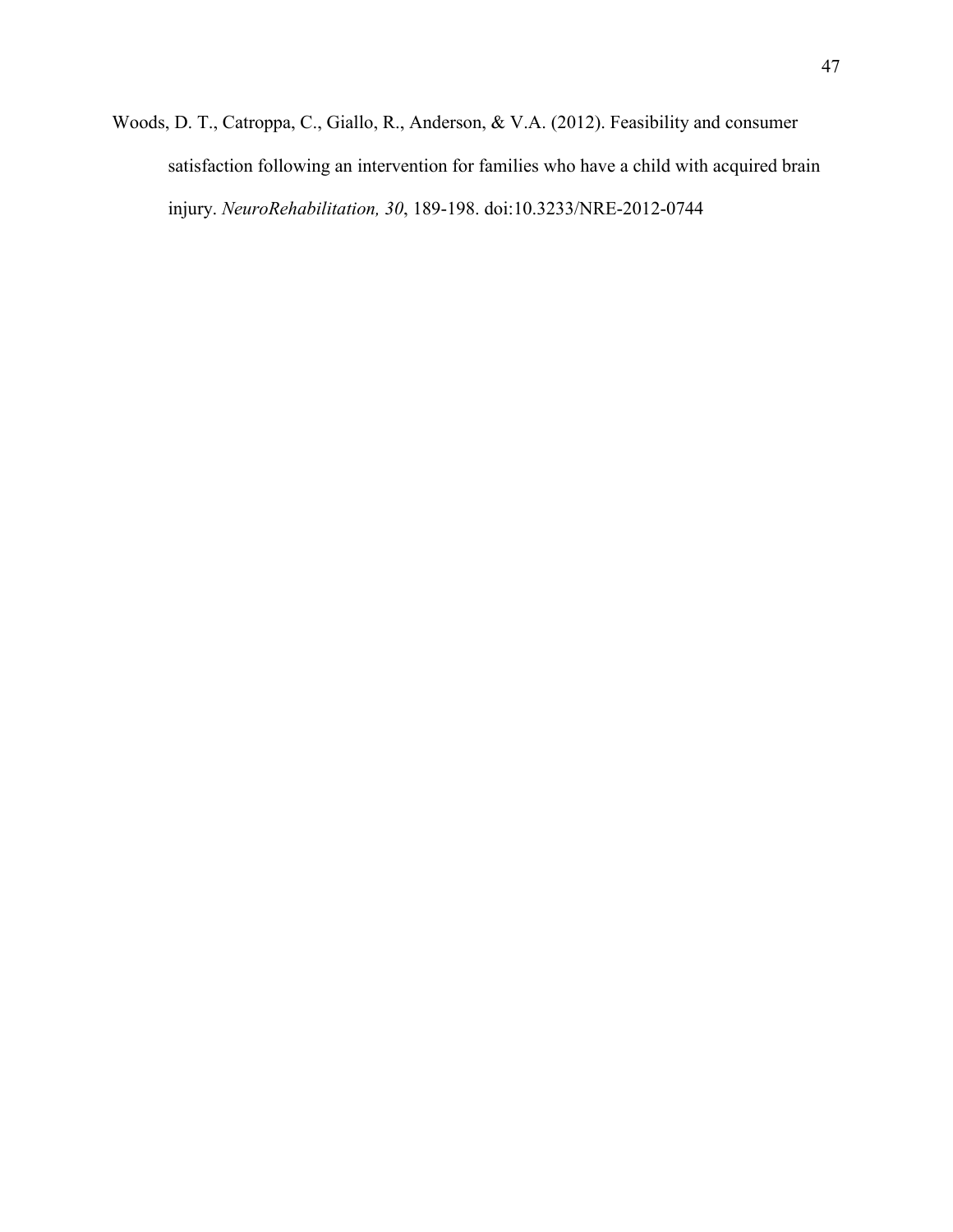# TABLES

Table 1.

*Descriptive Statistics for Full MECCA Sample from Fiscal Year 2012-2013*

|                                                  | $\boldsymbol{N}$ | Minimum | Maximum | Mean   | Standard<br>Deviation |
|--------------------------------------------------|------------------|---------|---------|--------|-----------------------|
| <b>Satisfaction Question 1</b>                   | 138              | 1.0     | 4.0     | 3.406  | .7213                 |
| <b>Satisfaction Question 2</b>                   | 86               | 1.0     | 4.0     | 2.442  | .9406                 |
| <b>Satisfaction Question 3</b>                   | 133              | 1.0     | 4.0     | 3.383  | .6597                 |
| <b>Satisfaction Question 4</b>                   | 142              | 1.0     | 4.0     | 3.556  | .6471                 |
| <b>Satisfaction Question 5</b>                   | 133              | 1.0     | 4.0     | 3.489  | .6230                 |
| <b>Satisfaction Question 6</b>                   | 137              | 1.0     | 4.0     | 3.380  | .6545                 |
| <b>Satisfaction Question 7</b>                   | 123              | 1.0     | 4.0     | 3.455  | .6684                 |
| <b>Satisfaction Question 8</b>                   | 130              | 4.0     | 10.0    | 9.223  | 1.1086                |
| <b>Satisfaction Question</b><br>9A               | 138              | 1.0     | 4.0     | 3.768  | .6076                 |
| <b>Satisfaction Question</b><br>9B               | 140              | 1.0     | 4.0     | 2.771  | 1.3213                |
| <b>Satisfaction Question</b><br>9C               | 136              | 1.0     | 4.0     | 3.669  | .7703                 |
| <b>Overall Satisfaction</b>                      | 144              | 3.0     | 18.0    | 13.049 | 3.5406                |
| Program Impact                                   | 137              | 1.0     | 4.0     | 3.380  | .6545                 |
| <b>Cultural Competency</b><br><b>Among Staff</b> | 144              | 6.0     | 20.0    | 16.229 | 3.0536                |
| Access to Care                                   | 133              | 1.0     | 4.0     | 3.489  | .6230                 |
| <b>Satisfaction Total</b>                        | 144              | 17.0    | 46.0    | 35.715 | 6.0576                |
| Valid N (listwise)                               | 52               |         |         |        |                       |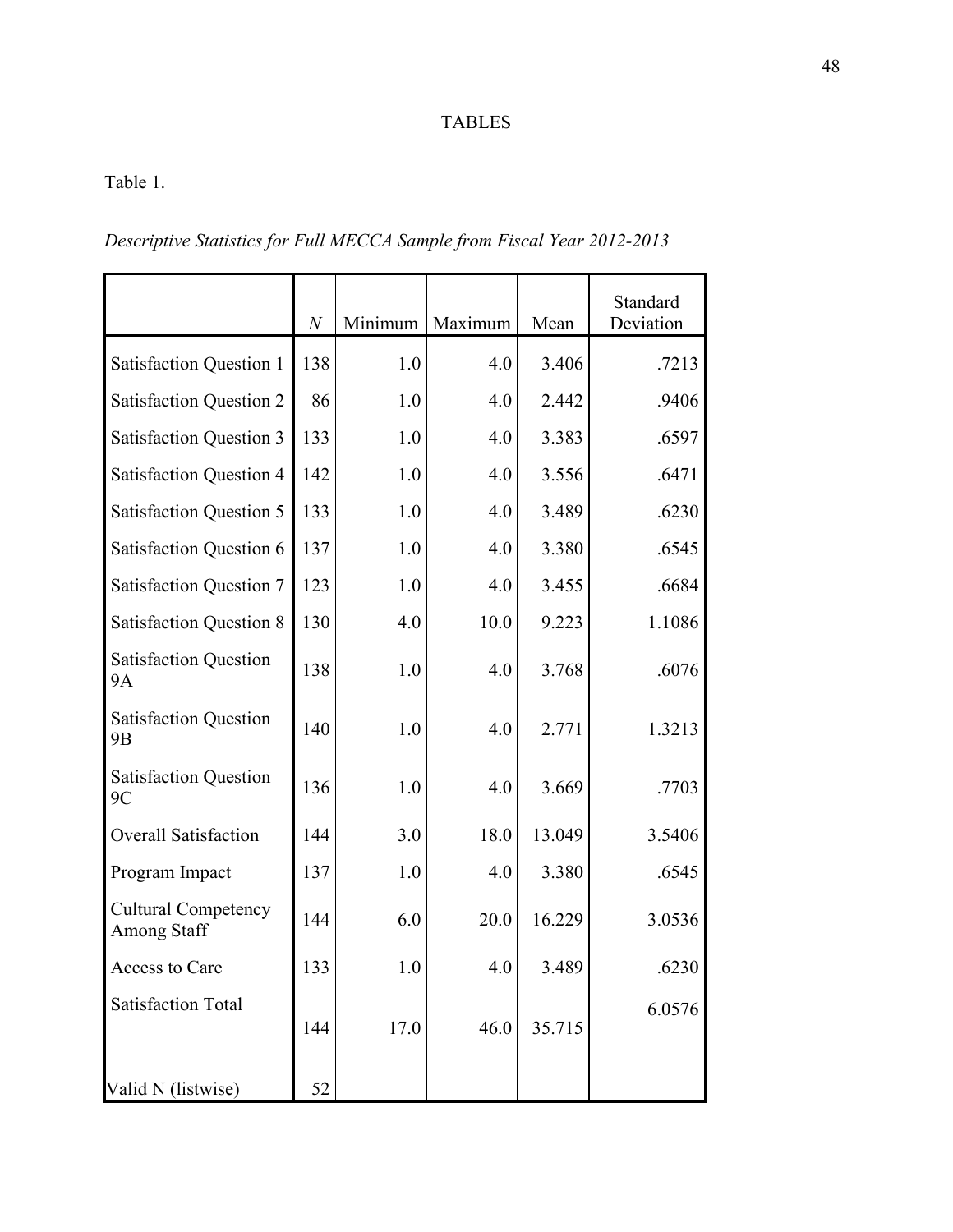# Table 2.

|                                                                                                                                                                                                                 | N                          |                                  | Minimum Maximum                   | Mean                                        | Standard<br>Deviation                       |
|-----------------------------------------------------------------------------------------------------------------------------------------------------------------------------------------------------------------|----------------------------|----------------------------------|-----------------------------------|---------------------------------------------|---------------------------------------------|
| Satisfaction                                                                                                                                                                                                    |                            |                                  |                                   |                                             |                                             |
| Question 1                                                                                                                                                                                                      | 25                         | 2.0                              | 4.0                               | 3.480                                       | .5859                                       |
| Satisfaction                                                                                                                                                                                                    |                            |                                  |                                   |                                             |                                             |
| Question 2                                                                                                                                                                                                      | 18                         | 1.0                              | 4.0                               | 2.444                                       | .9835                                       |
| Satisfaction                                                                                                                                                                                                    |                            |                                  |                                   |                                             |                                             |
| Question 3                                                                                                                                                                                                      | 23                         | 3.0                              | 4.0                               | 3.565                                       | .5069                                       |
| Satisfaction                                                                                                                                                                                                    |                            |                                  |                                   |                                             |                                             |
| Question 4                                                                                                                                                                                                      | 25                         | 3.0                              | 4.0                               | 3.600                                       | .5000                                       |
| Satisfaction                                                                                                                                                                                                    | 21                         | 3.0                              | 4.0                               | 3.619                                       | .4976                                       |
| Question 5                                                                                                                                                                                                      |                            |                                  |                                   |                                             |                                             |
| Satisfaction                                                                                                                                                                                                    | 23                         | 3.0                              | 4.0                               | 3.348                                       | .4870                                       |
| Question 6                                                                                                                                                                                                      |                            |                                  |                                   |                                             |                                             |
| Satisfaction                                                                                                                                                                                                    | 24                         | 3.0                              | 4.0                               | 3.542                                       | .5090                                       |
| Question 7                                                                                                                                                                                                      |                            |                                  |                                   |                                             |                                             |
| Satisfaction                                                                                                                                                                                                    | 25                         | 5.0                              | 10.0                              | 9.480                                       | 1.0847                                      |
| Question 8                                                                                                                                                                                                      |                            |                                  |                                   |                                             |                                             |
| Satisfaction                                                                                                                                                                                                    | 25                         | 4.0                              | 4.0                               | 4.000                                       | .0000                                       |
| Question 9A                                                                                                                                                                                                     |                            |                                  |                                   |                                             |                                             |
| Satisfaction                                                                                                                                                                                                    | 26                         | 1.0                              | 4.0                               | 1.923                                       | 1.4120                                      |
|                                                                                                                                                                                                                 |                            |                                  |                                   |                                             |                                             |
|                                                                                                                                                                                                                 |                            |                                  |                                   |                                             |                                             |
|                                                                                                                                                                                                                 |                            |                                  |                                   |                                             |                                             |
|                                                                                                                                                                                                                 | 26                         | 5.0                              | 18.0                              | 14.154                                      | 3.0026                                      |
|                                                                                                                                                                                                                 |                            |                                  |                                   |                                             |                                             |
|                                                                                                                                                                                                                 |                            |                                  |                                   |                                             |                                             |
|                                                                                                                                                                                                                 |                            |                                  |                                   |                                             |                                             |
|                                                                                                                                                                                                                 |                            |                                  |                                   |                                             |                                             |
|                                                                                                                                                                                                                 |                            |                                  |                                   |                                             |                                             |
|                                                                                                                                                                                                                 |                            |                                  |                                   |                                             |                                             |
|                                                                                                                                                                                                                 |                            |                                  |                                   |                                             |                                             |
|                                                                                                                                                                                                                 | 10                         |                                  |                                   |                                             |                                             |
| Question 9B<br>Satisfaction<br>Question 9C<br>Overall<br>Satisfaction<br>Program Impact<br>Cultural<br>Competency<br><b>Among Staff</b><br>Access to Care<br><b>Satisfaction Total</b><br>Valid N<br>(listwise) | 26<br>23<br>26<br>21<br>26 | 4.0<br>3.0<br>9.0<br>3.0<br>19.0 | 4.0<br>4.0<br>20.0<br>4.0<br>45.0 | 4.000<br>3.348<br>16.500<br>3.619<br>36.538 | .0000<br>.4870<br>2.7459<br>.4976<br>6.0678 |

*Descriptive Statistics for ABRAZAR Sample from Fiscal Year 2012-2013*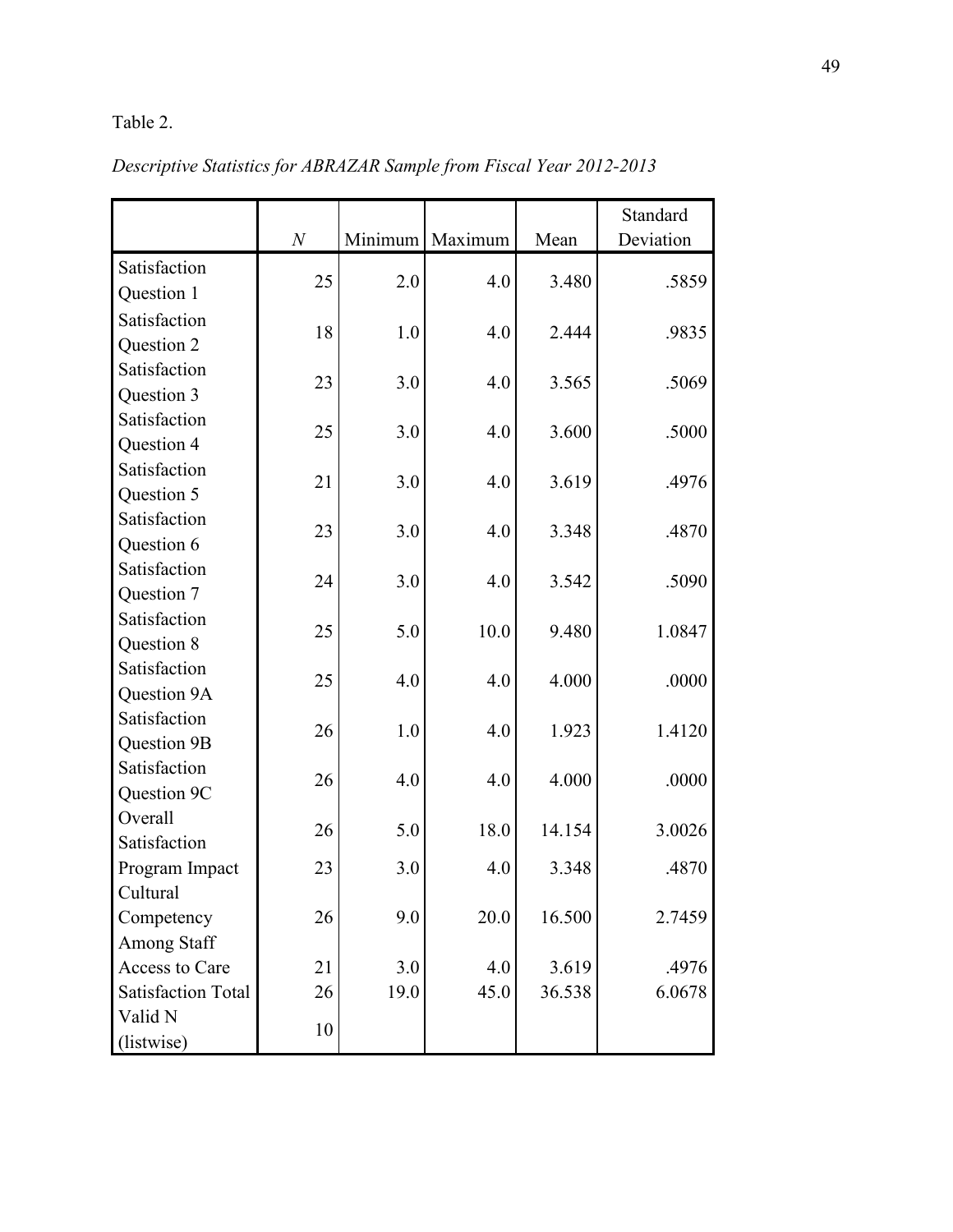### Table 3.

|                           |    |         |         |        | Standard  |
|---------------------------|----|---------|---------|--------|-----------|
|                           | N  | Minimum | Maximum | Mean   | Deviation |
| Satisfaction              | 38 | 1.0     | 4.0     | 3.342  | .8471     |
| Question 1                |    |         |         |        |           |
| Satisfaction              | 21 | 1.0     | 4.0     | 2.000  | 1.0488    |
| Question 2                |    |         |         |        |           |
| Satisfaction              | 33 | 1.0     | 4.0     | 3.303  | .7699     |
| Question 3                |    |         |         |        |           |
| Satisfaction              | 38 | 1.0     | 4.0     | 3.553  | .7604     |
| Question 4                |    |         |         |        |           |
| Satisfaction              | 37 |         |         |        |           |
| Question 5                |    | 1.0     | 4.0     | 3.486  | .7682     |
| Satisfaction              | 35 | 1.0     | 4.0     | 3.400  | .7746     |
| Question 6                |    |         |         |        |           |
| Satisfaction              | 33 |         |         |        |           |
| Question 7                |    | 1.0     | 4.0     | 3.455  | .6657     |
| Satisfaction              |    | 7.0     |         |        | .9837     |
| Question 8                | 39 |         | 10.0    | 9.077  |           |
| Satisfaction              | 35 |         | 4.0     |        |           |
| Question 9A               |    | 1.0     |         | 3.543  | .7413     |
| Satisfaction              | 38 | 1.0     | 4.0     | 2.895  | .9806     |
| Question 9B               |    |         |         |        |           |
| Satisfaction              |    |         |         |        |           |
| Question 9C               | 37 | 1.0     | 4.0     | 3.324  | .8836     |
| Overall                   | 39 | 8.0     | 16.0    |        | 1.8456    |
| Satisfaction              |    |         |         | 13.410 |           |
| Program Impact            | 35 | 1.0     | 4.0     | 3.400  | .7746     |
| Cultural                  |    |         |         |        |           |
| Competency                | 39 | 6.0     | 20.0    | 15.538 | 3.5825    |
| Among Staff               |    |         |         |        |           |
| Access to Care            | 37 | 1.0     | 4.0     | 3.486  | .7682     |
| <b>Satisfaction Total</b> | 39 | 17.0    | 43.0    | 35.308 | 6.1651    |
| Valid N                   |    |         |         |        |           |
| (listwise)                | 16 |         |         |        |           |

*Descriptive Statistics for VNCOC Sample from Fiscal Year 2012-2013*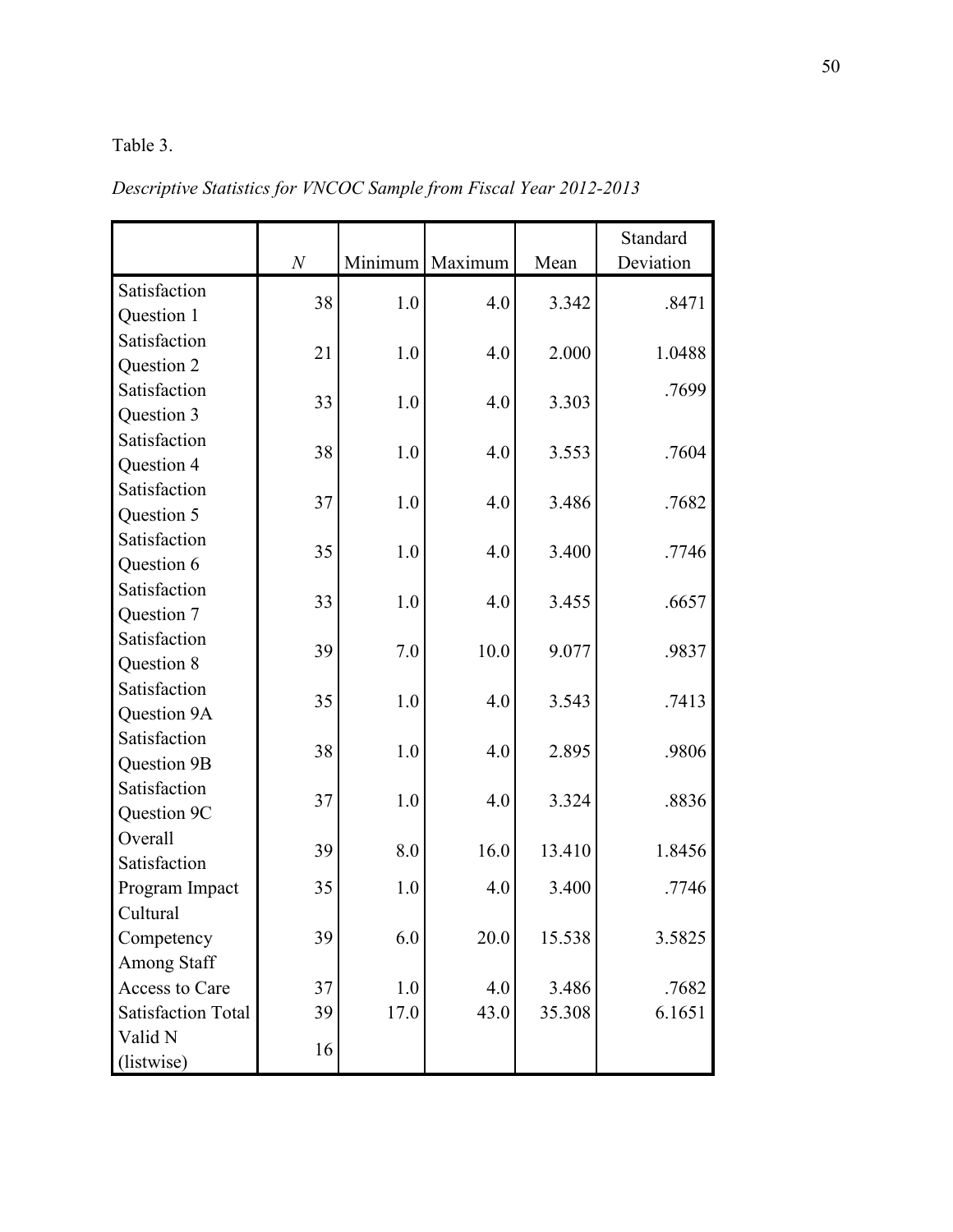# Table 4.

*Descriptive Statistics for OCCTAC Sample from Fiscal Year 2012-2013*

|                           | $\cal N$ | Minimum | Maximum | Mean   | Standard<br>Deviation |
|---------------------------|----------|---------|---------|--------|-----------------------|
| Satisfaction              |          |         |         |        |                       |
| Question 1                | 50       | 1.0     | 4.0     | 3.460  | .6131                 |
| Satisfaction              |          |         |         |        |                       |
| Question 2                | 26       | 1.0     | 4.0     | 2.538  | .9047                 |
| Satisfaction              |          |         |         |        |                       |
| Question 3                | 52       | 1.0     | 4.0     | 3.346  | .6827                 |
| Satisfaction              |          |         |         |        |                       |
| Question 4                | 54       | 1.0     | 4.0     | 3.500  | .6936                 |
| Satisfaction              |          |         |         |        |                       |
| Question 5                | 52       | 1.0     | 4.0     | 3.404  | .6026                 |
| Satisfaction              |          |         |         |        |                       |
| Question 6                | 54       | 1.0     | 4.0     | 3.333  | .7004                 |
| Satisfaction              |          |         |         |        |                       |
| Question 7                | 41       | 1.0     | 4.0     | 3.293  | .8138                 |
| Satisfaction              |          |         |         |        |                       |
| Question 8                | 47       | 4.0     | 10.0    | 9.319  | 1.2702                |
| Satisfaction              |          |         |         |        |                       |
| Question 9A               | 53       | 1.0     | 4.0     | 3.849  | .6012                 |
| Satisfaction              |          |         |         |        |                       |
| Question 9B               | 51       | 1.0     | 4.0     | 3.196  | 1.2809                |
| Satisfaction              |          |         |         |        |                       |
| Question 9C               | 51       | 1.0     | 4.0     | 3.667  | .9092                 |
| Overall                   |          |         |         |        |                       |
| Satisfaction              | 54       | 3.0     | 18.0    | 12.537 | 4.0409                |
| Program Impact            | 54       | 1.0     | 4.0     | 3.333  | .7004                 |
| Cultural                  |          |         |         |        |                       |
| Competency                | 54       | 6.0     | 20.0    | 16.259 | 3.1574                |
| <b>Among Staff</b>        |          |         |         |        |                       |
| Access to Care            | 52       | 1.0     | 4.0     | 3.404  | .6026                 |
| <b>Satisfaction Total</b> | 54       | 22.0    | 46.0    | 35.407 | 6.1691                |
| Valid N                   |          |         |         |        |                       |
| (listwise)                | 14       |         |         |        |                       |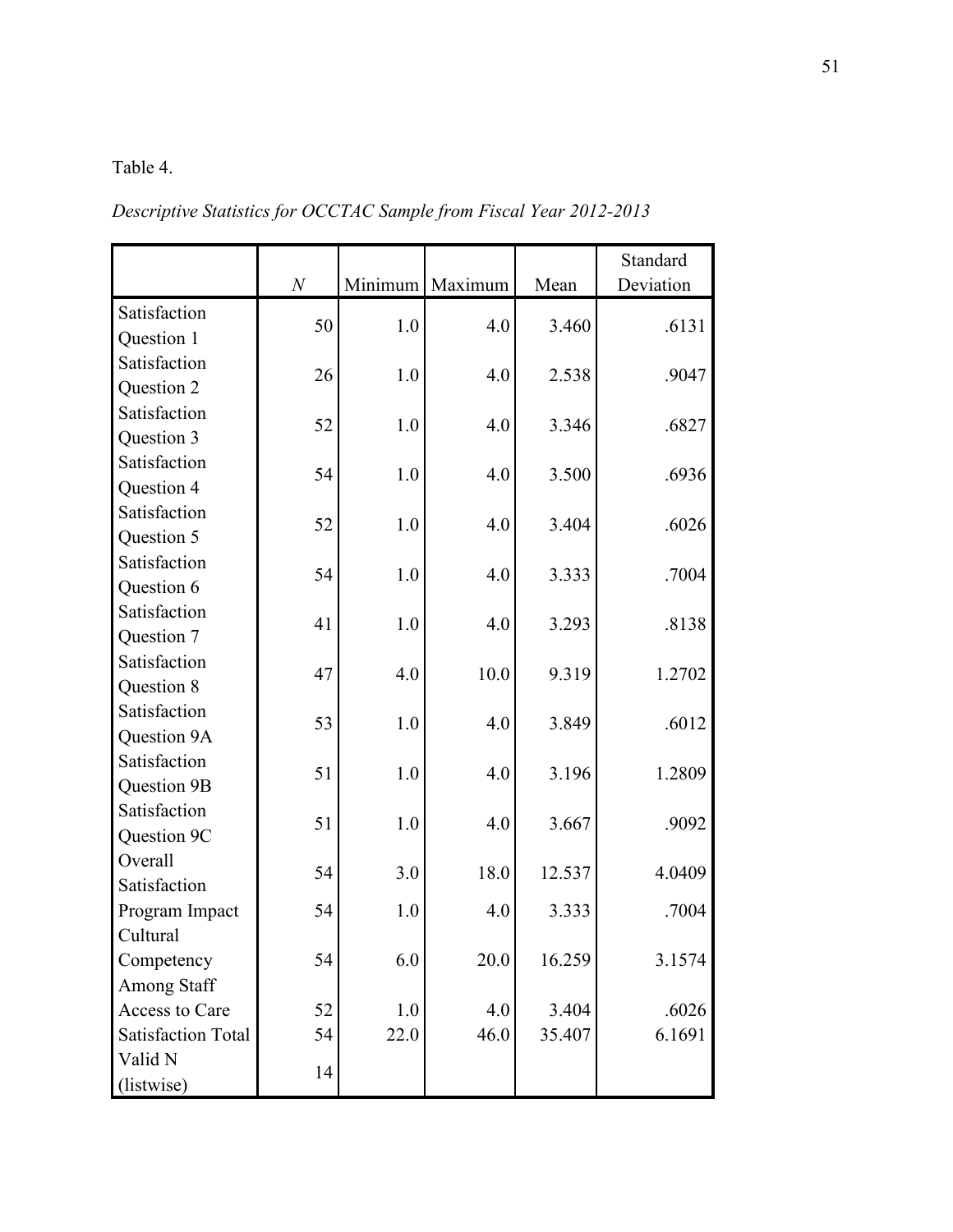### Table 5.

*Descriptive Statistics for OMID Sample from Fiscal Year 2012-2013*

|                           |          |      |                   |        | Standard  |
|---------------------------|----------|------|-------------------|--------|-----------|
|                           | $\cal N$ |      | Minimum   Maximum | Mean   | Deviation |
| Satisfaction              | 12       | 1.0  | 4.0               | 3.333  | 1.1547    |
| Question 1                |          |      |                   |        |           |
| Satisfaction              | 9        | 2.0  | 4.0               | 3.222  | .6667     |
| Question 2                |          |      |                   |        |           |
| Satisfaction              | 12       | 2.0  | 4.0               | 3.667  | .6513     |
| Question 3                |          |      |                   |        |           |
| Satisfaction              | 12       | 3.0  | 4.0               | 3.917  | .2887     |
| Question 4                |          |      |                   |        |           |
| Satisfaction              | 11       | 3.0  | 4.0               | 3.818  | .4045     |
| Question 5                |          |      |                   |        |           |
| Satisfaction              | 12       | 3.0  | 4.0               | 3.750  | .4523     |
| Question 6                |          |      |                   |        |           |
| Satisfaction              | 12       | 3.0  | 4.0               | 3.750  | .4523     |
| Question 7                |          |      |                   |        |           |
| Satisfaction              | 12       | 8.0  | 10.0              | 8.917  | .9003     |
| Question 8                |          |      |                   |        |           |
| Satisfaction              | 12       | 3.0  | 4.0               | 3.917  | .2887     |
| Question 9A               |          |      |                   |        |           |
| Satisfaction              | 12       | 1.0  | 4.0               | 3.167  | 1.3371    |
| Question 9B               |          |      |                   |        |           |
| Satisfaction              | 9        | 3.0  | 4.0               | 3.889  | .3333     |
| Question 9C               |          |      |                   |        |           |
| Overall                   | 12       | 13.0 | 18.0              | 14.667 | 1.6143    |
| Satisfaction              |          |      |                   |        |           |
| Program Impact            | 12       | 3.0  | 4.0               | 3.750  | .4523     |
| Cultural                  |          |      |                   |        |           |
| Competency                | 12       | 14.0 | 20.0              | 17.667 | 2.0597    |
| <b>Among Staff</b>        |          |      |                   |        |           |
| Access to Care            | 11       | 3.0  | 4.0               | 3.818  | .4045     |
| <b>Satisfaction Total</b> | 12       | 32.0 | 44.0              | 39.583 | 3.1467    |
| Valid N                   | 6        |      |                   |        |           |
| (listwise)                |          |      |                   |        |           |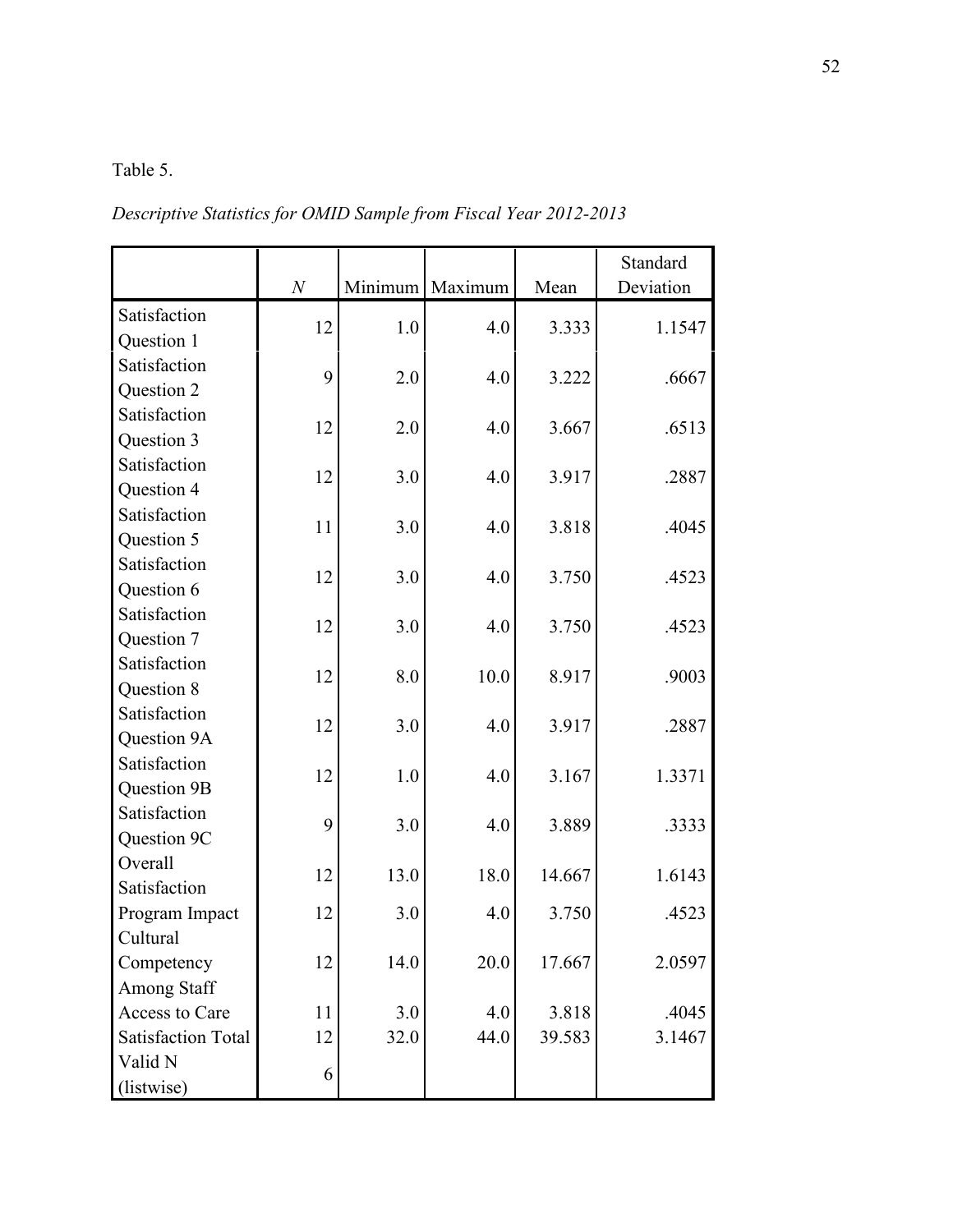# Table 6.

|                           |                  |         |         |        | Standard  |
|---------------------------|------------------|---------|---------|--------|-----------|
|                           | $\boldsymbol{N}$ | Minimum | Maximum | Mean   | Deviation |
| Satisfaction              | 13               | 3.0     | 4.0     | 3.308  | .4804     |
| Question 1                |                  |         |         |        |           |
| Satisfaction              | 12               | 2.0     | 3.0     | 2.417  | .5149     |
| Question 2                |                  |         |         |        |           |
| Satisfaction              | 13               | 3.0     | 4.0     | 3.154  | .3755     |
| Question 3                |                  |         |         |        |           |
| Satisfaction              | 13               | 3.0     | 4.0     | 3.385  | .5064     |
| Question 4                |                  |         |         |        |           |
| Satisfaction              | 12               | 3.0     | 4.0     | 3.333  | .4924     |
| Question 5                |                  |         |         |        |           |
| Satisfaction              | 13               | 3.0     | 4.0     | 3.231  | .4385     |
| Question 6                |                  |         |         |        |           |
| Satisfaction              | 13               | 3.0     | 4.0     | 3.538  | .5189     |
| Question 7                |                  |         |         |        |           |
| Satisfaction              | 7                | 8.0     | 10.0    | 9.000  | 1.0000    |
| Question 8                |                  |         |         |        |           |
| Satisfaction              | 13               | 2.0     | 4.0     | 3.462  | .7763     |
| Question 9A               |                  |         |         |        |           |
| Satisfaction              | 13               | 1.0     | 4.0     | 2.077  | 1.2558    |
| Question 9B               |                  |         |         |        |           |
| Satisfaction              | 13               | 3.0     | 4.0     | 3.846  | .3755     |
| Question 9C               |                  |         |         |        |           |
| Overall                   | 13               | 3.0     | 17.0    | 10.385 | 5.5458    |
| Satisfaction              |                  |         |         |        |           |
| Program Impact            | 13               | 3.0     | 4.0     | 3.231  | .4385     |
| Cultural                  |                  |         |         |        |           |
| Competency                | 13               | 13.0    | 19.0    | 16.308 | 1.7505    |
| <b>Among Staff</b>        |                  |         |         |        |           |
| Access to Care            | 12               | 3.0     | 4.0     | 3.333  | .4924     |
| <b>Satisfaction Total</b> | 13               | 25.0    | 42.0    | 33.000 | 6.1373    |
| Valid N                   |                  |         |         |        |           |
| (listwise)                | 6                |         |         |        |           |

*Descriptive Statistics for ACCESS CAL Sample from Fiscal Year 2012-2013*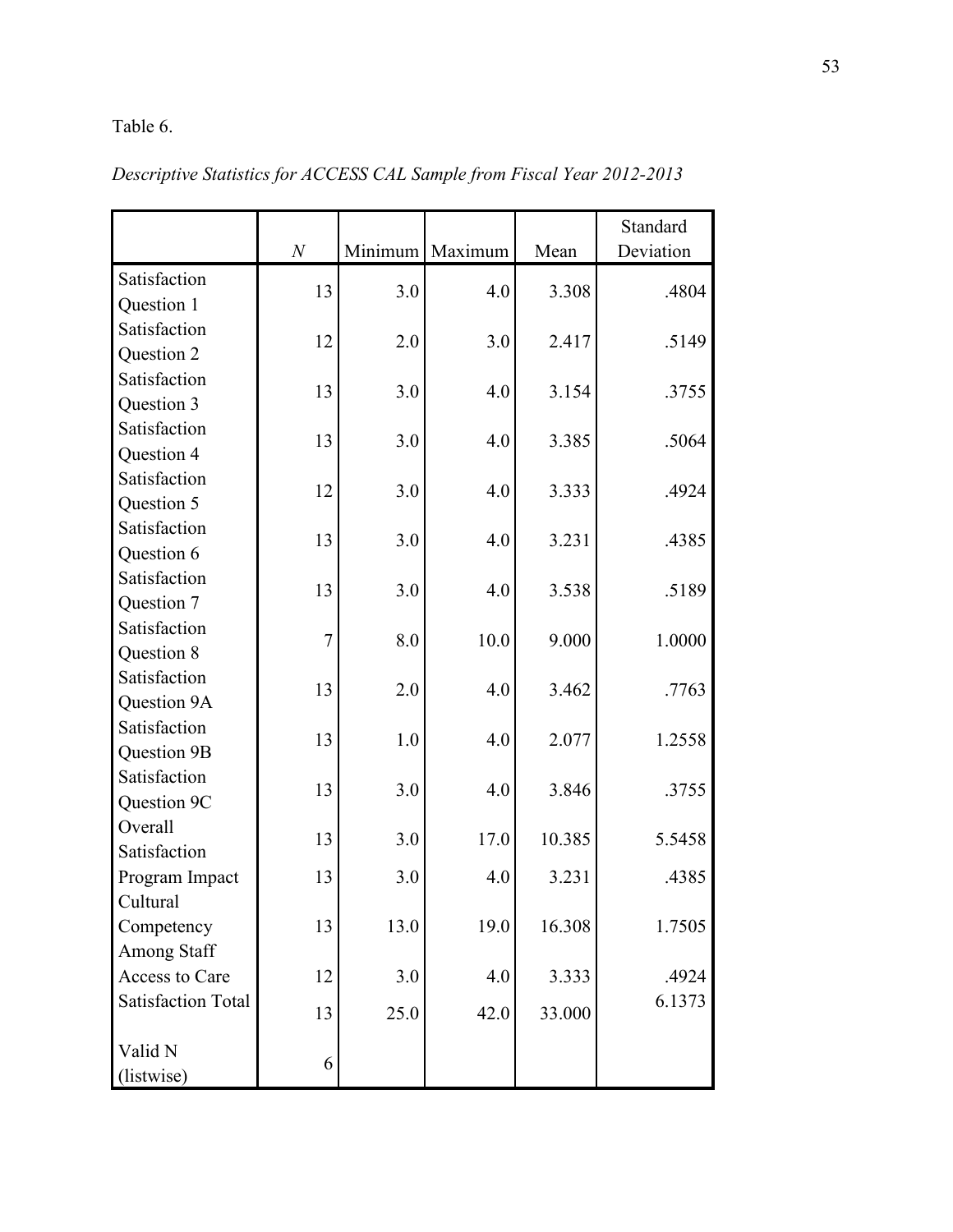### Table 7.

*Descriptive Statistics for Full MECCA Sample from Fiscal Year 2013-2014*

|                                                  | $\boldsymbol{N}$ | Minimum | Maximum | Mean   | Standard<br>Deviation |
|--------------------------------------------------|------------------|---------|---------|--------|-----------------------|
| <b>Satisfaction Question 1</b>                   | 227              | 1.0     | 4.0     | 3.542  | .6253                 |
| <b>Satisfaction Question 2</b>                   | 142              | 1.0     | 4.0     | 2.768  | .9503                 |
| <b>Satisfaction Question 3</b>                   | 215              | 1.0     | 4.0     | 3.516  | .6474                 |
| <b>Satisfaction Question 4</b>                   | 230              | 1.0     | 4.0     | 3.591  | .5969                 |
| <b>Satisfaction Question 5</b>                   | 219              | 1.0     | 4.0     | 3.479  | .6305                 |
| <b>Satisfaction Question 6</b>                   | 216              | 1.0     | 4.0     | 3.458  | .6456                 |
| <b>Satisfaction Question 7</b>                   | 212              | 1.0     | 4.0     | 3.505  | .6272                 |
| <b>Satisfaction Question 8</b>                   | 212              | 1.0     | 10.0    | 9.316  | 1.2234                |
| <b>Satisfaction Question</b><br><b>9A</b>        | 226              | 1.0     | 4.0     | 3.863  | .4256                 |
| <b>Satisfaction Question</b><br>9 <sub>B</sub>   | 225              | 1.0     | 4.0     | 3.253  | 1.1775                |
| <b>Satisfaction Question</b><br>9C               | 226              | 1.0     | 4.0     | 3.823  | .5288                 |
| <b>Overall Satisfaction</b>                      | 236              | 3.0     | 18.0    | 13.441 | 3.6845                |
| Program Impact                                   | 216              | 1.0     | 4.0     | 3.458  | .6456                 |
| <b>Cultural Competency</b><br><b>Among Staff</b> | 242              | 4.0     | 20.0    | 16.686 | 3.3964                |
| Access to Care                                   | 219              | 1.0     | 4.0     | 3.479  | .6305                 |
| <b>Satisfaction Total</b>                        | 242              | 8.0     | 46.0    | 36.029 | 7.9924                |
| Valid N (listwise)                               | 89               |         |         |        |                       |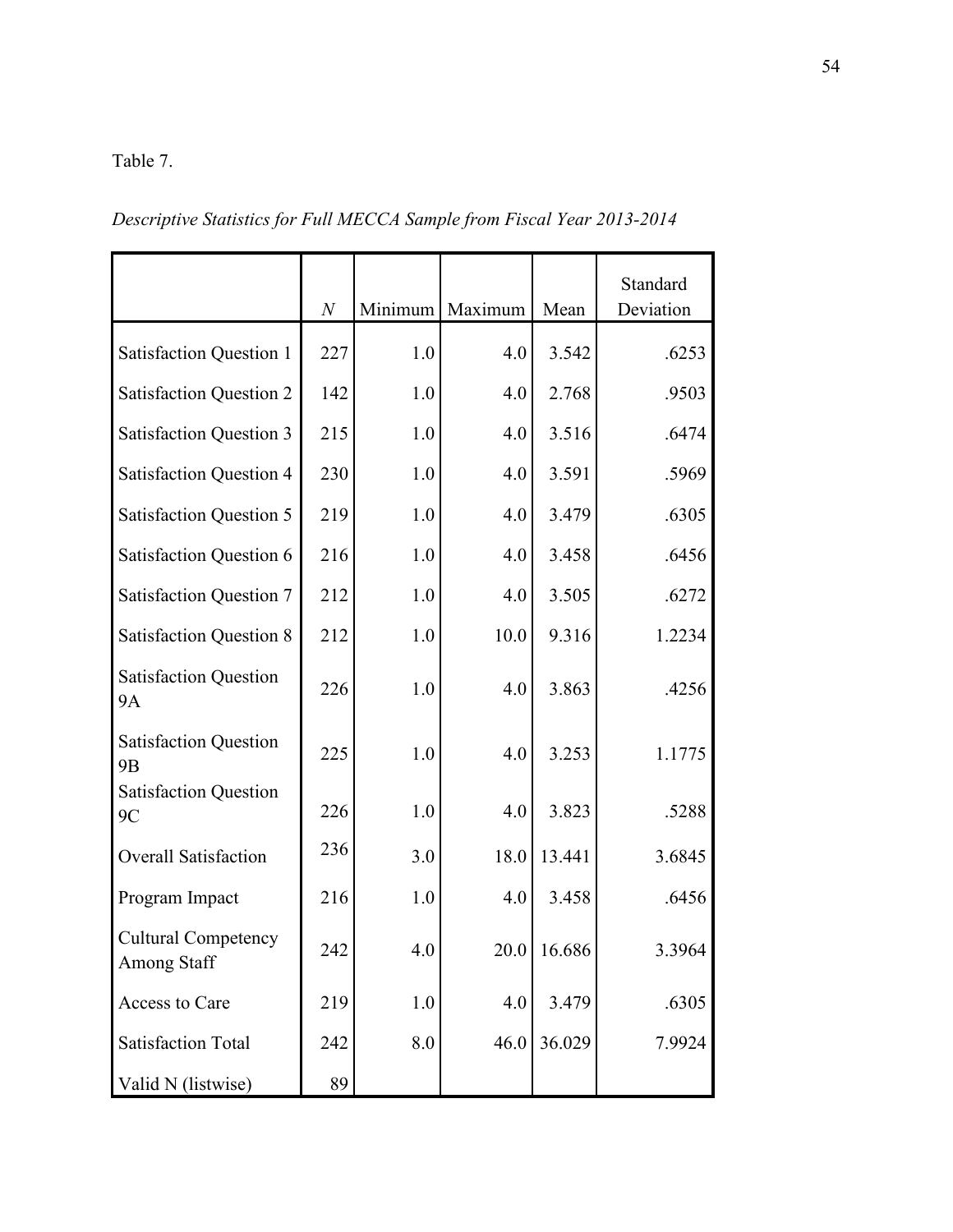# Table 8.

|                           | $\boldsymbol{N}$ | Minimum | Maximum | Mean   | Standard<br>Deviation |
|---------------------------|------------------|---------|---------|--------|-----------------------|
|                           |                  |         |         |        |                       |
| Satisfaction              | 15               | 3.0     | 4.0     | 3.800  | .4140                 |
| Question 1                |                  |         |         |        |                       |
| Satisfaction              | 11               | 1.0     | 4.0     | 1.818  | .8739                 |
| Question 2                |                  |         |         |        |                       |
| Satisfaction              | 15               | 3.0     | 4.0     | 3.800  | .4140                 |
| Question 3                |                  |         |         |        |                       |
| Satisfaction              | 15               | 3.0     | 4.0     | 3.800  | .4140                 |
| Question 4                |                  |         |         |        |                       |
| Satisfaction              | 15               | 3.0     | 4.0     | 3.467  | .5164                 |
| Question 5                |                  |         |         |        |                       |
| Satisfaction              | 15               | 3.0     | 4.0     | 3.733  | .4577                 |
| Question 6                |                  |         |         |        |                       |
| Satisfaction              | 14               | 3.0     | 4.0     | 3.714  | .4688                 |
| Question 7                |                  |         |         |        |                       |
| Satisfaction              | 13               |         | 10.0    | 9.769  |                       |
| Question 8                |                  | 9.0     |         |        | .4385                 |
| Satisfaction              | 15               |         |         | 4.000  |                       |
| Question 9A               |                  | 4.0     | 4.0     |        | .0000                 |
| Satisfaction              |                  |         |         |        |                       |
| Question 9B               | 14               | 1.0     | 4.0     | 2.500  | 1.5566                |
| Satisfaction              |                  |         |         |        |                       |
| Question 9C               | 15               | 4.0     | 4.0     | 4.000  | .0000                 |
| Overall                   |                  |         |         |        |                       |
| Satisfaction              | 15               | 5.0     | 16.0    | 13.600 | 3.0426                |
| Program Impact            | 15               | 3.0     | 4.0     | 3.733  | .4577                 |
| Cultural                  |                  |         |         |        |                       |
| Competency                | 15               | 15.0    | 20.0    | 17.600 | 1.9928                |
| Among Staff               |                  |         |         |        |                       |
| Access to Care            | 15               | 3.0     | 4.0     | 3.467  | .5164                 |
| <b>Satisfaction Total</b> | 15               | 32.0    | 44.0    | 38.400 | 3.0190                |
| Valid N                   |                  |         |         |        |                       |
| (listwise)                | 7                |         |         |        |                       |

*Descriptive Statistics for ABRAZAR Sample from Fiscal Year 2013-2014*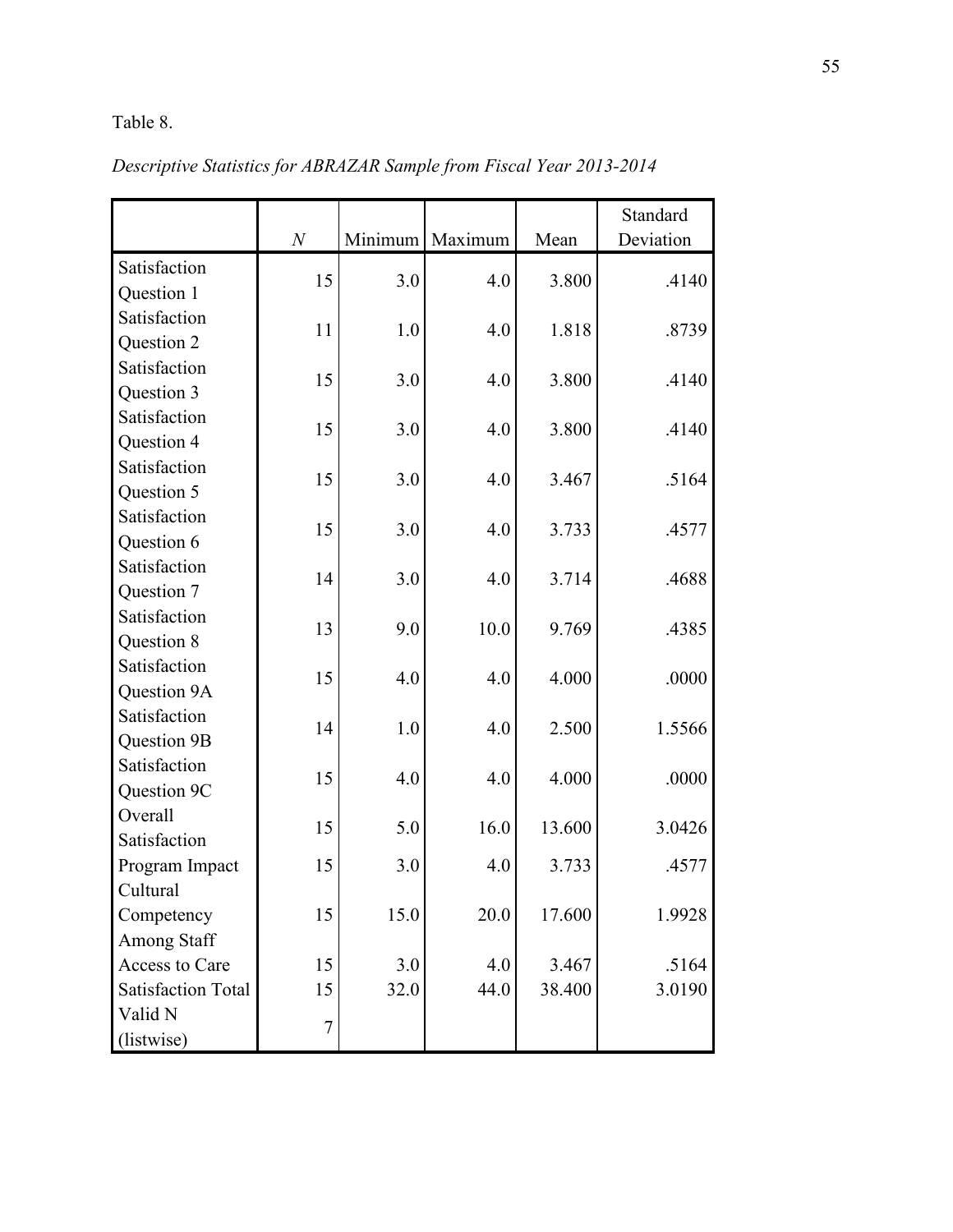# Table 9.

|                           | $\cal N$ | Minimum | Maximum | Mean   | Standard<br>Deviation |
|---------------------------|----------|---------|---------|--------|-----------------------|
| Satisfaction              |          |         |         |        |                       |
| Question 1                | 107      | 1.0     | 4.0     | 3.551  | .6179                 |
| Satisfaction              |          |         |         |        |                       |
| Question 2                | 75       | 1.0     | 4.0     | 2.787  | .9904                 |
| Satisfaction              |          |         |         |        |                       |
| Question 3                | 98       | 1.0     | 4.0     | 3.500  | .6619                 |
| Satisfaction              |          |         |         |        |                       |
| Question 4                | 107      | 1.0     | 4.0     | 3.654  | .5338                 |
| Satisfaction              |          |         |         |        |                       |
| Question 5                | 103      | 1.0     | 4.0     | 3.524  | .6079                 |
| Satisfaction              | 101      | 1.0     | 4.0     | 3.436  | .6545                 |
| Question 6                |          |         |         |        |                       |
| Satisfaction              | 102      | 1.0     | 4.0     | 3.461  | .6081                 |
| Question 7                |          |         |         |        |                       |
| Satisfaction              | 102      | 1.0     | 10.0    | 9.245  | 1.4312                |
| Question 8                |          |         |         |        |                       |
| Satisfaction              | 104      | 1.0     | 4.0     | 3.769  | .5614                 |
| Question 9A               |          |         |         |        |                       |
| Satisfaction              | 106      | 1.0     | 4.0     | 3.349  | 1.0424                |
| Question 9B               |          |         |         |        |                       |
| Satisfaction              | 105      | 1.0     | 4.0     | 3.829  | .4694                 |
| Question 9C               |          |         |         |        |                       |
| Overall                   | 114      | 3.0     | 18.0    | 13.439 | 3.8213                |
| Satisfaction              |          |         |         |        |                       |
| Program Impact            | 101      | 1.0     | 4.0     | 3.436  | .6545                 |
| Cultural                  |          |         |         |        |                       |
| Competency                | 116      | 4.0     | 20.0    | 16.319 | 3.6442                |
| Among Staff               |          |         |         |        |                       |
| Access to Care            | 103      | 1.0     | 4.0     | 3.524  | .6079                 |
| <b>Satisfaction Total</b> | 116      | 9.0     | 46.0    | 35.647 | 8.5448                |
| Valid N                   | 45       |         |         |        |                       |
| (listwise)                |          |         |         |        |                       |

*Descriptive Statistics for VNCOC Sample from Fiscal Year 2013-2014*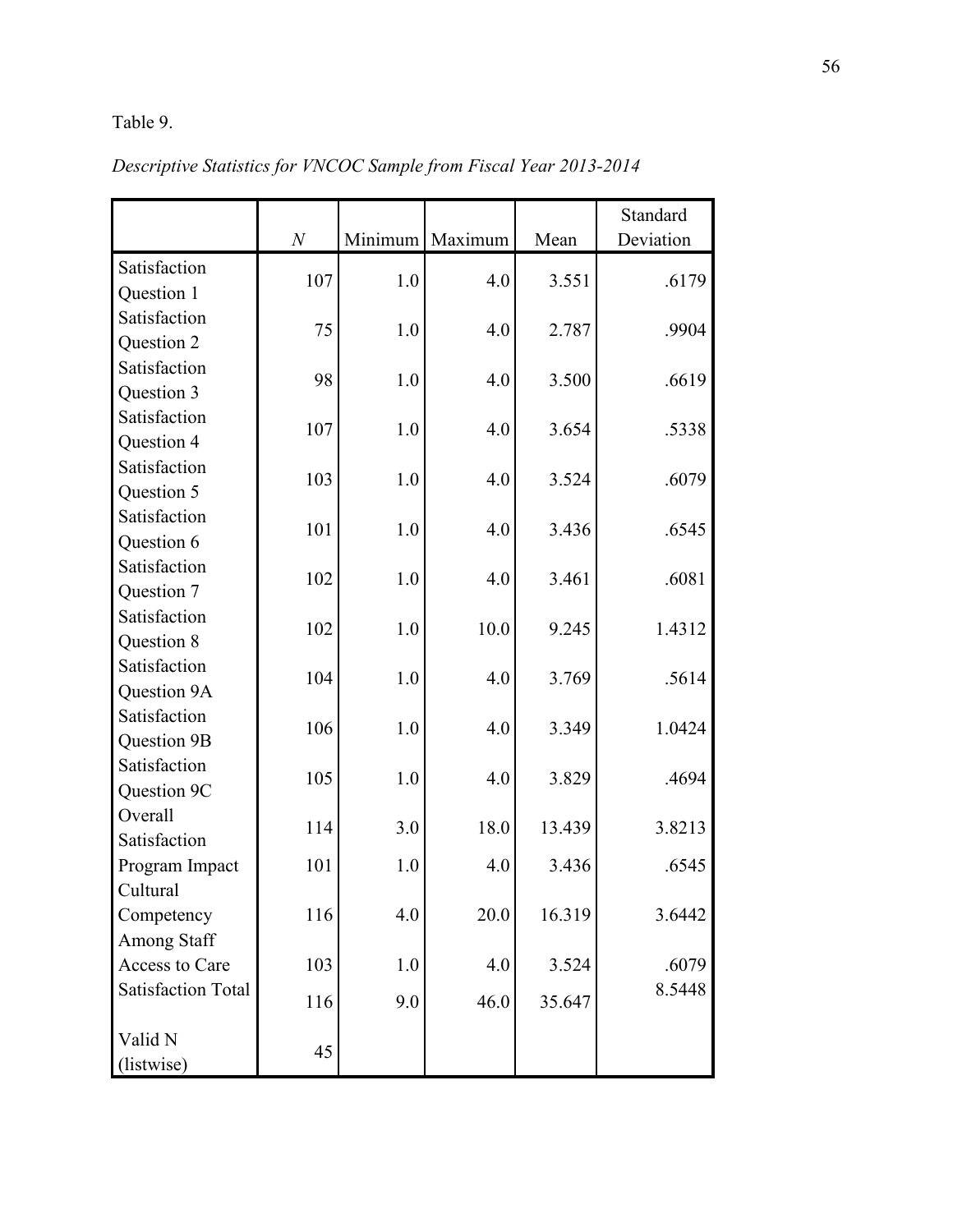# Table 10.

|                           |          |         |         |        | Standard  |
|---------------------------|----------|---------|---------|--------|-----------|
|                           | $\cal N$ | Minimum | Maximum | Mean   | Deviation |
| Satisfaction              | 95       | 1.0     | 4.0     | 3.495  | .6664     |
| Question 1                |          |         |         |        |           |
| Satisfaction              | 49       | 1.0     | 4.0     | 3.000  | .8165     |
| Question 2                |          |         |         |        |           |
| Satisfaction              | 92       | 1.0     | 4.0     | 3.467  | .6704     |
| Question 3                |          |         |         |        |           |
| Satisfaction              | 98       | 1.0     | 4.0     | 3.480  | .6770     |
| Question 4                |          |         |         |        |           |
| Satisfaction              | 92       | 1.0     | 4.0     | 3.435  | .6843     |
| Question 5                |          |         |         |        |           |
| Satisfaction              | 90       | 1.0     | 4.0     | 3.433  | .6712     |
| Question 6                |          |         |         |        |           |
| Satisfaction              | 86       | 1.0     | 4.0     | 3.523  | .6813     |
| Question 7                |          |         |         |        |           |
| Satisfaction              | 88       | 5.0     | 10.0    | 9.466  | .9340     |
| Question 8                |          |         |         |        |           |
| Satisfaction              | 97       | 3.0     | 4.0     | 3.959  | .1999     |
| Question 9A               |          |         |         |        |           |
| Satisfaction              | 95       | 1.0     | 4.0     | 3.253  | 1.2460    |
| Question 9B               |          |         |         |        |           |
| Satisfaction              | 96       | 1.0     | 4.0     | 3.812  | .6209     |
| Question 9C               |          |         |         |        |           |
| Overall                   | 97       | 3.0     | 18.0    | 13.526 | 3.6886    |
| Satisfaction              |          |         |         |        |           |
| Program Impact            | 90       | 1.0     | 4.0     | 3.433  | .6712     |
| Cultural                  |          |         |         |        |           |
| Competency                | 101      | 4.0     | 20.0    | 16.861 | 3.3378    |
| Among Staff               |          |         |         |        |           |
| Access to Care            | 92       | 1.0     | 4.0     | 3.435  | .6843     |
| <b>Satisfaction Total</b> | 101      | 8.0     | 46.0    | 36.040 | 8.0845    |
| Valid N                   | 32       |         |         |        |           |
| (listwise)                |          |         |         |        |           |

# *Descriptive Statistics for OCCTAC Sample from Fiscal Year 2013-2014*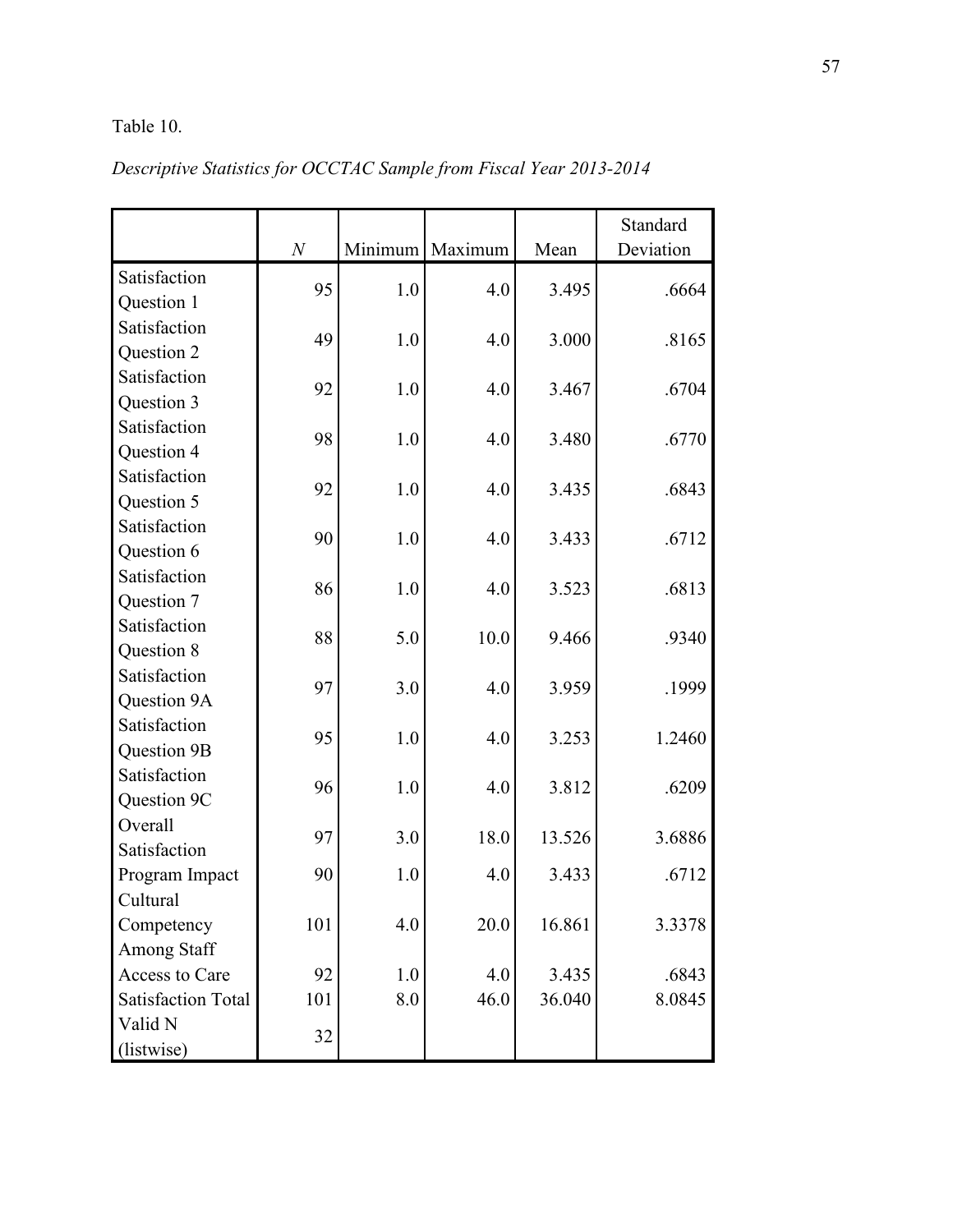# Table 11.

|                           | $\boldsymbol{N}$ |      | Minimum Maximum | Mean   | Standard<br>Deviation |
|---------------------------|------------------|------|-----------------|--------|-----------------------|
|                           |                  |      |                 |        |                       |
| Satisfaction              | $\overline{3}$   | 3.0  | 4.0             | 3.667  | .5774                 |
| Question 1                |                  |      |                 |        |                       |
| Satisfaction              | $\overline{2}$   | 2.0  | 3.0             | 2.500  | .7071                 |
| Question 2                |                  |      |                 |        |                       |
| Satisfaction              | 3                | 3.0  | 4.0             | 3.333  | .5774                 |
| Question 3                |                  |      |                 |        |                       |
| Satisfaction              | 3                | 3.0  | 4.0             | 3.667  | .5774                 |
| Question 4                |                  |      |                 |        |                       |
| Satisfaction              | $\overline{2}$   | 3.0  | 4.0             | 3.500  | .7071                 |
| Question 5                |                  |      |                 |        |                       |
| Satisfaction              | 3                | 3.0  | 4.0             | 3.667  | .5774                 |
| Question 6                |                  |      |                 |        |                       |
| Satisfaction              | 3                | 3.0  | 4.0             | 3.333  | .5774                 |
| Question 7                |                  |      |                 |        |                       |
| Satisfaction              | $\overline{2}$   | 8.0  | 10.0            | 9.000  | 1.4142                |
| Question 8                |                  |      |                 |        |                       |
| Satisfaction              | 3                | 3.0  | 4.0             | 3.667  | .5774                 |
| Question 9A               |                  |      |                 |        |                       |
| Satisfaction              | 3                |      |                 |        |                       |
| Question 9B               |                  | 1.0  | 4.0             | 2.333  | 1.5275                |
| Satisfaction              |                  |      |                 |        |                       |
| Question 9C               | 3                | 3.0  | 4.0             | 3.667  | .5774                 |
| Overall                   |                  |      |                 |        |                       |
| Satisfaction              | 3                | 5.0  | 17.0            | 11.333 | 6.0277                |
| Program Impact            | 3                | 3.0  | 4.0             | 3.667  | .5774                 |
| Cultural                  |                  |      |                 |        |                       |
| Competency                | 3                | 14.0 | 19.0            | 16.667 | 2.5166                |
| Among Staff               |                  |      |                 |        |                       |
| Access to Care            | $\overline{c}$   | 3.0  | 4.0             | 3.500  | .7071                 |
| <b>Satisfaction Total</b> | 3                | 25.0 | 40.0            | 34.000 | 7.9373                |
| Valid N                   |                  |      |                 |        |                       |
| (listwise)                | $\boldsymbol{0}$ |      |                 |        |                       |

*Descriptive Statistics for OMID Sample from Fiscal Year 2013-2014*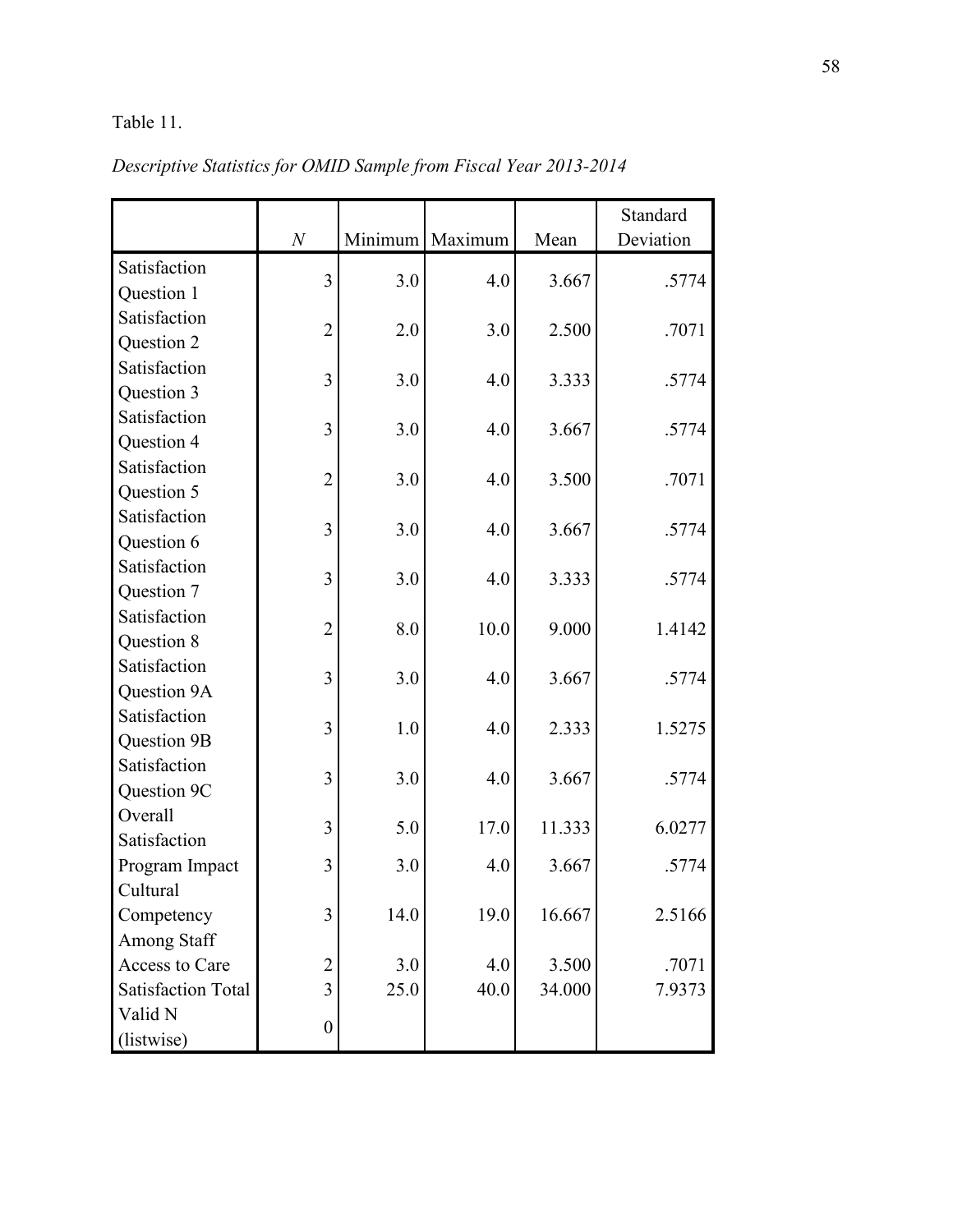### Table 12.

|                           |                  |         |         |        | Standard  |
|---------------------------|------------------|---------|---------|--------|-----------|
|                           | $\boldsymbol{N}$ | Minimum | Maximum | Mean   | Deviation |
| Satisfaction              | 1                | 4.0     | 4.0     | 4.000  |           |
| Question 1                |                  |         |         |        |           |
| Satisfaction              | $\boldsymbol{0}$ |         |         |        |           |
| Question 2                |                  |         |         |        |           |
| Satisfaction              | $\mathbf{1}$     | 4.0     | 4.0     | 4.000  |           |
| Question 3                |                  |         |         |        |           |
| Satisfaction              | 1                | 4.0     | 4.0     | 4.000  |           |
| Question 4                |                  |         |         |        |           |
| Satisfaction              | 1                | 4.0     | 4.0     | 4.000  |           |
| Question 5                |                  |         |         |        |           |
| Satisfaction              | $\mathbf{1}$     | 4.0     | 4.0     | 4.000  |           |
| Question 6                |                  |         |         |        |           |
| Satisfaction              | 1                | 4.0     | 4.0     | 4.000  |           |
| Question 7                |                  |         |         |        |           |
| Satisfaction              | 1                | 9.0     | 9.0     | 9.000  |           |
| Question 8                |                  |         |         |        |           |
| Satisfaction              | $\mathbf{1}$     | 4.0     | 4.0     | 4.000  |           |
| Question 9A               |                  |         |         |        |           |
| Satisfaction              | 1                | 4.0     | 4.0     | 4.000  |           |
| Question 9B               |                  |         |         |        |           |
| Satisfaction              | 1                | 4.0     | 4.0     | 4.000  |           |
| Question 9C               |                  |         |         |        |           |
| Overall                   | $\mathbf{1}$     | 13.0    | 13.0    | 13.000 |           |
| Satisfaction              |                  |         |         |        |           |
| Program Impact            | 1                | 4.0     | 4.0     | 4.000  |           |
| Cultural                  |                  |         |         |        |           |
| Competency                | $\mathbf{1}$     | 20.0    | 20.0    | 20.000 |           |
| Among Staff               |                  |         |         |        |           |
| Access to Care            | 1                | 4.0     | 4.0     | 4.000  |           |
| <b>Satisfaction Total</b> | 1                | 41.0    | 41.0    | 41.000 |           |
| Valid N                   |                  |         |         |        |           |
| (listwise)                | $\boldsymbol{0}$ |         |         |        |           |

# *Descriptive Statistics for KCS Sample from Fiscal Year 2013-2014*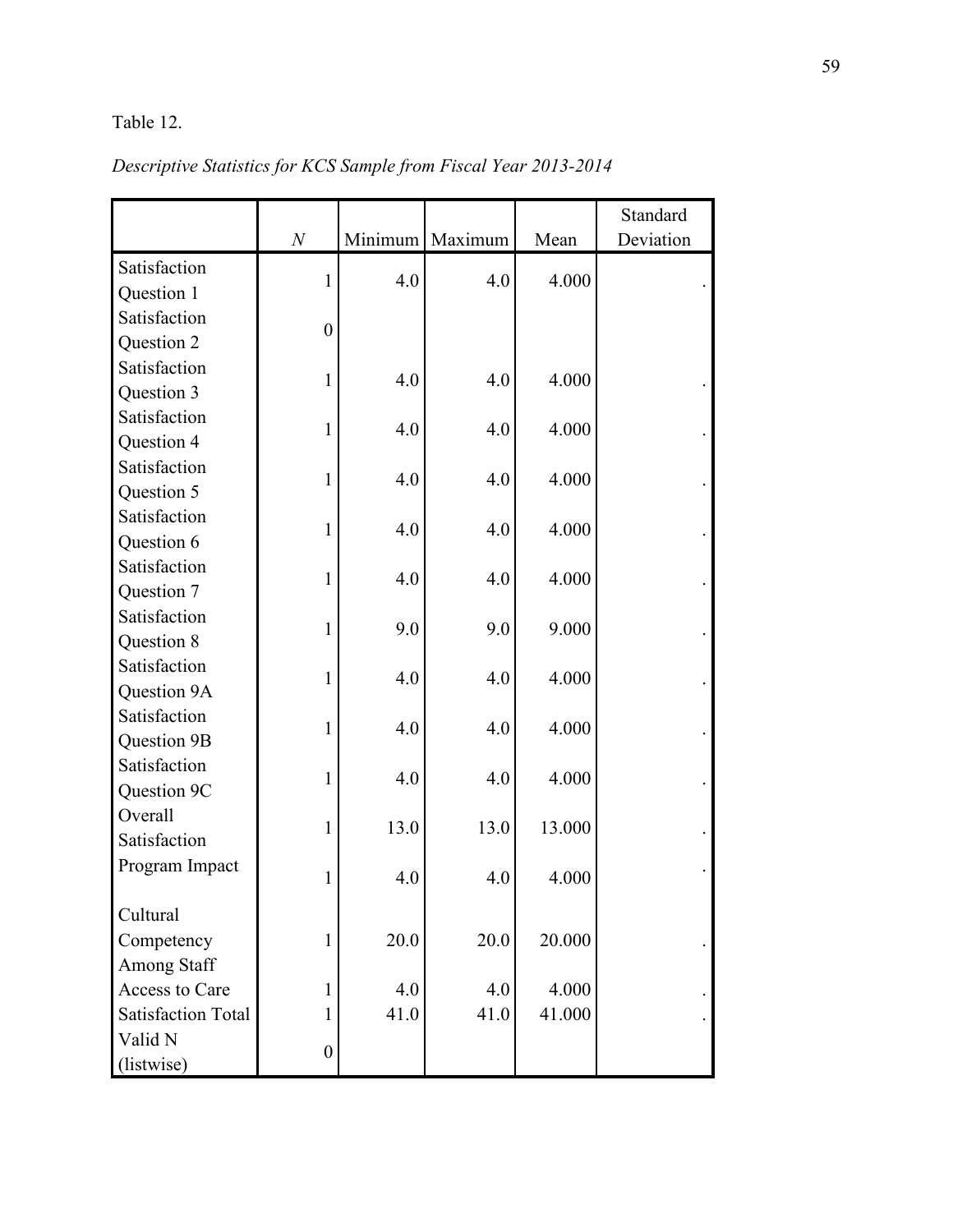# Table 13.

|                           | $\cal N$ | Minimum | Maximum | Mean   | Standard<br>Deviation |
|---------------------------|----------|---------|---------|--------|-----------------------|
| Satisfaction              |          |         |         |        |                       |
| Question 1                | 6        | 3.0     | 4.0     | 3.333  | .5164                 |
| Satisfaction              |          |         |         |        |                       |
| Question 2                | 5        | 2.0     | 3.0     | 2.400  | .5477                 |
| Satisfaction              |          |         |         |        |                       |
| Question 3                | 6        | 3.0     | 4.0     | 3.833  | .4082                 |
| Satisfaction              |          |         |         |        |                       |
| Question 4                | 6        | 3.0     | 4.0     | 3.667  | .5164                 |
| Satisfaction              | 6        | 3.0     | 4.0     | 3.333  | .5164                 |
| Question 5                |          |         |         |        |                       |
| Satisfaction              | 6        | 3.0     | 4.0     | 3.333  | .5164                 |
| Question 6                |          |         |         |        |                       |
| Satisfaction              | 6        | 3.0     | 4.0     | 3.500  | .5477                 |
| Question 7                |          |         |         |        |                       |
| Satisfaction              | 6        | 7.0     | 9.0     | 7.500  | .8367                 |
| Question 8                |          |         |         |        |                       |
| Satisfaction              | 6        | 3.0     | 4.0     | 3.667  | .5164                 |
| Question 9A               |          |         |         |        |                       |
| Satisfaction              | 6        | 3.0     | 4.0     | 3.667  | .5164                 |
| Question 9B               |          |         |         |        |                       |
| Satisfaction              | 6        | 3.0     | 4.0     | 3.500  | .5477                 |
| Question 9C               |          |         |         |        |                       |
| Overall                   | 6        | 11.0    | 16.0    | 12.833 | 1.7224                |
| Satisfaction              |          |         |         |        |                       |
| Program Impact            | 6        | 3.0     | 4.0     | 3.333  | .5164                 |
| Cultural                  |          |         |         |        |                       |
| Competency                | 6        | 15.0    | 20.0    | 18.000 | 1.8974                |
| Among Staff               |          |         |         |        |                       |
| Access to Care            | 6        | 3.0     | 4.0     | 3.333  | .5164                 |
| <b>Satisfaction Total</b> | 6        | 35.0    | 44.0    | 37.500 | 3.3912                |
| Valid N                   | 5        |         |         |        |                       |
| (listwise)                |          |         |         |        |                       |

*Descriptive Statistics for ACCESS CAL Sample from Fiscal Year 2013-2014*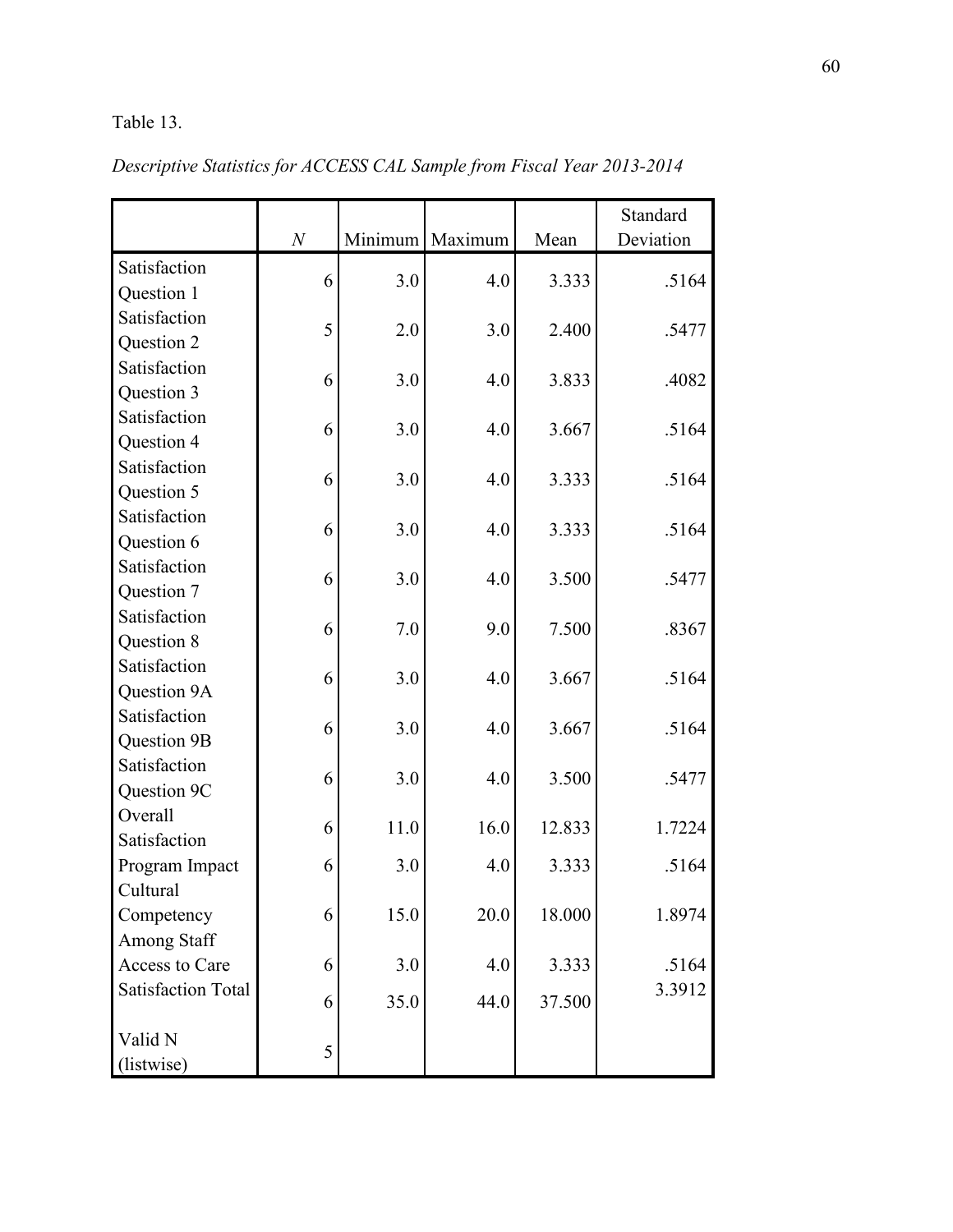- Case management
- Life coaching
- Skill building
- Culturally responsive classes, with classes that emphasize: learning to speak English, completing government forms, playing guitar, cooking, art, sewing and making clothing, and mental health classes that facilitate sharing of experiences.
- Referral to mental health services, medical services, legal services, and social services.
- Connection to other community resources.

*Figure 1*. MECCA's outreach and engagement services

Overall Satisfaction

- Criteria 1: Participant would recommend the program to someone they know.
- Criteria 2: Participant would choose to participate in the program again.
- Criteria 8: During the past 30 days, overall satisfaction with the MECCA O&E program is rated on a scale from 0 to 10 by participant.

Cultural Competency Among Staff

- Criteria 4: Participants feels that the staff treated himself or herself with courtesy and respect.
- Criteria 7: Participant understood everything communicated to himself or herself during their involvement with the program.
- Criteria 9 (a): Participant reports that the sessions were provided in preferred language.
- Criteria 9 (b): Participant reports that the program provider spoke with understandable words.
- Criteria 9 (c): Participant feels staff were sensitive to his or her language and ethnicity.

Program Impact

- Criteria 6: Participant feels staff helped him or her achieve their goals. Access to Care
	- Criteria 5: Participant feels that the meeting places and times of the program during the past 30 days were convenient.

*Figure 2*. Satisfaction criteria and satisfaction domains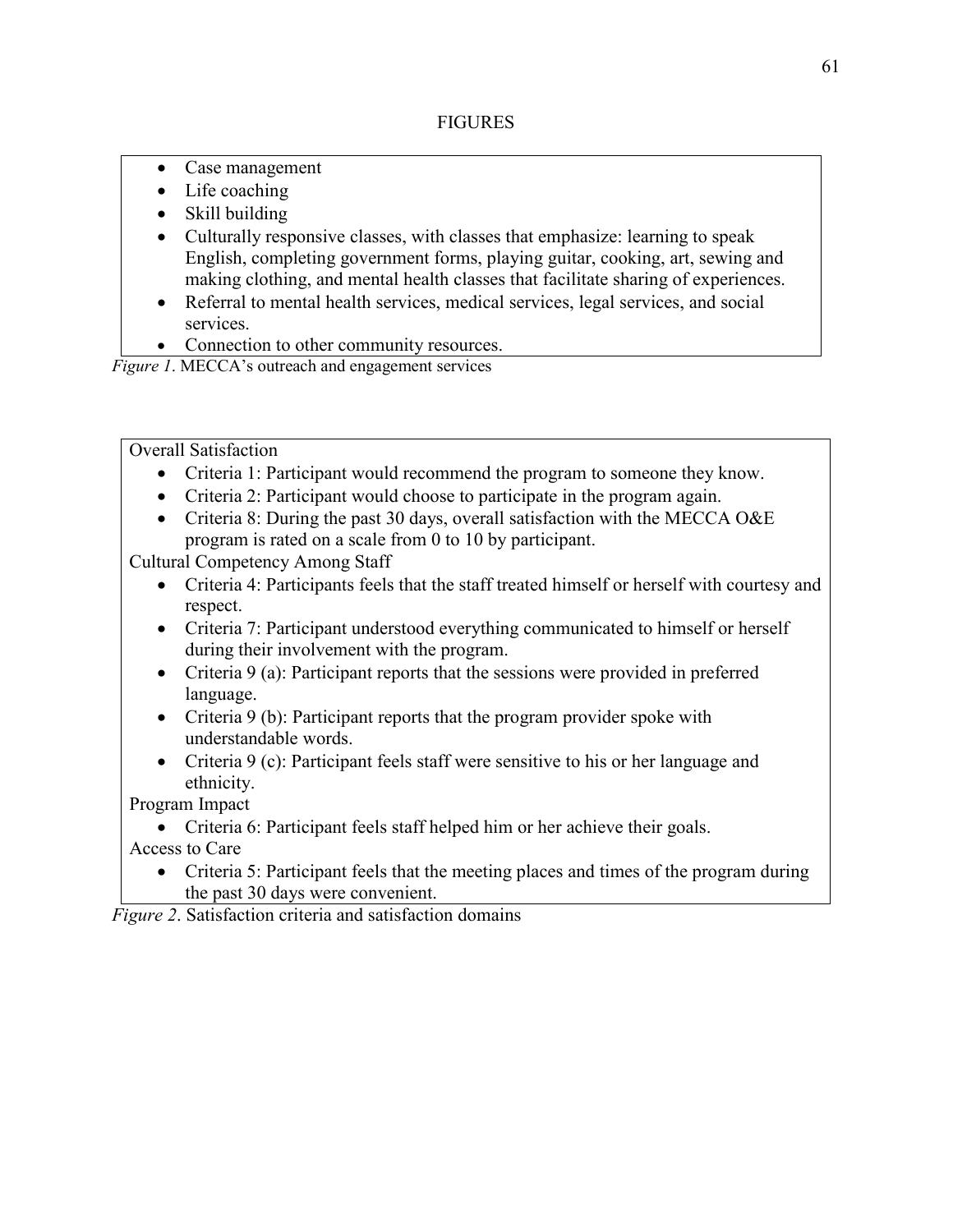- 1. I would recommend the MECCA O&E Program to a friend, relative or someone I know.
- 2. I could have received the MECCA O&E services through another agency.
- 3. The MECCA O&E staff responded to my needs in a timely manner.
- 4. During my most recent activity with the MECCA O&E Program, the staff treated me with courtesy and respect.
- 5. I would say that my meeting places and times with the MECCA O&E Program in the past 30 days have been convenient.
- 6. The MECCA O&E staff helped me achieve my goals.
- 7. I understood everything that was communicated to me during my involvement with the MECCA O&E Program.
- 8. To rate my *overall satisfaction* with the MECCA O&E as a program in the past 30 days, where 0 is the worst program possible and 10 is the best program possible, the number I would use is:

9.

- a. Thinking about my overall experience with the MECCA O&E Program within the past 30 days, I would say that: Sessions were provided in my preferred language
- b. Thinking about my overall experience with the MECCA O&E Program within the past 30 days, I would say that: When the staff was speaking to me, s/he used words that I did not understand.
- c. Thinking about my overall experience with the MECCA O&E Program within the past 30 days, I would say that: I felt the MECCA staff was sensitive to my language and ethnicity.

*Figure 3*. Satisfaction survey questions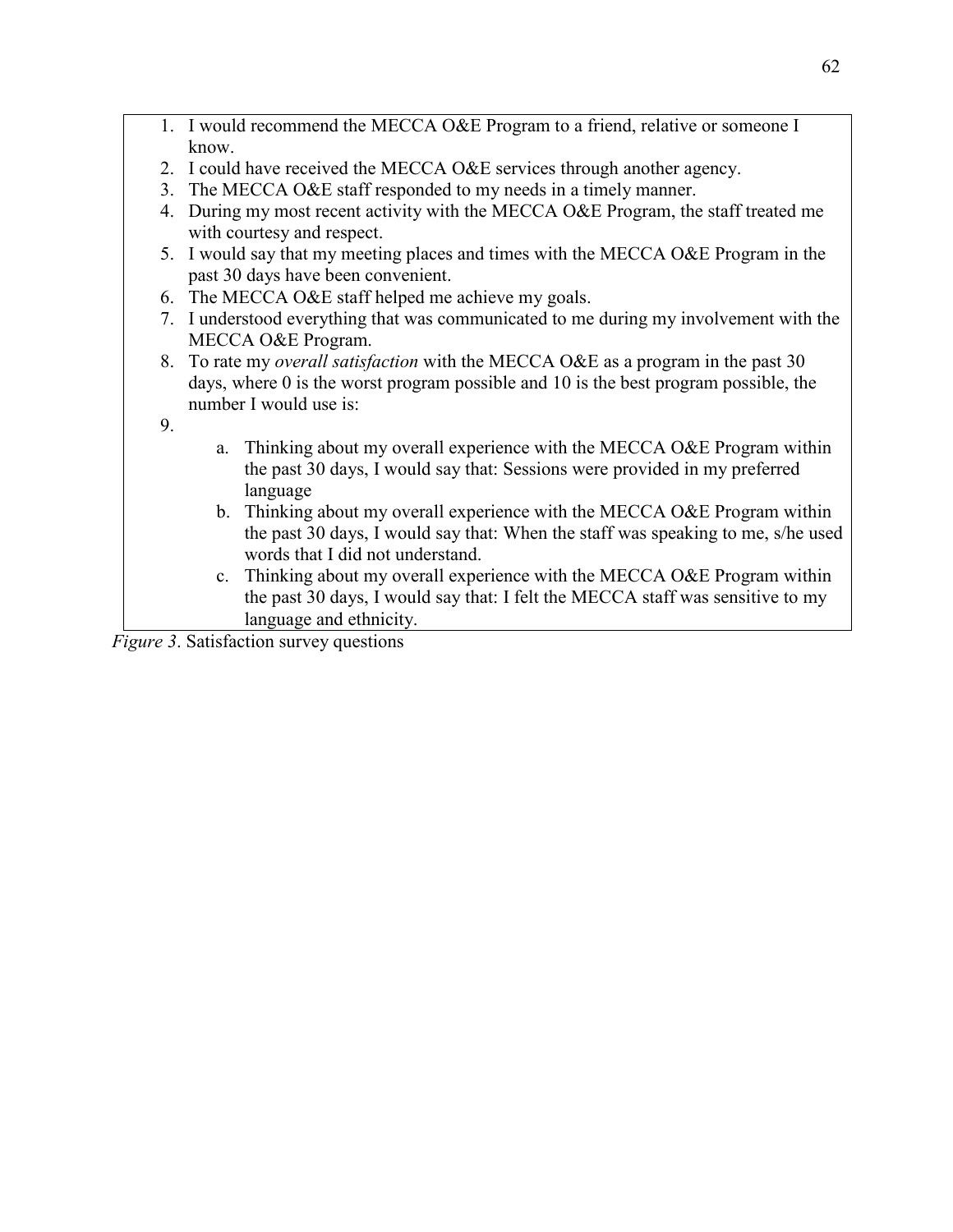## APPENDIX A

Extended Review of the Literature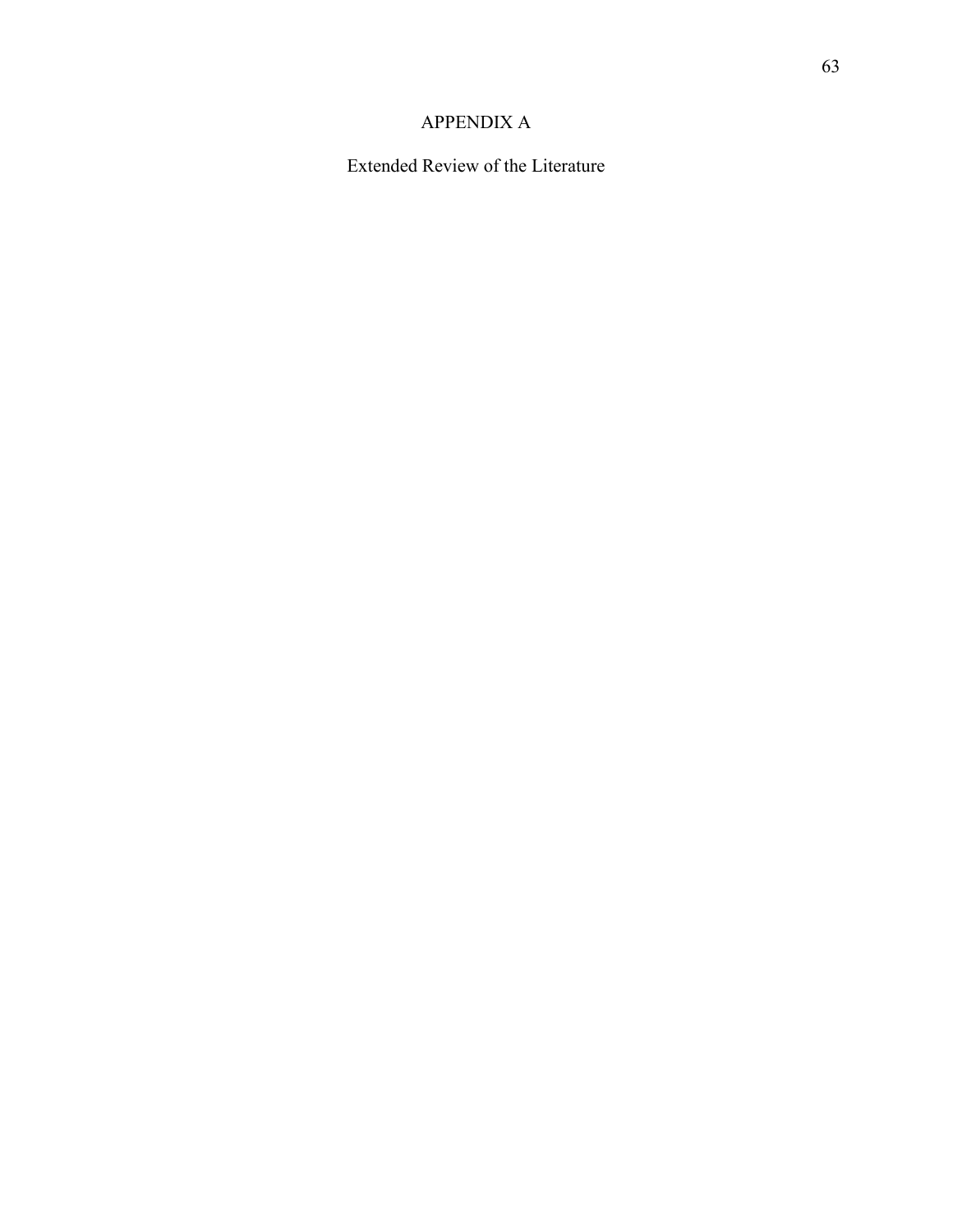| Author/Year                               | Title                                                 | Research Questions/<br>Objectives                                                                                                                                                   | Sample | Instrumentation | Research Approach/<br>Design                                                                                                        | <b>Major Findings</b>                                                                                                                                                                                                                                                                                                                                                                                                                                                                                                                                                                                                                                                                                                                                                                                                                                                                                                                                                                                                                                                                                                                                                                                                                                                                                                                                                                                                                                       |
|-------------------------------------------|-------------------------------------------------------|-------------------------------------------------------------------------------------------------------------------------------------------------------------------------------------|--------|-----------------|-------------------------------------------------------------------------------------------------------------------------------------|-------------------------------------------------------------------------------------------------------------------------------------------------------------------------------------------------------------------------------------------------------------------------------------------------------------------------------------------------------------------------------------------------------------------------------------------------------------------------------------------------------------------------------------------------------------------------------------------------------------------------------------------------------------------------------------------------------------------------------------------------------------------------------------------------------------------------------------------------------------------------------------------------------------------------------------------------------------------------------------------------------------------------------------------------------------------------------------------------------------------------------------------------------------------------------------------------------------------------------------------------------------------------------------------------------------------------------------------------------------------------------------------------------------------------------------------------------------|
| E. (2006)<br>Bernal, G., & Saez-Santiago, | Culturally centered<br>interventions<br>psychosocial  | the field of psychology<br>cultural-focused treatment within<br>To highlight the importance of                                                                                      |        |                 | treatment discussed<br>culture centered treatment;<br>framework for culture centered<br>Literature review; discussion on            | developmental, technical, and theoretical issues" (p.<br>addition, this model emphasizes the consideration of<br>concepts, (f) goals, (g) methods, and (h) context. In<br>treatment study. These centering elements are: (a)<br>ecological validity and the overall external validity of a<br>of adapting interventions for work with ethnic<br>efficacy of culture centered treatments; offer a method<br>to the powerful role of culture; call for research on the<br>indicate the necessity for culture centered treatment due<br>Growing number of ethnic individuals within the U.S.<br>language, (b) persons, (c) metaphor, (d) content, (e)<br>individuals: "eight elements or dimensions that must be<br>incorporated into treatment to augment both the<br>127); key to understand environment within which                                                                                                                                                                                                                                                                                                                                                                                                                                                                                                                                                                                                                                        |
| (2008)<br>Dumbrill, G. C., & Green, J.    | social work academy<br>knowledge in the<br>Indigenous | provider education and to<br>mental health services<br>identify new ways of integrating<br>Eurocentrism on mental health<br>Indigenous knowedge into<br>To understand the impact of |        |                 | to reorganize society<br>societal organization of power and<br>identity; offering of a<br>Literature review; examining<br>new model | components of the Wheel representing the following: (a)<br>of teaching that invites listeners to find meaning through<br>often used within Indigenous communities as a method<br>disrupting this domination" (p. 490); "storytelling is<br>traditional ways of knowing and being of Aboriginal<br>establish academi standardsnorth: evaluation and<br>new configuration, with "east: engage in critical<br>youth, adult, and elder" (p. 495); the model also provides<br>physical, and mental; and (d) four aspect of life: infant,<br>both academic and societal space there are four<br>reflection and analysis of the narrative" (p. 492); "The<br>knowledge dominates the academy and open to<br>academy, but on being sensitive to the ways European<br>knowing and open to including this knowledge in the<br>not hinge on being sensitive to Aboriginal ways of<br>removal of unique identities; "successful inclusion does<br>peoples" (p. 489); domination of native peoples during<br>knowledgewest: make space for other knowledge and<br>historical analysissouth: explore difference and other<br>(b) four seasons: spring, summer, fall, and winter; (c)<br>four face of mother earth: red yellow, black, and white;<br>Medicine Wheel provides a means of re-conceptualizing<br>four components of our being: spiritual, emotional.<br>European colonization was through education and thus<br>The term 'Indigenous knowledge' refers to the |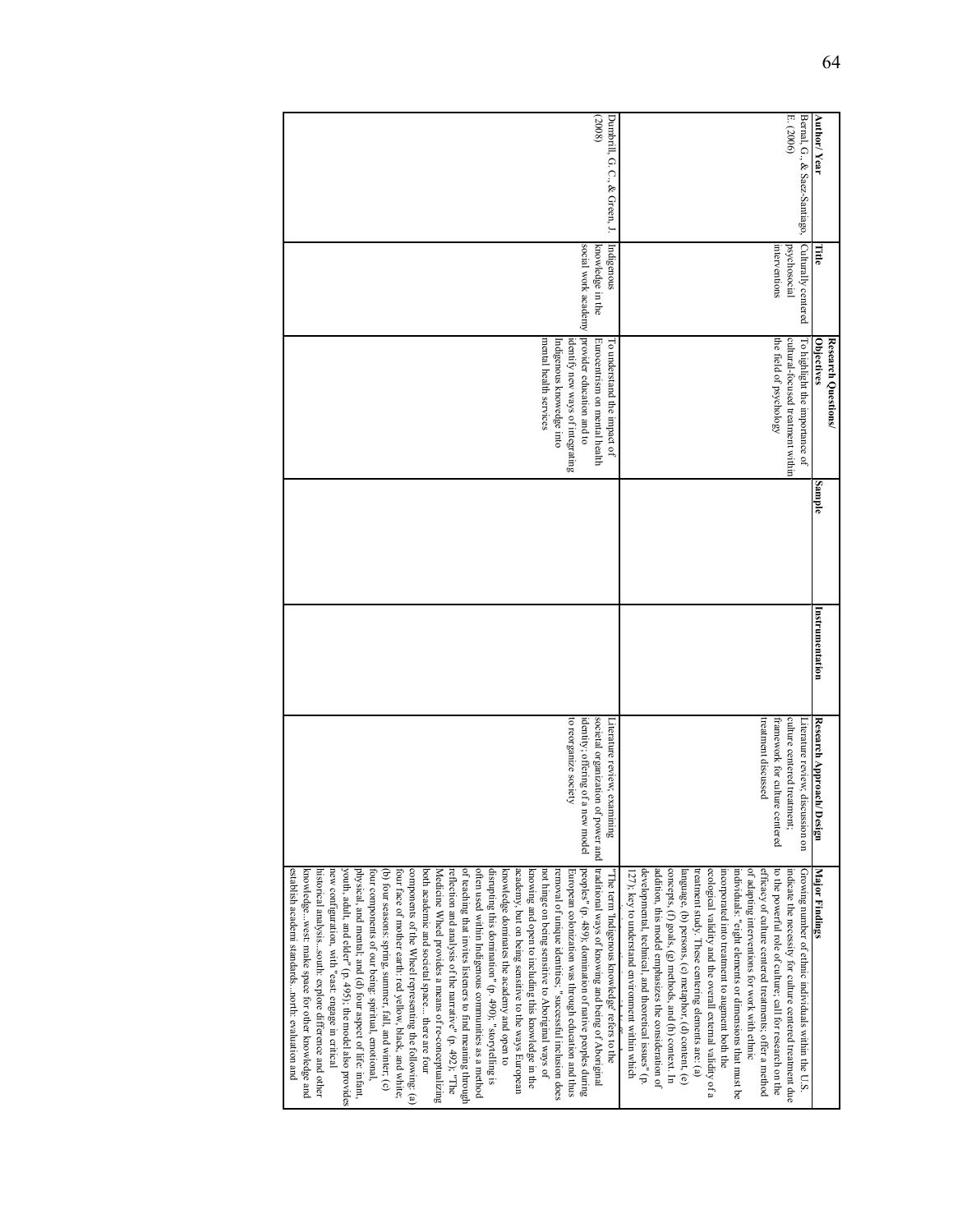| Goodkind, J.R., Hess, J.M.,<br>Flaskerud, J.H. (2007)<br>Vadnais, K., & Parker, D.P<br>(2014)<br>Githinji, A., Roche, N.,<br>Isakson, B., LaNoue, M.,                                                                                                                                                                                                                                                                                                                                                                                                                                                                                                                                                                                                                                                                                                                                                                                                                                                                                                                                                                                                                                                                                                                                                                                                                                                                                                                                                                                                                                                                                                                                                                                                                                                                                                                                | Author/Year                              |
|--------------------------------------------------------------------------------------------------------------------------------------------------------------------------------------------------------------------------------------------------------------------------------------------------------------------------------------------------------------------------------------------------------------------------------------------------------------------------------------------------------------------------------------------------------------------------------------------------------------------------------------------------------------------------------------------------------------------------------------------------------------------------------------------------------------------------------------------------------------------------------------------------------------------------------------------------------------------------------------------------------------------------------------------------------------------------------------------------------------------------------------------------------------------------------------------------------------------------------------------------------------------------------------------------------------------------------------------------------------------------------------------------------------------------------------------------------------------------------------------------------------------------------------------------------------------------------------------------------------------------------------------------------------------------------------------------------------------------------------------------------------------------------------------------------------------------------------------------------------------------------------|------------------------------------------|
| stressors with<br>address<br>community-based<br>African adults<br>postmigration<br>Mental Health<br>Reducing Refugee<br>What is it?<br>intervention to<br>Disparities: A                                                                                                                                                                                                                                                                                                                                                                                                                                                                                                                                                                                                                                                                                                                                                                                                                                                                                                                                                                                                                                                                                                                                                                                                                                                                                                                                                                                                                                                                                                                                                                                                                                                                                                             | Πtie                                     |
| Cultural competence: To understand cultural<br>competence<br>effectiveness and competency of<br>communty; examming the<br>the Refugee Well-Being Project<br>needs of the Arican refugee<br>based program to service the<br>causes of refugee stress and<br>discussing research findings of<br>needs of refugees within the<br>with individuals from African<br>implementing a community-<br>U.S., specifically through<br>I'o understand the mental health                                                                                                                                                                                                                                                                                                                                                                                                                                                                                                                                                                                                                                                                                                                                                                                                                                                                                                                                                                                                                                                                                                                                                                                                                                                                                                                                                                                                                           | Research Questions/<br><b>Objectives</b> |
| Sample = $36, 19$ of which<br>consisting of 17 Burundian,<br>were women and 17 of<br>Congo, three Liberian, and<br>one Rwandan, 13 from<br>which were men ranging<br>from 18 to 71 years-old,<br>two Eritrean.<br>Democratic Republic of                                                                                                                                                                                                                                                                                                                                                                                                                                                                                                                                                                                                                                                                                                                                                                                                                                                                                                                                                                                                                                                                                                                                                                                                                                                                                                                                                                                                                                                                                                                                                                                                                                             | Sample                                   |
| Resources scale; Basic<br>Satisfaction with life<br>Enculturation Scale;<br>English Skills Test<br>Resources scale;<br>Rumbaut's Psychological<br><b>Interviews</b><br>(BEST); Whitbeck<br>Well-Being Scale (1985);<br>Difficulty Obtaining<br>1979); Satisfaction with<br>Areas scale (Ossorio,                                                                                                                                                                                                                                                                                                                                                                                                                                                                                                                                                                                                                                                                                                                                                                                                                                                                                                                                                                                                                                                                                                                                                                                                                                                                                                                                                                                                                                                                                                                                                                                     | Instrumentation                          |
| administration of measures and<br>Extensive literature review;<br>order to gather longitudinal<br>study (every three months) in<br>Literature review<br>interviews during four markers of<br>information                                                                                                                                                                                                                                                                                                                                                                                                                                                                                                                                                                                                                                                                                                                                                                                                                                                                                                                                                                                                                                                                                                                                                                                                                                                                                                                                                                                                                                                                                                                                                                                                                                                                             | Research Approach/<br>Design             |
| 342<br>experienced significant increases in English proficiency<br>collaboration with the community to be served. Cultural<br>who settle in different parts of the United States" (p.<br>and quality of life and significant decerases in<br>and experiences, similar beliefs, values, and norms<br>program, or a group of people who have shared identity<br>boundary, the people served by a certain agency or<br>can mean the people who live within a geographic<br>people whose culture is different than our own" (p. 121-<br>beingnon-judgmental and respectful in dealing with<br>our own cultural beliefs and practices and moves toward<br>people to be served. This begins with an awareness of<br>sensitivity includes an ethic or a moral imperative to<br>geography, and ecologic environment. Cultural<br>systems and beliefs, education levels and literacy,<br>of income, family and social structures and roles, value<br>migration history, acculturation level, economy, sources<br>its ethnicities, languages, origins, immigration or<br>knowledge means actively learning about the community<br>comptence: "cultural knowledge cultural sensitivity, and<br>"adapted for ethnically and linguistically diverse refugee<br>psychological distress" (p. 342); the Refugee Well-being<br>implementation, analysis and evaluation, to<br>that community members participate in all aspects of<br>value and respect the beliefs, norms, and practices of the<br>Highlights three areas for adherence to cultural<br>Project was adaptable to other cultures and can be<br>Qualitative is important in getting information about a<br>Collaboration with the community in research means<br>122). "Collaboration with the community to be served<br>participants' experience; "participants in both studies<br>research from question identification and design to | Major Findings                           |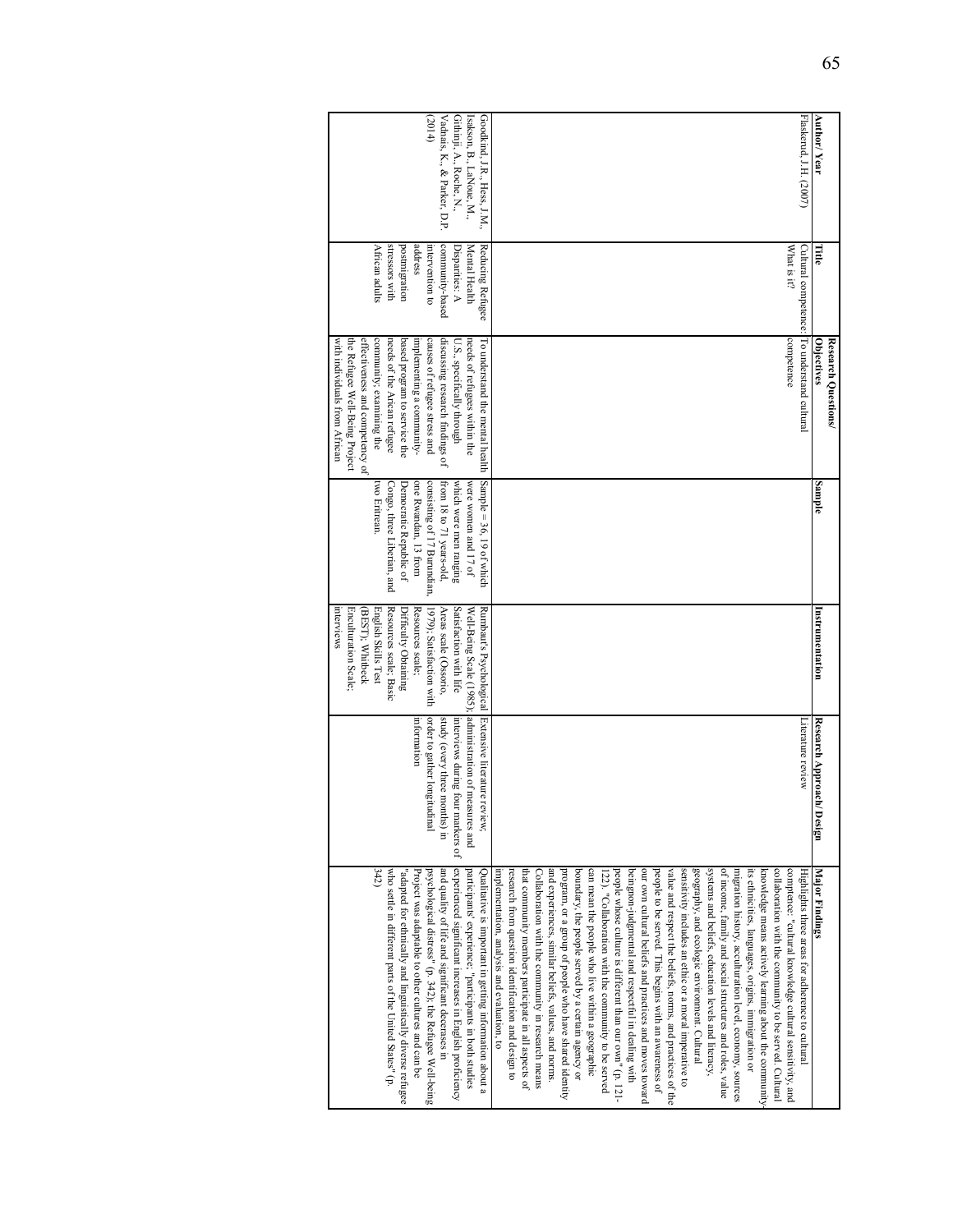|                                                        |                                                     | Research Questions/                                                   |        |                 |                              |                                                                                                                         |
|--------------------------------------------------------|-----------------------------------------------------|-----------------------------------------------------------------------|--------|-----------------|------------------------------|-------------------------------------------------------------------------------------------------------------------------|
| Author/Year                                            | Eitle                                               | <b>Objectives</b>                                                     | Sample | Instrumentation | Research Approach/<br>Design | <b>Major Findings</b>                                                                                                   |
| Helms, J. E. Latta, R.E.,<br>Goodman, L.A., Liang, B., | Psychologists as<br>Training Counseling             | social justice can be informed by<br>To discuss the way that work for |        |                 | Extensive literature review  | counseling psychology" (p.798), which includes<br>Found important "principles for social justice work in                |
| Sparks, E., & Weintraub, S.R.<br>(2004)                | Social Justice<br>Agents: Feminist and              | counseling, to explore how to<br>feminism and multicultural           |        |                 |                              | voiceconsciousness raisingtocus on<br>'ongoing self-examinationsharing powergiving                                      |
|                                                        | Multicultural<br>Principles in Action               | oriented toward social justic;<br>adapt a graduate program to be      |        |                 |                              | strengthsleaving clients with tools" (p. 799-807); had<br>first-year graduate students immersed in community-           |
|                                                        |                                                     | implementing social justice as<br>how to manage difficulties in       |        |                 |                              | based treatment as foundational clinical experience for<br>their first year that facilitated "skills in prevention,     |
|                                                        |                                                     | psychologists                                                         |        |                 |                              | interprofessional collaboration, and advocacy" (p. 808)                                                                 |
|                                                        |                                                     |                                                                       |        |                 |                              | and trained to embody social justice in their clinical<br>and through this process the students were challenged         |
|                                                        |                                                     |                                                                       |        |                 |                              | ethical imperative to tailor services to each unique<br>conceptualizations and collaborative work; it is an             |
|                                                        |                                                     |                                                                       |        |                 |                              | consumer and empowerment alongside collaboration is a                                                                   |
|                                                        |                                                     |                                                                       |        |                 |                              | emotional toll, the experience of systemic barriers, and<br>requirement; highlight difficulties in this kind of work as |
|                                                        |                                                     |                                                                       |        |                 |                              | the lack of focus on social justice during clinical training                                                            |
| Hall, G.C. (2005)                                      | special section on<br>Introduction to the           | multiculturalism and community<br>To understand how to meld           |        |                 | Literature review            | perspectives in doing clinical work and conceptualizing<br>Highlights the importance of maintaing emic and etic         |
|                                                        | community<br>multicultural and                      | psychology                                                            |        |                 |                              | community dynamics as foundation to understanding<br>individuals; key to learn and use multicultural and                |
|                                                        | context<br>ur vgolodovgy in<br>psychology: clinical |                                                                       |        |                 |                              |                                                                                                                         |
| Hall, G. C. N. (2001)                                  | research with ethnic<br>Psychotherapy               | between culturally sensitive<br>Examining the difference              |        |                 | Extensive literature review  | ethnic communities when compared to European<br>Highlight interdependence as a key difference in diverse                |
|                                                        | minorities:                                         | therapy and empirically                                               |        |                 |                              | American culture; spirituality can vary and impacts                                                                     |
|                                                        | and conceptual<br>Empirical, ethical,               | supported therapies; examining<br>the integration of culture within   |        |                 |                              | spirituality in that ehtnic community; important to not<br>treatment so it is important to understand the role of       |
|                                                        | saues                                               | psychotherapy and how research                                        |        |                 |                              | blame individual for reactions and experiences of racism                                                                |
|                                                        |                                                     | is utilized                                                           |        |                 |                              | empirically supported therapies more culturally<br>due to their identity; 10 steps are outlined for making              |
|                                                        |                                                     |                                                                       |        |                 |                              | responsive: "1. Identify expert EST and CST researchers                                                                 |
|                                                        |                                                     |                                                                       |        |                 |                              | Identify a disorder from which there is a well-established<br>to collaborate on all components of the project 2.        |
|                                                        |                                                     |                                                                       |        |                 |                              | EST 3. Identify an ethnic minority population to study                                                                  |
|                                                        |                                                     |                                                                       |        |                 |                              | and a site where there is access to this population 4.<br>Identiy the unique cultural aspect of the ethnic minority     |
|                                                        |                                                     |                                                                       |        |                 |                              | group relate to other groups 5. Identify cultural                                                                       |
|                                                        |                                                     |                                                                       |        |                 |                              | dimensions that have a specific bearing on the disorder                                                                 |
|                                                        |                                                     |                                                                       |        |                 |                              | 7. Adapt the treatment to be culturally sensitive 8.<br>to be studied 6. Identify relevant outcome measures             |
|                                                        |                                                     |                                                                       |        |                 |                              | Include therapists of the same ethnicity as the clients as                                                              |
|                                                        |                                                     |                                                                       |        |                 |                              | possible effect of ethnic matching 9. Solicit and<br>well as therapists of a different ethnicity to examine the         |
|                                                        |                                                     |                                                                       |        |                 |                              | respond to client feedback on therapy 10. Evaluate the                                                                  |
|                                                        |                                                     |                                                                       |        |                 |                              | $\Delta$ lative efficacy of EST versus CST" (n. 508)                                                                    |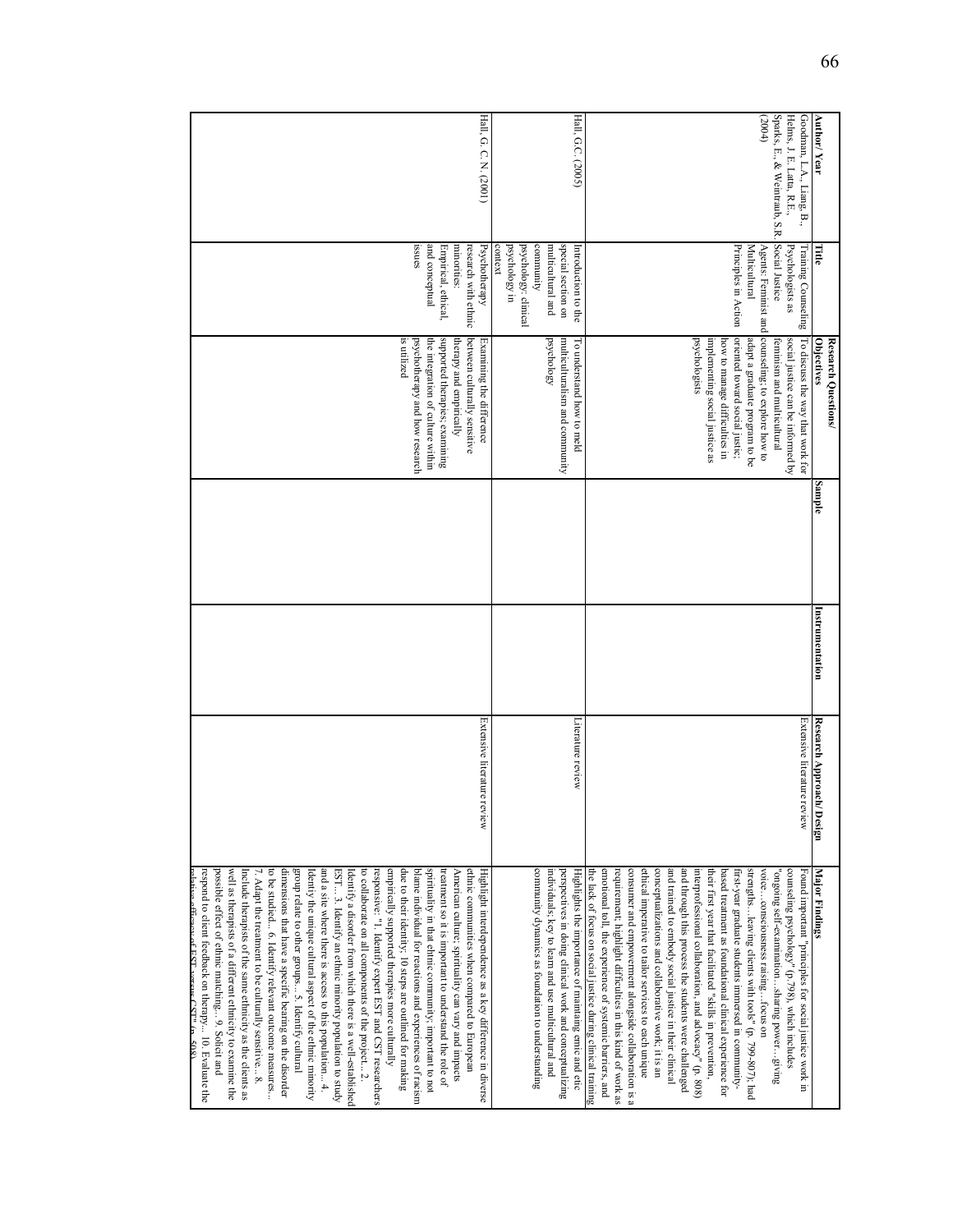| generalizability and transferability of the given<br>available to support a given intervention and the<br>embedded" (p. 133)<br>intervention to their intended setting and context" (p.<br>that it is important to evaluate "the quality of evidence<br>In considering use of treatments, researchers highlight<br>141); every intervention within a program is "culturally                                                                                                                                                                                                                                                                                                                                                                                                                                                                                                                                                                                                                                                        | Literature review                                                                                                                                                        |                 |        | and diverse settings<br>within multiethnic communities<br>of evidence-based intervention<br>Navigating the implementation                                                                                                                                                                                                                     | Multicultural issues<br>interventions<br>in evidence-based                                              | (2006)<br>Ingraham, C.L. & Oka, E.R. |
|------------------------------------------------------------------------------------------------------------------------------------------------------------------------------------------------------------------------------------------------------------------------------------------------------------------------------------------------------------------------------------------------------------------------------------------------------------------------------------------------------------------------------------------------------------------------------------------------------------------------------------------------------------------------------------------------------------------------------------------------------------------------------------------------------------------------------------------------------------------------------------------------------------------------------------------------------------------------------------------------------------------------------------|--------------------------------------------------------------------------------------------------------------------------------------------------------------------------|-----------------|--------|-----------------------------------------------------------------------------------------------------------------------------------------------------------------------------------------------------------------------------------------------------------------------------------------------------------------------------------------------|---------------------------------------------------------------------------------------------------------|--------------------------------------|
| description of the elements of each molded the community, one's personhood is always<br>Community Research and Action,   important to ask one's self"how do dimensions of<br>community?" (p. 366), understand the community's<br>disruption" (p. 374).<br>incorporate a combination of respect and challenge, and<br>contextualized understanding, and empowered humility-<br>is critical; "each of the stances embedded in the three<br>present in one's work, "informed compassion" (p. p. 368)<br>structure as functional and a result of factors that have<br>diversity and their interactions currently affect this<br>characteristics and diversity dynamics" (p. 366),<br>Found: "every community has multilayered cultural<br>they synergistically fold into a stance of connected<br>Diversity Principles-informed compassion,                                                                                                                                                                                            | principle<br>to provide well-rounded<br>literature reviews and experiences<br>then integrating extensive<br>Beginning with each of the three<br>Diversity Pricinples for |                 |        | stories: Principles for <i>Principles for Community</i><br>Listening to diversity Examination of the Diversity<br>community work<br>guiding one's actions within<br>understanding of diversity and<br>intention of deeping<br>Community" (p. 365)) with the<br>Community Context, and Self-in-<br>("Community Culture,<br>Research and Action | and action<br>community research<br>practice in                                                         | (2006)<br>Harrell, S.P. & Bond, M.A. |
| historical context through previous include consideration of experiences that are related to<br>and its mark $ \text{race}^n$ (p. 44) and "experiences of racism are embedded<br>wellbeing and experiences of distress; research also<br>as socioculturally, have tremendous impact on overall<br>collective experiences transgenerational transmission"<br>44); identified six forms of racism-related stress: "racism<br>sociopolitical context, and can be sources of stress" (p.<br>theunique person-environment transactions involving<br>highlights mediators of such distress (internal versus<br>and the ethnic individual's characteristics at birth, as well<br>impacted by the various forms of racism-related stress<br>( $p$ . 45-46); wellbeing on all levels of the individuals is<br>related life events vicarious racism experiences daily<br>within interpersonal, collective, cultural-symbolic, and<br>Found that for ethnic people, "life stress must also<br>racism microstressors chronic-contextual stress | on time<br>research and key perspectives on<br>the timeline of racism<br>Extensive literature review,                                                                    |                 |        | racism-related stress: understanding historical context<br>stress caused by racism;<br>wellbeing of ethnic people and<br>of racism; conceptualizing the<br>Deeping one's understanding of<br>of racism, and its stress<br>ethnic people within the context<br>improvement of wellbeing for                                                    | of color<br>well-being of people<br>conceptualization of<br>implications for the<br>A multi-dimensional | Harrell, S. P. (2000)                |
| <b>Major Findings</b>                                                                                                                                                                                                                                                                                                                                                                                                                                                                                                                                                                                                                                                                                                                                                                                                                                                                                                                                                                                                              | Research Approach/<br>Design                                                                                                                                             | Instrumentation | Sample | <b>Objectives</b><br>Research Questions/                                                                                                                                                                                                                                                                                                      | Γitle                                                                                                   | Author/Year                          |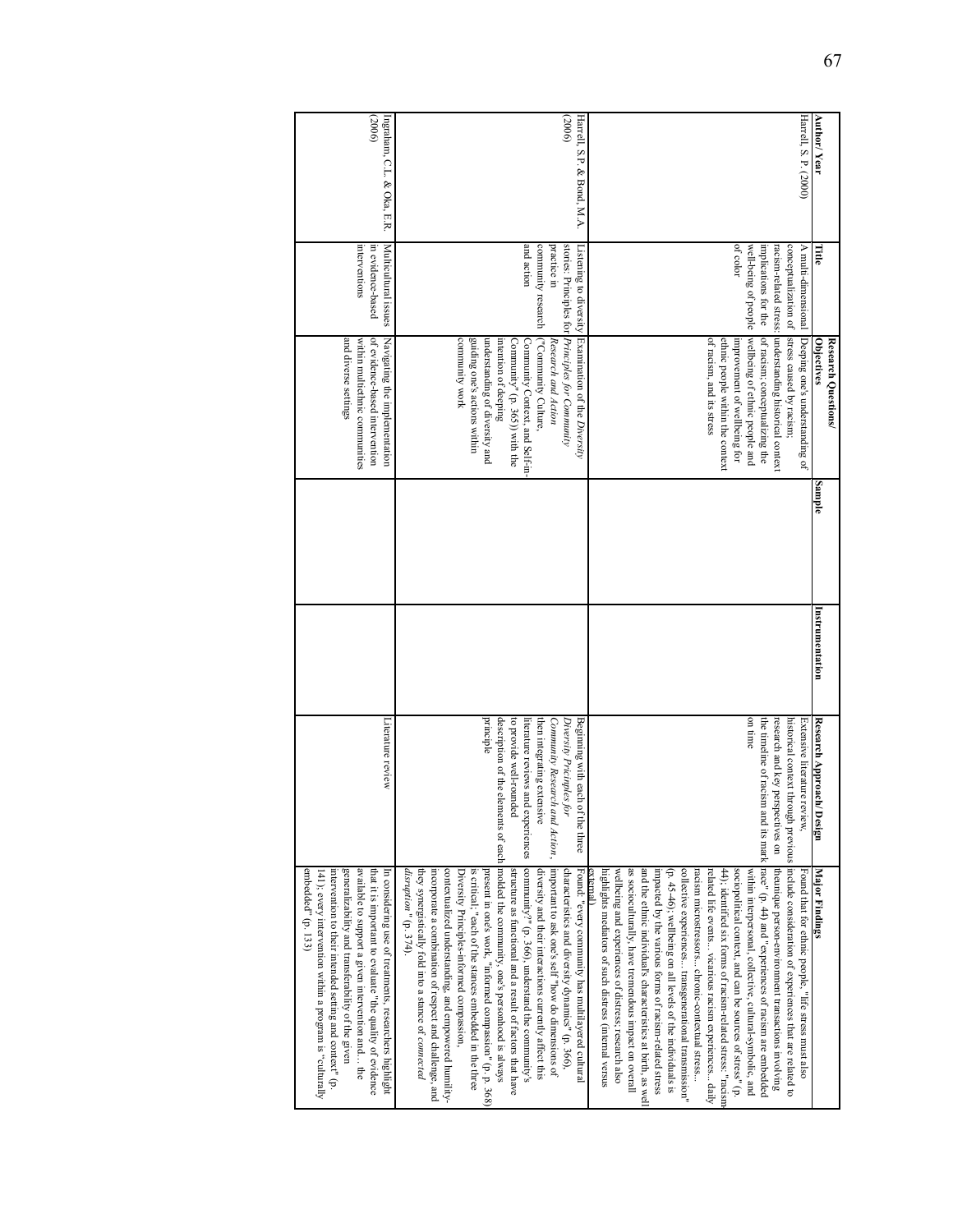| <b>Author/Year</b>                                                                                                                | Title                                                                                                                                                                                                          | <b>Objectives</b><br>Research Questions/                                                                                                                                                                                                                              | Sample                                                                                                                                                                                                                                                                                                                                                                                                        | Instrumentation                                                                                                                                                                                                                                                                                                                                                                                                  | Research Approach/<br>Design                                                                                                                                                                                                                                                                                                                                                                                                                                                     | Major Findings                                                                                                                                                                                                                                                                                                                                                                                                                                                                                                                                                                                                                                                                                                                                                                                                                                                                                        |
|-----------------------------------------------------------------------------------------------------------------------------------|----------------------------------------------------------------------------------------------------------------------------------------------------------------------------------------------------------------|-----------------------------------------------------------------------------------------------------------------------------------------------------------------------------------------------------------------------------------------------------------------------|---------------------------------------------------------------------------------------------------------------------------------------------------------------------------------------------------------------------------------------------------------------------------------------------------------------------------------------------------------------------------------------------------------------|------------------------------------------------------------------------------------------------------------------------------------------------------------------------------------------------------------------------------------------------------------------------------------------------------------------------------------------------------------------------------------------------------------------|----------------------------------------------------------------------------------------------------------------------------------------------------------------------------------------------------------------------------------------------------------------------------------------------------------------------------------------------------------------------------------------------------------------------------------------------------------------------------------|-------------------------------------------------------------------------------------------------------------------------------------------------------------------------------------------------------------------------------------------------------------------------------------------------------------------------------------------------------------------------------------------------------------------------------------------------------------------------------------------------------------------------------------------------------------------------------------------------------------------------------------------------------------------------------------------------------------------------------------------------------------------------------------------------------------------------------------------------------------------------------------------------------|
| Nelson-Gray, R. (2011)<br>Mendez, J. L., &<br>Kaczorowski, J. A., Williams, Adapting clinical<br>A. S., Smith, T. F., Fallah, N., | services to<br>of refugee<br>populations<br>accommodate needs                                                                                                                                                  | services<br>Focusing on refugees within the<br>providing culturally competent<br>implementing methods to<br>identifying barriers to treatment<br>for refugeees and developing and psychologists) providing<br>U.S. and their experiences,                             | licensed clinical<br>school's training clinic who<br>Clinicians (graduate students<br>services at a graduate<br>and four clinicians<br>consisted of two superivosrs information<br>(specifically refugees); team<br>to underserved communities<br>to be provided efficaciously<br>grant to adapt clinic services<br>that responded to the a small<br>elected to be part of a team<br>under the supervision of | Treatment team adapted<br>competent and rich<br>yields more culturally<br>(e.g. open-ended<br>indicated that qualitative<br>questions) data collection<br>research findings that<br>experiences due to<br>qualitattive methods of<br>the clinic's assessment<br>gathering individual's<br>protocol to allow for                                                                                                  | practice, integration of CBT tools,<br>attended conference), preparing<br>and using interpreters in clinical<br>6-week discussion period to<br>working with refugee population<br>successes and processes of<br>and treatment team reflection on<br>spoke with multiculturally-focused<br>culturally competent services,<br>prepare clinicians to provide<br>the refugee community (e.g.<br>knowledgeable of struggles within<br>faculty, and became more                        | therapeutic team as all parties are part of the emotional<br>refugee status and acculturation" (p. 364); when using<br>therapist, more frequent in-session laughter, increasded<br>attrition, a strengthen bond between the client and<br>traditional assessment methods" (p. 365); imperative to<br>of coping skills are better indicators of progress than<br>valuable sentiments; "consistent attendance, low<br>exchange in therapy and interpreters can provide<br>Clinically important distress found amongst refugees<br>of growing refugee population within the U.S.<br>continue adaption of clinical services to meet the needs<br>understanding of mental health treatment, and utilization<br>interpreters in practice it is important to be in a<br>areas: "culture-of-origin issues and issues related to<br>receiving the adapted treatment team's services in two                     |
| (t661)<br>Kazdin, A., & Mazurick, J.                                                                                              | treatment.<br>and late dropouts<br>child psychotherapy:<br>Dropping out of<br>over the course of<br>Distinguishing early                                                                                       | children's drop out from therapy<br>parent, family) that predict<br>corresponding diagnoses<br>volatile behavioral problems, and 91 Black children, 9<br>when seeking treatment for<br>To examine factors (e.g. child,                                                | between the ages of 4 and<br>children, and 1 child of<br>Hispanic children, 2 Asian<br>Sample = $257$ , consisting of<br>mixed ethnicity<br>56 girls and 201 boys<br>13, with 154 White children,                                                                                                                                                                                                             | Risk Factor Interview;<br>General information<br>Diagnostic Interview;<br>Revised; Child Behavior<br>Scale for Children-<br>Wechsler Intelligence<br>Symptoms Checklist;<br>Beck Depression<br>sheet; Research<br>Teacher Report Form<br>Behavior Checklist-<br>Checklist; Child<br>Delinquency Checklist;<br>Behavior; Self-Report<br>Parenting Stress Index;<br>Interview for Antisocial<br>Inventory; Hopkins | gathered<br>analyses used to analyze data<br>tracked for each child; ANOVA,<br>1070)); completion (seven to eight<br>child (all receiving "Cognitive<br>that varied based on the age of the<br>parents participated in treatment<br>Chi-square tests, and regression<br>months for full course) was<br>management training (PMT)" (p.<br>(PSST) for the child and parent<br>problem-solving skills training<br>measures; children and their<br>Participants completed assessment | Found that "younger mothers, single parents, and<br>were more likely to terminate treatment" (p. 1071).<br>children from homes headed by a nonbiological parent                                                                                                                                                                                                                                                                                                                                                                                                                                                                                                                                                                                                                                                                                                                                       |
| Kiger, H. (2003)                                                                                                                  | staffing.<br>and volunteer<br>using professional<br>screening, A model<br>education and<br>cervical cancer<br>multiethnic,<br>Outreach to<br>for breast cancer and<br>multilingual women<br>multicultural, and | multiethnic women in need of<br>accesible services for<br>Screening, education, and causes Studied beahviors of women<br>screening<br>to understand and provide more<br>are targeted in this study in order at Center for Healthy Aging<br>breast and cervical cancer |                                                                                                                                                                                                                                                                                                                                                                                                               |                                                                                                                                                                                                                                                                                                                                                                                                                  | hyproved<br>women and what could be<br>of the Center for Healthy Aging<br>County, hypothesized on elements<br>demographics within 1<br>Examined prevalence<br>Los Angeles<br>rates and                                                                                                                                                                                                                                                                                           | that makes it accessible for diverse process of screening for cancer, decreased time for self-<br>in Los Angeles: lack of exposure or beliefs that they are<br>unqualified for services, fear and confusion about the<br>not seek resources and screenings like Caucasian women<br>and cancer treatment programs<br>eligible population identified for many early screening<br>communication, and the exclusionary nature of the<br>seeking services, concerns regarding trust and modes of<br>challenges such as barriers of language differences, the<br>care behaviors, and the unawareness of the value of<br>Reasons that African American and Hispanic women do<br>treatment (pg. 309), historical and systemic context of<br>lack of "ethnically appropriate educational materials"<br>early screening and treatment; identified specific<br>regarding the value or early screening and cancer |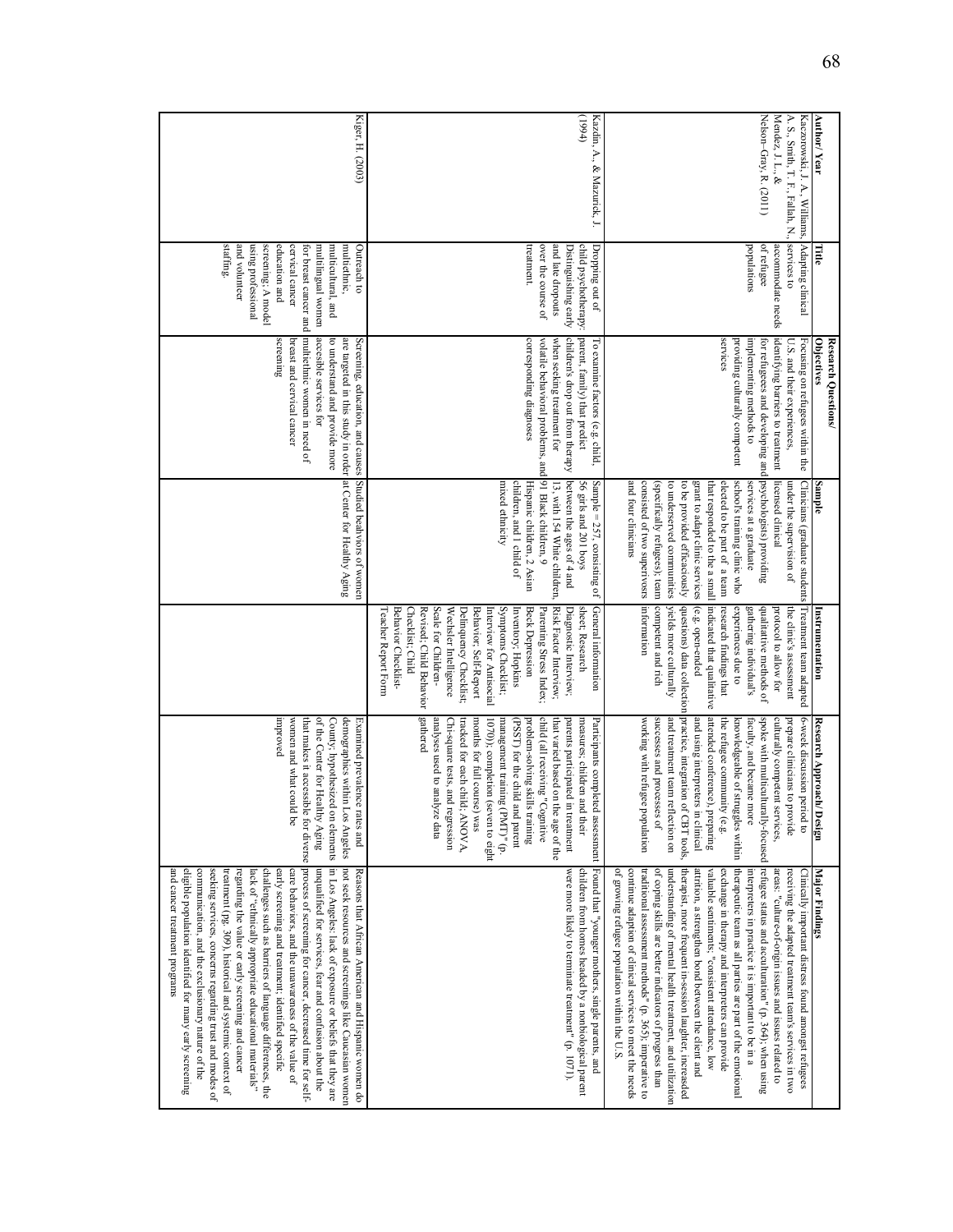| Jacobs, F. (2009)<br>Mistry, J., Jacobs, F., &                                                                                                                                                                                                                                                                                                                                                                                                                                     | Miliora, M. T. (2000)                                                                                                                                                                                                                                                                                                                                                                                                                                                                                                                                                                                                                                      | (2013)<br>Meyer, O. L., & Zane, N                                                                                                                                                                                                                                                                                                                                                                                                                                                                                                                                                             | (2012)<br>Conner, L., & Moschel, D.<br>S., Koenig, L.J., Barnes, W.,<br>Author/Year<br>LaGrange, R.D., Abramowitz,                                                                                                                                                                                                                                                                                                          |
|------------------------------------------------------------------------------------------------------------------------------------------------------------------------------------------------------------------------------------------------------------------------------------------------------------------------------------------------------------------------------------------------------------------------------------------------------------------------------------|------------------------------------------------------------------------------------------------------------------------------------------------------------------------------------------------------------------------------------------------------------------------------------------------------------------------------------------------------------------------------------------------------------------------------------------------------------------------------------------------------------------------------------------------------------------------------------------------------------------------------------------------------------|-----------------------------------------------------------------------------------------------------------------------------------------------------------------------------------------------------------------------------------------------------------------------------------------------------------------------------------------------------------------------------------------------------------------------------------------------------------------------------------------------------------------------------------------------------------------------------------------------|-----------------------------------------------------------------------------------------------------------------------------------------------------------------------------------------------------------------------------------------------------------------------------------------------------------------------------------------------------------------------------------------------------------------------------|
| alignment<br>community<br>program-to-                                                                                                                                                                                                                                                                                                                                                                                                                                              | of grandiosity<br>disenfranchisement<br>trauma and<br>racism as narcissistic<br>Beyond empathic<br>failures: Cultural                                                                                                                                                                                                                                                                                                                                                                                                                                                                                                                                      | treatment<br>clients' experiences<br>and ethnicity in<br>of mental health                                                                                                                                                                                                                                                                                                                                                                                                                                                                                                                     | satisfaction with<br>Participant<br>positive youth.<br>intervention for HIV-<br>secondary prevention<br>components of<br>Adolescent Impact: a                                                                                                                                                                                                                                                                               |
| Cultural relevance as Cultural competence in<br>sensitivity of programs<br>community-based programs; to<br>see cultural competence and                                                                                                                                                                                                                                                                                                                                             | cultural racism on the individual<br>To understand the impact of                                                                                                                                                                                                                                                                                                                                                                                                                                                                                                                                                                                           | The influence of race To determine the impact that<br>services<br>individuals seeking mental health Asian/Pacific Islanders, nine Mental Health Statistics<br>cultural responsiveness has on                                                                                                                                                                                                                                                                                                                                                                                                  | group and individual  youth in an intervention program  African-American or<br>satisfaction of HIV-positive<br>Objectives<br>Research Questions/<br>l'o examine participant                                                                                                                                                                                                                                                 |
| scale evaluation of a family<br>support program tor young<br>three different programs<br>Sample = "data from a large-∣<br>families" (p. 491); used                                                                                                                                                                                                                                                                                                                                 |                                                                                                                                                                                                                                                                                                                                                                                                                                                                                                                                                                                                                                                            | 57 White Americans, nine<br>to 65 years-old<br>biracial; age range from 18<br>Sample = $102$ , consisting of<br>Americans, and three<br>Americans, eight Native<br>Latinos, 16 African                                                                                                                                                                                                                                                                                                                                                                                                        | Hispanic, 53% female<br>and 21 years-old, 94%<br>Sample $= 166$ between 12<br>Sample                                                                                                                                                                                                                                                                                                                                        |
| Personnel Demographic<br>Survey; observation;<br>ethnographic interviews;<br>participant data system                                                                                                                                                                                                                                                                                                                                                                               |                                                                                                                                                                                                                                                                                                                                                                                                                                                                                                                                                                                                                                                            | Cultural Acceptability of<br>Treatments Survey,<br>Improvement Program                                                                                                                                                                                                                                                                                                                                                                                                                                                                                                                        | duestionnaires<br>participant feedback<br>Demographics<br>Instrumentation                                                                                                                                                                                                                                                                                                                                                   |
| operations and implementations,<br>understanding the program's<br>whether it had achieved its<br>intended results" (p. 491)<br>Looked at three programs,<br>"focused on documenting and                                                                                                                                                                                                                                                                                            | self<br>clinical example to compile in-<br>as examples from literature and a<br>psychodynamic literaure, as well<br>Synthesized existing ego<br>psychology research and early                                                                                                                                                                                                                                                                                                                                                                                                                                                                              | completion of measures; used<br>Participants seeking outpatient<br>and regression analyses<br>multivariate analysis of variance<br>mental health treatment; asked for                                                                                                                                                                                                                                                                                                                                                                                                                         | specific preferences, activity<br>satisfaction with the program<br>attendance, and limitations;<br>over 13 weeks then we asked to<br>in Adolescent Impact program<br>participant satisfaction, session-<br>report; satisfaction divided into<br>Convenience sample; participated<br>helpfulness, participant<br>Research Approach/ Design<br>المضمعا معت                                                                    |
| while the outcome study examined  "capitalizes on the community-based staff member's<br>to facilitate the program, such that doing this<br>culturally sensitive service delivery (p. 489)<br>community's customs and contexts, thereby ensuring<br>inherent sensitivity to, or awareness of, the targeted<br>experience for multi-ethnic participants is to bring in<br>Researchers suggest a key method of improving the<br>members of the "communities targeted by the programs" | of cultural racism on one's sense of by the therapist and in the case where a patient has been<br>depth understanding of the impact is important to explore a patient's imagined perception<br>affects one's sense of self. A racially-mixed therapeutic<br>relationship presents special challenges in this regard. it<br>personal and social history. This illusion or apperception<br>others, including the therapist, is related to one's<br>victimization" (p. 53)<br>between the person's perception and his or her history of<br>Found that "how one imagines he or she is perceived by<br>the victim of cultural racism to examine a possible link | importance of cultural elements for ethnic minority<br>"minorities also felt that it was significantly more<br>(1, 68)<br>were less satisfied with aspects of their treatment" (p.<br>in their care, but did not perceive it to be present, they<br>discriminations than Whites" (p. 891); "when mental<br>clients compared with White clients" (p. 891);<br>health clients felt like a cultural element was important<br>their ethnic/ racial group's history of prejudice and<br>important that their provider by knowledgable about<br>"These results indicate a generally higher level of | and implementation of a program that provides services<br>consideration of scheduling of interventions, incentives,<br>group interventions; researchers identified a number of<br>A significant amount of data that indicated varying<br>in both group and individual modalities<br>ways to increase participant satisfaction, such as<br>levels of satisfaction with the program's individual and<br><b>Major Findings</b> |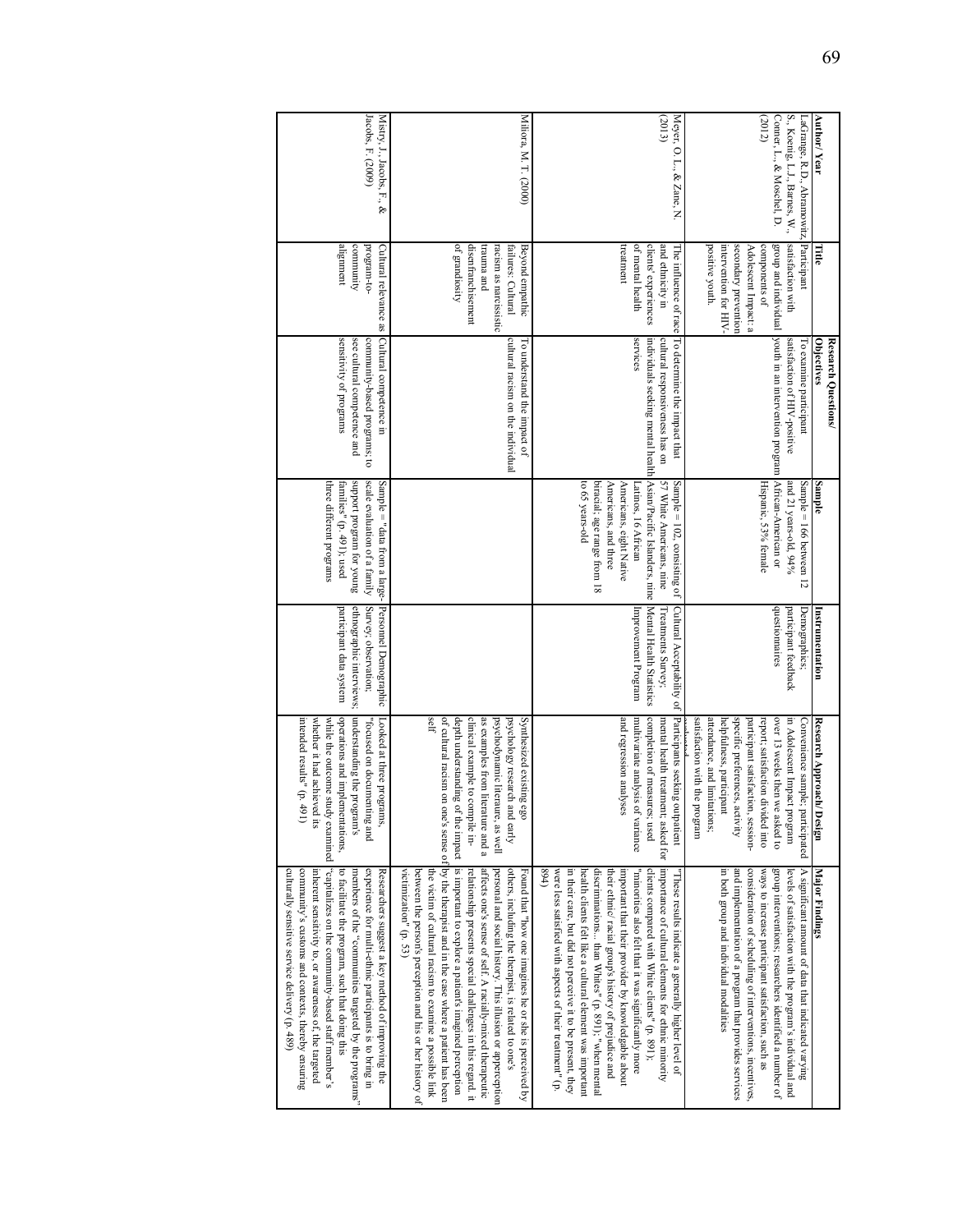| <b>Author/ Year</b><br>Title             | Trimble, J., Meja, A.,<br>Nicolaidis, C., Wahab, S.,<br>project:<br>The interconnections                         | & Waters, A.S. (2012)<br>Mitchell, R., Raymaker, D.,<br>Thomas, M.J., Timmons, V.,<br>evaluation of a<br><b>SIOVIVOIS</b><br>depression program<br>American violence<br>for African<br>community-based<br>Development and                                                                                                                                                                                                                                                                                                                                                                                                                                                                                                                                        | Hastings, N., & Wieling, E.<br>(2012)<br>Rastogi, M., Massey-<br>analysis.<br>services in the<br>mental health<br>A qualitative<br><b>Barriers to seeking</b><br>Latino/a community:                                                                                                                                                                                                                                                                                                                                                                                                                                                                                                                                                                                                                                                                                                                                                                                                                                                                                                                                                                                                                                                                                                                                                                                                 |                                                                                                                                                                        |
|------------------------------------------|------------------------------------------------------------------------------------------------------------------|------------------------------------------------------------------------------------------------------------------------------------------------------------------------------------------------------------------------------------------------------------------------------------------------------------------------------------------------------------------------------------------------------------------------------------------------------------------------------------------------------------------------------------------------------------------------------------------------------------------------------------------------------------------------------------------------------------------------------------------------------------------|--------------------------------------------------------------------------------------------------------------------------------------------------------------------------------------------------------------------------------------------------------------------------------------------------------------------------------------------------------------------------------------------------------------------------------------------------------------------------------------------------------------------------------------------------------------------------------------------------------------------------------------------------------------------------------------------------------------------------------------------------------------------------------------------------------------------------------------------------------------------------------------------------------------------------------------------------------------------------------------------------------------------------------------------------------------------------------------------------------------------------------------------------------------------------------------------------------------------------------------------------------------------------------------------------------------------------------------------------------------------------------------|------------------------------------------------------------------------------------------------------------------------------------------------------------------------|
| <b>Objectives</b><br>Research Questions/ | To examine a community-based<br>program for African American                                                     | Partner Violence<br>women who survived Intimate                                                                                                                                                                                                                                                                                                                                                                                                                                                                                                                                                                                                                                                                                                                  | services are appropriate for their [50), ethnic breakdown: 10<br>needs<br>to mental health treatment and if<br>Midwest to understand barriers<br>Targeted Latinos living in the                                                                                                                                                                                                                                                                                                                                                                                                                                                                                                                                                                                                                                                                                                                                                                                                                                                                                                                                                                                                                                                                                                                                                                                                      |                                                                                                                                                                        |
| Sample                                   | American women, with<br>Sample = 59 African                                                                      | depression<br>Violence and current<br>history of Intimate Partner                                                                                                                                                                                                                                                                                                                                                                                                                                                                                                                                                                                                                                                                                                | 3 men (age range = $27$ to<br>consisting of 15 women and<br>Mexican-American, 1<br>Sample $= 18$ individuals,<br>Ecuadorian;<br>Mexican, 4 Puetro-Rican, 1<br>Latino, I Guatemalan, I                                                                                                                                                                                                                                                                                                                                                                                                                                                                                                                                                                                                                                                                                                                                                                                                                                                                                                                                                                                                                                                                                                                                                                                                |                                                                                                                                                                        |
| Instrumentation                          | Tactics Scale-Revised;<br>Demographics; Conflict                                                                 | Health Questionnaire<br>Women's Experiences of<br>Battering Scale; Patient                                                                                                                                                                                                                                                                                                                                                                                                                                                                                                                                                                                                                                                                                       | student<br>speaking graduate<br>and English version);<br>questionnaire (Spanish<br>each); individual<br>Demographic<br>American, Spanish<br>interviews with Mexican<br>focus groups (90 minutes                                                                                                                                                                                                                                                                                                                                                                                                                                                                                                                                                                                                                                                                                                                                                                                                                                                                                                                                                                                                                                                                                                                                                                                      | Sample = $5,776$ , consisted of Clinical interview; Mini-                                                                                                              |
| Research Approach/<br>Design             | understand needs of community<br>Used CBPR approach to                                                           | then implemented program; took<br>culturally responsive services<br><b>Interviews</b><br>would look like; facilitated<br>for participation in termination<br>intervention for six months,                                                                                                                                                                                                                                                                                                                                                                                                                                                                                                                                                                        | gathered was done through<br>provide demographic information;<br>constant comparison<br>individual interview, and to<br>data analysis of information<br>particate in five focus groups, one<br>Asked study participants to                                                                                                                                                                                                                                                                                                                                                                                                                                                                                                                                                                                                                                                                                                                                                                                                                                                                                                                                                                                                                                                                                                                                                           | Examination; impairment<br>patient and their dementia-related<br>Used analyses of variance to<br>examine relationships amongst                                         |
| <b>Major Findings</b>                    | care behavior, improvement in depression symptoms,<br>Findings from the intervention indicated increases in self | time to understand needs and what researchers gathered themes from the interviews with<br>implemented questionnaires, asked   identified include: "African-American focus and<br>al., 2012, pgs. 534-535). These themes were<br>community setting," "Ability to trust," and "Information<br>and improved self-esteem (Nicolaidis et al., 2012). The<br>as a result of the program's intervention.<br>qualitatively gathered and provided rationale as to why<br>and strategies with practical, lasting value" (Nicolaidis et<br>specifically soliciting the participants to identify why<br>the participants felt satisfied and reported improvement<br>and how the program was effective. The themes<br>participants regarding their experience in the program, | potential resources in order to access MHS" (p. 8);<br>Spanish-speaking provider" (p. 8), "five people felt that<br>speakers amongst mental health providers<br>access to mental health supporting other Latinos in<br>study particiapnts emphasize the importance of<br>seeking help" (p. 10-12) and integration of Spanish-<br>"increasing awareness and information improving<br>major reason that Latinos did not seek MHS" (p. 10);<br>health services; "the cost of MHS and lack of medical<br>the U.S. would be jeopardized if they received mental<br>providers; many expressed concern that legal status in<br>physician first for help instead of mental health<br>illness" (p. 9); many cited they would go to primary care<br>have much information or knowledge about mental<br>seek MHS, their family might be stigmatized" (p. 9);<br>"ignorant" about mental health programs and providers"<br>the Latino community needs more information about<br>insurance was cited by 13 out of 18 participants as the<br>"four participants believed that their community did not<br>(p. 9); "six participants pointed out that when Latinos<br>participants as reasons for seeking help; "seven of the 18<br>family problems were highlighted by 15 of the 18<br>Found that 12 of the 18 particiapnts would "seek a<br>respondents noted that they and other individuals were | behaviors related to dementia status in comparison to<br>within the community, there appears to be higher rate of<br>Amongst Black and Latino dementia patients living |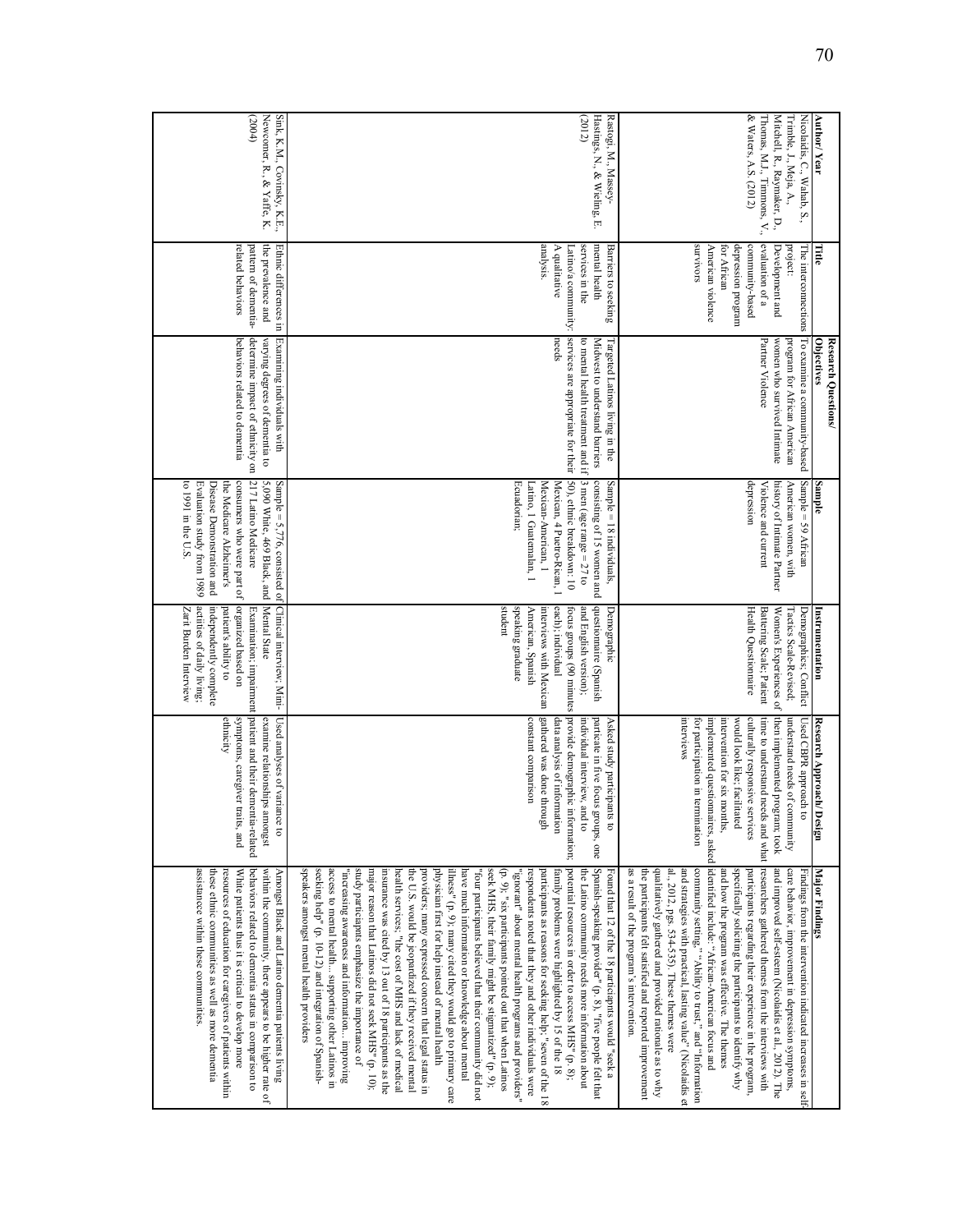|                                                                       |                                                                                                                                                                       | Research Questions/                                                                                                                                                                                            |                                                                                                                                                       |                                                                                                                                                                                                                                                                                                                                                                |                                                                                                                                                                                                                                                                                                                                                                                                                                                                                                                        |                                                                                                                                                                                                                                                                                                                                                                                                                                                                                                                                                                                                                                                                                                                                                                                                                                                                                                                                                                                                                                                                         |
|-----------------------------------------------------------------------|-----------------------------------------------------------------------------------------------------------------------------------------------------------------------|----------------------------------------------------------------------------------------------------------------------------------------------------------------------------------------------------------------|-------------------------------------------------------------------------------------------------------------------------------------------------------|----------------------------------------------------------------------------------------------------------------------------------------------------------------------------------------------------------------------------------------------------------------------------------------------------------------------------------------------------------------|------------------------------------------------------------------------------------------------------------------------------------------------------------------------------------------------------------------------------------------------------------------------------------------------------------------------------------------------------------------------------------------------------------------------------------------------------------------------------------------------------------------------|-------------------------------------------------------------------------------------------------------------------------------------------------------------------------------------------------------------------------------------------------------------------------------------------------------------------------------------------------------------------------------------------------------------------------------------------------------------------------------------------------------------------------------------------------------------------------------------------------------------------------------------------------------------------------------------------------------------------------------------------------------------------------------------------------------------------------------------------------------------------------------------------------------------------------------------------------------------------------------------------------------------------------------------------------------------------------|
| Author/Year                                                           | Title                                                                                                                                                                 | Objectives                                                                                                                                                                                                     | Sample                                                                                                                                                | Instrumentation                                                                                                                                                                                                                                                                                                                                                | Research Approach/<br>Design                                                                                                                                                                                                                                                                                                                                                                                                                                                                                           | <b>Major Findings</b>                                                                                                                                                                                                                                                                                                                                                                                                                                                                                                                                                                                                                                                                                                                                                                                                                                                                                                                                                                                                                                                   |
| & Smith, B. H. (2004)<br>Snell-Johns, J., Mendez, J. L.,              | Evidence-based<br>solutions for                                                                                                                                       | underserved families, to develop<br>To understand factors that create                                                                                                                                          |                                                                                                                                                       |                                                                                                                                                                                                                                                                                                                                                                | Empirical litearture review                                                                                                                                                                                                                                                                                                                                                                                                                                                                                            | child case, and low-cost services use the telephone<br>Methods of increasing access: "offer transportation,                                                                                                                                                                                                                                                                                                                                                                                                                                                                                                                                                                                                                                                                                                                                                                                                                                                                                                                                                             |
|                                                                       | attrition, and<br>overcoming access<br>barriers, decreasing                                                                                                           | methods of improving assess to<br>families, to identify ways to<br>treatment for underserved                                                                                                                   |                                                                                                                                                       |                                                                                                                                                                                                                                                                                                                                                                |                                                                                                                                                                                                                                                                                                                                                                                                                                                                                                                        | multiple-facmily groups" (p. 21-25); methods to increase<br>and video-based interventions use the format of<br>provide home-based services facilitate self-directed                                                                                                                                                                                                                                                                                                                                                                                                                                                                                                                                                                                                                                                                                                                                                                                                                                                                                                     |
|                                                                       | with underserved<br>families<br>promoting change                                                                                                                      | and to identify methods of<br>encouraging change<br>increase treatment engagement,                                                                                                                             |                                                                                                                                                       |                                                                                                                                                                                                                                                                                                                                                                |                                                                                                                                                                                                                                                                                                                                                                                                                                                                                                                        | $(p.30-31)$<br>services give family task assignments focus on<br>address expectations provide culturally competent<br>encouraging change: "prepare families for theapy and<br>address parents' individual needs" (p. 26-28); methods of<br>brief interventions make therapists readily available<br>expectations offer incentives for attendance conduct<br>the waiting list monitor therapists' behaviors and<br>families' strengths conduct motivational interviewing"<br>treatment engagement: "decrease time families spend on                                                                                                                                                                                                                                                                                                                                                                                                                                                                                                                                      |
| Kendall, P. (2010)<br>Sood, E., Mendez, J., &                         | seeking<br>disorder and<br>separation anxiety<br>mothers' causal<br>preferences for help-<br>beliefs about<br>ethnicity predict<br>religiosity, and<br>Acculturation, | their help-seeking behaviors.<br>separation anxiety as well as<br>investigating their beliefs about<br>Focused on Indian American,<br>American mothers in<br>Latin American, and European                      | mothers, and 39 European<br>39 Indian American<br>Sample = $117$ , consisted of<br>American mothers<br>mothers, 39 Puerto Rican                       | their life.<br>Strength of Religious<br>and used the Santa Clara<br>Gathered demographic<br>importance of religion in<br>gather information on the<br>Faith Questionnaire to<br>aculturation information,<br>Index to gather SES<br>Acculturation to gather<br>Vancouver Index of<br>information, used the<br>Hollingshed Four-Factor<br>information, used the | (p. 400) in analyzing data<br>and community centers; asked<br>"exploratory regression analyses"<br>questionnaires, vignette, and<br>medical services' waiting rooms<br>Gathered participants from<br>multiple regression analyses" and<br>measures; used "hierarchical<br>participants to complete                                                                                                                                                                                                                     | help.<br>about separation anxiety and preferred ways of getting<br>lives had a significant impact on the mothers' beliefs<br>Acculturation to U.S. and role of religion in mothers'                                                                                                                                                                                                                                                                                                                                                                                                                                                                                                                                                                                                                                                                                                                                                                                                                                                                                     |
| N.N.S.N.<br>Takeuchi, D.T., & Zane,<br>Sue, S., Fujino, D.C., Hu, L., | hypothesis<br>responsiveness<br>cultural<br>health services for<br>Community mental<br>groups: a test of the<br>ethnic minority                                       | mental healthcare<br>African-Americans, Mexican-<br>outcomes for Asian-Americans,<br>treatment seeking behaviors and<br>Angeles County, specifically<br>Examined mental health<br>Americans, and Whites in Los | to 1988; sample = $3.1\%$<br>Gathered sample from 1983<br>7.9% other<br>African Americans, 25.5%<br>Asian American, 20.5%<br>Latinos, 43% Whites, and | edition (DSM-III)<br>Mental Disorers, 3rd<br>Automated Information<br>and Statistical Manual of<br>System (AIS); Diagnostic                                                                                                                                                                                                                                    | duration of services rendered<br>demoographics,<br>County DMH) of demographic<br>AIS (tracking system used by LA<br>examined: client and therapist<br>group analyses, researchers<br>regression analyses and within-<br>receiving services; through overall<br>mental health needs of individuals<br>was utilizing DSM-III to diganose<br>demographics; LA County DMH<br>used; AIS also tracked therapist<br>Researchers gathered<br>frequency, and duration of services<br>information as well as onset,<br>data from | ethnic/gender/language match, and 10.7% for Asian Americans" (p. 536); "results indicated<br>(p. 535-536), however less African American women<br>Mexican Americans, who were higher than Asians and<br>Whites" (p. 536); 1/3 of individuals experienced ethnic<br>were found to have received services; "In general, the<br>dropping out than for unmatched clients" (p. 536)<br>higher percentage of clients qualifying for Medi-Cal than<br>SES of clients was low, with African Americans having a<br>comparison with their respective County populations"<br>underrepresented, whereas African Americans were<br>matched resulted in substaintially lower odds of<br>that for all groups except African Americans, ethnic<br>missing 1 session): "19.4% for African Americans,<br>services from White therapists; dropout rates (dropout =<br>matching in comparison to 3/4 of White clients receiving<br>overrepresented in the mental health system in<br>Found "Asian Americans and Latino Americans were<br>15.3% for Whites, 14.6% for Mexican Americans, and |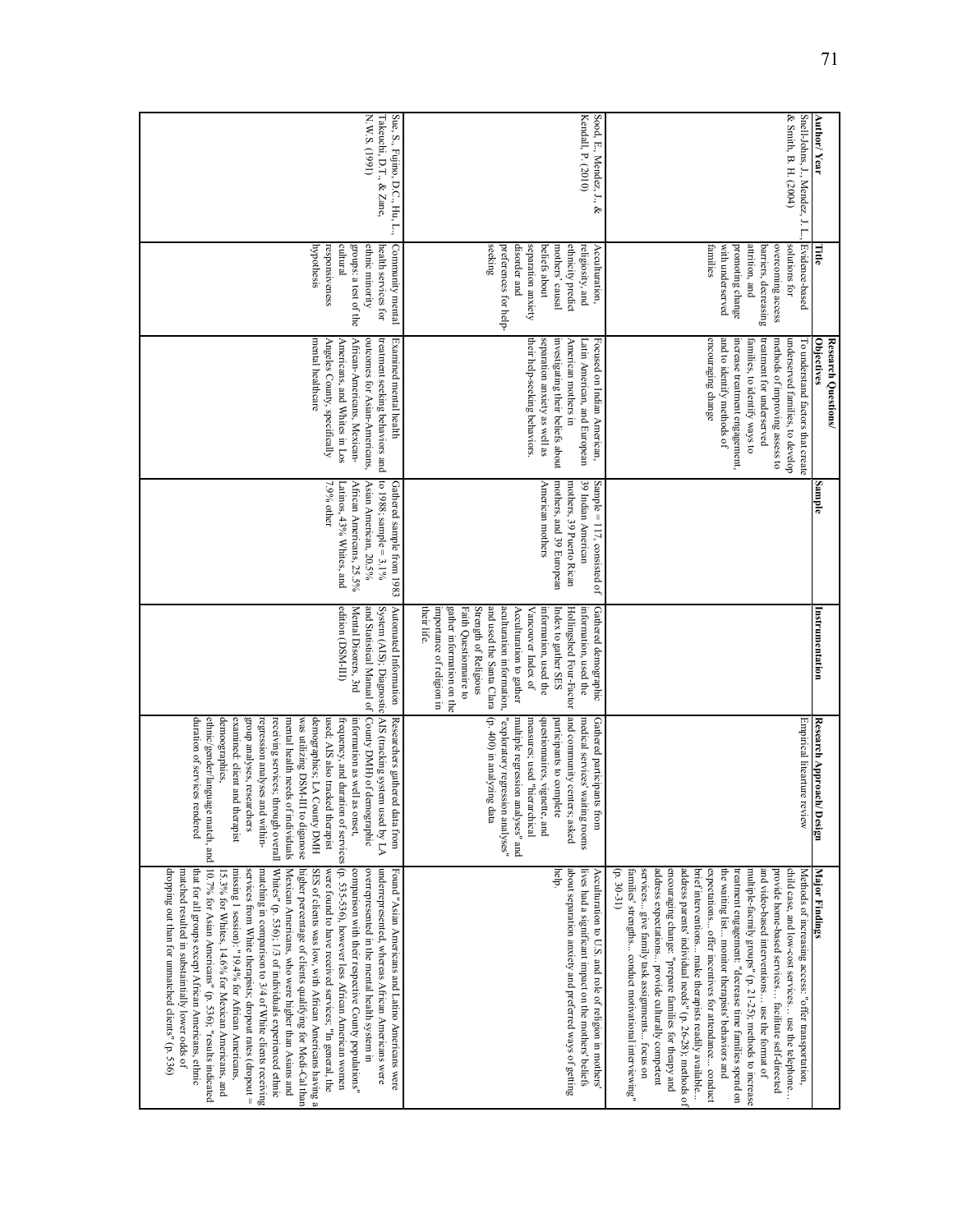|                                           |                                                      | Research Questions/                                                                           |                                                                                           |                                                                                                                        |                                                                                             |                                                                                                                                                                                                                                                              |
|-------------------------------------------|------------------------------------------------------|-----------------------------------------------------------------------------------------------|-------------------------------------------------------------------------------------------|------------------------------------------------------------------------------------------------------------------------|---------------------------------------------------------------------------------------------|--------------------------------------------------------------------------------------------------------------------------------------------------------------------------------------------------------------------------------------------------------------|
| Author/Year                               |                                                      | Objectives                                                                                    | Sample                                                                                    | Instrumentation                                                                                                        | Research Approach/<br>Design                                                                | <b>Major Findings</b>                                                                                                                                                                                                                                        |
| Sue, S., Zane, N., Nagayama               | The case for cultural                                | Focused on understanding                                                                      |                                                                                           |                                                                                                                        | Examined existing literature on                                                             | I'o be culturally competent, one must have "knowledge,                                                                                                                                                                                                       |
| Hall, G.C., & Berger, L.K.                | competency in                                        | cultural competency, examining                                                                |                                                                                           |                                                                                                                        | defining cultural competence and                                                            | skills, and problem solving germane to the cultural                                                                                                                                                                                                          |
| (2009)                                    | psychotherapeutic                                    | its propoenents and opponents,                                                                |                                                                                           |                                                                                                                        | the importance of it; extensie                                                              | background of the help seeker" (p. 529); disagreements                                                                                                                                                                                                       |
|                                           | interventions                                        | competent mental health<br>and how to be a culturally                                         |                                                                                           |                                                                                                                        | culturally competent resources<br>literature review on various                              | misunderstanding and requires attention in oder to<br>regarding cultural competence is largely due to                                                                                                                                                        |
|                                           |                                                      | provider                                                                                      |                                                                                           |                                                                                                                        | available; literature review on the                                                         | refocus the necessity of cultural competence as a                                                                                                                                                                                                            |
|                                           |                                                      |                                                                                               |                                                                                           |                                                                                                                        | impact and importance of cultural                                                           | response to the many centuries of injustice and biases                                                                                                                                                                                                       |
|                                           |                                                      |                                                                                               |                                                                                           |                                                                                                                        | competency of mental<br>health                                                              | towards culture; deficits in cultural comptence and its                                                                                                                                                                                                      |
|                                           |                                                      |                                                                                               |                                                                                           |                                                                                                                        | providers                                                                                   | impact have been addressed in provider guidelines; key                                                                                                                                                                                                       |
|                                           |                                                      |                                                                                               |                                                                                           |                                                                                                                        |                                                                                             | components of cultural competent interventions are                                                                                                                                                                                                           |
|                                           |                                                      |                                                                                               |                                                                                           |                                                                                                                        |                                                                                             | adressing "method of delivery content storytelling                                                                                                                                                                                                           |
|                                           |                                                      |                                                                                               |                                                                                           |                                                                                                                        |                                                                                             | family CBT" (p. 534-537) as areas for adjustment                                                                                                                                                                                                             |
|                                           |                                                      |                                                                                               |                                                                                           |                                                                                                                        |                                                                                             | based on the culture of origin of the individual seeking                                                                                                                                                                                                     |
|                                           |                                                      |                                                                                               |                                                                                           |                                                                                                                        |                                                                                             | services; interventions that are adapted for cultural                                                                                                                                                                                                        |
|                                           |                                                      |                                                                                               |                                                                                           |                                                                                                                        |                                                                                             | competency have been found to produce better outcomes                                                                                                                                                                                                        |
| 1. (1999)<br>Sullivan, C. M., & Bybee, D. | Reducing violence<br>nsing community-                | community-based program for<br>Examine effectiveness of                                       | African American, 42%<br>Sample = $278$ women, $45\%$                                     | Modified Conflict<br>Tactics Scale; Index of                                                                           | providing intervention, provided<br>Frained advocates who were                              | paraprofessional advocates for 10 weeks experienced<br>"Women who received the free services of                                                                                                                                                              |
|                                           | partners<br>based advocacy for<br>women with abusive | their relationship, specifically<br>ways to reduce violence<br>women enduring violence within | plo<br>ranged from 17 to 61 years-<br>European American, 7%<br>Latina, 2% Asian American; | quality of life satisfaction<br>questionnaire; Center for<br>Psychological Abuse;<br>Epidemiological Studies- variance | to complete measures, analyzed<br>data using multivariate analysis of                       | intervention and asked participants less physical violence over time and reported icnreased<br>symptoms, and increased effectiveness in obtaining<br>quality of life, higher social support, less depressive<br>resources compared with women in the control |
|                                           |                                                      |                                                                                               |                                                                                           | support, effectiveness in<br>quesionnaire on "social<br>Depression Scale;                                              |                                                                                             | except the 6-month follow-up. This temporary increase<br>advocates experienced less abuse at each time point<br>condition" (p. 49-50); "women who has worked with                                                                                            |
|                                           |                                                      |                                                                                               |                                                                                           | obtaming resources, and<br>resources" $(p. 46)$<br>difficulty obtaining                                                |                                                                                             | intervention" (p. 50)<br>"protective factor" after the cessation of the 10-week<br>was likely due to the removal of the advocate as a                                                                                                                        |
| Surgeon General (1999)                    | Mental Health: A                                     | report of the Surgeon on the prevalence and impact of<br>Highlighting knowledge gained        | Global Burden of Diseease<br>Surgeon General sites                                        |                                                                                                                        | international resources and<br>Synthesizes information from                                 | profound impact on individuals and the societies they<br>Requires a public sector response; mental illness has a                                                                                                                                             |
|                                           | General                                              | the United States<br>overall human experience within<br>mental health issues on the           | Organization, the World<br>study, the World Health<br>Bank, and Harvard                   |                                                                                                                        | significance, treatment, and<br>empirical studies to provide<br>findings on mental health's | stigma has had a profound impact on how people seek<br>illness treatment requires hollistic conceptualization;<br>inhabit; mental illness occurs on a spectrum; mental                                                                                       |
|                                           |                                                      |                                                                                               | University as resources in                                                                |                                                                                                                        | systemic impact                                                                             | help, pay for help, and how stigma needs to be                                                                                                                                                                                                               |
|                                           |                                                      |                                                                                               | gathering data on the                                                                     |                                                                                                                        |                                                                                             | intentionally address and reduced in order to help                                                                                                                                                                                                           |
|                                           |                                                      |                                                                                               | mental illness and it's impact<br>international prevalance of                             |                                                                                                                        |                                                                                             | individuals with mental illness heal                                                                                                                                                                                                                         |
|                                           |                                                      |                                                                                               | on economy and the total                                                                  |                                                                                                                        |                                                                                             |                                                                                                                                                                                                                                                              |
|                                           |                                                      |                                                                                               | of mental illness<br>percentage of people facing                                          |                                                                                                                        |                                                                                             |                                                                                                                                                                                                                                                              |
|                                           |                                                      |                                                                                               | other significant life<br>international compared to                                       |                                                                                                                        |                                                                                             |                                                                                                                                                                                                                                                              |
|                                           |                                                      |                                                                                               | conditions such as accidents                                                              |                                                                                                                        |                                                                                             |                                                                                                                                                                                                                                                              |
|                                           |                                                      |                                                                                               | and medical conditions.                                                                   |                                                                                                                        |                                                                                             |                                                                                                                                                                                                                                                              |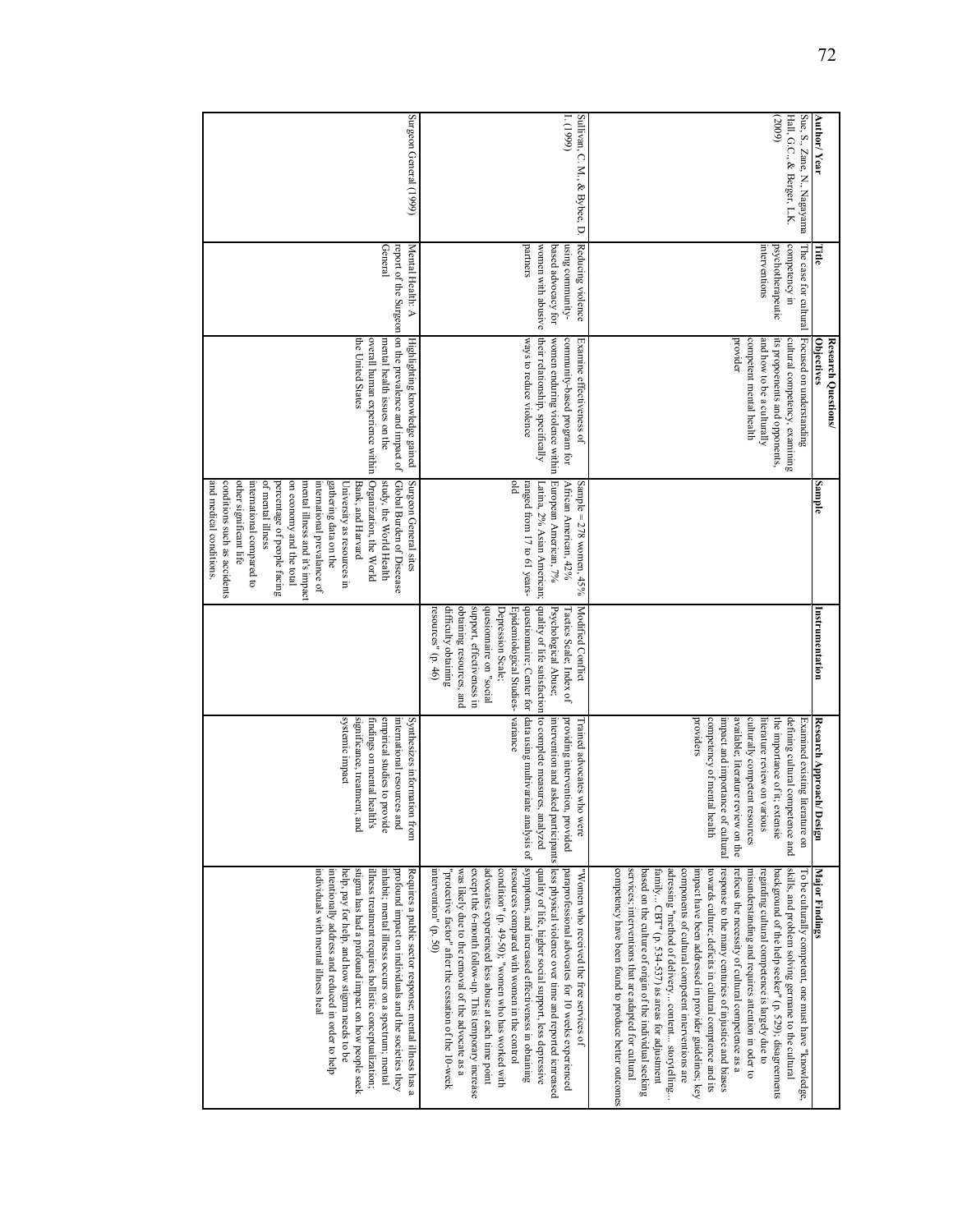| (2013)                                                                                                                                                                                                                                                                                                                                                                                                                                                                                                                                                                                                                                                                                                                                                                                                     | Feagin, J. R. (2007)<br>Thompson-Miller, R., &                                                                                                                                                                                                                                                                                                                                                                                                                                                                                                                                                                                                                                                                                                                                                              | <b>Author/Year</b>                |
|------------------------------------------------------------------------------------------------------------------------------------------------------------------------------------------------------------------------------------------------------------------------------------------------------------------------------------------------------------------------------------------------------------------------------------------------------------------------------------------------------------------------------------------------------------------------------------------------------------------------------------------------------------------------------------------------------------------------------------------------------------------------------------------------------------|-------------------------------------------------------------------------------------------------------------------------------------------------------------------------------------------------------------------------------------------------------------------------------------------------------------------------------------------------------------------------------------------------------------------------------------------------------------------------------------------------------------------------------------------------------------------------------------------------------------------------------------------------------------------------------------------------------------------------------------------------------------------------------------------------------------|-----------------------------------|
| Verdinelli, S., & Biever, J. L.                                                                                                                                                                                                                                                                                                                                                                                                                                                                                                                                                                                                                                                                                                                                                                            |                                                                                                                                                                                                                                                                                                                                                                                                                                                                                                                                                                                                                                                                                                                                                                                                             |                                   |
| ethnic therapy with<br>Spanish-speaking<br>Therapists'<br>Latina/o clients                                                                                                                                                                                                                                                                                                                                                                                                                                                                                                                                                                                                                                                                                                                                 | of Racism:<br>Counseling in a<br>Racist Context<br>Continuing Injuries                                                                                                                                                                                                                                                                                                                                                                                                                                                                                                                                                                                                                                                                                                                                      | Πtie                              |
| experiences of cross- therapists and their development eight women, 6 men; 13<br>into comfort and preferences in<br>treatment to diverse individuals<br>providing mental health<br>To understand bilingual                                                                                                                                                                                                                                                                                                                                                                                                                                                                                                                                                                                                 | effect of racism (e.g.<br>Cite Robert T. Carter's (2007)<br>shaping of society's<br>and it's cumulative/long-term<br>discrimination and oppression)<br>their research; examining the<br>article as launching point for<br>be clinicians)<br>important for those preparmg to<br>the mind's of most all (especially<br>perspective/beliefs/valuess and<br>impact; emphasizing the<br>White privilege's impact as<br>importance of understanding                                                                                                                                                                                                                                                                                                                                                               | Objectives<br>Research Questions/ |
| White, one african American gather participants<br>Sample = $14$ , consisting of                                                                                                                                                                                                                                                                                                                                                                                                                                                                                                                                                                                                                                                                                                                           |                                                                                                                                                                                                                                                                                                                                                                                                                                                                                                                                                                                                                                                                                                                                                                                                             | Sample                            |
| experiences<br>based interviews to                                                                                                                                                                                                                                                                                                                                                                                                                                                                                                                                                                                                                                                                                                                                                                         |                                                                                                                                                                                                                                                                                                                                                                                                                                                                                                                                                                                                                                                                                                                                                                                                             | nstrumentation                    |
| Demographics; evidence-Conducted interviews; interviews<br>method used to analyze findings<br>transcribed; constant comparative                                                                                                                                                                                                                                                                                                                                                                                                                                                                                                                                                                                                                                                                            | on foundational article by Robert<br>experiential commentary; expound<br>$T$ . Carter $(2007)$<br>Extensive literature review;                                                                                                                                                                                                                                                                                                                                                                                                                                                                                                                                                                                                                                                                              | Research Approach/ Design         |
| Spanish language: immersion experiences and class<br>differences (typical)addressing the impact of values<br>others (general) practice in the field: learning by doing<br>another culture (typcial) traveling (typical)spanish<br>(general) clients' context and immigration issues<br>(typical)boundaries (varient)linguistic challenges<br>(typical)acknowledging ethnic and linguistic<br>therapists and job benefits (general) support from<br>was easy to learn (typical)need for Spanish-speaking<br>(general)Inving abroad (typical)genume interest in<br>(typical)" (p. 232-237)<br>underserved (typical)attending to client's culture<br>therapy and from clients (typical)pride in serving the<br>Following themes were found: "interesting in the<br>(general)showing appreciation and interest | long-term impact that shapes mental health, "a past and<br>continuing reality that must be kept constantly in mind<br>coping are passed throughout generations; racism drains<br>when a mental health clinician is attempting to help a<br>community accountable for current and future<br>abnormal and require respect; imperative to hold White<br>context, highlighting that their experiences are not<br>environments of direct or indirect racism<br>client's experiences in historical and environmental<br>people experiencing racism of energy and take emotiona<br>consequences" (p. 108); impact of trauma and ways of<br>person of color deal with racism's chronic health<br>toll; important for mental health providers to put their<br>Historical trauma for the Black community has produced | Major Findings                    |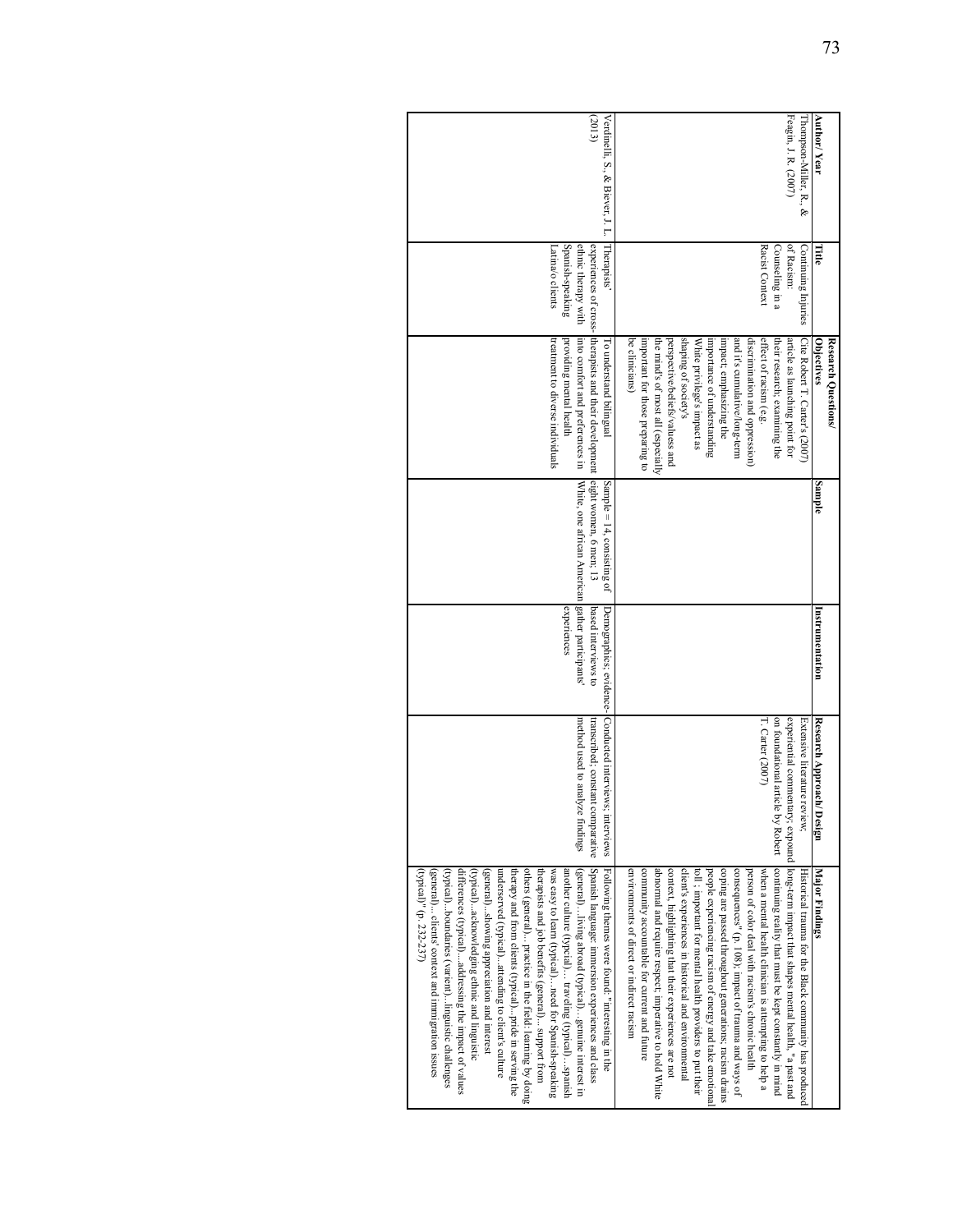| Author/Year                                                         | Гitle                                                                                                                                                            | <b>Objectives</b><br>Research Questions/                                                                                                                                                                                                                          | Sample                                                                                                                                                                                                                                                                                                       | Instrumentation                                                                                                                                                                                                                                                                                     | Research Approach<br>Design                                                                                                                                                                                                                                                                                                                                                                       | <b>Major Findings</b>                                                                                                                                                                                                                                                                                                                                                                                                                                                                                                                                                                                                                                                                                                                                                                                                                                                                                                                                                                                                                                                                                                                                                                                                                                                                                                                                                                                      |
|---------------------------------------------------------------------|------------------------------------------------------------------------------------------------------------------------------------------------------------------|-------------------------------------------------------------------------------------------------------------------------------------------------------------------------------------------------------------------------------------------------------------------|--------------------------------------------------------------------------------------------------------------------------------------------------------------------------------------------------------------------------------------------------------------------------------------------------------------|-----------------------------------------------------------------------------------------------------------------------------------------------------------------------------------------------------------------------------------------------------------------------------------------------------|---------------------------------------------------------------------------------------------------------------------------------------------------------------------------------------------------------------------------------------------------------------------------------------------------------------------------------------------------------------------------------------------------|------------------------------------------------------------------------------------------------------------------------------------------------------------------------------------------------------------------------------------------------------------------------------------------------------------------------------------------------------------------------------------------------------------------------------------------------------------------------------------------------------------------------------------------------------------------------------------------------------------------------------------------------------------------------------------------------------------------------------------------------------------------------------------------------------------------------------------------------------------------------------------------------------------------------------------------------------------------------------------------------------------------------------------------------------------------------------------------------------------------------------------------------------------------------------------------------------------------------------------------------------------------------------------------------------------------------------------------------------------------------------------------------------------|
| Whaley, A.L. & Davis, K.E.                                          | Cultural competence<br>health services<br>and evidenced-based<br>practice in mental                                                                              | cultural competence and<br>evidence-based mental health<br>treatment<br>To understand the intersection of                                                                                                                                                         |                                                                                                                                                                                                                                                                                                              |                                                                                                                                                                                                                                                                                                     | Extensive literature review                                                                                                                                                                                                                                                                                                                                                                       | adapt and evaluate effectiveness of evidence-based<br>groups" (p. 565); increases in ethnically diverse<br>and treatment; and (c) internalization (i.e., incorporation<br>dynamic interplay between the heritage and adaptation<br>treatments within ethnic communities<br>is established for diverse ethnic communities; critical to<br>treatment; important to identify how therapeutic change<br>researched, ethical, culturally competent mental health<br>populations within the U.S. indicate the need for valid,<br>dynamics tso that it can be routinely applied to diverse<br>process of recognition, acquisition, and use of cultural<br>into one's clinical problem-solving repertoie) of this<br>maximize the effectiveness of assessment, diagnosis,<br>individual's heritage and adaptational challenges to<br>the ability to use the knowledge acquired about an<br>dimensions of culture in shaping human behavior; (b)<br>includes (a) the ability to recognize and understand the<br>competence as a set of problem-solving skills that<br>historical, and political context" (p. 564); "view cultural<br>contacts between cultures in a particular social,<br>generation to generation and may be modfiied by<br>environment shared by groups, which are passed from<br>worldviews and ways of living in a physical and social<br>Culture can be defined as a dynamic process involving |
| (2004)<br>Hoyt, D. R., & Adams, G. W.<br>Whitbeck, L. B., Chen, X., | historical loss and<br>abuse among<br>risk and resiliency<br>Discrimination,<br>American Indians<br>Culturally specific<br>enculturation:<br>factors for alcohol | behavioral problems" (p. 411))<br>and enculturation" (p. 411) on<br>discrimination, historical loss<br>of "interrelated factors of<br>people, understanding the impact Indian parents or caretakers<br>alcohol use (and "emotional and<br>Amongst American-Indian | (average age of 39 for<br>women and 42 for men);<br>consisting of 351 women<br>years<br>reservations that lasted three University of Michigan<br>on two American-Indian<br>who had children between<br>Sample = 452 American-<br>"Healing Pathways Project"<br>sample collected from<br>10 and 12-years-old, | of discimination;<br>measure on perceptions<br>identification items by<br>Scale; an 11-item<br>(1990-1991) adapted;<br>Oetting and Beauvais<br>Diagnostic Interview<br>Composite Internaional<br>Associated Symptom<br><b>Historical Loss</b><br>Historical Loss scale;<br>American-Indian cultural | Collaborated with reservations to<br>equation modeling<br>statistical analysis using bivariate<br>project; participants completed<br>was established; participants<br>advisory board on the reservation<br>in order to conduct project and an<br>obtain "tribal resolutions" (p. 411)<br>provided interview prior to joining<br>measures and diagnostic interview;<br>correlations and structural | associated with alcohol abuse among women" $(p, 413)$ ;<br>sample (81.4% men; 71.1% women) met DSM-III-R<br>criteria for lifetime alcohol abuse. Of these, 15.1% of<br>enculturation was not found to be a protective factor<br>enculturation and with alcohol abuse enculturation<br>discrimination among American-Indian adults<br>"enculturation did not mediate the effects of<br>discrimination was strongly positively associated with<br>abuse (15.7% women; 13.3% men)" (p. 413); "perceived<br>the adults met DSM-III-R 12-month criteria for alcohol<br>Found "nearly three fourths (73.5% of the adults in the<br>was negatively associated with alcohol abuse" (p. 415);<br>perceived discrimination was possitively associated with<br>historical loss historical loss, in turn, was positively                                                                                                                                                                                                                                                                                                                                                                                                                                                                                                                                                                                               |
| (2012)<br>Giallo, R., Anderson, V.A.<br>Woods, D.T., Catroppa, C.,  | consumer<br>Feasibility and<br>Amfur ure.rq<br>child with acquired<br>families who have a<br>intervention for<br>satisfaction<br>following an                    | Behavior)<br>(Signposts for Building Better<br>determine the satisfaction with<br>with brain injury and to<br>To understand the needs of<br>an intervention program<br>families with children struggling                                                          | children 3 to 12 years old<br><b>Amfur</b><br>varying severities of brain<br>Sample = 48 families with                                                                                                                                                                                                       | Scale [25]; Acquired<br>Booklet;<br>Brain Injury (ABI)<br>Consumer Satisfaction                                                                                                                                                                                                                     | satisfaction measure<br>social risk; implemented<br>information on family regarding<br>Provided intervention;<br>gathered                                                                                                                                                                                                                                                                         | positive satisfaction ratings for telephone interventions<br>with mild. moderate, and severe brain injury" (p. 195);<br>the program was strongly received by parents of children<br>helpful in dealing with challenging behavior as well as<br>of the skils taught and a majority felt the materials were<br>managing their children's beahvior. All parents approved<br>teaching new skills. In its two services delivery modes<br>parents reported a high level of confidence in                                                                                                                                                                                                                                                                                                                                                                                                                                                                                                                                                                                                                                                                                                                                                                                                                                                                                                                         |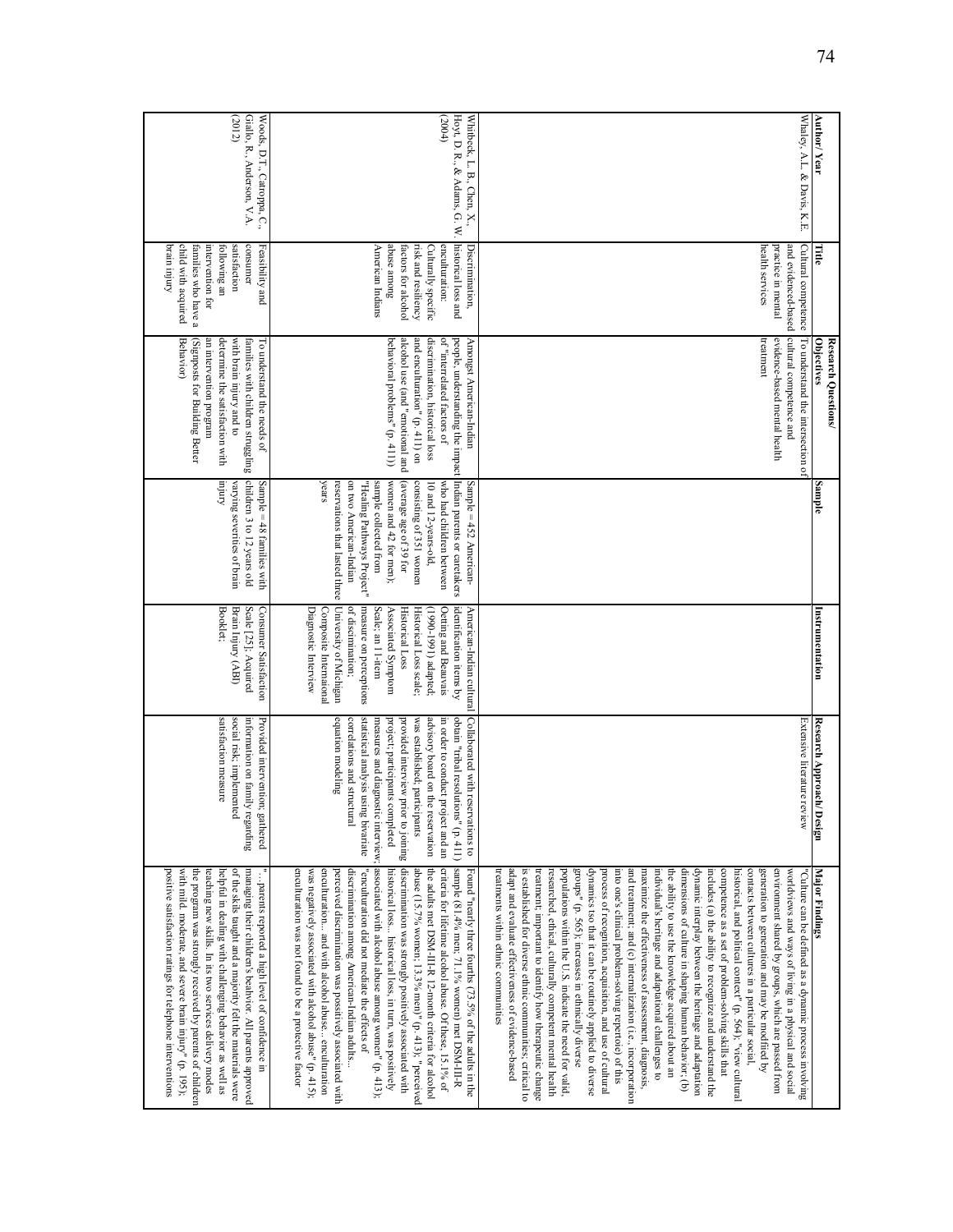| Author/Year                             | Title         | <b>Objectives</b><br>Research Questions/                                             | Sample                                                    | Instrumentation          | Research Approach/ Design        | Major Findings                                                                                                                                                                                                                 |
|-----------------------------------------|---------------|--------------------------------------------------------------------------------------|-----------------------------------------------------------|--------------------------|----------------------------------|--------------------------------------------------------------------------------------------------------------------------------------------------------------------------------------------------------------------------------|
|                                         |               | Yaffe K., Fox P., Eventual propertion and caregiver [Focus on the field of treatment | $\lceil$ Sample = 5,788 people                            | Demographic              |                                  | Participants completed assesssment [Found that both Hispanic and Black patients were "less                                                                                                                                     |
|                                         |               | R., Sands, L., Lindquist, K., characteristics and for diverse ethnic patients with   | divided into the development information gathered         |                          | measures and interview;          | likely to be placed in a nursing home throughout the                                                                                                                                                                           |
| Dane, K., & Covinsky, K.E. nursing home |               | dementia; create set of                                                              | cohort (mean age of 78.9; [through in-home                |                          | participants' outcomes were      | three years" (p. 2094); the following were factors for                                                                                                                                                                         |
| (2002)                                  |               |                                                                                      |                                                           |                          |                                  | placement in patients predictors of level and setting of lethnicity breakdown: 3,378  interview; Mini-Mental  tracked through Medicate records;  patients being to level and setting of lethnicity breakdown: 3,378  interview |
|                                         | with dementia | treatment for these individuals White, 320 Black, 145                                |                                                           |                          |                                  | State Examination; Katz   participants randomly separated   Mental State Examination scores, more activities of                                                                                                                |
|                                         |               |                                                                                      | Hispanic) and the validation  activities of daily living; |                          |                                  | $\frac{1}{2}$ into a development cohort and a $\frac{1}{2}$ anily living that required the assistance of anoyher                                                                                                               |
|                                         |               |                                                                                      | cohort (mean age of 78.8;  Zarit Scale; Geriatric         |                          |                                  | validation cohort; analyses through person, living alone, and a minimum of one                                                                                                                                                 |
|                                         |               |                                                                                      | ethnicity breakdown: 1,712   Depression Scale;            |                          | Kaplan-Meier and Coz             | problemmatic behavior; "caregivers who were 65 years                                                                                                                                                                           |
|                                         |               |                                                                                      | White, 149 Black, 63                                      | Medicare records to      | proportional hazards to generate | or older (compared with those $\leq 65$ years of age) and                                                                                                                                                                      |
|                                         |               |                                                                                      | Hispanic), within the US that time trame frame            |                          | data points on who and when      | who had higher Zarit Burden scores were more likely to                                                                                                                                                                         |
|                                         |               |                                                                                      | were part of the Medicare                                 | patient's placement in a |                                  | patients began residing in nursing have their family member go to a nursing home" (p.                                                                                                                                          |
|                                         |               |                                                                                      | Alzheimer's Disease                                       | nursing home             | homes, including information on  | 2094)                                                                                                                                                                                                                          |
|                                         |               |                                                                                      | Demonstration and                                         |                          | caregivers of patients prior to  |                                                                                                                                                                                                                                |
|                                         |               |                                                                                      | 100194<br>Evaluation study from 1989                      |                          | moving into a nursing home       |                                                                                                                                                                                                                                |
|                                         |               |                                                                                      |                                                           |                          |                                  |                                                                                                                                                                                                                                |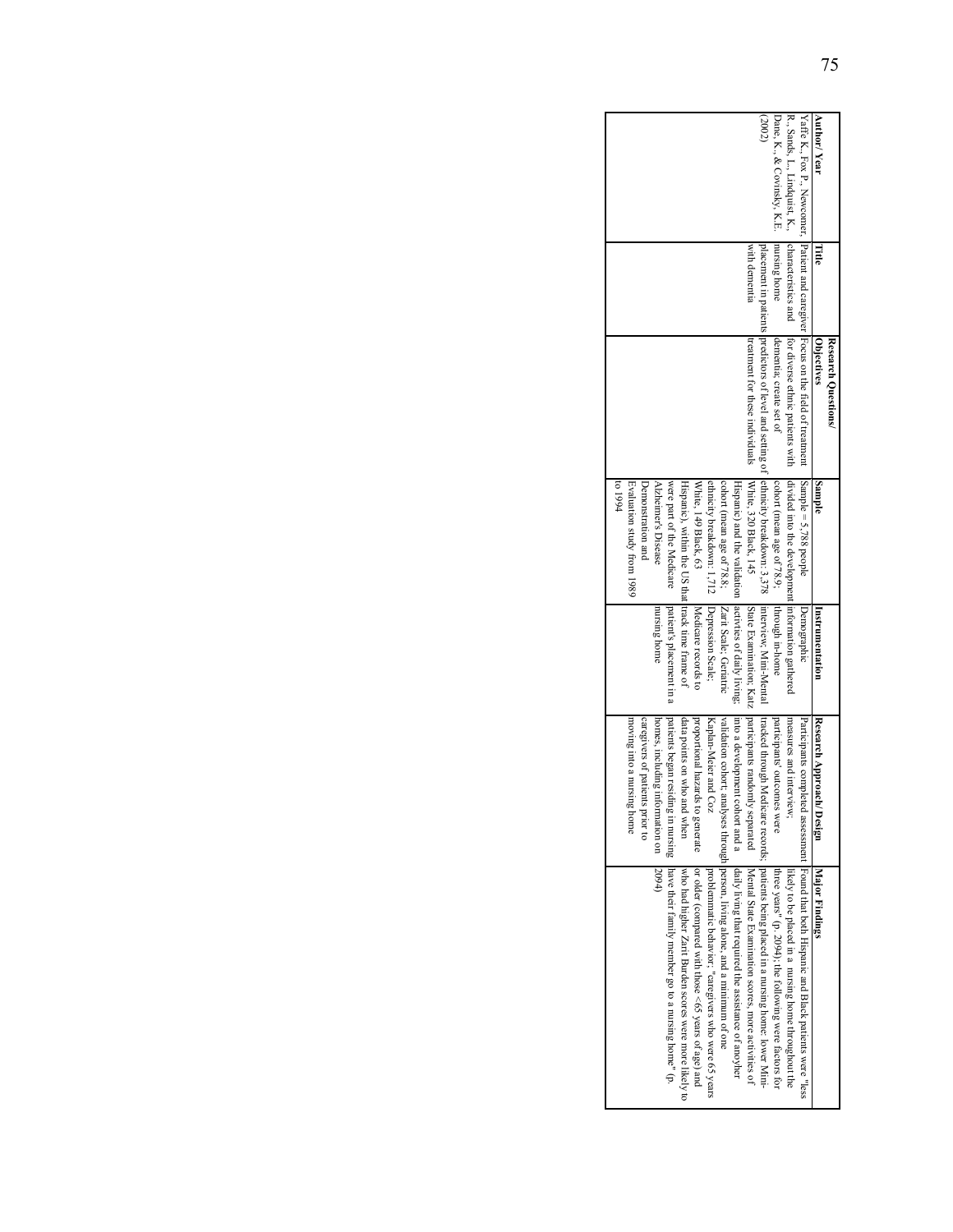## APPENDIX B

Satisfaction Survey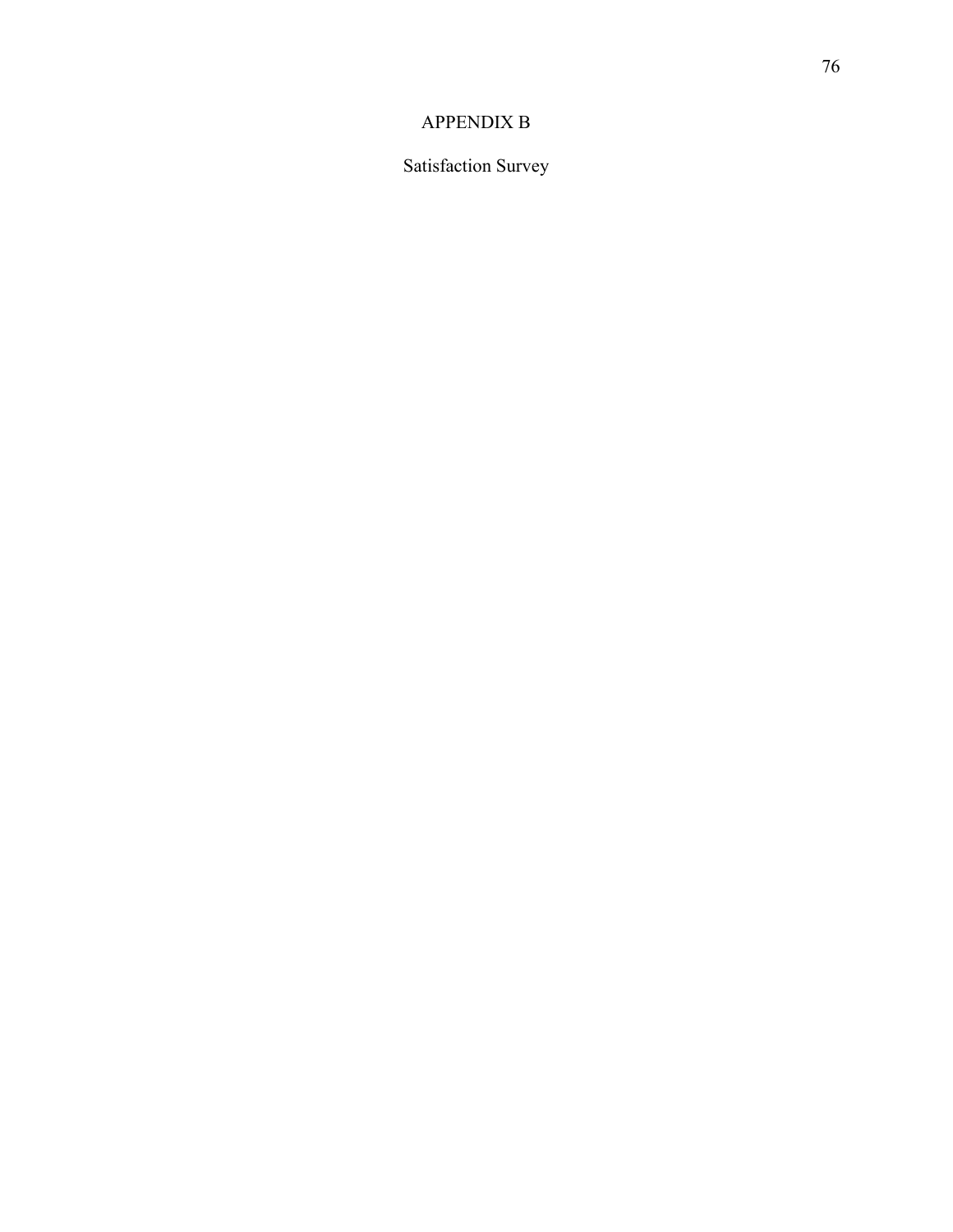

# **MECCA O&E Participant Satisfaction Survey**

Thank you for choosing to provide your feedback about the MECCA Outreach & Engagement (O&E) Program, a service provided with support from the Orange County Health Care Agency. Your feedback will be used to help improve the program's services, and will not affect your services in any way. Please do not write your name on this form.

Please check the box of the response that most closely shows how you feel. Please tell the truth when responding to these statements. You may skip items if they do not make sense to you or make you feel uncomfortable.

|                                                                                                                            | Strongly<br><b>Disagree</b> | <b>Disagree</b> | Agree | Strongly<br>Agree | Don't<br>Know/Unsure |
|----------------------------------------------------------------------------------------------------------------------------|-----------------------------|-----------------|-------|-------------------|----------------------|
| 1. I would recommend the MECCA O&E<br>Program to a friend, relative or someone I<br>know.                                  |                             |                 |       |                   |                      |
| 2. I could have received the MECCA O&E<br>services through another agency.                                                 |                             |                 |       |                   |                      |
| 3. The MECCA O&E staff responded to my<br>needs in a timely manner.                                                        |                             |                 |       |                   |                      |
| 4. During my most recent activity with the<br>MECCA O&E Program, the staff treated<br>me with courtesy and respect.        |                             |                 |       |                   |                      |
| 5. I would say that my meeting places and<br>times with the MECCA O&E Program in<br>the past 30 days have been convenient. |                             |                 |       |                   |                      |
| 6. The MECCA O&E staff helped me<br>achieve my goals.                                                                      |                             |                 |       |                   |                      |
| 7. I understood everything that was<br>communicated to me during my<br>involvement with the MECCA O&E<br>Program.          |                             |                 |       |                   |                      |

| <b>FOR OFFICE USE ONLY</b> |              |    |       |                            |               |
|----------------------------|--------------|----|-------|----------------------------|---------------|
| PartID#:<br>- 1            | Location: HV | OV | Phone | Other                      | Today's Date: |
| Staff/Volunteer Name:      |              |    |       | Staff/Volunteer Signature: |               |

MECCA FY13-14

Prepared by RESOURCE DEVELOPMENT ASSOCIATES | |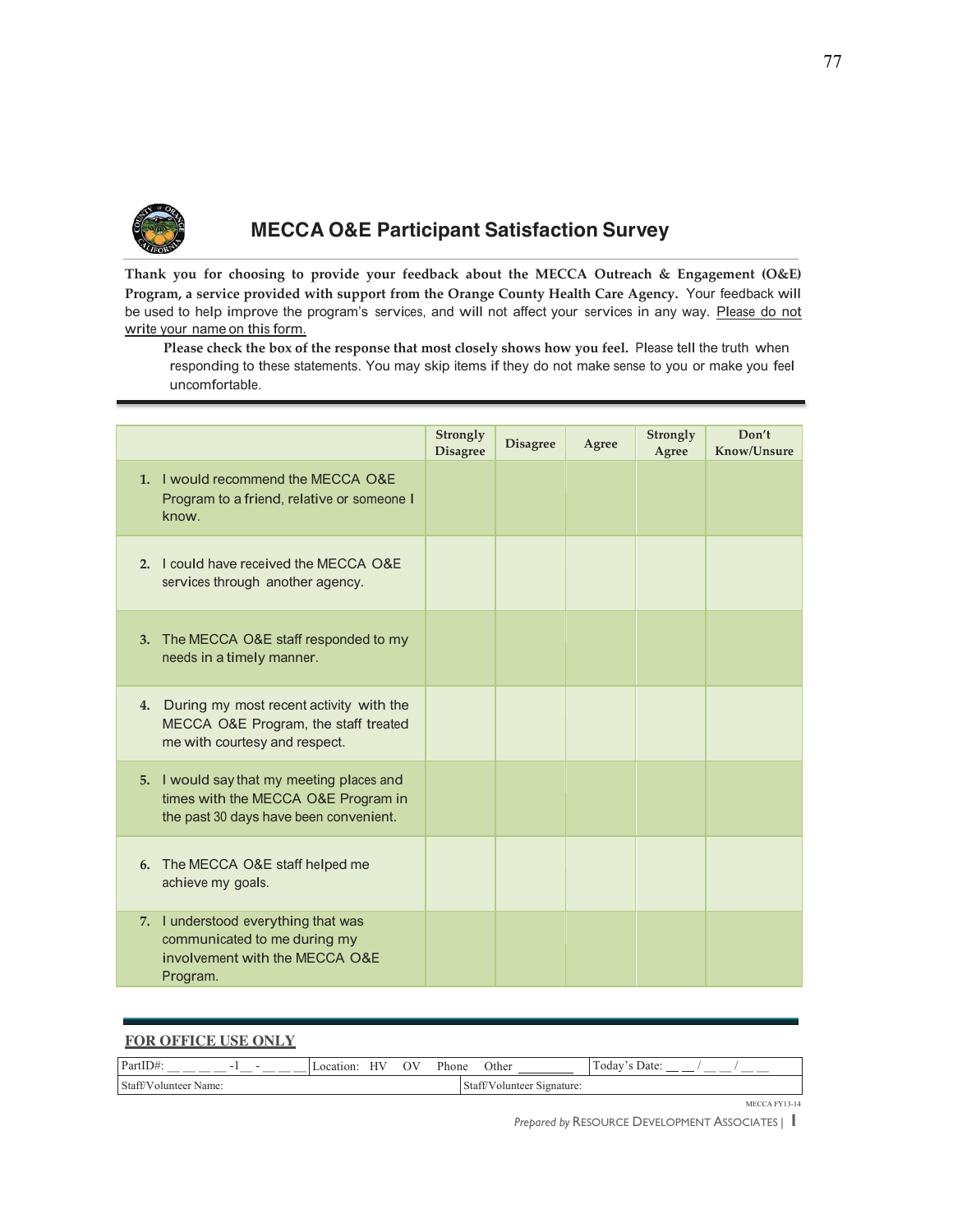

# **MECCA O&E Participant Satisfaction Survey**

| 8. Overall Satisfaction                                                                                                                                                                                                                                                                                                  |                                                                                                                     |                 |  |              |               |   |   |   |                  |                |                |               |                                  |
|--------------------------------------------------------------------------------------------------------------------------------------------------------------------------------------------------------------------------------------------------------------------------------------------------------------------------|---------------------------------------------------------------------------------------------------------------------|-----------------|--|--------------|---------------|---|---|---|------------------|----------------|----------------|---------------|----------------------------------|
| To rate my overall satisfaction with MECCA O&E as a program in the past 30 days,<br>where 0 is the worst program possible and 10 is the best program possible, the number I would use is:<br>(circle one number below)                                                                                                   |                                                                                                                     |                 |  |              |               |   |   |   |                  |                |                |               |                                  |
|                                                                                                                                                                                                                                                                                                                          |                                                                                                                     | $Worst \quad 0$ |  | $\mathbf{1}$ | $\mathcal{P}$ | 3 | 4 | 5 | 6                | $\overline{7}$ | 8              | 9<br>10       | <b>Best</b>                      |
|                                                                                                                                                                                                                                                                                                                          | 9. Thinking about my overall experience with<br>the MECCA O&E Program within the past<br>30 days, I would say that: |                 |  |              |               |   |   |   | <b>Sometimes</b> |                | <b>Usually</b> | <b>Always</b> | Don't<br>Know /<br><b>Unsure</b> |
|                                                                                                                                                                                                                                                                                                                          | Sessions were provided in my preferred<br>a.<br>language.                                                           |                 |  |              |               |   |   |   |                  |                |                |               |                                  |
|                                                                                                                                                                                                                                                                                                                          | b. When the staff was speaking to me, s/he<br>used words that I did not understand.                                 |                 |  |              |               |   |   |   |                  |                |                |               |                                  |
|                                                                                                                                                                                                                                                                                                                          | I felt the MECCA staff was sensitive to<br>C.<br>my language and ethnicity.                                         |                 |  |              |               |   |   |   |                  |                |                |               |                                  |
|                                                                                                                                                                                                                                                                                                                          | <b>Additional Feedback</b>                                                                                          |                 |  |              |               |   |   |   |                  |                |                |               |                                  |
| Of the services I was provided through the MECCA O &E Program, the following services were most<br>beneficial to me: (Please check all that apply)<br>Outreach and Engagement Program<br><b>%</b> Individual Engagement<br><b>% Educational/Skills Classes</b><br><b>% Referrals/Linkages</b><br><b>%</b> Transportation |                                                                                                                     |                 |  |              |               |   |   |   |                  |                |                |               |                                  |
| Some suggestions I have to improve the services I have received from the MECCA O & E program are:                                                                                                                                                                                                                        |                                                                                                                     |                 |  |              |               |   |   |   |                  |                |                |               |                                  |
| <b>Additional Comments:</b>                                                                                                                                                                                                                                                                                              |                                                                                                                     |                 |  |              |               |   |   |   |                  |                |                |               |                                  |
| Please check one of the boxes below:                                                                                                                                                                                                                                                                                     |                                                                                                                     |                 |  |              |               |   |   |   |                  |                |                |               |                                  |
| I completed this survey myself.<br>A friend or family member helped me complete this survey.<br>A staff person helped me complete this survey.                                                                                                                                                                           |                                                                                                                     |                 |  |              |               |   |   |   |                  |                |                |               |                                  |
| Thank you for your help! Your feedback is important to us!                                                                                                                                                                                                                                                               |                                                                                                                     |                 |  |              |               |   |   |   |                  |                |                |               |                                  |

| <b>FOR OFFICE USE ONLY</b> |              |  |    |                            |       |               |  |  |  |
|----------------------------|--------------|--|----|----------------------------|-------|---------------|--|--|--|
| PartID#:<br>- 1            | Location: HV |  | OV | Phone                      | Other | Today's Date: |  |  |  |
| Staff/Volunteer Name:      |              |  |    | Staff/Volunteer Signature: |       |               |  |  |  |

MECCA FY13-14

Prepared by RESOURCE DEVELOPMENT ASSOCIATES | 2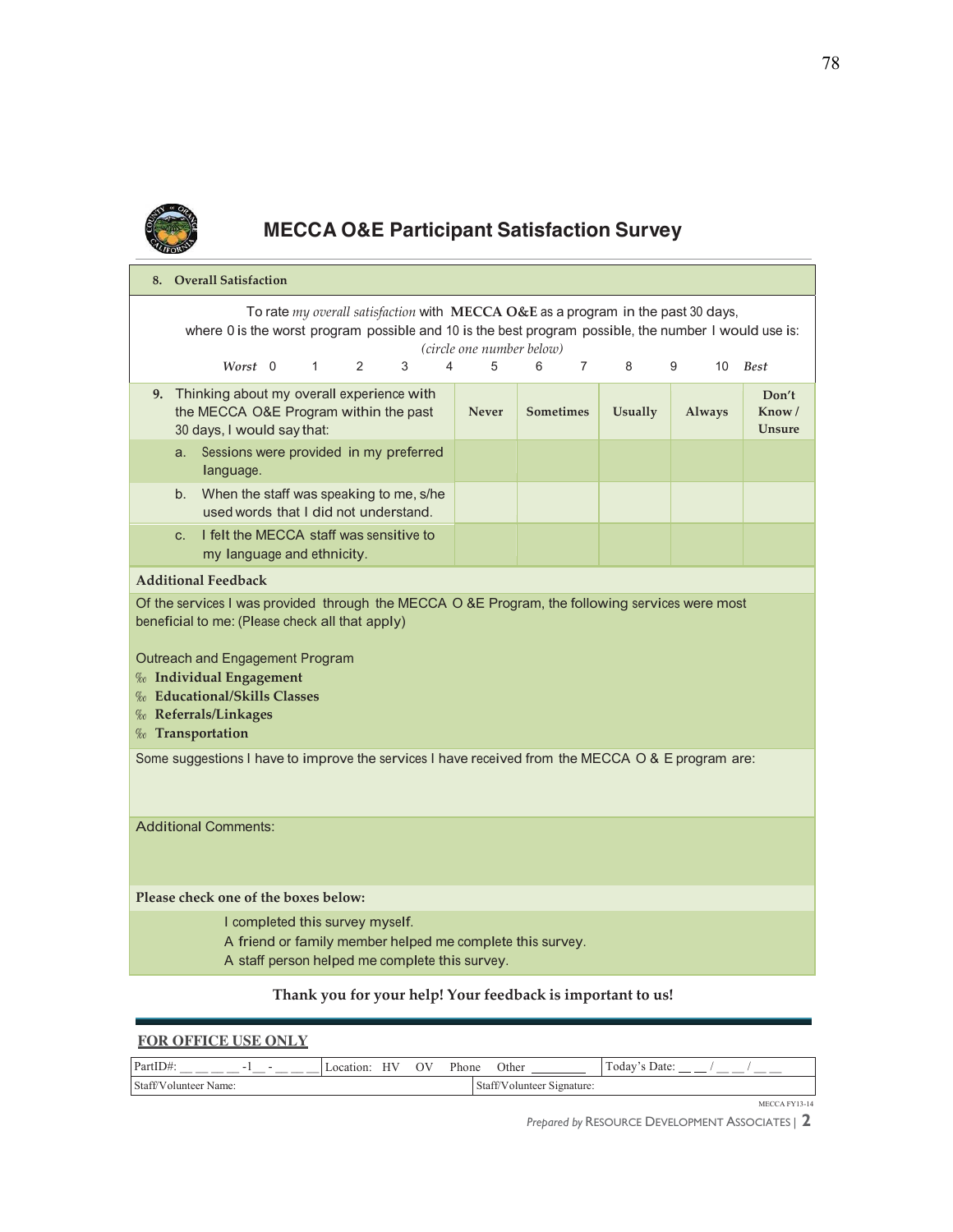# APPENDIX C

Notice of Approval for Human Research